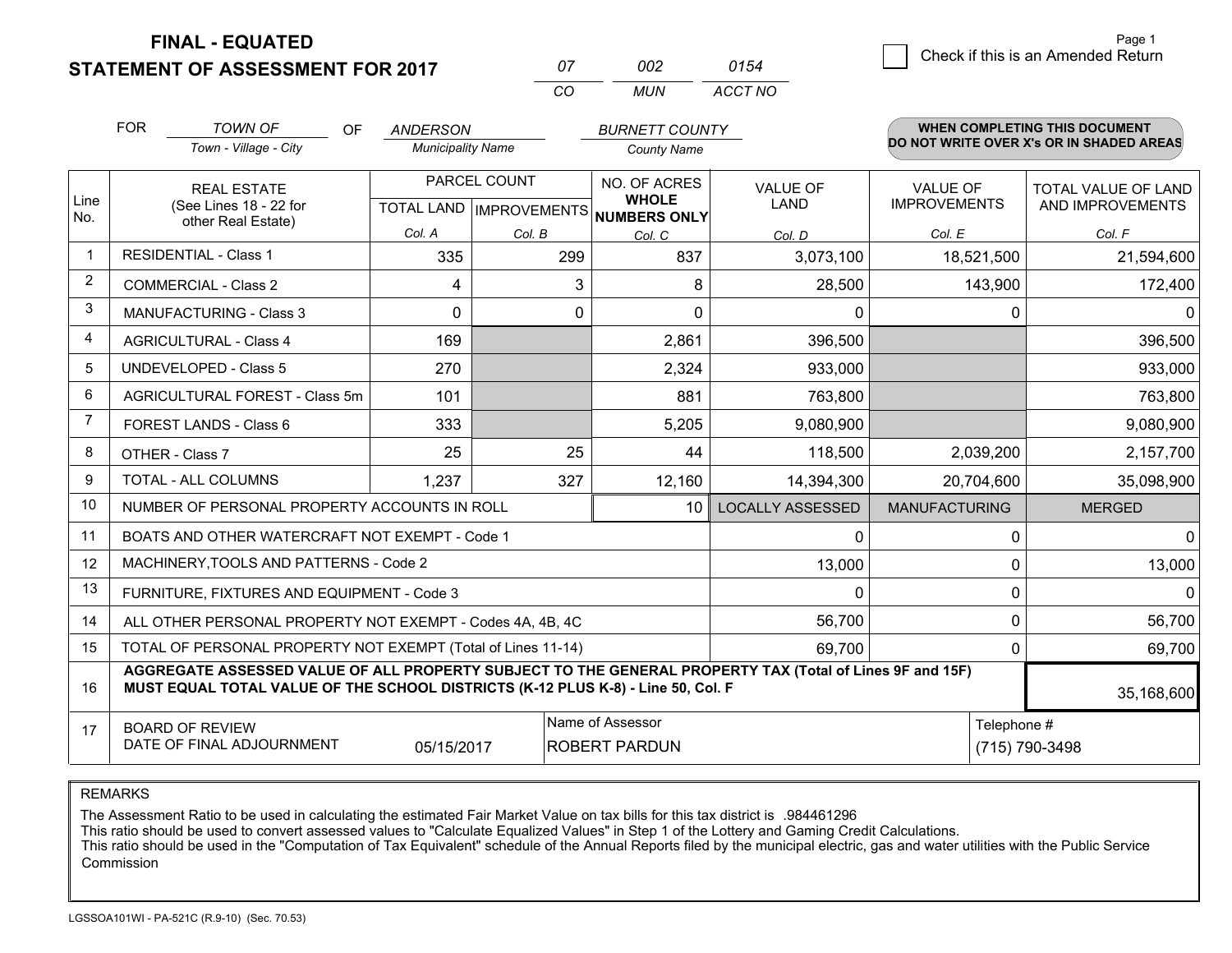*YEAR CO MUN ACCT NO* <sup>2017</sup> <sup>07</sup> <sup>002</sup> <sup>0154</sup>

Do not confuse FOREST LANDS (Line 7) with FOREST CROPS (in this section) - They are **NOT** the same

|    |                                                                                |                 |  | Private Forest Crop - Reg Class @ 10¢ per acre                   |                                                                              | Private Forest Crop - Reg Class @ \$2.52 per acre                  |  |                                                                 |         |                    |
|----|--------------------------------------------------------------------------------|-----------------|--|------------------------------------------------------------------|------------------------------------------------------------------------------|--------------------------------------------------------------------|--|-----------------------------------------------------------------|---------|--------------------|
| 18 | (a) PARCELS                                                                    | (b) ACRES       |  | (c) ASSESSED VALUE                                               |                                                                              | (d) PARCELS                                                        |  | (e) ACRES                                                       |         | (f) ASSESSED VALUE |
|    |                                                                                |                 |  |                                                                  |                                                                              |                                                                    |  |                                                                 |         |                    |
|    | Private Forest Crop - Special Class @ 20¢ per acre                             |                 |  |                                                                  | Entered Before 2005 Managed Forest - Ferrous Mining CLOSED @ \$8.27 per acre |                                                                    |  |                                                                 |         |                    |
| 19 | (a) PARCELS                                                                    | (b) ACRES       |  | (c) ASSESSED VALUE                                               |                                                                              | (d) PARCELS                                                        |  | (e) ACRES                                                       |         | (f) ASSESSED VALUE |
|    |                                                                                |                 |  |                                                                  |                                                                              |                                                                    |  |                                                                 |         |                    |
|    |                                                                                |                 |  | Entered Before 2005 Managed Forest - OPEN @ \$.79 per acre       |                                                                              |                                                                    |  | Entered Before 2005 Managed Forest - CLOSED @ \$1.87 per acre   |         |                    |
| 20 | (a) PARCELS                                                                    | (b) ACRES       |  | (c) ASSESSED VALUE                                               |                                                                              | (d) PARCELS                                                        |  | (e) ACRES                                                       |         | (f) ASSESSED VALUE |
|    | 5                                                                              | 200             |  | 334.000                                                          |                                                                              | 11                                                                 |  | 363                                                             | 584,200 |                    |
|    | Entered After 2004 Managed Forest - OPEN @<br>\$2.14 per acre                  |                 |  |                                                                  | Entered After 2004 Managed Forest - CLOSED @ \$10.68 per acre                |                                                                    |  |                                                                 |         |                    |
| 21 | (a) PARCELS                                                                    | (b) ACRES       |  | (c) ASSESSED VALUE                                               |                                                                              | (d) PARCELS                                                        |  | (e) ACRES                                                       |         | (f) ASSESSED VALUE |
|    |                                                                                |                 |  |                                                                  |                                                                              |                                                                    |  |                                                                 |         |                    |
|    | 11                                                                             | 201.65          |  | 312,900                                                          |                                                                              | 6                                                                  |  | 181.16                                                          |         | 281,900            |
| 22 | (a) County Forest Cropland Acres                                               |                 |  | (b) Federal Acres                                                |                                                                              | (c) State Acres                                                    |  | (d) County (NOT FOREST CROP) Acres                              |         | (e) Other Acres    |
|    | 14,234.08                                                                      |                 |  | 372.26                                                           |                                                                              | 12,282.57<br>9.78                                                  |  |                                                                 |         | 575.05             |
|    |                                                                                |                 |  | Assessed Value of Omitted Property From Prior Years (Sec. 70.44) |                                                                              |                                                                    |  | Assessed Value of Sec. 70.43 Corrections of Errors by Assessors |         |                    |
| 23 |                                                                                | (a) REAL ESTATE |  | (b) PERSONAL                                                     |                                                                              |                                                                    |  | (c1) REAL ESTATE                                                |         | (c2) PERSONAL      |
|    |                                                                                |                 |  |                                                                  |                                                                              |                                                                    |  |                                                                 |         |                    |
|    | Manufacturing Equated Value of Omitted Property From Prior Years (Sec. 70.995) |                 |  |                                                                  |                                                                              | Mfg. Equated Value of Sec.70.43 Corrections of Errors by Assessors |  |                                                                 |         |                    |
|    | (d) REAL ESTATE                                                                |                 |  | (e) PERSONAL                                                     |                                                                              | (f1) REAL ESTATE                                                   |  | (f2) PERSONAL                                                   |         |                    |
|    |                                                                                |                 |  |                                                                  |                                                                              |                                                                    |  |                                                                 |         |                    |

## **SPECIAL DISTRICTS**

| Line<br>No. | Enter 6-digit<br>Special District<br>Code (Col. A) | <b>Account</b><br><b>Number</b><br>(Col. B) | <b>Special District Name</b><br>(Col. C) | <b>Locally Assessed Value</b><br>of Real Estate and<br>Personal Property (Col. D) | Mfg Value of Real Estate<br>and Personal Property<br>(Col. E) | <b>Merged Value of</b><br><b>Real Estate and</b><br>Personal Property (Col. F) |
|-------------|----------------------------------------------------|---------------------------------------------|------------------------------------------|-----------------------------------------------------------------------------------|---------------------------------------------------------------|--------------------------------------------------------------------------------|
| 24          |                                                    |                                             |                                          |                                                                                   |                                                               |                                                                                |
| 25          |                                                    |                                             |                                          |                                                                                   |                                                               |                                                                                |
| 26          |                                                    |                                             |                                          |                                                                                   |                                                               |                                                                                |
| 27          |                                                    |                                             |                                          |                                                                                   |                                                               |                                                                                |
| 28          |                                                    |                                             |                                          |                                                                                   |                                                               |                                                                                |
| 29          |                                                    |                                             |                                          |                                                                                   |                                                               |                                                                                |
| 30          |                                                    |                                             |                                          |                                                                                   |                                                               |                                                                                |
| 31          |                                                    |                                             |                                          |                                                                                   |                                                               |                                                                                |
| 32          |                                                    |                                             |                                          |                                                                                   |                                                               |                                                                                |
| 33          |                                                    |                                             |                                          |                                                                                   |                                                               |                                                                                |
| 34          |                                                    |                                             |                                          |                                                                                   |                                                               |                                                                                |
| 35          |                                                    |                                             |                                          |                                                                                   |                                                               |                                                                                |

LGSSOA101WI-PA - 521C (R. 9-10) (Sec. 70.53)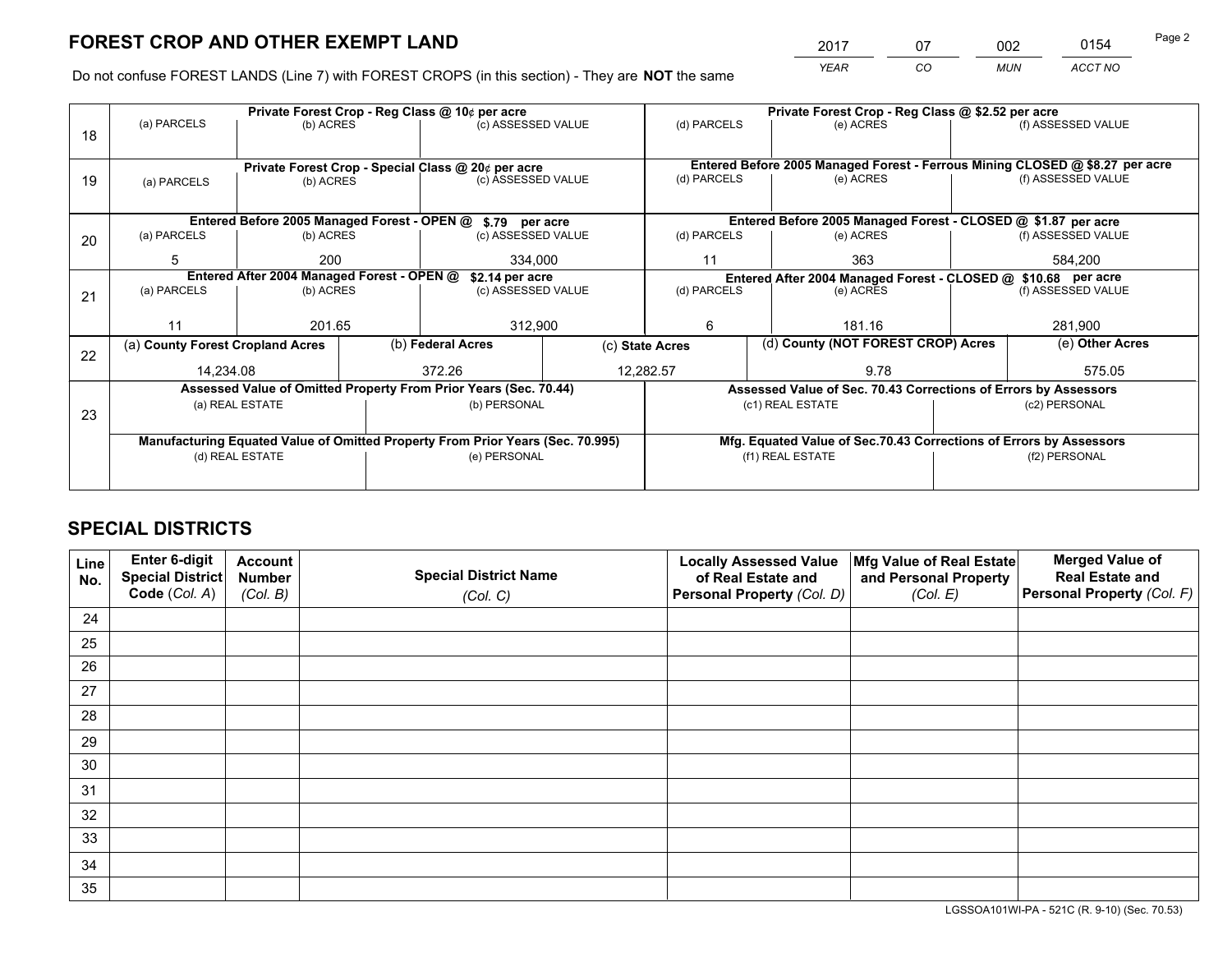|             |                                                          |                                             |                                                         | <b>YEAR</b>                                                                       | CO<br><b>MUN</b>                                              | ACCT NO                                                                        |
|-------------|----------------------------------------------------------|---------------------------------------------|---------------------------------------------------------|-----------------------------------------------------------------------------------|---------------------------------------------------------------|--------------------------------------------------------------------------------|
| Line<br>No. | Enter 6-digit<br><b>School District</b><br>Code (Col. A) | <b>Account</b><br><b>Number</b><br>(Col. B) | <b>School District Name</b><br>(Col. C)                 | <b>Locally Assessed Value</b><br>of Real Estate and<br>Personal Property (Col. D) | Mfg Value of Real Estate<br>and Personal Property<br>(Col. E) | <b>Merged Value of</b><br><b>Real Estate and</b><br>Personal Property (Col. F) |
|             | A. SCHOOL DISTRICTS (K-8 and K-12)                       |                                             |                                                         |                                                                                   |                                                               |                                                                                |
| 36          | 072233                                                   | 0045                                        | SCH D OF GRANTSBURG                                     | 35,168,600                                                                        |                                                               | 35,168,600                                                                     |
| 37          |                                                          |                                             |                                                         |                                                                                   |                                                               |                                                                                |
| 38          |                                                          |                                             |                                                         |                                                                                   |                                                               |                                                                                |
| 39          |                                                          |                                             |                                                         |                                                                                   |                                                               |                                                                                |
| 40          |                                                          |                                             |                                                         |                                                                                   |                                                               |                                                                                |
| 41          |                                                          |                                             |                                                         |                                                                                   |                                                               |                                                                                |
| 42          |                                                          |                                             |                                                         |                                                                                   |                                                               |                                                                                |
| 43          |                                                          |                                             |                                                         |                                                                                   |                                                               |                                                                                |
| 44          |                                                          |                                             |                                                         |                                                                                   |                                                               |                                                                                |
| 45<br>46    |                                                          |                                             |                                                         |                                                                                   |                                                               |                                                                                |
|             |                                                          |                                             |                                                         |                                                                                   |                                                               |                                                                                |
| 47<br>48    |                                                          |                                             |                                                         |                                                                                   |                                                               |                                                                                |
| 49          |                                                          |                                             |                                                         |                                                                                   |                                                               |                                                                                |
| 50          |                                                          |                                             | TOTAL ASSESSED VALUE OF SCHOOL DISTRICTS (K-8 and K-12) | 35,168,600                                                                        |                                                               | 35,168,600                                                                     |
|             | <b>B.</b><br><b>UNION HIGH SCHOOL DISTRICTS</b>          |                                             |                                                         |                                                                                   |                                                               |                                                                                |
| 51          |                                                          |                                             |                                                         |                                                                                   |                                                               |                                                                                |
| 52          |                                                          |                                             |                                                         |                                                                                   |                                                               |                                                                                |
| 53          |                                                          |                                             |                                                         |                                                                                   |                                                               |                                                                                |
| 54          |                                                          |                                             |                                                         |                                                                                   |                                                               |                                                                                |
| 55          |                                                          |                                             | TOTAL ASSESSED VALUE OF UNION HIGH SCHOOLS              |                                                                                   |                                                               |                                                                                |
|             | <b>TECHNICAL COLLEGE DISTRICTS</b><br>C.                 |                                             |                                                         |                                                                                   |                                                               |                                                                                |
| 56          | 001700                                                   | 0016                                        | WISCONSIN INDIANHEAD TECH COLLEGE SHEL                  | 35,168,600                                                                        |                                                               | 35,168,600                                                                     |
| 57          |                                                          |                                             |                                                         |                                                                                   |                                                               |                                                                                |
| 58          |                                                          |                                             |                                                         |                                                                                   |                                                               |                                                                                |
| 59          |                                                          |                                             | TOTAL ASSESSED VALUE OF TECHNICAL COLLEGES              | 35,168,600                                                                        |                                                               | 35,168,600                                                                     |

2017

07

002

# *I hereby certify, to the best of my knowledge and belief, this form is complete and correct.*

**SCHOOL DISTRICTS**

| Print name of preparer | Title                    |                | Date (MM / DD / CCYY) |
|------------------------|--------------------------|----------------|-----------------------|
|                        |                          |                |                       |
| Signature of preparer  | Contact Telephone Number | E-mail address |                       |
|                        | $\overline{\phantom{0}}$ |                |                       |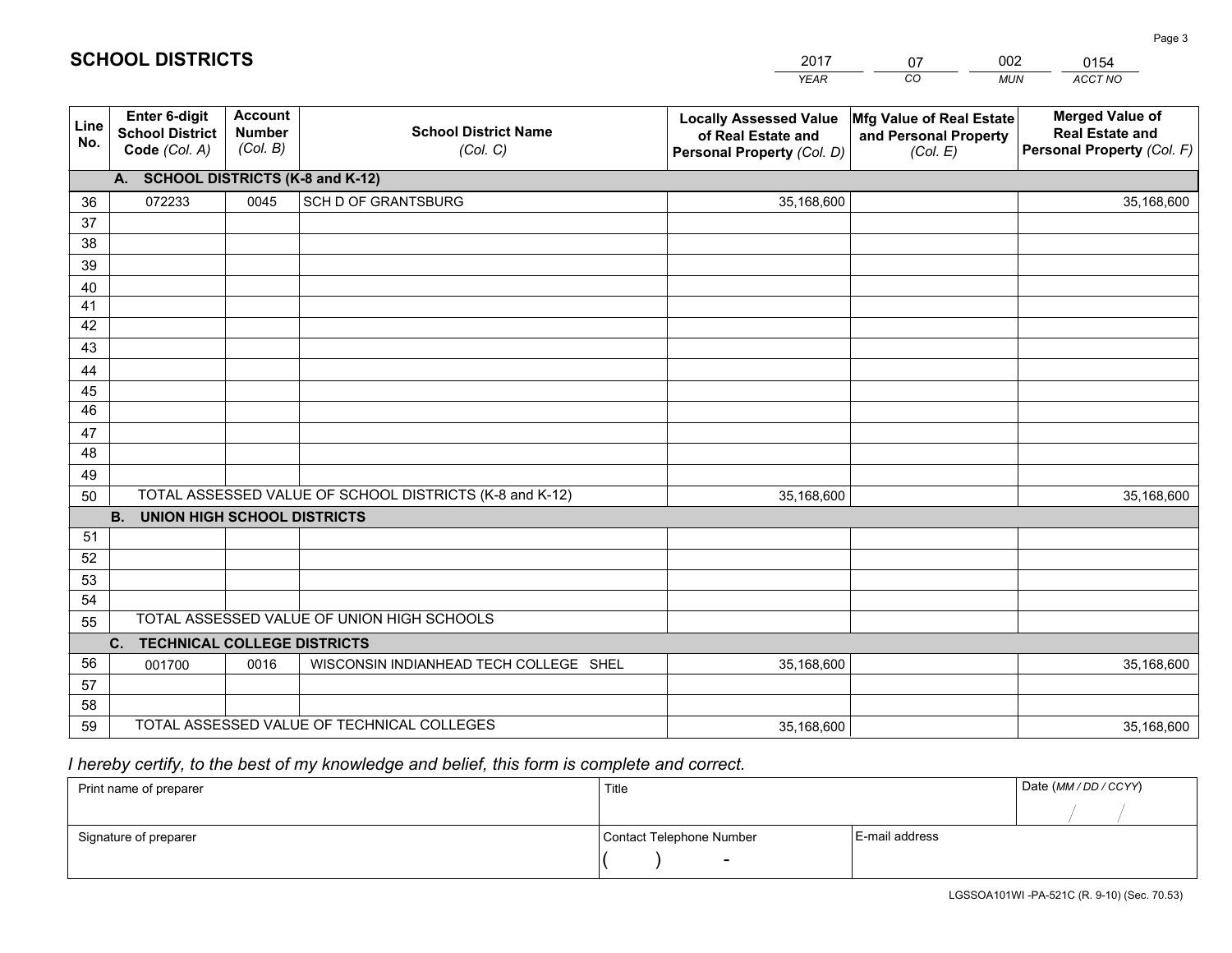### **HIGHLIGHTS**

- 1. Complete the Statement of Assessment after the Board of Review. Reflect any changes made there.
- 2. Use black ink to complete.
- 3. Line 16 must equal Line 50, Col D.
- 4. Line 55 must equal the total of K-8 schools listed on lines 36-49. Do not include K-12 schools in this comparision.
- 5. Line 59, Col. D must equal Line 16.
- 6. Special District, School District and Technical College District values must include both real estate and personal property. Examples of Special districts are: town sanitary districts, public inland lake protection and rehabilitation districts, and metropolitan sewerage districts.
- 7. DO NOT INCLUDE Manufacturing property values.DOR will print these values on the final SOA.

CARMEN BOUCHIE TOWN OF ANDERSON 21001 W RIVER RD

CARMEN BOUCHIE<br>TOWN OF ANDERSON

GRANTBURG, WI 54840 - 7604

GRANTBURG, WI 54840 - 7604

21001 W RIVER RD

 8. Accuracy of this form is very important. The values reported directly affect the equalized value DOR calculates for school and special districts.

### **Page 1:**

 If not prefilled, enter the tax year,county and municipal code,municipal type, municipal name and county name on the top of form.

Check the Amended box, if filing an amended / corrected SOA.

 Report the parcel count, acres and assessed value of taxable general property, total parcel count, (real and personal), total acres, and values from final figures set by the Board of Review.

- A. Real Estate land and improvements (buildings, etc.) is reported on lines 1 8, total line 9.
- B. Personal Property is reported on lines 11 14, Column D, total line 15.
- C. To complete this report, use the computer produced summary of the assessment roll that shows these amounts.
- D. Use whole numbers only.
- E. Add each line across and each column down to verify entries.

### **Page 2:**

- A. Report Special Items (not subject to general property tax).
- 1. Private Forest Croplands and Managed Forest Lands are reported on lines 18,19, 20 and 21. Be sure to report assessed values **NOT** taxes.
- 2. You should have copies of the orders of entry, orders of withdrawal, etc., to update your assessment roll.
	- 3. Show hundredths of acres (e.g. 39.75).
- 4. Tax exempt lands are reported on line 22.
- 5. Omitted property and sec. 70.43, Wis. Stats., corrections of errors by assessor are reported on line 23. Report real estate and personal property separately. These should be for **prior years**, not something found on the current assessment roll after the board of review.
- B. Special District (Lines 24-35) Include the value of both real and personal property.
- The Department of Revenue (DOR) preprints much of the information regarding names and codes for schools, special districts,etc. If a district is not listed, enter the name and value only, DOR will enter the proper code.

## **Page 3 School Districts:**

Include the value of both real and personal property.

Report School District (regular, elementary, union high school, and technical college).

- 1. Regular (K-12) and Elementary (K-8) school values are reported on lines 36-49, total on line 50.
- 2. Union High School (UHS) (use only if elementary schools are listed on lines 36-49) are reported on lines 51-54. UHS total value (line 55) must equal to the total **elementary school** values reported on lines 36-49. Do notinclude K-12 schools in this comparison.
- 3. Technical College values are reported on lines 56-58, total on line 59.
- 4. Use the computer summary that shows these amounts to complete this report.

#### **This form is due the second Monday in June. File this report only after your Board of Review is complete.**

 *If you have questions: Return forms to:*

 Email: lgs@wisconsin.gov Wisconsin Department of RevenueCall:  $(608)$  266-2569 or  $(608)$  264-6892 Fax number: (608) 264-6887 PO Box 8971

Local Government Services Section 6-97 Madison WI 53708-8971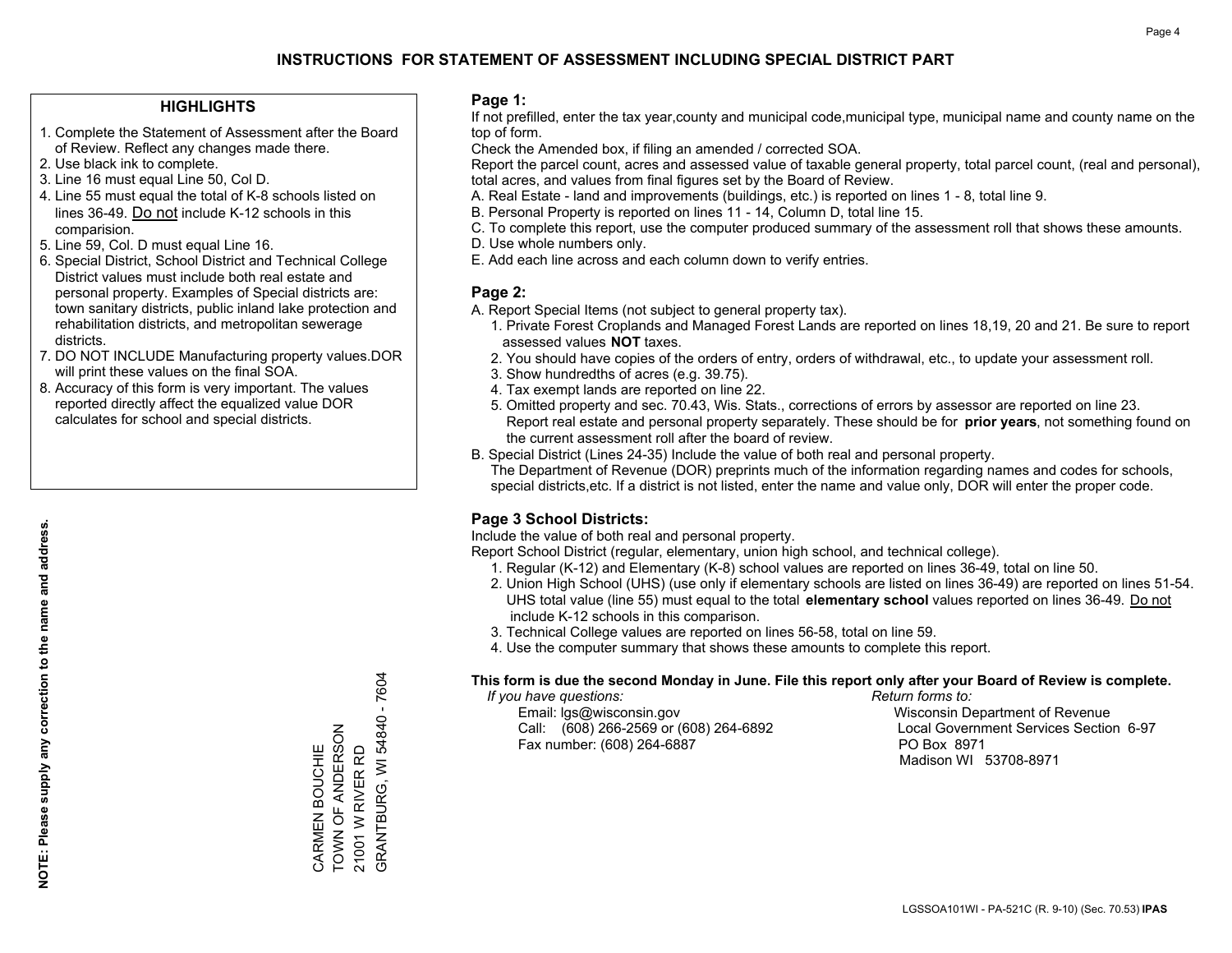**FINAL - EQUATED**

**STATEMENT OF ASSESSMENT FOR 2017** 

*CO MUN <sup>07</sup> <sup>004</sup> ACCT NO0155*

 $\overline{5}$  Check if this is an Amended Return Page 1

|                | <b>FOR</b>                                                                                                    | <b>TOWN OF</b><br><b>OF</b>                                                                                                                                                                  | <b>BLAINE</b>                             |        | <b>BURNETT COUNTY</b>         |                         |                                        | WHEN COMPLETING THIS DOCUMENT            |
|----------------|---------------------------------------------------------------------------------------------------------------|----------------------------------------------------------------------------------------------------------------------------------------------------------------------------------------------|-------------------------------------------|--------|-------------------------------|-------------------------|----------------------------------------|------------------------------------------|
|                |                                                                                                               | Town - Village - City                                                                                                                                                                        | <b>Municipality Name</b>                  |        | <b>County Name</b>            |                         |                                        | DO NOT WRITE OVER X's OR IN SHADED AREAS |
| Line           | <b>REAL ESTATE</b><br>(See Lines 18 - 22 for                                                                  |                                                                                                                                                                                              | PARCEL COUNT<br>TOTAL LAND   IMPROVEMENTS |        | NO. OF ACRES<br><b>WHOLE</b>  | <b>VALUE OF</b><br>LAND | <b>VALUE OF</b><br><b>IMPROVEMENTS</b> | TOTAL VALUE OF LAND<br>AND IMPROVEMENTS  |
| No.            |                                                                                                               | other Real Estate)                                                                                                                                                                           | Col. A                                    | Col. B | <b>NUMBERS ONLY</b><br>Col. C | Col. D                  | Col. E                                 | Col. F                                   |
| $\mathbf{1}$   |                                                                                                               | <b>RESIDENTIAL - Class 1</b>                                                                                                                                                                 | 340                                       | 275    | 789                           | 12,309,400              | 20,980,700                             | 33,290,100                               |
| 2              |                                                                                                               | <b>COMMERCIAL - Class 2</b>                                                                                                                                                                  | 4                                         | 4      | 16                            | 64,800                  | 697,500                                | 762,300                                  |
| 3              |                                                                                                               | <b>MANUFACTURING - Class 3</b>                                                                                                                                                               | $\mathbf{0}$                              | 0      | 0                             | 0                       | 0                                      | $\mathbf 0$                              |
| 4              |                                                                                                               | <b>AGRICULTURAL - Class 4</b>                                                                                                                                                                | 75                                        |        | 1,793                         | 137,000                 |                                        | 137,000                                  |
| 5              |                                                                                                               | <b>UNDEVELOPED - Class 5</b>                                                                                                                                                                 | 142                                       |        | 1,254                         | 563,700                 |                                        | 563,700                                  |
| 6              |                                                                                                               | AGRICULTURAL FOREST - Class 5m                                                                                                                                                               | 30                                        |        | 612                           | 506,200                 |                                        | 506,200                                  |
| $\overline{7}$ |                                                                                                               | FOREST LANDS - Class 6                                                                                                                                                                       | 183                                       |        | 3,731                         | 6,488,000               |                                        | 6,488,000                                |
| 8              |                                                                                                               | OTHER - Class 7                                                                                                                                                                              | 4                                         | 4      | 6                             | 14,800                  | 219,300                                | 234,100                                  |
| 9              |                                                                                                               | TOTAL - ALL COLUMNS                                                                                                                                                                          | 778                                       | 283    | 8,201                         | 20,083,900              | 21,897,500                             | 41,981,400                               |
| 10             |                                                                                                               | NUMBER OF PERSONAL PROPERTY ACCOUNTS IN ROLL                                                                                                                                                 |                                           |        | 9                             | <b>LOCALLY ASSESSED</b> | <b>MANUFACTURING</b>                   | <b>MERGED</b>                            |
| 11             |                                                                                                               | BOATS AND OTHER WATERCRAFT NOT EXEMPT - Code 1                                                                                                                                               |                                           |        |                               | 0                       | $\Omega$                               | $\mathbf 0$                              |
| 12             |                                                                                                               | MACHINERY, TOOLS AND PATTERNS - Code 2                                                                                                                                                       |                                           |        |                               | $\Omega$                | $\Omega$                               | $\mathbf 0$                              |
| 13             |                                                                                                               | FURNITURE, FIXTURES AND EQUIPMENT - Code 3                                                                                                                                                   |                                           |        |                               | 15,900                  | 0                                      | 15,900                                   |
| 14             |                                                                                                               | ALL OTHER PERSONAL PROPERTY NOT EXEMPT - Codes 4A, 4B, 4C                                                                                                                                    |                                           |        |                               | 47,700                  | $\mathbf 0$                            | 47,700                                   |
| 15             |                                                                                                               | TOTAL OF PERSONAL PROPERTY NOT EXEMPT (Total of Lines 11-14)                                                                                                                                 |                                           |        | 63,600                        | $\Omega$                | 63,600                                 |                                          |
| 16             |                                                                                                               | AGGREGATE ASSESSED VALUE OF ALL PROPERTY SUBJECT TO THE GENERAL PROPERTY TAX (Total of Lines 9F and 15F)<br>MUST EQUAL TOTAL VALUE OF THE SCHOOL DISTRICTS (K-12 PLUS K-8) - Line 50, Col. F |                                           |        |                               |                         | 42,045,000                             |                                          |
| 17             | Name of Assessor<br><b>BOARD OF REVIEW</b><br>DATE OF FINAL ADJOURNMENT<br>08/10/2017<br><b>ROBERT PARDUN</b> |                                                                                                                                                                                              |                                           |        |                               |                         | Telephone #                            | (715) 866-4245                           |
|                |                                                                                                               |                                                                                                                                                                                              |                                           |        |                               |                         |                                        |                                          |

REMARKS

The Assessment Ratio to be used in calculating the estimated Fair Market Value on tax bills for this tax district is 1.042477648<br>This ratio should be used to convert assessed values to "Calculate Equalized Values" in Step Commission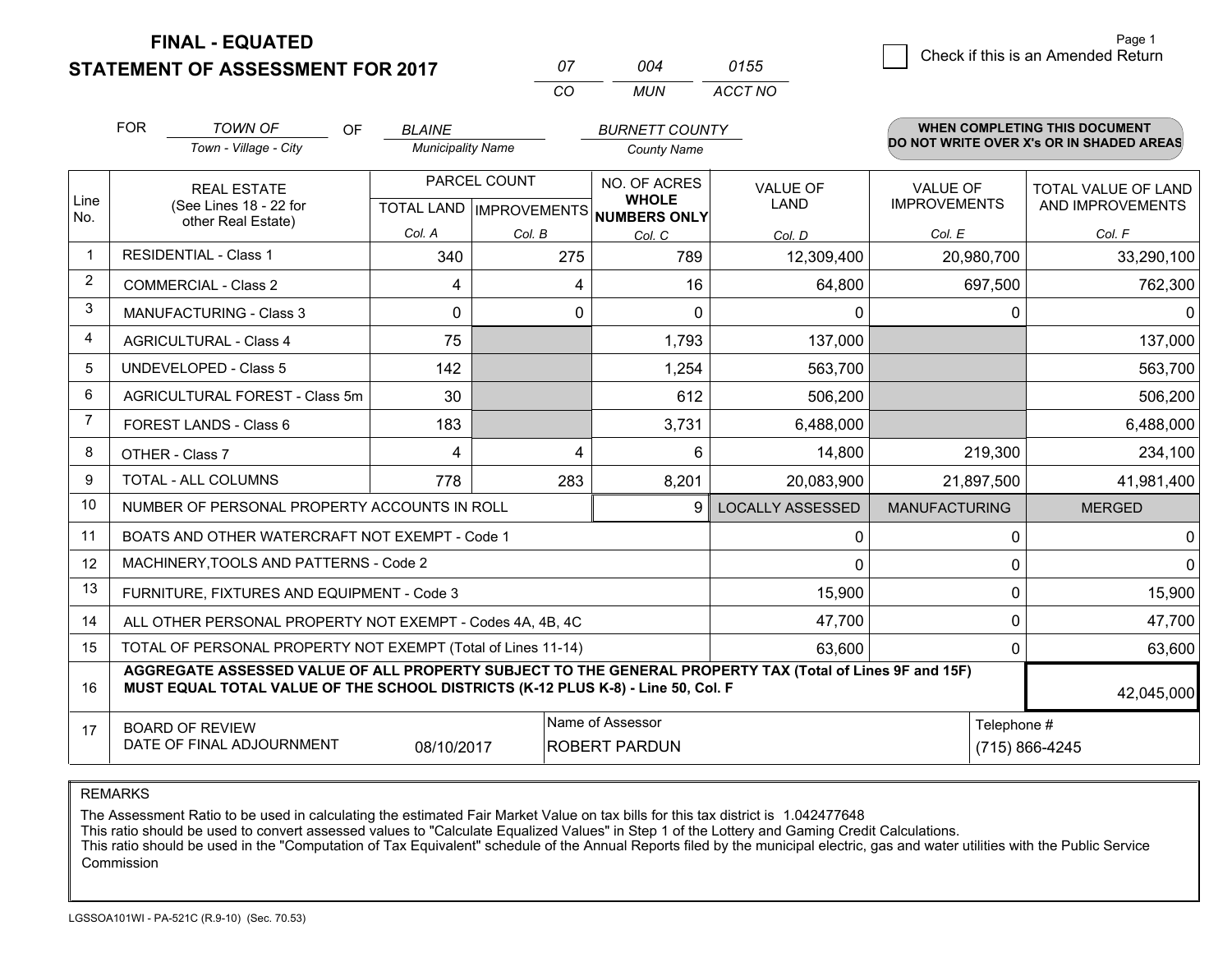*YEAR CO MUN ACCT NO* <sup>2017</sup> <sup>07</sup> <sup>004</sup> <sup>0155</sup> Page 2

Do not confuse FOREST LANDS (Line 7) with FOREST CROPS (in this section) - They are **NOT** the same

|    |                                                                                |                                            |  | Private Forest Crop - Reg Class @ 10¢ per acre                   |  | Private Forest Crop - Reg Class @ \$2.52 per acre                                                               |                  |                                                                 |               |                                                                              |
|----|--------------------------------------------------------------------------------|--------------------------------------------|--|------------------------------------------------------------------|--|-----------------------------------------------------------------------------------------------------------------|------------------|-----------------------------------------------------------------|---------------|------------------------------------------------------------------------------|
| 18 | (a) PARCELS                                                                    | (b) ACRES                                  |  | (c) ASSESSED VALUE                                               |  | (d) PARCELS                                                                                                     |                  | (e) ACRES                                                       |               | (f) ASSESSED VALUE                                                           |
|    |                                                                                |                                            |  |                                                                  |  |                                                                                                                 |                  |                                                                 |               |                                                                              |
|    |                                                                                |                                            |  | Private Forest Crop - Special Class @ 20¢ per acre               |  |                                                                                                                 |                  |                                                                 |               | Entered Before 2005 Managed Forest - Ferrous Mining CLOSED @ \$8.27 per acre |
| 19 | (a) PARCELS                                                                    | (b) ACRES                                  |  | (c) ASSESSED VALUE                                               |  | (d) PARCELS                                                                                                     |                  | (e) ACRES                                                       |               | (f) ASSESSED VALUE                                                           |
|    |                                                                                |                                            |  |                                                                  |  |                                                                                                                 |                  |                                                                 |               |                                                                              |
|    |                                                                                |                                            |  | Entered Before 2005 Managed Forest - OPEN @ \$.79 per acre       |  |                                                                                                                 |                  | Entered Before 2005 Managed Forest - CLOSED @ \$1.87 per acre   |               |                                                                              |
| 20 | (a) PARCELS                                                                    | (b) ACRES                                  |  | (c) ASSESSED VALUE                                               |  | (d) PARCELS                                                                                                     |                  | (e) ACRES                                                       |               | (f) ASSESSED VALUE                                                           |
|    | 3                                                                              | 88                                         |  | 149,600                                                          |  |                                                                                                                 |                  |                                                                 |               | 409,100                                                                      |
|    |                                                                                | Entered After 2004 Managed Forest - OPEN @ |  |                                                                  |  | 239.1                                                                                                           |                  |                                                                 |               |                                                                              |
|    |                                                                                |                                            |  | \$2.14 per acre                                                  |  | Entered After 2004 Managed Forest - CLOSED @ \$10.68 per acre<br>(d) PARCELS<br>(f) ASSESSED VALUE<br>(e) ACRES |                  |                                                                 |               |                                                                              |
| 21 | (a) PARCELS                                                                    | (b) ACRES                                  |  | (c) ASSESSED VALUE                                               |  |                                                                                                                 |                  |                                                                 |               |                                                                              |
|    |                                                                                |                                            |  |                                                                  |  |                                                                                                                 |                  |                                                                 |               |                                                                              |
|    |                                                                                | 36                                         |  | 61,200                                                           |  | 9                                                                                                               |                  | 267                                                             |               | 451,700                                                                      |
| 22 | (a) County Forest Cropland Acres                                               |                                            |  | (b) Federal Acres                                                |  | (c) State Acres                                                                                                 |                  | (d) County (NOT FOREST CROP) Acres                              |               | (e) Other Acres                                                              |
|    | 28.136.8                                                                       |                                            |  | 1.605.76                                                         |  | 5,003.21<br>660.52                                                                                              |                  |                                                                 | 22.26         |                                                                              |
|    |                                                                                |                                            |  | Assessed Value of Omitted Property From Prior Years (Sec. 70.44) |  |                                                                                                                 |                  | Assessed Value of Sec. 70.43 Corrections of Errors by Assessors |               |                                                                              |
|    |                                                                                | (a) REAL ESTATE                            |  | (b) PERSONAL                                                     |  |                                                                                                                 | (c1) REAL ESTATE |                                                                 | (c2) PERSONAL |                                                                              |
| 23 |                                                                                |                                            |  |                                                                  |  |                                                                                                                 |                  |                                                                 |               |                                                                              |
|    | Manufacturing Equated Value of Omitted Property From Prior Years (Sec. 70.995) |                                            |  |                                                                  |  | Mfg. Equated Value of Sec.70.43 Corrections of Errors by Assessors                                              |                  |                                                                 |               |                                                                              |
|    | (d) REAL ESTATE                                                                |                                            |  | (e) PERSONAL                                                     |  | (f1) REAL ESTATE                                                                                                |                  | (f2) PERSONAL                                                   |               |                                                                              |
|    |                                                                                |                                            |  |                                                                  |  |                                                                                                                 |                  |                                                                 |               |                                                                              |
|    |                                                                                |                                            |  |                                                                  |  |                                                                                                                 |                  |                                                                 |               |                                                                              |

## **SPECIAL DISTRICTS**

| Line<br>No. | Enter 6-digit<br><b>Special District</b> | <b>Account</b><br><b>Number</b> | <b>Special District Name</b> | <b>Locally Assessed Value</b><br>of Real Estate and | Mfg Value of Real Estate<br>and Personal Property | <b>Merged Value of</b><br><b>Real Estate and</b> |
|-------------|------------------------------------------|---------------------------------|------------------------------|-----------------------------------------------------|---------------------------------------------------|--------------------------------------------------|
|             | Code (Col. A)                            | (Col. B)                        | (Col. C)                     | Personal Property (Col. D)                          | (Col. E)                                          | Personal Property (Col. F)                       |
| 24          |                                          |                                 |                              |                                                     |                                                   |                                                  |
| 25          |                                          |                                 |                              |                                                     |                                                   |                                                  |
| 26          |                                          |                                 |                              |                                                     |                                                   |                                                  |
| 27          |                                          |                                 |                              |                                                     |                                                   |                                                  |
| 28          |                                          |                                 |                              |                                                     |                                                   |                                                  |
| 29          |                                          |                                 |                              |                                                     |                                                   |                                                  |
| 30          |                                          |                                 |                              |                                                     |                                                   |                                                  |
| 31          |                                          |                                 |                              |                                                     |                                                   |                                                  |
| 32          |                                          |                                 |                              |                                                     |                                                   |                                                  |
| 33          |                                          |                                 |                              |                                                     |                                                   |                                                  |
| 34          |                                          |                                 |                              |                                                     |                                                   |                                                  |
| 35          |                                          |                                 |                              |                                                     |                                                   |                                                  |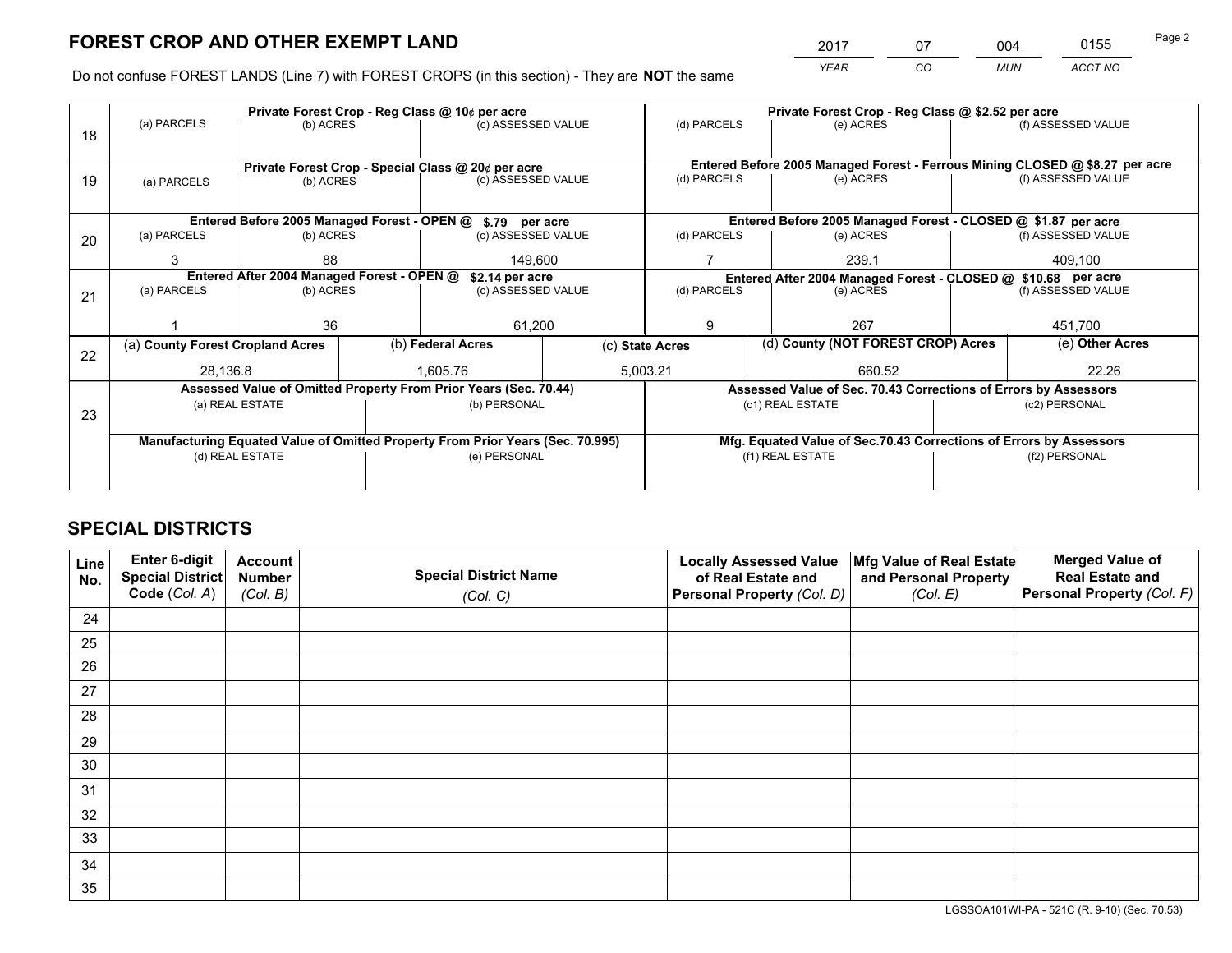|             |                                                          |                                             |                                                         | <b>YEAR</b>                                                                       | CO<br><b>MUN</b>                                              | ACCT NO                                                                        |
|-------------|----------------------------------------------------------|---------------------------------------------|---------------------------------------------------------|-----------------------------------------------------------------------------------|---------------------------------------------------------------|--------------------------------------------------------------------------------|
| Line<br>No. | Enter 6-digit<br><b>School District</b><br>Code (Col. A) | <b>Account</b><br><b>Number</b><br>(Col. B) | <b>School District Name</b><br>(Col. C)                 | <b>Locally Assessed Value</b><br>of Real Estate and<br>Personal Property (Col. D) | Mfg Value of Real Estate<br>and Personal Property<br>(Col. E) | <b>Merged Value of</b><br><b>Real Estate and</b><br>Personal Property (Col. F) |
|             | A. SCHOOL DISTRICTS (K-8 and K-12)                       |                                             |                                                         |                                                                                   |                                                               |                                                                                |
| 36          | 076293                                                   | 0047                                        | <b>SCH D OF WEBSTER</b>                                 | 40,758,800                                                                        |                                                               | 40,758,800                                                                     |
| 37          | 653654                                                   | 0391                                        | SCH D OF NORTHWOOD (MINONG)                             | 1,286,200                                                                         |                                                               | 1,286,200                                                                      |
| 38          |                                                          |                                             |                                                         |                                                                                   |                                                               |                                                                                |
| 39          |                                                          |                                             |                                                         |                                                                                   |                                                               |                                                                                |
| 40          |                                                          |                                             |                                                         |                                                                                   |                                                               |                                                                                |
| 41          |                                                          |                                             |                                                         |                                                                                   |                                                               |                                                                                |
| 42          |                                                          |                                             |                                                         |                                                                                   |                                                               |                                                                                |
| 43          |                                                          |                                             |                                                         |                                                                                   |                                                               |                                                                                |
| 44          |                                                          |                                             |                                                         |                                                                                   |                                                               |                                                                                |
| 45          |                                                          |                                             |                                                         |                                                                                   |                                                               |                                                                                |
| 46          |                                                          |                                             |                                                         |                                                                                   |                                                               |                                                                                |
| 47<br>48    |                                                          |                                             |                                                         |                                                                                   |                                                               |                                                                                |
|             |                                                          |                                             |                                                         |                                                                                   |                                                               |                                                                                |
| 49          |                                                          |                                             | TOTAL ASSESSED VALUE OF SCHOOL DISTRICTS (K-8 and K-12) |                                                                                   |                                                               |                                                                                |
| 50          | <b>B.</b><br><b>UNION HIGH SCHOOL DISTRICTS</b>          |                                             |                                                         | 42,045,000                                                                        |                                                               | 42,045,000                                                                     |
| 51          |                                                          |                                             |                                                         |                                                                                   |                                                               |                                                                                |
| 52          |                                                          |                                             |                                                         |                                                                                   |                                                               |                                                                                |
| 53          |                                                          |                                             |                                                         |                                                                                   |                                                               |                                                                                |
| 54          |                                                          |                                             |                                                         |                                                                                   |                                                               |                                                                                |
| 55          |                                                          |                                             | TOTAL ASSESSED VALUE OF UNION HIGH SCHOOLS              |                                                                                   |                                                               |                                                                                |
|             | C.<br><b>TECHNICAL COLLEGE DISTRICTS</b>                 |                                             |                                                         |                                                                                   |                                                               |                                                                                |
| 56          | 001700                                                   | 0016                                        | WISCONSIN INDIANHEAD TECH COLLEGE SHEL                  | 42,045,000                                                                        |                                                               | 42,045,000                                                                     |
| 57          |                                                          |                                             |                                                         |                                                                                   |                                                               |                                                                                |
| 58          |                                                          |                                             |                                                         |                                                                                   |                                                               |                                                                                |
| 59          |                                                          |                                             | TOTAL ASSESSED VALUE OF TECHNICAL COLLEGES              | 42,045,000                                                                        |                                                               | 42,045,000                                                                     |

 *I hereby certify, to the best of my knowledge and belief, this form is complete and correct.*

| Print name of preparer | Title                    |                | Date (MM/DD/CCYY) |
|------------------------|--------------------------|----------------|-------------------|
|                        |                          |                |                   |
| Signature of preparer  | Contact Telephone Number | E-mail address |                   |
|                        | $\overline{\phantom{0}}$ |                |                   |

| <b>SCHOOL DISTRICTS</b> |
|-------------------------|
|-------------------------|

201707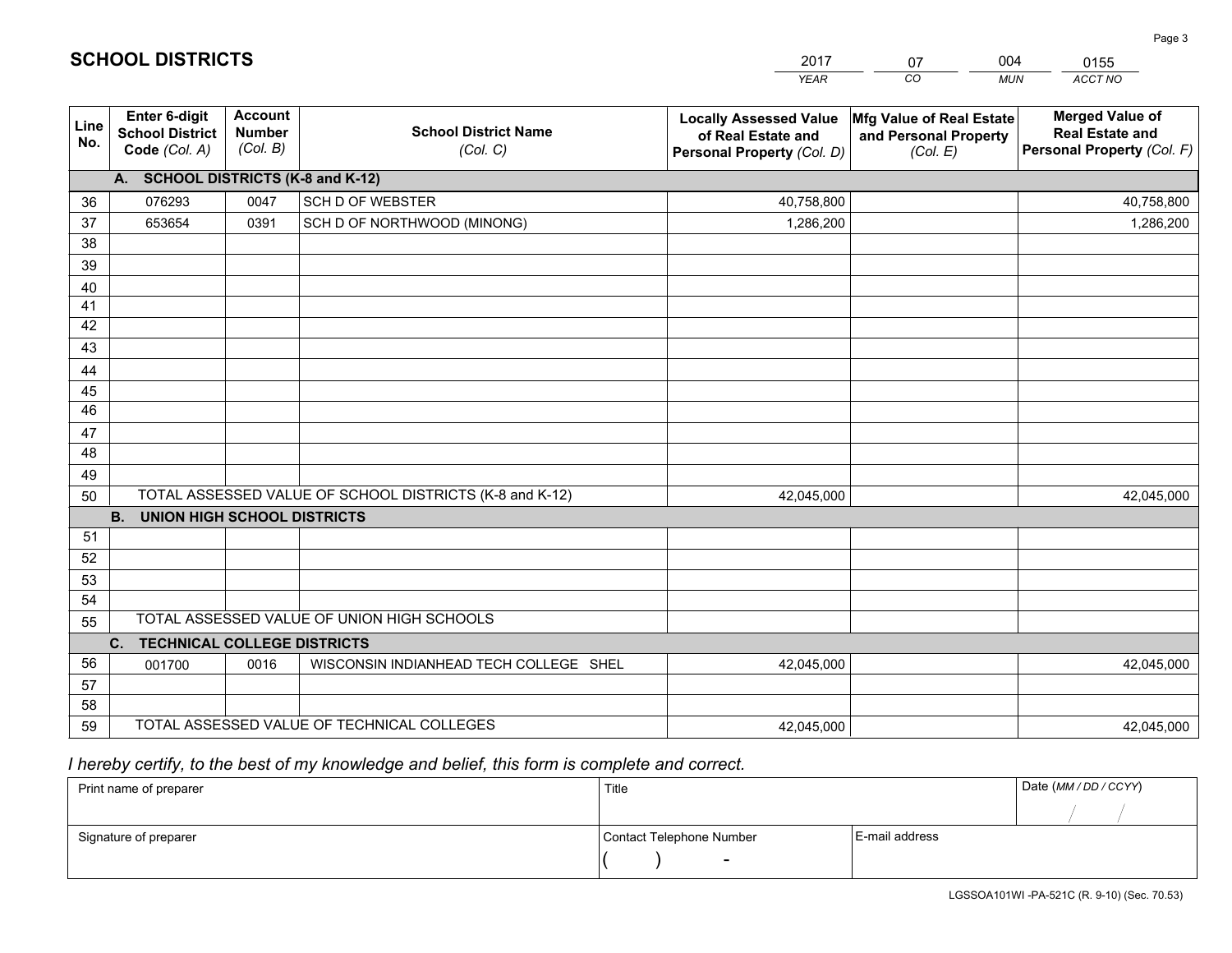### **HIGHLIGHTS**

- 1. Complete the Statement of Assessment after the Board of Review. Reflect any changes made there.
- 2. Use black ink to complete.
- 3. Line 16 must equal Line 50, Col D.
- 4. Line 55 must equal the total of K-8 schools listed on lines 36-49. Do not include K-12 schools in this comparision.
- 5. Line 59, Col. D must equal Line 16.
- 6. Special District, School District and Technical College District values must include both real estate and personal property. Examples of Special districts are: town sanitary districts, public inland lake protection and rehabilitation districts, and metropolitan sewerage districts.
- 7. DO NOT INCLUDE Manufacturing property values.DOR will print these values on the final SOA.

CHARLA ZACCARDI TOWN OF BLAINE 34096 LEE RD

CHARLA ZACCARDI TOWN OF BLAINE 34096 LEE RD DANBURY, WI 54830 - 9414

DANBURY, WI 54830

9414  $\mathbf{r}$ 

 8. Accuracy of this form is very important. The values reported directly affect the equalized value DOR calculates for school and special districts.

### **Page 1:**

 If not prefilled, enter the tax year,county and municipal code,municipal type, municipal name and county name on the top of form.

Check the Amended box, if filing an amended / corrected SOA.

 Report the parcel count, acres and assessed value of taxable general property, total parcel count, (real and personal), total acres, and values from final figures set by the Board of Review.

- A. Real Estate land and improvements (buildings, etc.) is reported on lines 1 8, total line 9.
- B. Personal Property is reported on lines 11 14, Column D, total line 15.
- C. To complete this report, use the computer produced summary of the assessment roll that shows these amounts.
- D. Use whole numbers only.
- E. Add each line across and each column down to verify entries.

### **Page 2:**

- A. Report Special Items (not subject to general property tax).
- 1. Private Forest Croplands and Managed Forest Lands are reported on lines 18,19, 20 and 21. Be sure to report assessed values **NOT** taxes.
- 2. You should have copies of the orders of entry, orders of withdrawal, etc., to update your assessment roll.
	- 3. Show hundredths of acres (e.g. 39.75).
- 4. Tax exempt lands are reported on line 22.
- 5. Omitted property and sec. 70.43, Wis. Stats., corrections of errors by assessor are reported on line 23. Report real estate and personal property separately. These should be for **prior years**, not something found on the current assessment roll after the board of review.
- B. Special District (Lines 24-35) Include the value of both real and personal property.
- The Department of Revenue (DOR) preprints much of the information regarding names and codes for schools, special districts,etc. If a district is not listed, enter the name and value only, DOR will enter the proper code.

## **Page 3 School Districts:**

Include the value of both real and personal property.

Report School District (regular, elementary, union high school, and technical college).

- 1. Regular (K-12) and Elementary (K-8) school values are reported on lines 36-49, total on line 50.
- 2. Union High School (UHS) (use only if elementary schools are listed on lines 36-49) are reported on lines 51-54. UHS total value (line 55) must equal to the total **elementary school** values reported on lines 36-49. Do notinclude K-12 schools in this comparison.
- 3. Technical College values are reported on lines 56-58, total on line 59.
- 4. Use the computer summary that shows these amounts to complete this report.

#### **This form is due the second Monday in June. File this report only after your Board of Review is complete.**

 *If you have questions: Return forms to:*

 Email: lgs@wisconsin.gov Wisconsin Department of RevenueCall:  $(608)$  266-2569 or  $(608)$  264-6892 Fax number: (608) 264-6887 PO Box 8971

Local Government Services Section 6-97 Madison WI 53708-8971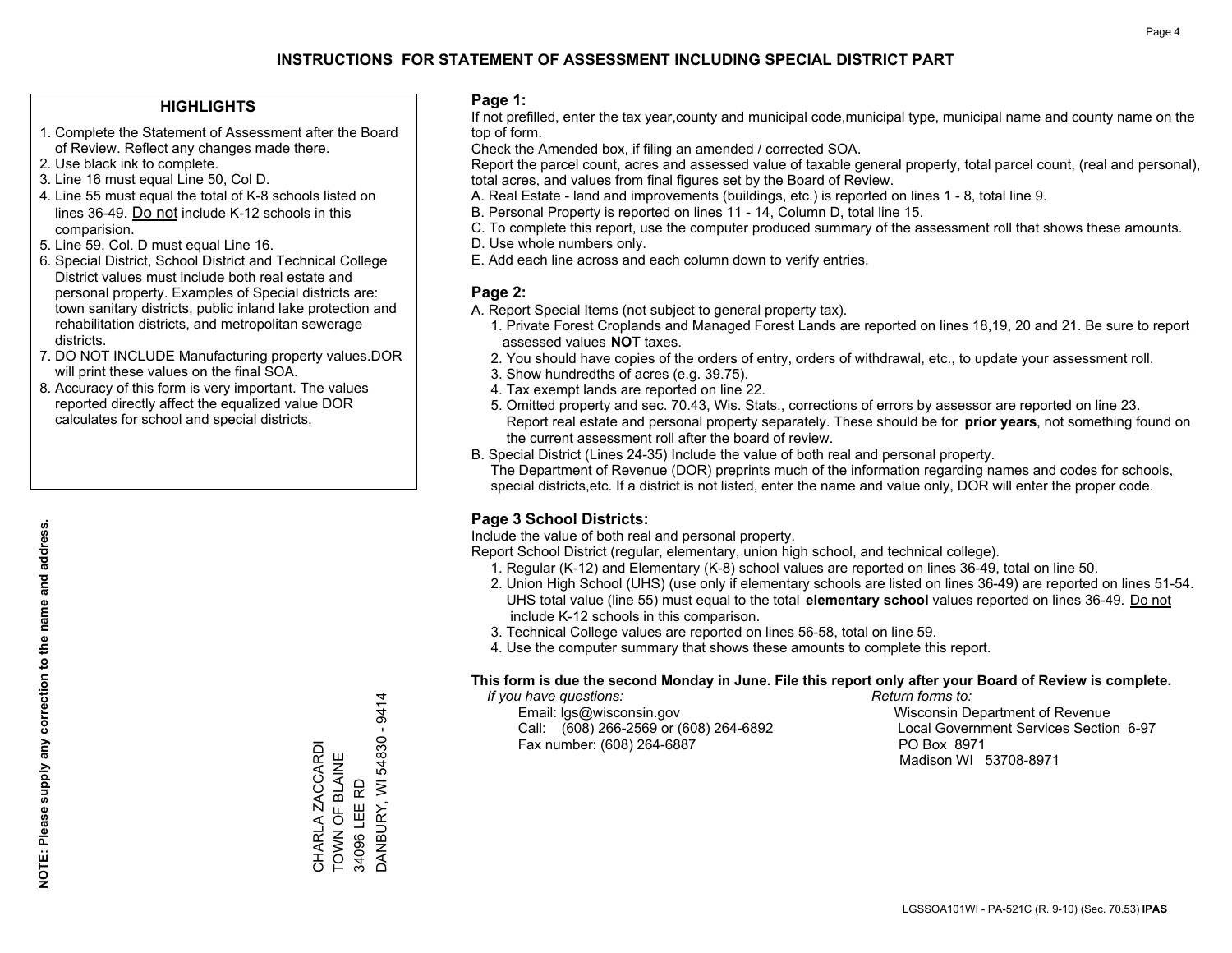**FINAL - EQUATED**

**STATEMENT OF ASSESSMENT FOR 2017** 

| 07  | ററഞ | 0156    |
|-----|-----|---------|
| CO. | MUN | ACCT NO |

|                | <b>FOR</b>                                                                                                                                                                                   | <b>TOWN OF</b><br><b>OF</b>                                  | <b>DANIELS</b>                            |        | <b>BURNETT COUNTY</b>                               |                                |                                        |             | WHEN COMPLETING THIS DOCUMENT                  |
|----------------|----------------------------------------------------------------------------------------------------------------------------------------------------------------------------------------------|--------------------------------------------------------------|-------------------------------------------|--------|-----------------------------------------------------|--------------------------------|----------------------------------------|-------------|------------------------------------------------|
|                |                                                                                                                                                                                              | Town - Village - City                                        | <b>Municipality Name</b>                  |        | <b>County Name</b>                                  |                                |                                        |             | DO NOT WRITE OVER X's OR IN SHADED AREAS       |
| Line<br>No.    | <b>REAL ESTATE</b><br>(See Lines 18 - 22 for                                                                                                                                                 |                                                              | PARCEL COUNT<br>TOTAL LAND   IMPROVEMENTS |        | NO. OF ACRES<br><b>WHOLE</b><br><b>NUMBERS ONLY</b> | <b>VALUE OF</b><br><b>LAND</b> | <b>VALUE OF</b><br><b>IMPROVEMENTS</b> |             | <b>TOTAL VALUE OF LAND</b><br>AND IMPROVEMENTS |
|                |                                                                                                                                                                                              | other Real Estate)                                           | Col. A                                    | Col. B | Col. C                                              | Col. D                         | Col. E                                 |             | Col. F                                         |
| -1             |                                                                                                                                                                                              | <b>RESIDENTIAL - Class 1</b>                                 | 576                                       | 482    | 1,033                                               | 21,832,100                     | 44,432,200                             |             | 66,264,300                                     |
| 2              |                                                                                                                                                                                              | <b>COMMERCIAL - Class 2</b>                                  | 23                                        | 17     | 316                                                 | 541,400                        | 1,710,600                              |             | 2,252,000                                      |
| 3              |                                                                                                                                                                                              | <b>MANUFACTURING - Class 3</b>                               |                                           |        | 6                                                   | 50,800                         |                                        | 36,100      | 86,900                                         |
| 4              |                                                                                                                                                                                              | <b>AGRICULTURAL - Class 4</b>                                | 254                                       |        | 4,359                                               | 549,600                        |                                        |             | 549,600                                        |
| 5              |                                                                                                                                                                                              | <b>UNDEVELOPED - Class 5</b>                                 | 382                                       |        | 4,456                                               | 1,549,000                      |                                        |             | 1,549,000                                      |
| 6              |                                                                                                                                                                                              | AGRICULTURAL FOREST - Class 5m                               | 125                                       |        | 1,833                                               | 1,524,500                      |                                        |             | 1,524,500                                      |
| $\overline{7}$ |                                                                                                                                                                                              | FOREST LANDS - Class 6                                       | 353                                       |        | 6,664                                               | 10,614,500                     |                                        |             | 10,614,500                                     |
| 8              |                                                                                                                                                                                              | OTHER - Class 7                                              | 37                                        | 37     | 58                                                  | 249,600                        | 2,917,500                              |             | 3,167,100                                      |
| 9              |                                                                                                                                                                                              | TOTAL - ALL COLUMNS                                          | 1,751                                     | 537    | 18,725                                              | 36,911,500                     | 49,096,400                             |             | 86,007,900                                     |
| 10             |                                                                                                                                                                                              | NUMBER OF PERSONAL PROPERTY ACCOUNTS IN ROLL                 |                                           |        | 25                                                  | <b>LOCALLY ASSESSED</b>        | <b>MANUFACTURING</b>                   |             | <b>MERGED</b>                                  |
| 11             |                                                                                                                                                                                              | BOATS AND OTHER WATERCRAFT NOT EXEMPT - Code 1               |                                           |        |                                                     | 0                              |                                        | $\Omega$    | $\mathbf{0}$                                   |
| 12             |                                                                                                                                                                                              | MACHINERY, TOOLS AND PATTERNS - Code 2                       |                                           |        |                                                     | 101,500                        |                                        | 16,000      | 117,500                                        |
| 13             |                                                                                                                                                                                              | FURNITURE, FIXTURES AND EQUIPMENT - Code 3                   |                                           |        |                                                     | 118,700                        |                                        | 200         | 118,900                                        |
| 14             |                                                                                                                                                                                              | ALL OTHER PERSONAL PROPERTY NOT EXEMPT - Codes 4A, 4B, 4C    |                                           |        |                                                     | 38,200                         |                                        | 400         | 38,600                                         |
| 15             |                                                                                                                                                                                              | TOTAL OF PERSONAL PROPERTY NOT EXEMPT (Total of Lines 11-14) |                                           |        | 258,400                                             |                                | 16,600                                 | 275,000     |                                                |
| 16             | AGGREGATE ASSESSED VALUE OF ALL PROPERTY SUBJECT TO THE GENERAL PROPERTY TAX (Total of Lines 9F and 15F)<br>MUST EQUAL TOTAL VALUE OF THE SCHOOL DISTRICTS (K-12 PLUS K-8) - Line 50, Col. F |                                                              |                                           |        |                                                     |                                |                                        | 86,282,900  |                                                |
| 17             | Name of Assessor<br><b>BOARD OF REVIEW</b><br>DATE OF FINAL ADJOURNMENT<br>06/05/2017<br>ASSOCIATAED APPRAISAL - MARK G HAFFERMAN                                                            |                                                              |                                           |        |                                                     |                                |                                        | Telephone # | (888) 457-4720                                 |

REMARKS

The Assessment Ratio to be used in calculating the estimated Fair Market Value on tax bills for this tax district is .996877939<br>This ratio should be used to convert assessed values to "Calculate Equalized Values" in Step 1 Commission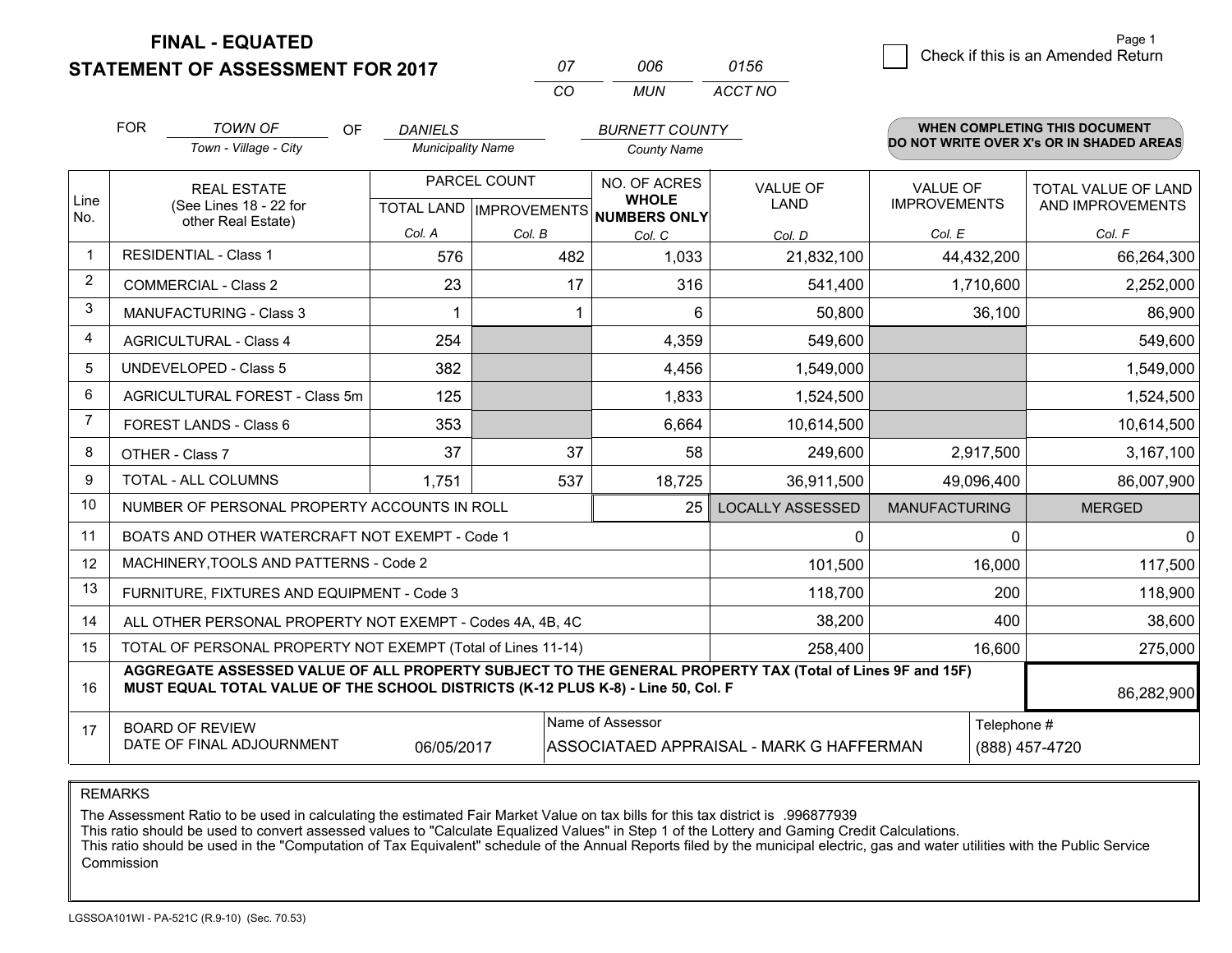*YEAR CO MUN ACCT NO* <sup>2017</sup> <sup>07</sup> <sup>006</sup> <sup>0156</sup> Page 2

Do not confuse FOREST LANDS (Line 7) with FOREST CROPS (in this section) - They are **NOT** the same

|    | Private Forest Crop - Reg Class @ 10¢ per acre                                 |                 |                                                    |                                                                  |                                                               | Private Forest Crop - Reg Class @ \$2.52 per acre |                                                                    |         |                                                                              |  |
|----|--------------------------------------------------------------------------------|-----------------|----------------------------------------------------|------------------------------------------------------------------|---------------------------------------------------------------|---------------------------------------------------|--------------------------------------------------------------------|---------|------------------------------------------------------------------------------|--|
| 18 | (a) PARCELS                                                                    | (b) ACRES       |                                                    | (c) ASSESSED VALUE                                               |                                                               | (d) PARCELS                                       | (e) ACRES                                                          |         | (f) ASSESSED VALUE                                                           |  |
|    |                                                                                |                 |                                                    |                                                                  |                                                               |                                                   |                                                                    |         |                                                                              |  |
|    |                                                                                |                 | Private Forest Crop - Special Class @ 20¢ per acre |                                                                  |                                                               |                                                   |                                                                    |         | Entered Before 2005 Managed Forest - Ferrous Mining CLOSED @ \$8.27 per acre |  |
| 19 | (a) PARCELS                                                                    | (b) ACRES       |                                                    | (c) ASSESSED VALUE                                               |                                                               | (d) PARCELS                                       | (e) ACRES                                                          |         | (f) ASSESSED VALUE                                                           |  |
|    |                                                                                |                 |                                                    |                                                                  |                                                               |                                                   |                                                                    |         |                                                                              |  |
|    | Entered Before 2005 Managed Forest - OPEN @ \$.79 per acre                     |                 |                                                    |                                                                  |                                                               |                                                   | Entered Before 2005 Managed Forest - CLOSED @ \$1.87 per acre      |         |                                                                              |  |
| 20 | (a) PARCELS                                                                    | (b) ACRES       |                                                    | (c) ASSESSED VALUE                                               |                                                               | (d) PARCELS                                       | (e) ACRES                                                          |         | (f) ASSESSED VALUE                                                           |  |
|    | 2                                                                              | 45              |                                                    | 24,900                                                           |                                                               | 17                                                | 431.53                                                             | 652,000 |                                                                              |  |
|    | Entered After 2004 Managed Forest - OPEN @<br>\$2.14 per acre                  |                 |                                                    |                                                                  | Entered After 2004 Managed Forest - CLOSED @ \$10.68 per acre |                                                   |                                                                    |         |                                                                              |  |
| 21 | (a) PARCELS                                                                    | (b) ACRES       |                                                    | (c) ASSESSED VALUE                                               |                                                               | (d) PARCELS                                       | (e) ACRES                                                          |         | (f) ASSESSED VALUE                                                           |  |
|    |                                                                                |                 |                                                    |                                                                  |                                                               |                                                   |                                                                    |         |                                                                              |  |
|    |                                                                                | 40              |                                                    | 66,600                                                           |                                                               | 22                                                | 639.56                                                             |         | 928,700                                                                      |  |
|    | (a) County Forest Cropland Acres                                               |                 |                                                    | (b) Federal Acres                                                |                                                               | (c) State Acres                                   | (d) County (NOT FOREST CROP) Acres                                 |         | (e) Other Acres                                                              |  |
| 22 |                                                                                |                 |                                                    |                                                                  |                                                               | 1,348.24                                          | 600.7                                                              |         | 86.19                                                                        |  |
|    |                                                                                |                 |                                                    | Assessed Value of Omitted Property From Prior Years (Sec. 70.44) |                                                               |                                                   | Assessed Value of Sec. 70.43 Corrections of Errors by Assessors    |         |                                                                              |  |
|    |                                                                                | (a) REAL ESTATE |                                                    | (b) PERSONAL                                                     |                                                               |                                                   | (c1) REAL ESTATE                                                   |         | (c2) PERSONAL                                                                |  |
| 23 |                                                                                |                 |                                                    |                                                                  |                                                               |                                                   |                                                                    |         |                                                                              |  |
|    | Manufacturing Equated Value of Omitted Property From Prior Years (Sec. 70.995) |                 |                                                    |                                                                  |                                                               |                                                   | Mfg. Equated Value of Sec.70.43 Corrections of Errors by Assessors |         |                                                                              |  |
|    | (d) REAL ESTATE                                                                |                 |                                                    | (e) PERSONAL                                                     |                                                               |                                                   | (f1) REAL ESTATE                                                   |         | (f2) PERSONAL                                                                |  |
|    |                                                                                |                 |                                                    |                                                                  |                                                               |                                                   |                                                                    |         |                                                                              |  |

## **SPECIAL DISTRICTS**

| Line<br>No. | Enter 6-digit<br>Special District<br>Code (Col. A) | <b>Account</b><br><b>Number</b><br>(Col. B) | <b>Special District Name</b><br>(Col. C) | <b>Locally Assessed Value</b><br>of Real Estate and<br>Personal Property (Col. D) | Mfg Value of Real Estate<br>and Personal Property<br>(Col. E) | <b>Merged Value of</b><br><b>Real Estate and</b><br>Personal Property (Col. F) |
|-------------|----------------------------------------------------|---------------------------------------------|------------------------------------------|-----------------------------------------------------------------------------------|---------------------------------------------------------------|--------------------------------------------------------------------------------|
| 24          | 078030                                             | 0046                                        | MUD HEN LAKE REHABILITATION DISTRICT     | 23,565,700                                                                        |                                                               | 23,565,700                                                                     |
| 25          |                                                    |                                             |                                          |                                                                                   |                                                               |                                                                                |
| 26          |                                                    |                                             |                                          |                                                                                   |                                                               |                                                                                |
| 27          |                                                    |                                             |                                          |                                                                                   |                                                               |                                                                                |
| 28          |                                                    |                                             |                                          |                                                                                   |                                                               |                                                                                |
| 29          |                                                    |                                             |                                          |                                                                                   |                                                               |                                                                                |
| 30          |                                                    |                                             |                                          |                                                                                   |                                                               |                                                                                |
| 31          |                                                    |                                             |                                          |                                                                                   |                                                               |                                                                                |
| 32          |                                                    |                                             |                                          |                                                                                   |                                                               |                                                                                |
| 33          |                                                    |                                             |                                          |                                                                                   |                                                               |                                                                                |
| 34          |                                                    |                                             |                                          |                                                                                   |                                                               |                                                                                |
| 35          |                                                    |                                             |                                          |                                                                                   |                                                               |                                                                                |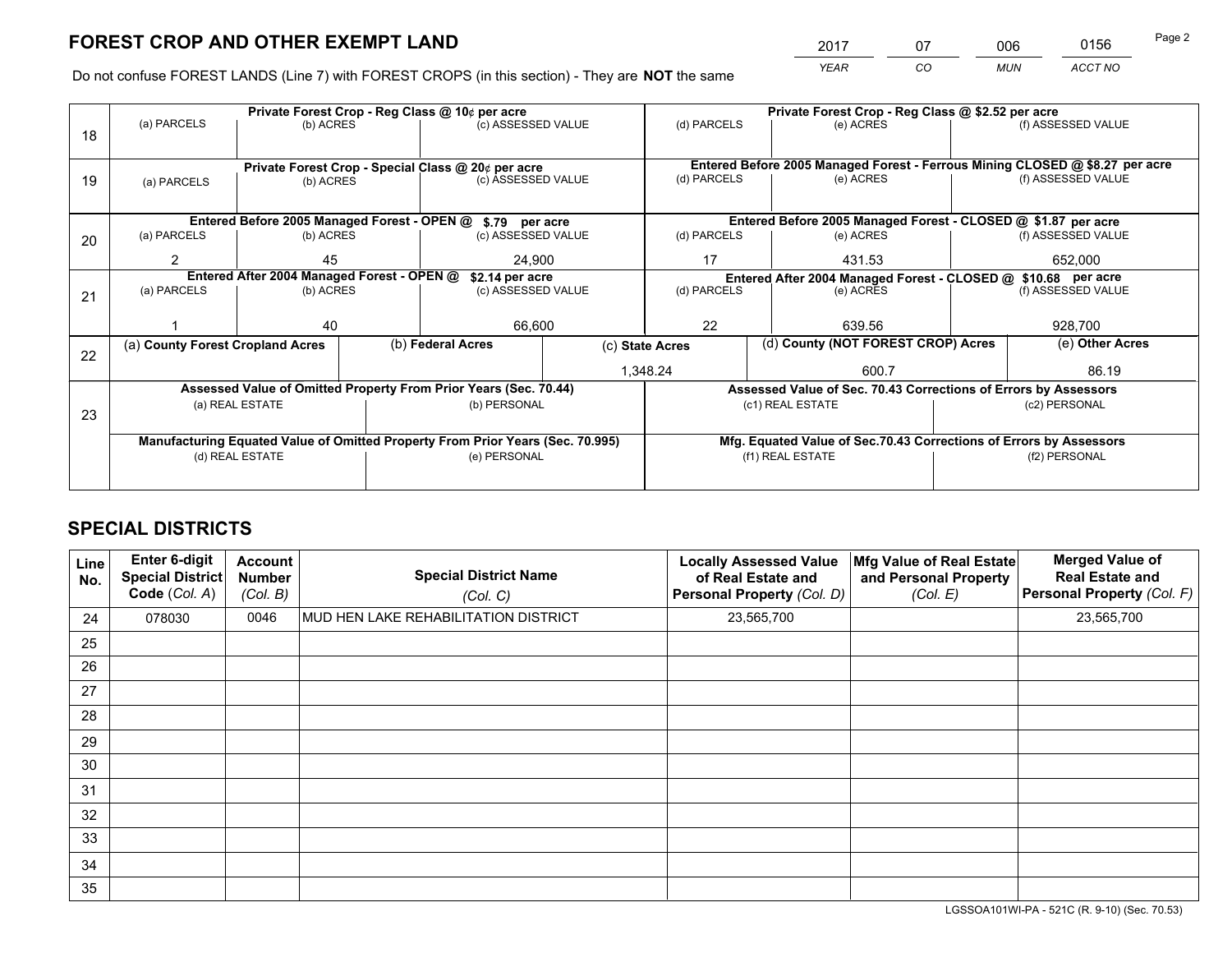|             |                                                                 |                                             |                                                         | <b>YEAR</b>                                                                       | CO<br><b>MUN</b>                                              | ACCT NO                                                                        |
|-------------|-----------------------------------------------------------------|---------------------------------------------|---------------------------------------------------------|-----------------------------------------------------------------------------------|---------------------------------------------------------------|--------------------------------------------------------------------------------|
| Line<br>No. | <b>Enter 6-digit</b><br><b>School District</b><br>Code (Col. A) | <b>Account</b><br><b>Number</b><br>(Col. B) | <b>School District Name</b><br>(Col. C)                 | <b>Locally Assessed Value</b><br>of Real Estate and<br>Personal Property (Col. D) | Mfg Value of Real Estate<br>and Personal Property<br>(Col. E) | <b>Merged Value of</b><br><b>Real Estate and</b><br>Personal Property (Col. F) |
|             | A. SCHOOL DISTRICTS (K-8 and K-12)                              |                                             |                                                         |                                                                                   |                                                               |                                                                                |
| 36          | 072233                                                          | 0045                                        | <b>SCH D OF GRANTSBURG</b>                              | 22,157,700                                                                        |                                                               | 22,157,700                                                                     |
| 37          | 075376                                                          | 0046                                        | SCH D OF SIREN                                          | 52,159,300                                                                        | 103,500                                                       | 52,262,800                                                                     |
| 38          | 481939                                                          | 0290                                        | <b>SCH D OF FREDERIC</b>                                | 11,862,400                                                                        |                                                               | 11,862,400                                                                     |
| 39          |                                                                 |                                             |                                                         |                                                                                   |                                                               |                                                                                |
| 40          |                                                                 |                                             |                                                         |                                                                                   |                                                               |                                                                                |
| 41          |                                                                 |                                             |                                                         |                                                                                   |                                                               |                                                                                |
| 42          |                                                                 |                                             |                                                         |                                                                                   |                                                               |                                                                                |
| 43          |                                                                 |                                             |                                                         |                                                                                   |                                                               |                                                                                |
| 44          |                                                                 |                                             |                                                         |                                                                                   |                                                               |                                                                                |
| 45          |                                                                 |                                             |                                                         |                                                                                   |                                                               |                                                                                |
| 46          |                                                                 |                                             |                                                         |                                                                                   |                                                               |                                                                                |
| 47          |                                                                 |                                             |                                                         |                                                                                   |                                                               |                                                                                |
| 48          |                                                                 |                                             |                                                         |                                                                                   |                                                               |                                                                                |
| 49          |                                                                 |                                             | TOTAL ASSESSED VALUE OF SCHOOL DISTRICTS (K-8 and K-12) |                                                                                   |                                                               |                                                                                |
| 50          | <b>B.</b><br>UNION HIGH SCHOOL DISTRICTS                        |                                             |                                                         | 86,179,400                                                                        | 103,500                                                       | 86,282,900                                                                     |
| 51          |                                                                 |                                             |                                                         |                                                                                   |                                                               |                                                                                |
| 52          |                                                                 |                                             |                                                         |                                                                                   |                                                               |                                                                                |
| 53          |                                                                 |                                             |                                                         |                                                                                   |                                                               |                                                                                |
| 54          |                                                                 |                                             |                                                         |                                                                                   |                                                               |                                                                                |
| 55          |                                                                 |                                             | TOTAL ASSESSED VALUE OF UNION HIGH SCHOOLS              |                                                                                   |                                                               |                                                                                |
|             | C.<br><b>TECHNICAL COLLEGE DISTRICTS</b>                        |                                             |                                                         |                                                                                   |                                                               |                                                                                |
| 56          | 001700                                                          | 0016                                        | WISCONSIN INDIANHEAD TECH COLLEGE SHEL                  | 86,179,400                                                                        | 103,500                                                       | 86,282,900                                                                     |
| 57          |                                                                 |                                             |                                                         |                                                                                   |                                                               |                                                                                |
| 58          |                                                                 |                                             |                                                         |                                                                                   |                                                               |                                                                                |
| 59          |                                                                 |                                             | TOTAL ASSESSED VALUE OF TECHNICAL COLLEGES              | 86,179,400                                                                        | 103,500                                                       | 86,282,900                                                                     |

2017

07

006

 *I hereby certify, to the best of my knowledge and belief, this form is complete and correct.*

**SCHOOL DISTRICTS**

| Print name of preparer | Title                    |                | Date (MM / DD / CCYY) |
|------------------------|--------------------------|----------------|-----------------------|
|                        |                          |                |                       |
| Signature of preparer  | Contact Telephone Number | E-mail address |                       |
|                        | $\sim$                   |                |                       |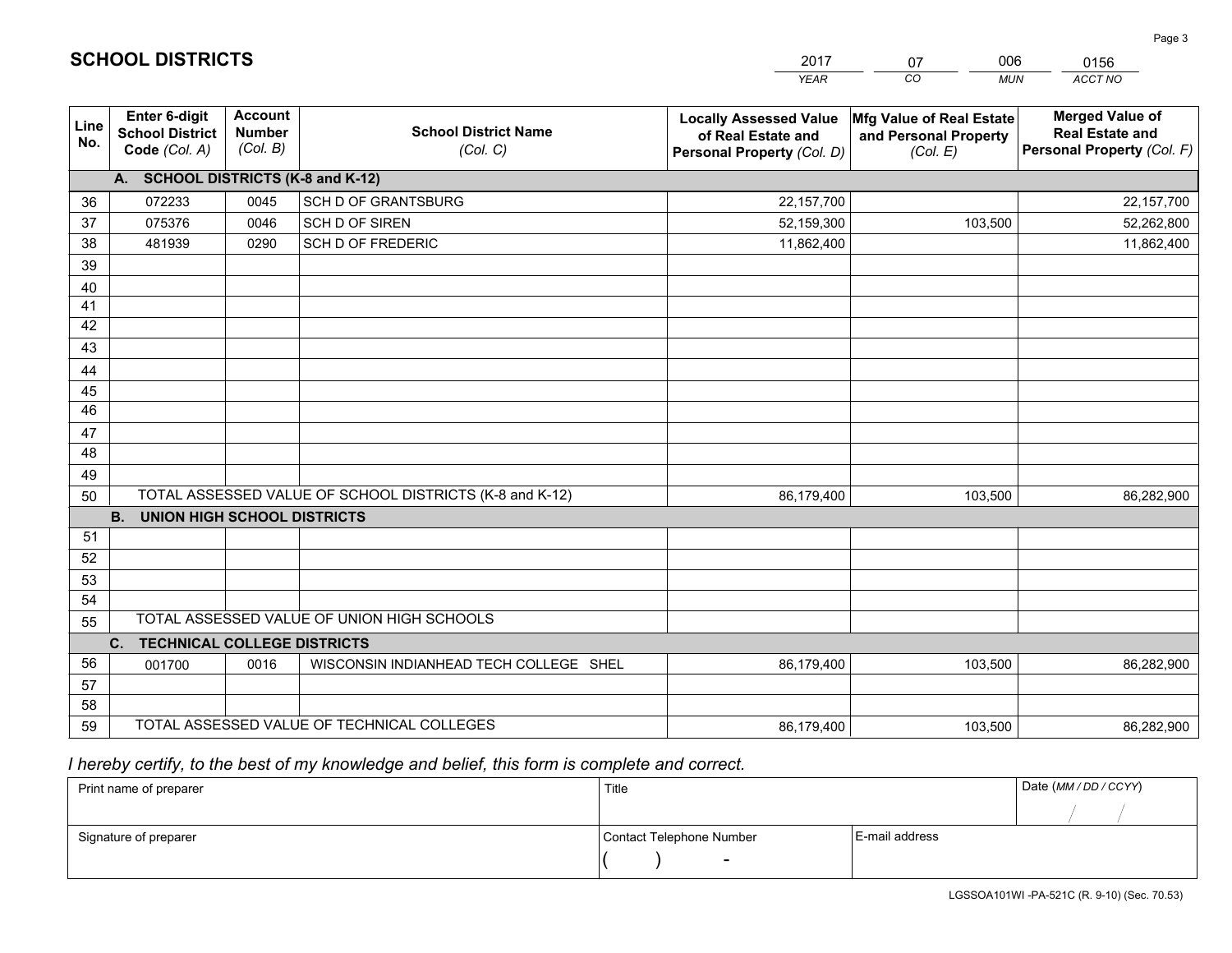### **HIGHLIGHTS**

- 1. Complete the Statement of Assessment after the Board of Review. Reflect any changes made there.
- 2. Use black ink to complete.
- 3. Line 16 must equal Line 50, Col D.
- 4. Line 55 must equal the total of K-8 schools listed on lines 36-49. Do not include K-12 schools in this comparision.
- 5. Line 59, Col. D must equal Line 16.
- 6. Special District, School District and Technical College District values must include both real estate and personal property. Examples of Special districts are: town sanitary districts, public inland lake protection and rehabilitation districts, and metropolitan sewerage districts.
- 7. DO NOT INCLUDE Manufacturing property values.DOR will print these values on the final SOA.
- 8. Accuracy of this form is very important. The values reported directly affect the equalized value DOR calculates for school and special districts.

### **Page 1:**

 If not prefilled, enter the tax year,county and municipal code,municipal type, municipal name and county name on the top of form.

Check the Amended box, if filing an amended / corrected SOA.

 Report the parcel count, acres and assessed value of taxable general property, total parcel count, (real and personal), total acres, and values from final figures set by the Board of Review.

- A. Real Estate land and improvements (buildings, etc.) is reported on lines 1 8, total line 9.
- B. Personal Property is reported on lines 11 14, Column D, total line 15.
- C. To complete this report, use the computer produced summary of the assessment roll that shows these amounts.
- D. Use whole numbers only.
- E. Add each line across and each column down to verify entries.

### **Page 2:**

- A. Report Special Items (not subject to general property tax).
- 1. Private Forest Croplands and Managed Forest Lands are reported on lines 18,19, 20 and 21. Be sure to report assessed values **NOT** taxes.
- 2. You should have copies of the orders of entry, orders of withdrawal, etc., to update your assessment roll.
	- 3. Show hundredths of acres (e.g. 39.75).
- 4. Tax exempt lands are reported on line 22.
- 5. Omitted property and sec. 70.43, Wis. Stats., corrections of errors by assessor are reported on line 23. Report real estate and personal property separately. These should be for **prior years**, not something found on the current assessment roll after the board of review.
- B. Special District (Lines 24-35) Include the value of both real and personal property.
- The Department of Revenue (DOR) preprints much of the information regarding names and codes for schools, special districts,etc. If a district is not listed, enter the name and value only, DOR will enter the proper code.

## **Page 3 School Districts:**

Include the value of both real and personal property.

Report School District (regular, elementary, union high school, and technical college).

- 1. Regular (K-12) and Elementary (K-8) school values are reported on lines 36-49, total on line 50.
- 2. Union High School (UHS) (use only if elementary schools are listed on lines 36-49) are reported on lines 51-54. UHS total value (line 55) must equal to the total **elementary school** values reported on lines 36-49. Do notinclude K-12 schools in this comparison.
- 3. Technical College values are reported on lines 56-58, total on line 59.
- 4. Use the computer summary that shows these amounts to complete this report.

#### **This form is due the second Monday in June. File this report only after your Board of Review is complete.**

 *If you have questions: Return forms to:*

 Email: lgs@wisconsin.gov Wisconsin Department of RevenueCall:  $(608)$  266-2569 or  $(608)$  264-6892 Fax number: (608) 264-6887 PO Box 8971

Local Government Services Section 6-97 Madison WI 53708-8971

 $-0190$ SIREN, WI 54872 - 0190 TOWN OF DANIELS ELS SIREN, WI 54872 LIZ SIMONSEN<br>TOWN OF DANIE LIZ SIMONSEN PO BOX 190 PO BOX 190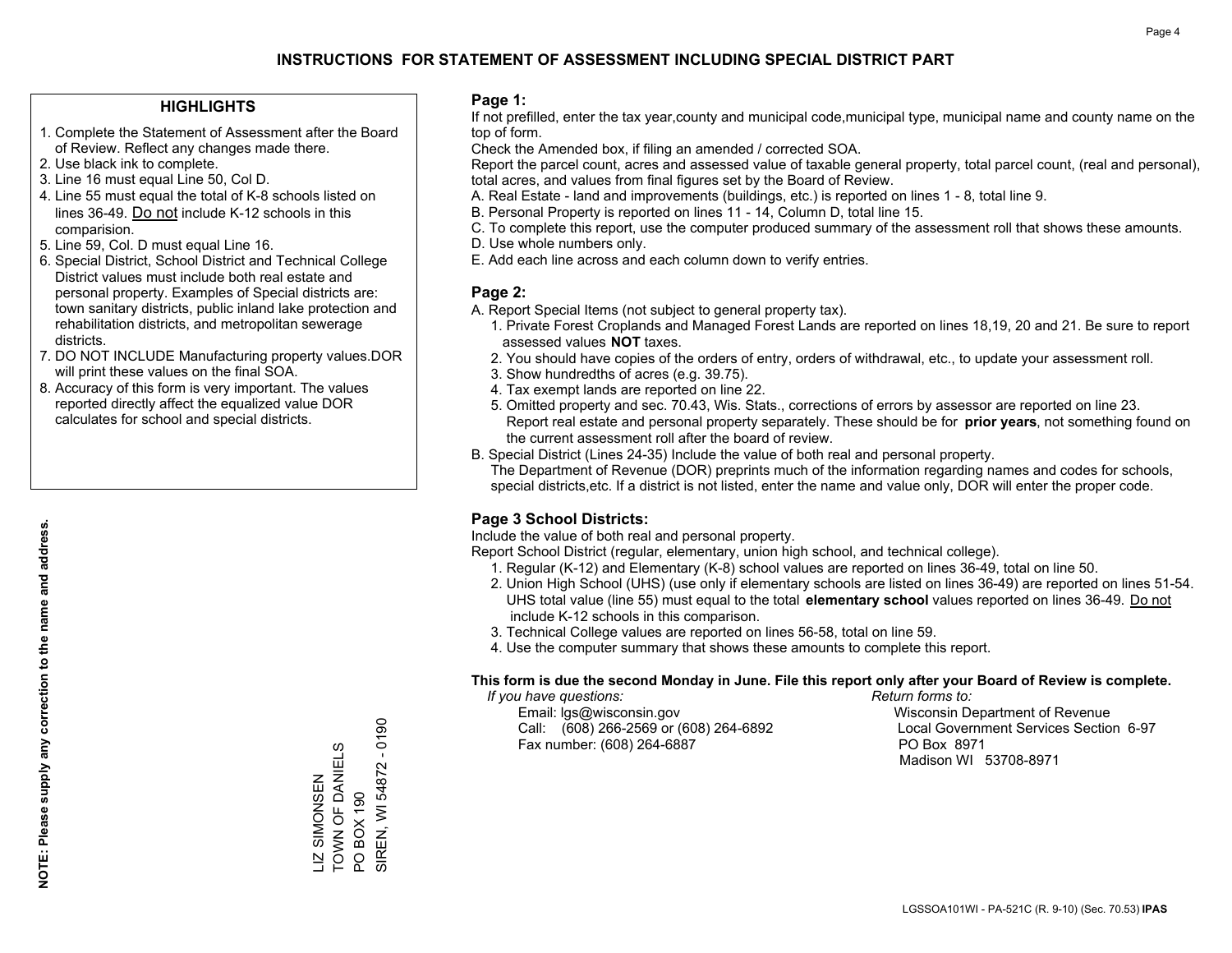**FINAL - EQUATED**

**STATEMENT OF ASSESSMENT FOR 2017** 

| $^{\prime\prime}$ | nnr  | 0157    |
|-------------------|------|---------|
| $\cdots$          | MUN. | ACCT NO |

|                | <b>FOR</b>                                                                                                                                                                                   | TOWN OF<br><b>OF</b>                                      | <b>DEWEY</b>                                   |          | <b>BURNETT COUNTY</b>                               |                         |                                        | WHEN COMPLETING THIS DOCUMENT            |
|----------------|----------------------------------------------------------------------------------------------------------------------------------------------------------------------------------------------|-----------------------------------------------------------|------------------------------------------------|----------|-----------------------------------------------------|-------------------------|----------------------------------------|------------------------------------------|
|                |                                                                                                                                                                                              | Town - Village - City                                     | <b>Municipality Name</b>                       |          | <b>County Name</b>                                  |                         |                                        | DO NOT WRITE OVER X's OR IN SHADED AREAS |
| Line<br>No.    |                                                                                                                                                                                              | <b>REAL ESTATE</b><br>(See Lines 18 - 22 for              | PARCEL COUNT<br><b>TOTAL LAND IMPROVEMENTS</b> |          | NO. OF ACRES<br><b>WHOLE</b><br><b>NUMBERS ONLY</b> | VALUE OF<br><b>LAND</b> | <b>VALUE OF</b><br><b>IMPROVEMENTS</b> | TOTAL VALUE OF LAND<br>AND IMPROVEMENTS  |
|                |                                                                                                                                                                                              | other Real Estate)                                        | Col. A                                         | Col. B   | Col. C                                              | Col. D                  | Col. E                                 | Col. F                                   |
| -1             |                                                                                                                                                                                              | <b>RESIDENTIAL - Class 1</b>                              | 358                                            | 283      | 688                                                 | 9,255,600               | 22,805,000                             | 32,060,600                               |
| 2              |                                                                                                                                                                                              | <b>COMMERCIAL - Class 2</b>                               | 9                                              | 8        | 41                                                  | 475,200                 | 750,600                                | 1,225,800                                |
| 3              |                                                                                                                                                                                              | <b>MANUFACTURING - Class 3</b>                            | $\Omega$                                       | $\Omega$ | $\Omega$                                            | 0                       |                                        | $\Omega$<br>0                            |
| 4              |                                                                                                                                                                                              | <b>AGRICULTURAL - Class 4</b>                             | 416                                            |          | 9,781                                               | 1,153,300               |                                        | 1,153,300                                |
| 5              |                                                                                                                                                                                              | <b>UNDEVELOPED - Class 5</b>                              | 370                                            |          | 2,499                                               | 842,700                 |                                        | 842,700                                  |
| 6              |                                                                                                                                                                                              | AGRICULTURAL FOREST - Class 5m                            | 238                                            |          | 3,705                                               | 3,327,000               |                                        | 3,327,000                                |
| $\overline{7}$ |                                                                                                                                                                                              | FOREST LANDS - Class 6                                    | 225                                            |          | 4,425                                               | 6,898,000               |                                        | 6,898,000                                |
| 8              |                                                                                                                                                                                              | OTHER - Class 7                                           | 47                                             | 47       | 114                                                 | 337,100                 | 4,719,500                              | 5,056,600                                |
| 9              |                                                                                                                                                                                              | TOTAL - ALL COLUMNS                                       | 1,663                                          | 338      | 21,253                                              | 22,288,900              | 28,275,100                             | 50,564,000                               |
| 10             |                                                                                                                                                                                              | NUMBER OF PERSONAL PROPERTY ACCOUNTS IN ROLL              |                                                |          | 11                                                  | <b>LOCALLY ASSESSED</b> | <b>MANUFACTURING</b>                   | <b>MERGED</b>                            |
| 11             |                                                                                                                                                                                              | BOATS AND OTHER WATERCRAFT NOT EXEMPT - Code 1            |                                                |          |                                                     | $\Omega$                |                                        | $\Omega$<br>0                            |
| 12             |                                                                                                                                                                                              | MACHINERY, TOOLS AND PATTERNS - Code 2                    |                                                |          |                                                     | 28,200                  |                                        | 28,200<br>0                              |
| 13             |                                                                                                                                                                                              | FURNITURE, FIXTURES AND EQUIPMENT - Code 3                |                                                |          |                                                     | 7,300                   |                                        | 0<br>7,300                               |
| 14             |                                                                                                                                                                                              | ALL OTHER PERSONAL PROPERTY NOT EXEMPT - Codes 4A, 4B, 4C |                                                |          |                                                     | 206,500                 |                                        | $\Omega$<br>206,500                      |
| 15             | TOTAL OF PERSONAL PROPERTY NOT EXEMPT (Total of Lines 11-14)                                                                                                                                 | 242,000<br>$\mathbf{0}$                                   |                                                |          |                                                     |                         |                                        |                                          |
| 16             | AGGREGATE ASSESSED VALUE OF ALL PROPERTY SUBJECT TO THE GENERAL PROPERTY TAX (Total of Lines 9F and 15F)<br>MUST EQUAL TOTAL VALUE OF THE SCHOOL DISTRICTS (K-12 PLUS K-8) - Line 50, Col. F |                                                           |                                                |          |                                                     |                         |                                        | 50,806,000                               |
| 17             | Name of Assessor<br><b>BOARD OF REVIEW</b><br>DATE OF FINAL ADJOURNMENT<br>05/30/2017<br><b>STEVE NORDQUIST</b>                                                                              |                                                           |                                                |          |                                                     |                         | Telephone #<br>(715) 934-2902          |                                          |

REMARKS

The Assessment Ratio to be used in calculating the estimated Fair Market Value on tax bills for this tax district is 1.046079723<br>This ratio should be used to convert assessed values to "Calculate Equalized Values" in Step Commission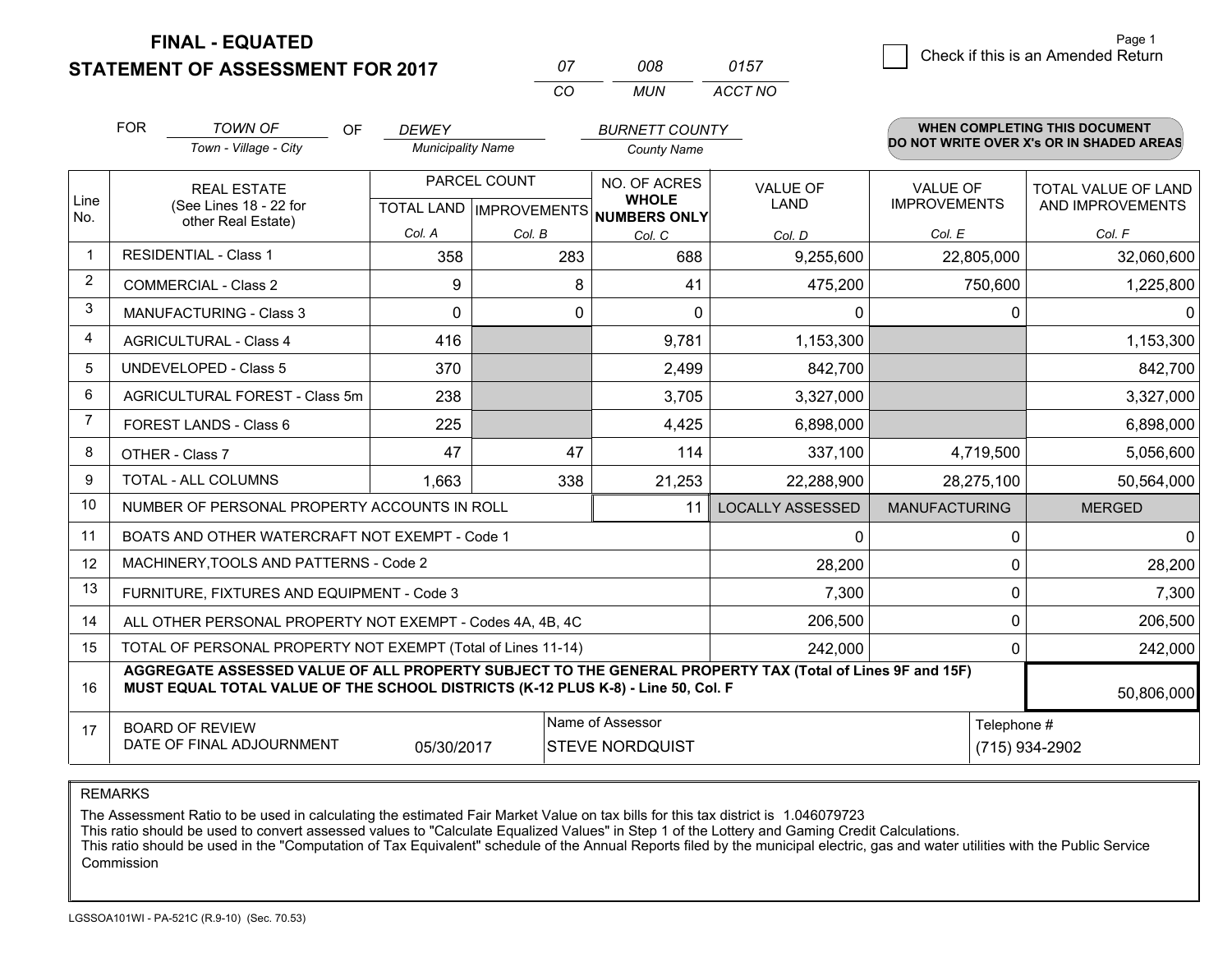*YEAR CO MUN ACCT NO* <sup>2017</sup> <sup>07</sup> <sup>008</sup> <sup>0157</sup> Page 2

Do not confuse FOREST LANDS (Line 7) with FOREST CROPS (in this section) - They are **NOT** the same

|    |                                                                                |                 |  | Private Forest Crop - Reg Class @ 10¢ per acre                   |  | Private Forest Crop - Reg Class @ \$2.52 per acre             |                  |                                                                    |               |                                                                              |  |
|----|--------------------------------------------------------------------------------|-----------------|--|------------------------------------------------------------------|--|---------------------------------------------------------------|------------------|--------------------------------------------------------------------|---------------|------------------------------------------------------------------------------|--|
| 18 | (a) PARCELS                                                                    | (b) ACRES       |  | (c) ASSESSED VALUE                                               |  | (d) PARCELS                                                   |                  | (e) ACRES                                                          |               | (f) ASSESSED VALUE                                                           |  |
|    |                                                                                |                 |  | Private Forest Crop - Special Class @ 20¢ per acre               |  |                                                               |                  |                                                                    |               | Entered Before 2005 Managed Forest - Ferrous Mining CLOSED @ \$8.27 per acre |  |
| 19 | (a) PARCELS                                                                    | (b) ACRES       |  | (c) ASSESSED VALUE                                               |  | (d) PARCELS                                                   |                  | (e) ACRES                                                          |               | (f) ASSESSED VALUE                                                           |  |
|    |                                                                                |                 |  | Entered Before 2005 Managed Forest - OPEN @ \$.79 per acre       |  | Entered Before 2005 Managed Forest - CLOSED @ \$1.87 per acre |                  |                                                                    |               |                                                                              |  |
|    | (a) PARCELS                                                                    | (b) ACRES       |  | (c) ASSESSED VALUE                                               |  | (d) PARCELS                                                   |                  | (e) ACRES                                                          |               | (f) ASSESSED VALUE                                                           |  |
| 20 |                                                                                |                 |  |                                                                  |  |                                                               |                  |                                                                    |               |                                                                              |  |
|    | 5                                                                              | 108.6           |  | 153,100                                                          |  | 9                                                             |                  | 314.7                                                              | 477,600       |                                                                              |  |
|    | Entered After 2004 Managed Forest - OPEN @<br>\$2.14 per acre                  |                 |  |                                                                  |  | Entered After 2004 Managed Forest - CLOSED @ \$10.68 per acre |                  |                                                                    |               |                                                                              |  |
| 21 | (a) PARCELS                                                                    | (b) ACRES       |  | (c) ASSESSED VALUE                                               |  | (d) PARCELS                                                   |                  | (e) ACRES                                                          |               | (f) ASSESSED VALUE                                                           |  |
|    |                                                                                |                 |  |                                                                  |  |                                                               |                  |                                                                    |               |                                                                              |  |
|    |                                                                                | 112.03          |  | 173,000                                                          |  | 20                                                            |                  | 628                                                                |               | 1,050,600                                                                    |  |
|    | (a) County Forest Cropland Acres                                               |                 |  | (b) Federal Acres                                                |  | (c) State Acres                                               |                  | (d) County (NOT FOREST CROP) Acres                                 |               | (e) Other Acres                                                              |  |
| 22 |                                                                                |                 |  |                                                                  |  |                                                               |                  |                                                                    |               |                                                                              |  |
|    |                                                                                |                 |  | 83.48                                                            |  | 582.26                                                        |                  | 14.06                                                              |               | 45.85                                                                        |  |
|    |                                                                                |                 |  | Assessed Value of Omitted Property From Prior Years (Sec. 70.44) |  |                                                               |                  | Assessed Value of Sec. 70.43 Corrections of Errors by Assessors    |               |                                                                              |  |
| 23 |                                                                                | (a) REAL ESTATE |  | (b) PERSONAL                                                     |  |                                                               | (c1) REAL ESTATE |                                                                    |               | (c2) PERSONAL                                                                |  |
|    |                                                                                |                 |  |                                                                  |  |                                                               |                  |                                                                    |               |                                                                              |  |
|    | Manufacturing Equated Value of Omitted Property From Prior Years (Sec. 70.995) |                 |  |                                                                  |  |                                                               |                  | Mfg. Equated Value of Sec.70.43 Corrections of Errors by Assessors |               |                                                                              |  |
|    | (d) REAL ESTATE                                                                |                 |  | (e) PERSONAL                                                     |  |                                                               | (f1) REAL ESTATE |                                                                    | (f2) PERSONAL |                                                                              |  |
|    |                                                                                |                 |  |                                                                  |  |                                                               |                  |                                                                    |               |                                                                              |  |
|    |                                                                                |                 |  |                                                                  |  |                                                               |                  |                                                                    |               |                                                                              |  |

## **SPECIAL DISTRICTS**

| Line<br>No. | Enter 6-digit<br>Special District<br>Code (Col. A) | <b>Account</b><br><b>Number</b> | <b>Special District Name</b> | <b>Locally Assessed Value</b><br>of Real Estate and | Mfg Value of Real Estate<br>and Personal Property | <b>Merged Value of</b><br><b>Real Estate and</b><br>Personal Property (Col. F) |
|-------------|----------------------------------------------------|---------------------------------|------------------------------|-----------------------------------------------------|---------------------------------------------------|--------------------------------------------------------------------------------|
|             |                                                    | (Col. B)                        | (Col. C)                     | Personal Property (Col. D)                          | (Col. E)                                          |                                                                                |
| 24          |                                                    |                                 |                              |                                                     |                                                   |                                                                                |
| 25          |                                                    |                                 |                              |                                                     |                                                   |                                                                                |
| 26          |                                                    |                                 |                              |                                                     |                                                   |                                                                                |
| 27          |                                                    |                                 |                              |                                                     |                                                   |                                                                                |
| 28          |                                                    |                                 |                              |                                                     |                                                   |                                                                                |
| 29          |                                                    |                                 |                              |                                                     |                                                   |                                                                                |
| 30          |                                                    |                                 |                              |                                                     |                                                   |                                                                                |
| 31          |                                                    |                                 |                              |                                                     |                                                   |                                                                                |
| 32          |                                                    |                                 |                              |                                                     |                                                   |                                                                                |
| 33          |                                                    |                                 |                              |                                                     |                                                   |                                                                                |
| 34          |                                                    |                                 |                              |                                                     |                                                   |                                                                                |
| 35          |                                                    |                                 |                              |                                                     |                                                   |                                                                                |

LGSSOA101WI-PA - 521C (R. 9-10) (Sec. 70.53)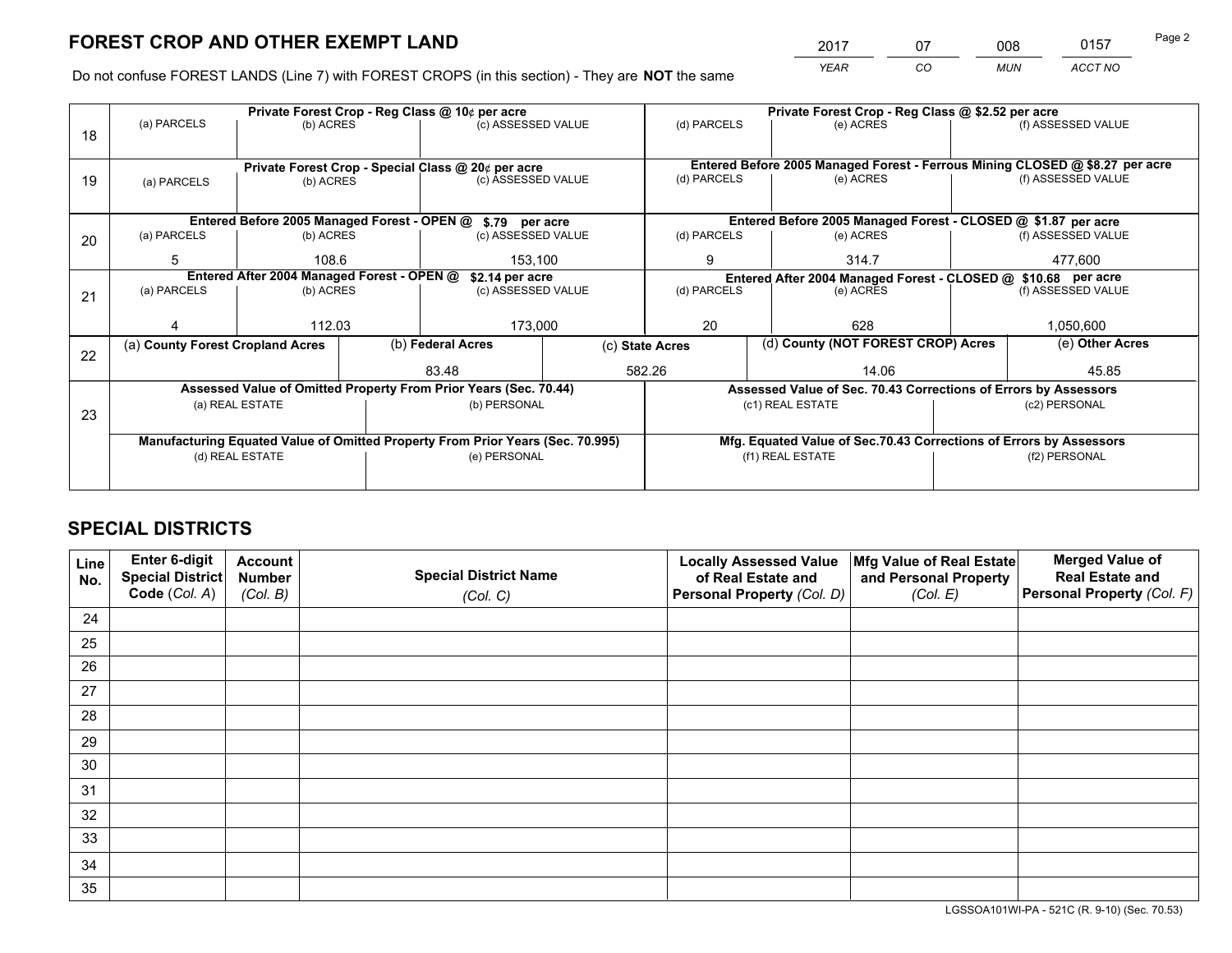|             |                                                          |                                             |                                                         | YEAR                                                                              | CO.<br><b>MUN</b>                                             | ACCT NO                                                                        |
|-------------|----------------------------------------------------------|---------------------------------------------|---------------------------------------------------------|-----------------------------------------------------------------------------------|---------------------------------------------------------------|--------------------------------------------------------------------------------|
| Line<br>No. | Enter 6-digit<br><b>School District</b><br>Code (Col. A) | <b>Account</b><br><b>Number</b><br>(Col. B) | <b>School District Name</b><br>(Col. C)                 | <b>Locally Assessed Value</b><br>of Real Estate and<br>Personal Property (Col. D) | Mfg Value of Real Estate<br>and Personal Property<br>(Col. E) | <b>Merged Value of</b><br><b>Real Estate and</b><br>Personal Property (Col. F) |
|             | A. SCHOOL DISTRICTS (K-8 and K-12)                       |                                             |                                                         |                                                                                   |                                                               |                                                                                |
| 36          | 655306                                                   | 0392                                        | <b>SCH D OF SHELL LAKE</b>                              | 38,746,600                                                                        |                                                               | 38,746,600                                                                     |
| 37          | 655474                                                   | 0393                                        | SCH D OF SPOONER                                        | 12,059,400                                                                        |                                                               | 12,059,400                                                                     |
| 38          |                                                          |                                             |                                                         |                                                                                   |                                                               |                                                                                |
| 39          |                                                          |                                             |                                                         |                                                                                   |                                                               |                                                                                |
| 40          |                                                          |                                             |                                                         |                                                                                   |                                                               |                                                                                |
| 41          |                                                          |                                             |                                                         |                                                                                   |                                                               |                                                                                |
| 42          |                                                          |                                             |                                                         |                                                                                   |                                                               |                                                                                |
| 43          |                                                          |                                             |                                                         |                                                                                   |                                                               |                                                                                |
| 44          |                                                          |                                             |                                                         |                                                                                   |                                                               |                                                                                |
| 45          |                                                          |                                             |                                                         |                                                                                   |                                                               |                                                                                |
| 46          |                                                          |                                             |                                                         |                                                                                   |                                                               |                                                                                |
| 47          |                                                          |                                             |                                                         |                                                                                   |                                                               |                                                                                |
| 48          |                                                          |                                             |                                                         |                                                                                   |                                                               |                                                                                |
| 49          |                                                          |                                             | TOTAL ASSESSED VALUE OF SCHOOL DISTRICTS (K-8 and K-12) |                                                                                   |                                                               |                                                                                |
| 50          | <b>B.</b><br><b>UNION HIGH SCHOOL DISTRICTS</b>          |                                             |                                                         | 50,806,000                                                                        |                                                               | 50,806,000                                                                     |
| 51          |                                                          |                                             |                                                         |                                                                                   |                                                               |                                                                                |
| 52          |                                                          |                                             |                                                         |                                                                                   |                                                               |                                                                                |
| 53          |                                                          |                                             |                                                         |                                                                                   |                                                               |                                                                                |
| 54          |                                                          |                                             |                                                         |                                                                                   |                                                               |                                                                                |
| 55          |                                                          |                                             | TOTAL ASSESSED VALUE OF UNION HIGH SCHOOLS              |                                                                                   |                                                               |                                                                                |
|             | $C_{1}$<br><b>TECHNICAL COLLEGE DISTRICTS</b>            |                                             |                                                         |                                                                                   |                                                               |                                                                                |
| 56          | 001700                                                   | 0016                                        | WISCONSIN INDIANHEAD TECH COLLEGE SHEL                  | 50,806,000                                                                        |                                                               | 50,806,000                                                                     |
| 57          |                                                          |                                             |                                                         |                                                                                   |                                                               |                                                                                |
| 58          |                                                          |                                             |                                                         |                                                                                   |                                                               |                                                                                |
| 59          |                                                          |                                             | TOTAL ASSESSED VALUE OF TECHNICAL COLLEGES              | 50,806,000                                                                        |                                                               | 50,806,000                                                                     |

2017

07

008

 *I hereby certify, to the best of my knowledge and belief, this form is complete and correct.*

**SCHOOL DISTRICTS**

| Print name of preparer | Title                    |                | Date (MM / DD / CCYY) |
|------------------------|--------------------------|----------------|-----------------------|
|                        |                          |                |                       |
| Signature of preparer  | Contact Telephone Number | E-mail address |                       |
|                        | $\sim$                   |                |                       |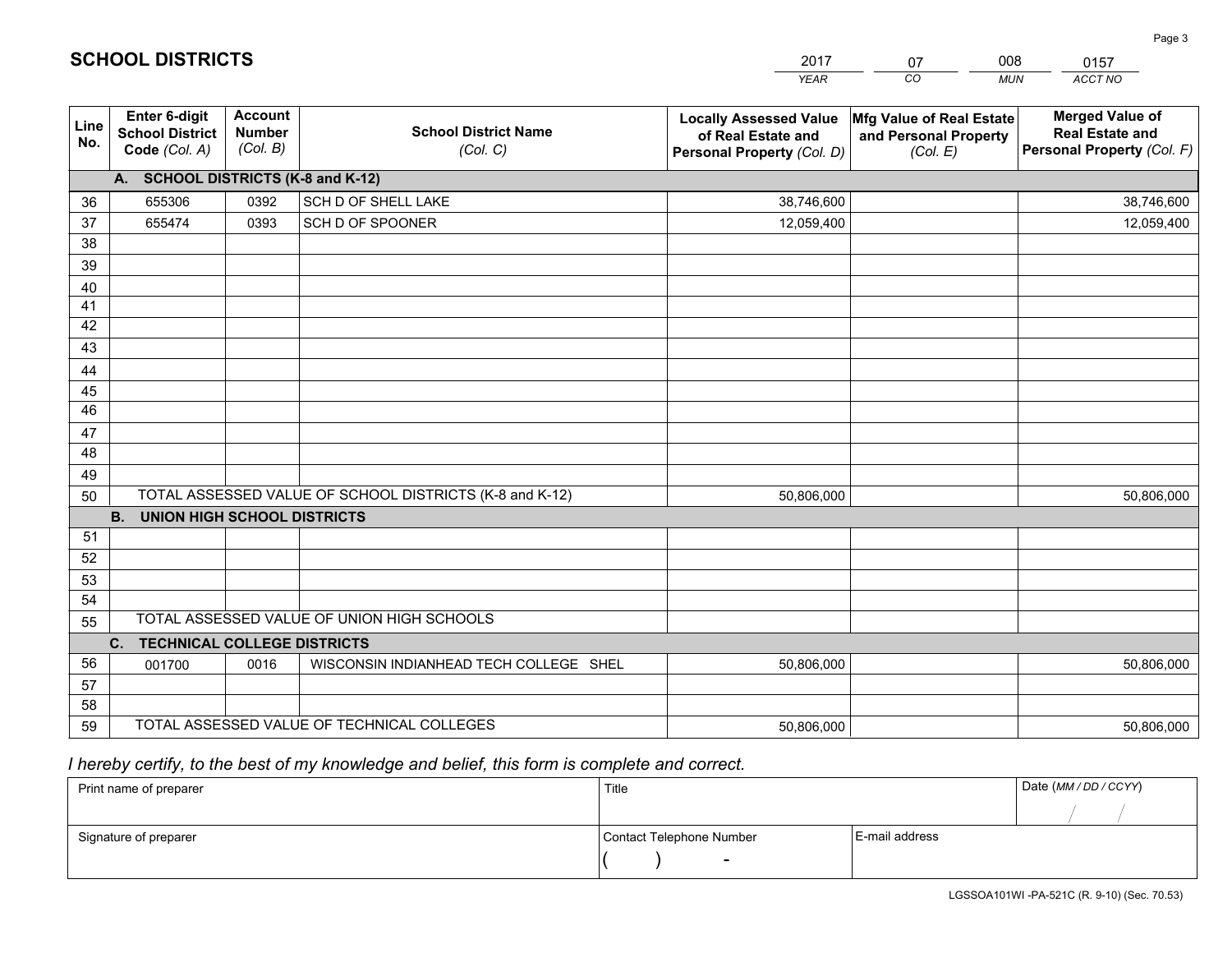### **HIGHLIGHTS**

- 1. Complete the Statement of Assessment after the Board of Review. Reflect any changes made there.
- 2. Use black ink to complete.

**NOTE: Please supply any correction to the name and address.**

NOTE: Please supply any correction to the name and address.

- 3. Line 16 must equal Line 50, Col D.
- 4. Line 55 must equal the total of K-8 schools listed on lines 36-49. Do not include K-12 schools in this comparision.
- 5. Line 59, Col. D must equal Line 16.
- 6. Special District, School District and Technical College District values must include both real estate and personal property. Examples of Special districts are: town sanitary districts, public inland lake protection and rehabilitation districts, and metropolitan sewerage districts.
- 7. DO NOT INCLUDE Manufacturing property values.DOR will print these values on the final SOA.
- 8. Accuracy of this form is very important. The values reported directly affect the equalized value DOR calculates for school and special districts.

### **Page 1:**

 If not prefilled, enter the tax year,county and municipal code,municipal type, municipal name and county name on the top of form.

Check the Amended box, if filing an amended / corrected SOA.

 Report the parcel count, acres and assessed value of taxable general property, total parcel count, (real and personal), total acres, and values from final figures set by the Board of Review.

- A. Real Estate land and improvements (buildings, etc.) is reported on lines 1 8, total line 9.
- B. Personal Property is reported on lines 11 14, Column D, total line 15.
- C. To complete this report, use the computer produced summary of the assessment roll that shows these amounts.
- D. Use whole numbers only.
- E. Add each line across and each column down to verify entries.

### **Page 2:**

- A. Report Special Items (not subject to general property tax).
- 1. Private Forest Croplands and Managed Forest Lands are reported on lines 18,19, 20 and 21. Be sure to report assessed values **NOT** taxes.
- 2. You should have copies of the orders of entry, orders of withdrawal, etc., to update your assessment roll.
	- 3. Show hundredths of acres (e.g. 39.75).
- 4. Tax exempt lands are reported on line 22.
- 5. Omitted property and sec. 70.43, Wis. Stats., corrections of errors by assessor are reported on line 23. Report real estate and personal property separately. These should be for **prior years**, not something found on the current assessment roll after the board of review.
- B. Special District (Lines 24-35) Include the value of both real and personal property.
- The Department of Revenue (DOR) preprints much of the information regarding names and codes for schools, special districts,etc. If a district is not listed, enter the name and value only, DOR will enter the proper code.

## **Page 3 School Districts:**

Include the value of both real and personal property.

Report School District (regular, elementary, union high school, and technical college).

- 1. Regular (K-12) and Elementary (K-8) school values are reported on lines 36-49, total on line 50.
- 2. Union High School (UHS) (use only if elementary schools are listed on lines 36-49) are reported on lines 51-54. UHS total value (line 55) must equal to the total **elementary school** values reported on lines 36-49. Do notinclude K-12 schools in this comparison.
- 3. Technical College values are reported on lines 56-58, total on line 59.
- 4. Use the computer summary that shows these amounts to complete this report.

#### **This form is due the second Monday in June. File this report only after your Board of Review is complete.**

 *If you have questions: Return forms to:*

 Email: lgs@wisconsin.gov Wisconsin Department of RevenueCall:  $(608)$  266-2569 or  $(608)$  264-6892 Fax number: (608) 264-6887 PO Box 8971

Local Government Services Section 6-97 Madison WI 53708-8971

1148 SWISS CHALET RD 1148 SWISS CHALET RD PAMELA BROWN<br>TOWN OF DEWEY TOWN OF DEWEY PAMELA BROWN

SHELL LAKE, WI 54871

SHELL LAKE, WI 54871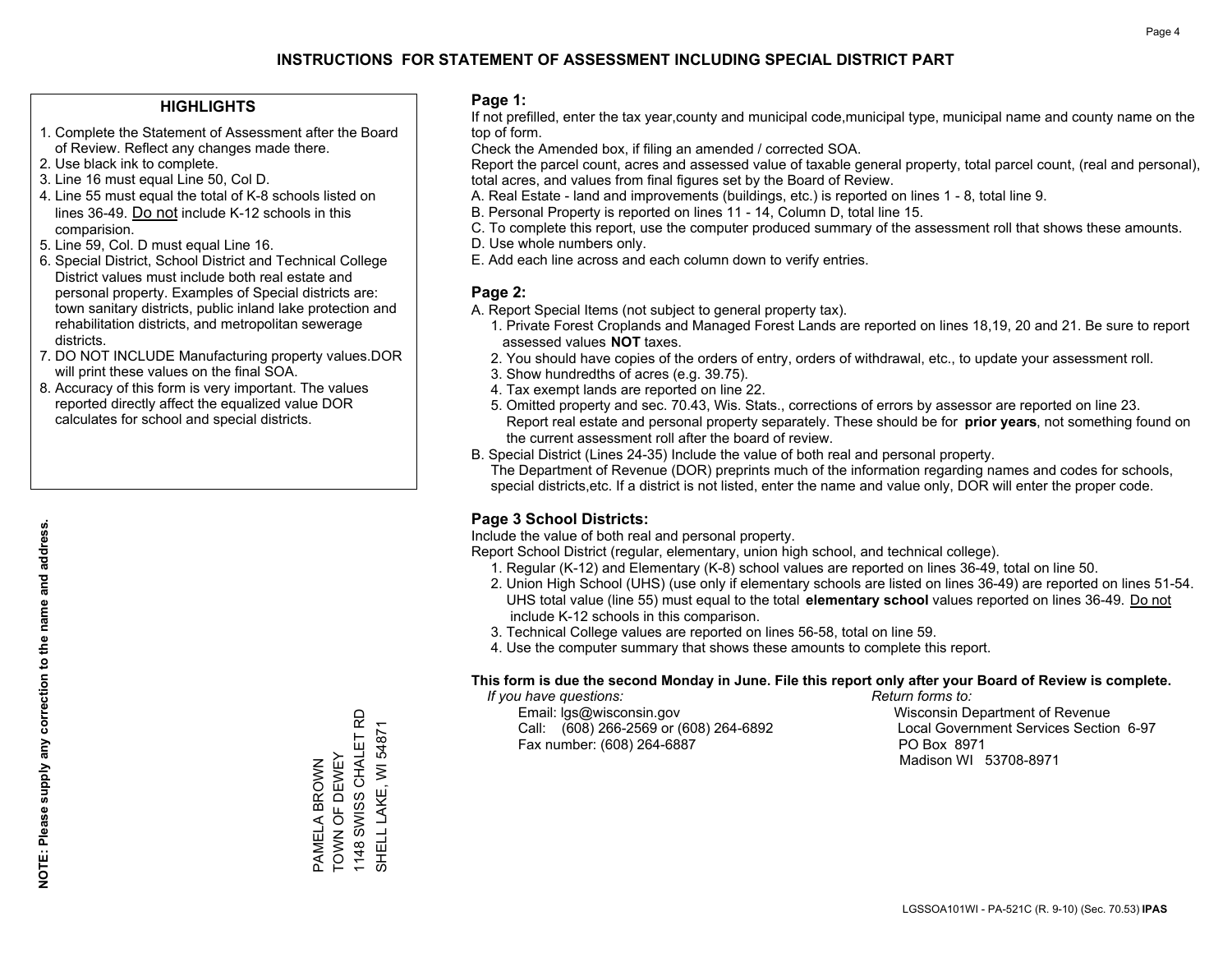**STATEMENT OF ASSESSMENT FOR 2017** 

**FINAL - EQUATED**

| 07 | 010 | 0158    |
|----|-----|---------|
| ΩO | MUN | ACCT NO |

|                | <b>FOR</b><br><b>TOWN OF</b><br><b>OF</b><br><b>GRANTSBURG</b><br><b>BURNETT COUNTY</b>                                                                                                      |                                                              |                                           | WHEN COMPLETING THIS DOCUMENT |                                              |                         |                                          |                                         |  |
|----------------|----------------------------------------------------------------------------------------------------------------------------------------------------------------------------------------------|--------------------------------------------------------------|-------------------------------------------|-------------------------------|----------------------------------------------|-------------------------|------------------------------------------|-----------------------------------------|--|
|                |                                                                                                                                                                                              | Town - Village - City                                        | <b>Municipality Name</b>                  |                               | <b>County Name</b>                           |                         | DO NOT WRITE OVER X's OR IN SHADED AREAS |                                         |  |
| Line           |                                                                                                                                                                                              | <b>REAL ESTATE</b><br>(See Lines 18 - 22 for                 | PARCEL COUNT<br>TOTAL LAND   IMPROVEMENTS |                               | NO. OF ACRES<br><b>WHOLE</b><br>NUMBERS ONLY | <b>VALUE OF</b><br>LAND | <b>VALUE OF</b><br><b>IMPROVEMENTS</b>   | TOTAL VALUE OF LAND<br>AND IMPROVEMENTS |  |
| No.            |                                                                                                                                                                                              | other Real Estate)                                           | Col. A                                    | Col. B                        | Col. C                                       | Col. D                  | Col. E                                   | Col. F                                  |  |
| $\overline{1}$ |                                                                                                                                                                                              | <b>RESIDENTIAL - Class 1</b>                                 | 636                                       | 551                           | 1,775                                        | 8,235,100               | 44,006,700                               | 52,241,800                              |  |
| 2              |                                                                                                                                                                                              | <b>COMMERCIAL - Class 2</b>                                  | 21                                        | 18                            | 126                                          | 381,700                 | 1,113,100                                | 1,494,800                               |  |
| 3              |                                                                                                                                                                                              | MANUFACTURING - Class 3                                      | 4                                         | 2                             | 82                                           | 354,700                 | 617,400                                  | 972,100                                 |  |
| 4              |                                                                                                                                                                                              | <b>AGRICULTURAL - Class 4</b>                                | 168                                       |                               | 3,469                                        | 500,800                 |                                          | 500,800                                 |  |
| 5              |                                                                                                                                                                                              | UNDEVELOPED - Class 5                                        | 218                                       |                               | 1,621                                        | 551,600                 |                                          | 551,600                                 |  |
| 6              |                                                                                                                                                                                              | AGRICULTURAL FOREST - Class 5m                               | 40                                        |                               | 323                                          | 251,500                 |                                          | 251,500                                 |  |
| $\overline{7}$ |                                                                                                                                                                                              | FOREST LANDS - Class 6                                       | 448                                       |                               | 7,346                                        | 12,835,000              |                                          | 12,835,000                              |  |
| 8              |                                                                                                                                                                                              | OTHER - Class 7                                              | 28                                        | 26                            | 46                                           | 110,900                 | 1,433,800                                | 1,544,700                               |  |
| 9              |                                                                                                                                                                                              | TOTAL - ALL COLUMNS                                          | 1,563                                     | 597                           | 14,788                                       | 23,221,300              | 47,171,000                               | 70,392,300                              |  |
| 10             |                                                                                                                                                                                              | NUMBER OF PERSONAL PROPERTY ACCOUNTS IN ROLL                 |                                           |                               | 24                                           | <b>LOCALLY ASSESSED</b> | <b>MANUFACTURING</b>                     | <b>MERGED</b>                           |  |
| 11             |                                                                                                                                                                                              | BOATS AND OTHER WATERCRAFT NOT EXEMPT - Code 1               |                                           |                               |                                              | 10,900                  | $\Omega$                                 | 10,900                                  |  |
| 12             |                                                                                                                                                                                              | MACHINERY, TOOLS AND PATTERNS - Code 2                       |                                           |                               |                                              | 32,800                  | 107,300                                  | 140,100                                 |  |
| 13             |                                                                                                                                                                                              | FURNITURE, FIXTURES AND EQUIPMENT - Code 3                   |                                           |                               |                                              | 8,600                   | 9,600                                    | 18,200                                  |  |
| 14             |                                                                                                                                                                                              | ALL OTHER PERSONAL PROPERTY NOT EXEMPT - Codes 4A, 4B, 4C    |                                           |                               |                                              | 128,700                 | 4,000                                    | 132,700                                 |  |
| 15             |                                                                                                                                                                                              | TOTAL OF PERSONAL PROPERTY NOT EXEMPT (Total of Lines 11-14) |                                           |                               |                                              | 181,000                 | 120,900                                  | 301,900                                 |  |
| 16             | AGGREGATE ASSESSED VALUE OF ALL PROPERTY SUBJECT TO THE GENERAL PROPERTY TAX (Total of Lines 9F and 15F)<br>MUST EQUAL TOTAL VALUE OF THE SCHOOL DISTRICTS (K-12 PLUS K-8) - Line 50, Col. F |                                                              |                                           |                               |                                              |                         |                                          | 70,694,200                              |  |
| 17             | Name of Assessor<br>Telephone #<br><b>BOARD OF REVIEW</b><br>DATE OF FINAL ADJOURNMENT<br>05/12/2017<br>ROBERT PARDUN                                                                        |                                                              |                                           |                               |                                              |                         | (715) 790-3498                           |                                         |  |

REMARKS

The Assessment Ratio to be used in calculating the estimated Fair Market Value on tax bills for this tax district is .962303516

This ratio should be used to convert assessed values to "Calculate Equalized Values" in Step 1 of the Lottery and Gaming Credit Calculations.<br>This ratio should be used in the "Computation of Tax Equivalent" schedule of the Commission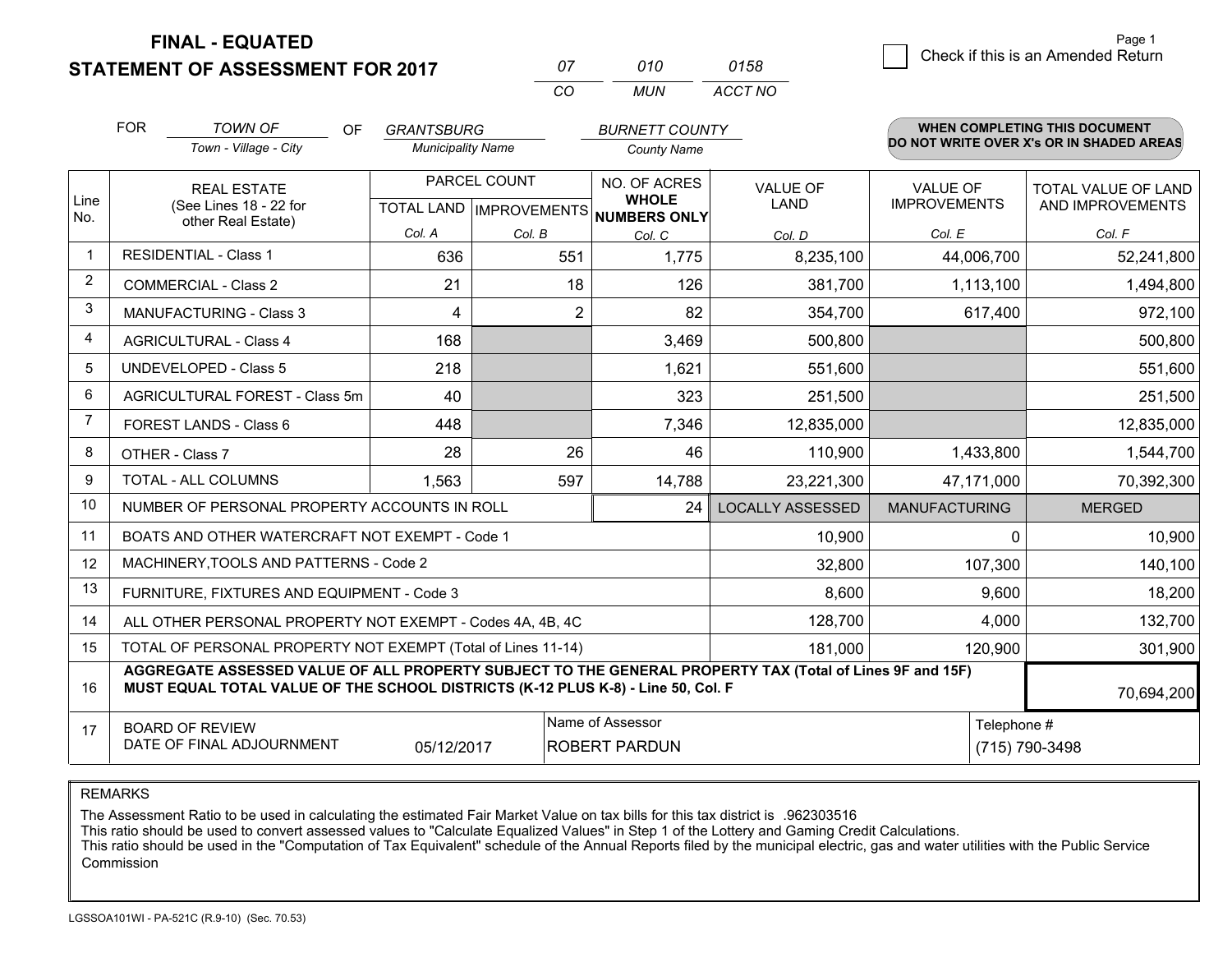*YEAR CO MUN ACCT NO* <sup>2017</sup> <sup>07</sup> <sup>010</sup> <sup>0158</sup> Page 2

Do not confuse FOREST LANDS (Line 7) with FOREST CROPS (in this section) - They are **NOT** the same

|    |                                                                                        |                 |  | Private Forest Crop - Reg Class @ 10¢ per acre                                 |  | Private Forest Crop - Reg Class @ \$2.52 per acre             |                                                                    |                                                               |                                                                 |                                                                              |
|----|----------------------------------------------------------------------------------------|-----------------|--|--------------------------------------------------------------------------------|--|---------------------------------------------------------------|--------------------------------------------------------------------|---------------------------------------------------------------|-----------------------------------------------------------------|------------------------------------------------------------------------------|
| 18 | (a) PARCELS                                                                            | (b) ACRES       |  | (c) ASSESSED VALUE                                                             |  | (d) PARCELS                                                   |                                                                    | (e) ACRES                                                     |                                                                 | (f) ASSESSED VALUE                                                           |
|    |                                                                                        |                 |  |                                                                                |  |                                                               |                                                                    |                                                               |                                                                 |                                                                              |
|    |                                                                                        |                 |  | Private Forest Crop - Special Class @ 20¢ per acre                             |  |                                                               |                                                                    |                                                               |                                                                 | Entered Before 2005 Managed Forest - Ferrous Mining CLOSED @ \$8.27 per acre |
| 19 | (a) PARCELS                                                                            | (b) ACRES       |  | (c) ASSESSED VALUE                                                             |  | (d) PARCELS                                                   |                                                                    | (e) ACRES                                                     |                                                                 | (f) ASSESSED VALUE                                                           |
|    |                                                                                        |                 |  |                                                                                |  |                                                               |                                                                    |                                                               |                                                                 |                                                                              |
|    |                                                                                        |                 |  |                                                                                |  |                                                               |                                                                    | Entered Before 2005 Managed Forest - CLOSED @ \$1.87 per acre |                                                                 |                                                                              |
|    | Entered Before 2005 Managed Forest - OPEN @ \$.79 per acre<br>(a) PARCELS<br>(b) ACRES |                 |  | (c) ASSESSED VALUE                                                             |  | (d) PARCELS                                                   |                                                                    | (e) ACRES                                                     |                                                                 | (f) ASSESSED VALUE                                                           |
| 20 |                                                                                        |                 |  |                                                                                |  |                                                               |                                                                    |                                                               |                                                                 |                                                                              |
|    | 9                                                                                      | 330             |  | 572,000                                                                        |  | 3<br>99.5                                                     |                                                                    |                                                               | 129,600                                                         |                                                                              |
|    | Entered After 2004 Managed Forest - OPEN @<br>\$2.14 per acre                          |                 |  |                                                                                |  | Entered After 2004 Managed Forest - CLOSED @ \$10.68 per acre |                                                                    |                                                               |                                                                 |                                                                              |
| 21 | (a) PARCELS                                                                            | (b) ACRES       |  | (c) ASSESSED VALUE                                                             |  | (d) PARCELS                                                   |                                                                    | (e) ACRES                                                     |                                                                 | (f) ASSESSED VALUE                                                           |
|    |                                                                                        |                 |  |                                                                                |  |                                                               |                                                                    |                                                               |                                                                 |                                                                              |
|    |                                                                                        | 78.2            |  | 120,900                                                                        |  | 11                                                            |                                                                    | 383.33                                                        |                                                                 | 571,600                                                                      |
|    | (a) County Forest Cropland Acres                                                       |                 |  | (b) Federal Acres                                                              |  | (c) State Acres                                               |                                                                    | (d) County (NOT FOREST CROP) Acres                            |                                                                 | (e) Other Acres                                                              |
| 22 |                                                                                        |                 |  | 617.88                                                                         |  | 6,106.63<br>20.6                                              |                                                                    |                                                               | 210.88                                                          |                                                                              |
|    |                                                                                        |                 |  | Assessed Value of Omitted Property From Prior Years (Sec. 70.44)               |  |                                                               |                                                                    |                                                               |                                                                 |                                                                              |
|    |                                                                                        | (a) REAL ESTATE |  | (b) PERSONAL                                                                   |  |                                                               |                                                                    | (c1) REAL ESTATE                                              | Assessed Value of Sec. 70.43 Corrections of Errors by Assessors |                                                                              |
| 23 |                                                                                        |                 |  |                                                                                |  |                                                               |                                                                    |                                                               |                                                                 | (c2) PERSONAL                                                                |
|    |                                                                                        |                 |  |                                                                                |  |                                                               |                                                                    |                                                               |                                                                 |                                                                              |
|    |                                                                                        |                 |  | Manufacturing Equated Value of Omitted Property From Prior Years (Sec. 70.995) |  |                                                               | Mfg. Equated Value of Sec.70.43 Corrections of Errors by Assessors |                                                               |                                                                 |                                                                              |
|    |                                                                                        | (d) REAL ESTATE |  | (e) PERSONAL                                                                   |  | (f1) REAL ESTATE                                              |                                                                    |                                                               | (f2) PERSONAL                                                   |                                                                              |
|    |                                                                                        |                 |  |                                                                                |  |                                                               |                                                                    |                                                               |                                                                 |                                                                              |

## **SPECIAL DISTRICTS**

| Line<br>No. | Enter 6-digit<br><b>Special District</b><br>Code (Col. A) | <b>Account</b><br><b>Number</b><br>(Col. B) | <b>Special District Name</b><br>(Col. C) | <b>Locally Assessed Value</b><br>of Real Estate and<br>Personal Property (Col. D) | Mfg Value of Real Estate<br>and Personal Property<br>(Col. E) | <b>Merged Value of</b><br><b>Real Estate and</b><br>Personal Property (Col. F) |
|-------------|-----------------------------------------------------------|---------------------------------------------|------------------------------------------|-----------------------------------------------------------------------------------|---------------------------------------------------------------|--------------------------------------------------------------------------------|
| 24          |                                                           |                                             |                                          |                                                                                   |                                                               |                                                                                |
| 25          |                                                           |                                             |                                          |                                                                                   |                                                               |                                                                                |
| 26          |                                                           |                                             |                                          |                                                                                   |                                                               |                                                                                |
| 27          |                                                           |                                             |                                          |                                                                                   |                                                               |                                                                                |
| 28          |                                                           |                                             |                                          |                                                                                   |                                                               |                                                                                |
| 29          |                                                           |                                             |                                          |                                                                                   |                                                               |                                                                                |
| 30          |                                                           |                                             |                                          |                                                                                   |                                                               |                                                                                |
| 31          |                                                           |                                             |                                          |                                                                                   |                                                               |                                                                                |
| 32          |                                                           |                                             |                                          |                                                                                   |                                                               |                                                                                |
| 33          |                                                           |                                             |                                          |                                                                                   |                                                               |                                                                                |
| 34          |                                                           |                                             |                                          |                                                                                   |                                                               |                                                                                |
| 35          |                                                           |                                             |                                          |                                                                                   |                                                               |                                                                                |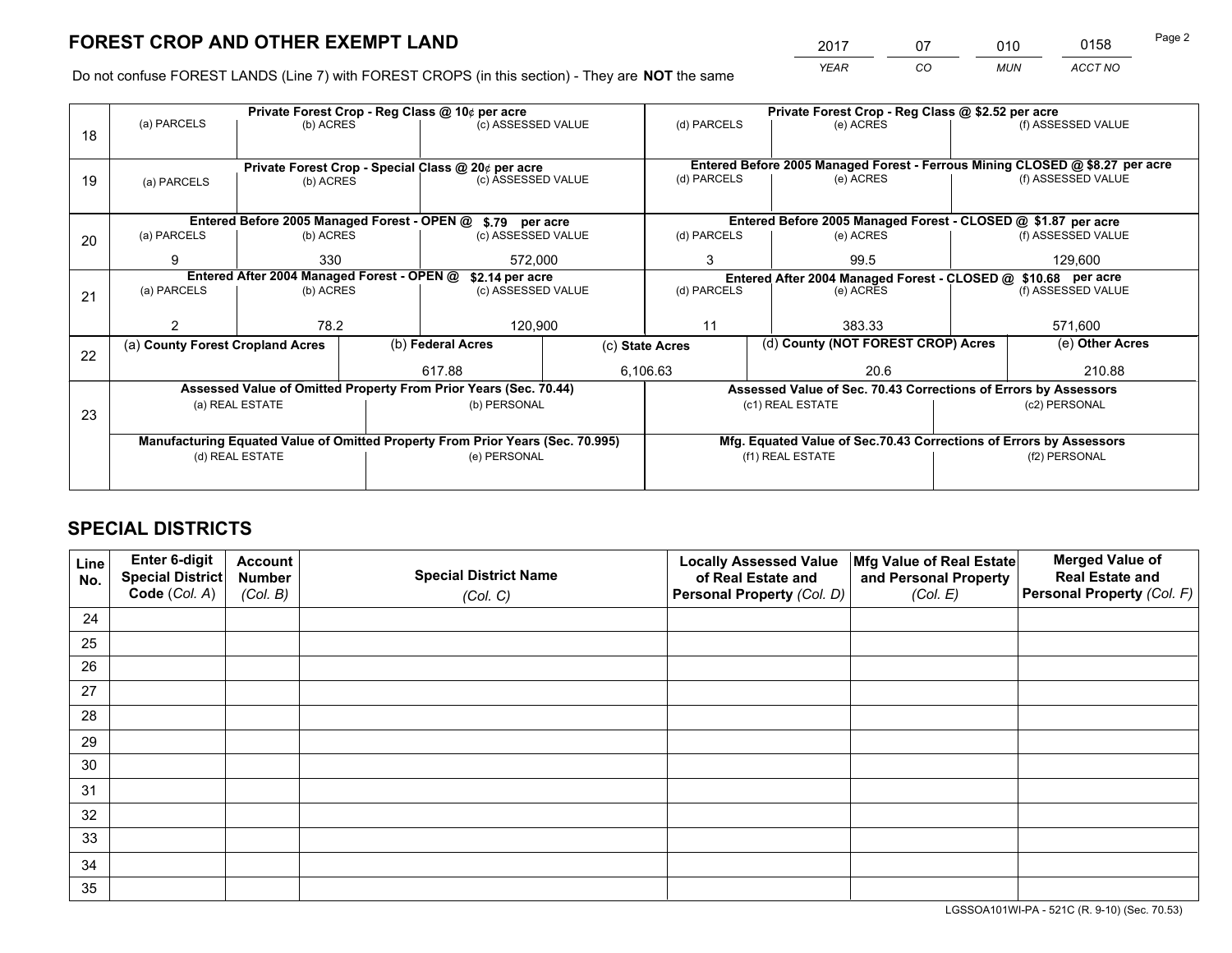|             |                                                          |                                             |                                                         | <b>YEAR</b>                                                                       | CO<br><b>MUN</b>                                              | ACCT NO                                                                        |
|-------------|----------------------------------------------------------|---------------------------------------------|---------------------------------------------------------|-----------------------------------------------------------------------------------|---------------------------------------------------------------|--------------------------------------------------------------------------------|
| Line<br>No. | Enter 6-digit<br><b>School District</b><br>Code (Col. A) | <b>Account</b><br><b>Number</b><br>(Col. B) | <b>School District Name</b><br>(Col. C)                 | <b>Locally Assessed Value</b><br>of Real Estate and<br>Personal Property (Col. D) | Mfg Value of Real Estate<br>and Personal Property<br>(Col. E) | <b>Merged Value of</b><br><b>Real Estate and</b><br>Personal Property (Col. F) |
|             | A. SCHOOL DISTRICTS (K-8 and K-12)                       |                                             |                                                         |                                                                                   |                                                               |                                                                                |
| 36          | 072233                                                   | 0045                                        | <b>SCH D OF GRANTSBURG</b>                              | 69,601,200                                                                        | 1,093,000                                                     | 70,694,200                                                                     |
| 37          |                                                          |                                             |                                                         |                                                                                   |                                                               |                                                                                |
| 38          |                                                          |                                             |                                                         |                                                                                   |                                                               |                                                                                |
| 39          |                                                          |                                             |                                                         |                                                                                   |                                                               |                                                                                |
| 40          |                                                          |                                             |                                                         |                                                                                   |                                                               |                                                                                |
| 41<br>42    |                                                          |                                             |                                                         |                                                                                   |                                                               |                                                                                |
| 43          |                                                          |                                             |                                                         |                                                                                   |                                                               |                                                                                |
|             |                                                          |                                             |                                                         |                                                                                   |                                                               |                                                                                |
| 44<br>45    |                                                          |                                             |                                                         |                                                                                   |                                                               |                                                                                |
| 46          |                                                          |                                             |                                                         |                                                                                   |                                                               |                                                                                |
| 47          |                                                          |                                             |                                                         |                                                                                   |                                                               |                                                                                |
| 48          |                                                          |                                             |                                                         |                                                                                   |                                                               |                                                                                |
| 49          |                                                          |                                             |                                                         |                                                                                   |                                                               |                                                                                |
| 50          |                                                          |                                             | TOTAL ASSESSED VALUE OF SCHOOL DISTRICTS (K-8 and K-12) | 69,601,200                                                                        | 1,093,000                                                     | 70,694,200                                                                     |
|             | <b>B.</b><br>UNION HIGH SCHOOL DISTRICTS                 |                                             |                                                         |                                                                                   |                                                               |                                                                                |
| 51          |                                                          |                                             |                                                         |                                                                                   |                                                               |                                                                                |
| 52          |                                                          |                                             |                                                         |                                                                                   |                                                               |                                                                                |
| 53          |                                                          |                                             |                                                         |                                                                                   |                                                               |                                                                                |
| 54          |                                                          |                                             |                                                         |                                                                                   |                                                               |                                                                                |
| 55          |                                                          |                                             | TOTAL ASSESSED VALUE OF UNION HIGH SCHOOLS              |                                                                                   |                                                               |                                                                                |
|             | C.<br><b>TECHNICAL COLLEGE DISTRICTS</b>                 |                                             |                                                         |                                                                                   |                                                               |                                                                                |
| 56          | 001700                                                   | 0016                                        | WISCONSIN INDIANHEAD TECH COLLEGE SHEL                  | 69,601,200                                                                        | 1,093,000                                                     | 70,694,200                                                                     |
| 57<br>58    |                                                          |                                             |                                                         |                                                                                   |                                                               |                                                                                |
| 59          |                                                          |                                             | TOTAL ASSESSED VALUE OF TECHNICAL COLLEGES              | 69,601,200                                                                        | 1,093,000                                                     | 70,694,200                                                                     |
|             |                                                          |                                             |                                                         |                                                                                   |                                                               |                                                                                |

 *I hereby certify, to the best of my knowledge and belief, this form is complete and correct.*

| Print name of preparer | Title                    |                | Date (MM / DD / CCYY) |
|------------------------|--------------------------|----------------|-----------------------|
|                        |                          |                |                       |
| Signature of preparer  | Contact Telephone Number | E-mail address |                       |
|                        |                          |                |                       |

Page 3

| 2017 | 07 | 010        | 0158    |  |
|------|----|------------|---------|--|
| YFAR | CO | <b>MUN</b> | ACCT NO |  |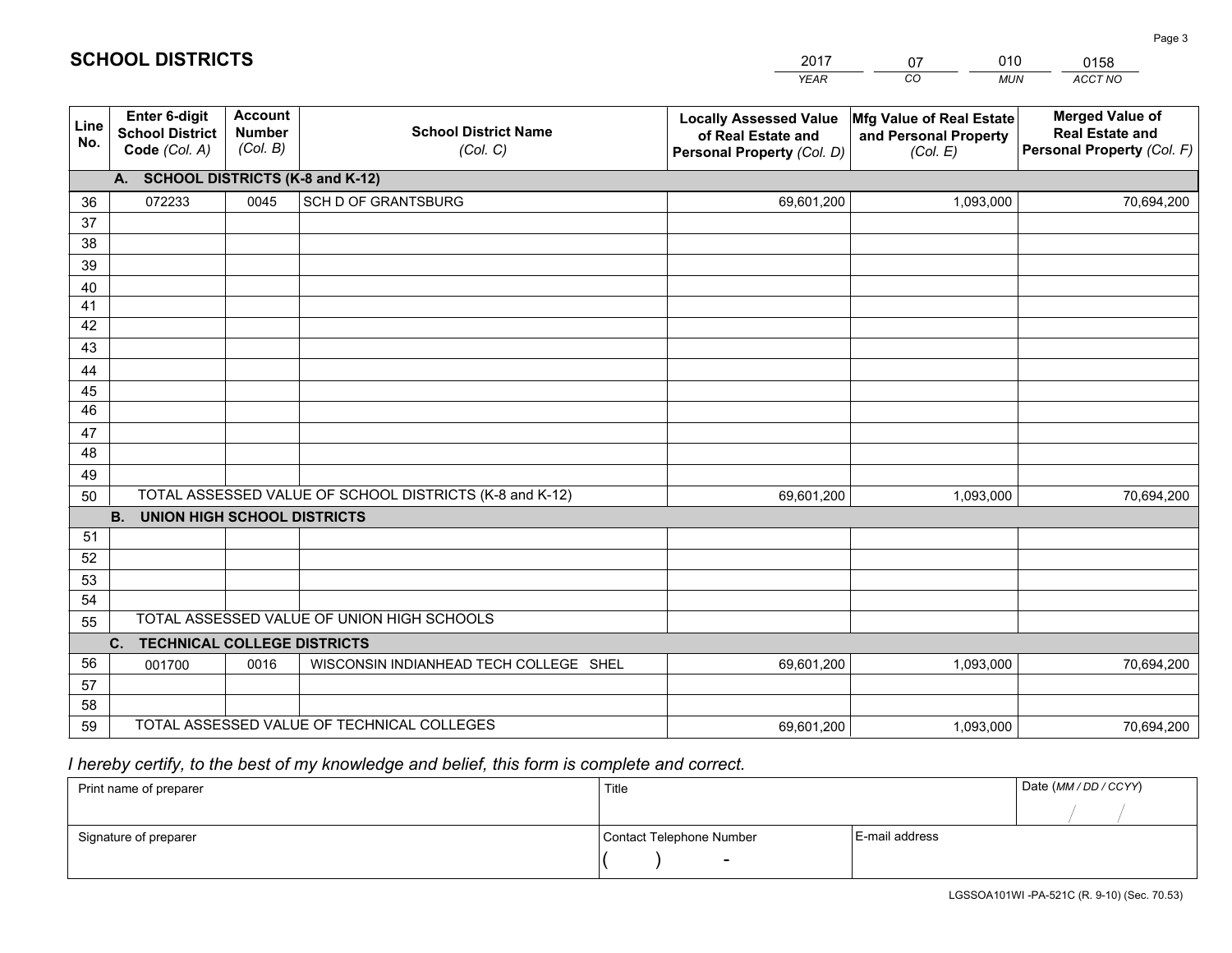### **HIGHLIGHTS**

- 1. Complete the Statement of Assessment after the Board of Review. Reflect any changes made there.
- 2. Use black ink to complete.
- 3. Line 16 must equal Line 50, Col D.
- 4. Line 55 must equal the total of K-8 schools listed on lines 36-49. Do not include K-12 schools in this comparision.
- 5. Line 59, Col. D must equal Line 16.
- 6. Special District, School District and Technical College District values must include both real estate and personal property. Examples of Special districts are: town sanitary districts, public inland lake protection and rehabilitation districts, and metropolitan sewerage districts.
- 7. DO NOT INCLUDE Manufacturing property values.DOR will print these values on the final SOA.
- 8. Accuracy of this form is very important. The values reported directly affect the equalized value DOR calculates for school and special districts.

### **Page 1:**

 If not prefilled, enter the tax year,county and municipal code,municipal type, municipal name and county name on the top of form.

Check the Amended box, if filing an amended / corrected SOA.

 Report the parcel count, acres and assessed value of taxable general property, total parcel count, (real and personal), total acres, and values from final figures set by the Board of Review.

- A. Real Estate land and improvements (buildings, etc.) is reported on lines 1 8, total line 9.
- B. Personal Property is reported on lines 11 14, Column D, total line 15.
- C. To complete this report, use the computer produced summary of the assessment roll that shows these amounts.
- D. Use whole numbers only.
- E. Add each line across and each column down to verify entries.

### **Page 2:**

- A. Report Special Items (not subject to general property tax).
- 1. Private Forest Croplands and Managed Forest Lands are reported on lines 18,19, 20 and 21. Be sure to report assessed values **NOT** taxes.
- 2. You should have copies of the orders of entry, orders of withdrawal, etc., to update your assessment roll.
	- 3. Show hundredths of acres (e.g. 39.75).
- 4. Tax exempt lands are reported on line 22.
- 5. Omitted property and sec. 70.43, Wis. Stats., corrections of errors by assessor are reported on line 23. Report real estate and personal property separately. These should be for **prior years**, not something found on the current assessment roll after the board of review.
- B. Special District (Lines 24-35) Include the value of both real and personal property.
- The Department of Revenue (DOR) preprints much of the information regarding names and codes for schools, special districts,etc. If a district is not listed, enter the name and value only, DOR will enter the proper code.

## **Page 3 School Districts:**

Include the value of both real and personal property.

Report School District (regular, elementary, union high school, and technical college).

- 1. Regular (K-12) and Elementary (K-8) school values are reported on lines 36-49, total on line 50.
- 2. Union High School (UHS) (use only if elementary schools are listed on lines 36-49) are reported on lines 51-54. UHS total value (line 55) must equal to the total **elementary school** values reported on lines 36-49. Do notinclude K-12 schools in this comparison.
- 3. Technical College values are reported on lines 56-58, total on line 59.
- 4. Use the computer summary that shows these amounts to complete this report.

#### **This form is due the second Monday in June. File this report only after your Board of Review is complete.**

 *If you have questions: Return forms to:*

 Email: lgs@wisconsin.gov Wisconsin Department of RevenueCall:  $(608)$  266-2569 or  $(608)$  264-6892 Fax number: (608) 264-6887 PO Box 8971

Local Government Services Section 6-97 Madison WI 53708-8971

GRANTSBURG, WI 54840 - 0642 GRANTSBURG, WI 54840 - 0642 TOWN OF GRANTSBURG ROMEY NELSON<br>TOWN OF GRANTSBURG ROMEY NELSON PO BOX 642 PO BOX 642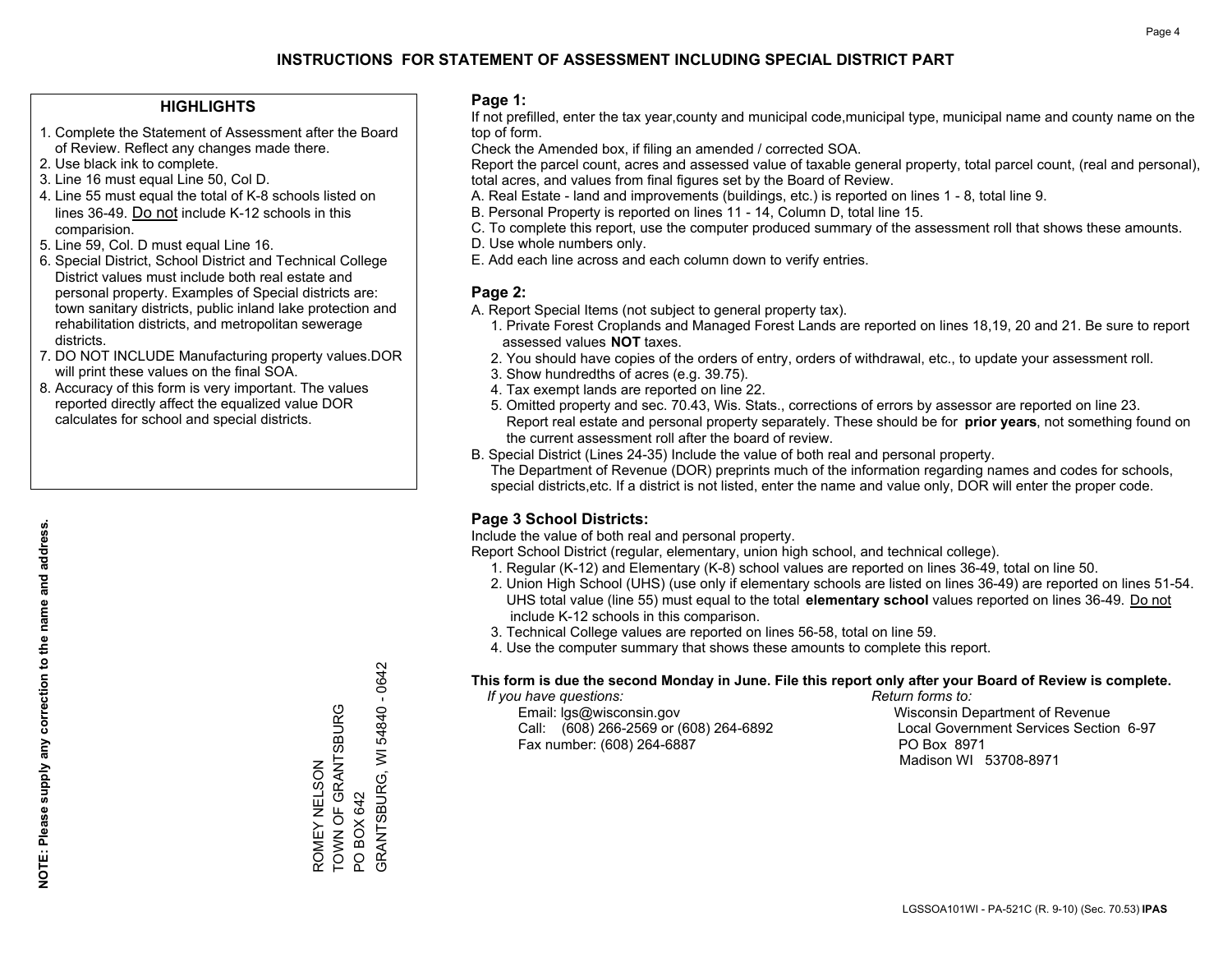**FINAL - EQUATED**

**STATEMENT OF ASSESSMENT FOR 2017** 

| $^{\prime\prime}$ | 012  | 0159    |
|-------------------|------|---------|
| $\cdots$          | MUN. | ACCT NO |

|      | <b>FOR</b>                                                                                                                                                                                                  | <b>TOWN OF</b><br>OF                                                                           | <b>JACKSON</b>           |        | <b>BURNETT COUNTY</b>        |                                |                                        | WHEN COMPLETING THIS DOCUMENT                  |
|------|-------------------------------------------------------------------------------------------------------------------------------------------------------------------------------------------------------------|------------------------------------------------------------------------------------------------|--------------------------|--------|------------------------------|--------------------------------|----------------------------------------|------------------------------------------------|
|      |                                                                                                                                                                                                             | Town - Village - City                                                                          | <b>Municipality Name</b> |        | <b>County Name</b>           |                                |                                        | DO NOT WRITE OVER X's OR IN SHADED AREAS       |
| Line |                                                                                                                                                                                                             | PARCEL COUNT<br><b>REAL ESTATE</b><br>(See Lines 18 - 22 for<br><b>TOTAL LAND IMPROVEMENTS</b> |                          |        | NO. OF ACRES<br><b>WHOLE</b> | <b>VALUE OF</b><br><b>LAND</b> | <b>VALUE OF</b><br><b>IMPROVEMENTS</b> | <b>TOTAL VALUE OF LAND</b><br>AND IMPROVEMENTS |
| No.  |                                                                                                                                                                                                             | other Real Estate)                                                                             |                          |        | NUMBERS ONLY                 |                                |                                        |                                                |
| -1   |                                                                                                                                                                                                             | <b>RESIDENTIAL - Class 1</b>                                                                   | Col. A                   | Col. B | Col. C                       | Col. D                         | Col. E                                 | Col. F                                         |
|      |                                                                                                                                                                                                             |                                                                                                | 3,723                    | 1,345  | 1,944                        | 99,932,700                     | 131,410,500                            | 231,343,200                                    |
| 2    |                                                                                                                                                                                                             | <b>COMMERCIAL - Class 2</b>                                                                    | 21                       | 13     | 53                           | 162,400                        | 644,100                                | 806,500                                        |
| 3    |                                                                                                                                                                                                             | <b>MANUFACTURING - Class 3</b>                                                                 | 0                        | 0      | $\Omega$                     | 0                              | 0                                      | 0                                              |
| 4    |                                                                                                                                                                                                             | <b>AGRICULTURAL - Class 4</b>                                                                  | 29                       |        | 401                          | 42,800                         |                                        | 42,800                                         |
| 5    |                                                                                                                                                                                                             | <b>UNDEVELOPED - Class 5</b>                                                                   | 141                      |        | 1,439                        | 383,800                        |                                        | 383,800                                        |
| 6    |                                                                                                                                                                                                             | AGRICULTURAL FOREST - Class 5m                                                                 | 17                       |        | 271                          | 229,300                        |                                        | 229,300                                        |
|      |                                                                                                                                                                                                             | FOREST LANDS - Class 6                                                                         | 328                      |        | 6,272                        | 10,896,300                     |                                        | 10,896,300                                     |
| 8    |                                                                                                                                                                                                             | OTHER - Class 7                                                                                | $\Omega$                 | 0      | $\Omega$                     | $\Omega$                       | $\Omega$                               |                                                |
| 9    |                                                                                                                                                                                                             | TOTAL - ALL COLUMNS                                                                            | 4,259                    | 1,358  | 10,380                       | 111,647,300                    | 132,054,600                            | 243,701,900                                    |
| 10   |                                                                                                                                                                                                             | NUMBER OF PERSONAL PROPERTY ACCOUNTS IN ROLL                                                   |                          |        | 12                           | <b>LOCALLY ASSESSED</b>        | <b>MANUFACTURING</b>                   | <b>MERGED</b>                                  |
| 11   |                                                                                                                                                                                                             | BOATS AND OTHER WATERCRAFT NOT EXEMPT - Code 1                                                 |                          |        |                              | 0                              | $\Omega$                               | 0                                              |
| 12   |                                                                                                                                                                                                             | MACHINERY, TOOLS AND PATTERNS - Code 2                                                         |                          |        |                              | $\Omega$                       | 41,600                                 | 41,600                                         |
| 13   |                                                                                                                                                                                                             | FURNITURE, FIXTURES AND EQUIPMENT - Code 3                                                     |                          |        |                              | 2,200                          | 900                                    | 3,100                                          |
| 14   |                                                                                                                                                                                                             | ALL OTHER PERSONAL PROPERTY NOT EXEMPT - Codes 4A, 4B, 4C                                      |                          |        |                              | 402,400                        | 300                                    | 402,700                                        |
| 15   |                                                                                                                                                                                                             | TOTAL OF PERSONAL PROPERTY NOT EXEMPT (Total of Lines 11-14)                                   |                          |        |                              | 404,600                        | 42,800                                 | 447,400                                        |
| 16   | AGGREGATE ASSESSED VALUE OF ALL PROPERTY SUBJECT TO THE GENERAL PROPERTY TAX (Total of Lines 9F and 15F)<br>MUST EQUAL TOTAL VALUE OF THE SCHOOL DISTRICTS (K-12 PLUS K-8) - Line 50, Col. F<br>244,149,300 |                                                                                                |                          |        |                              |                                |                                        |                                                |
| 17   |                                                                                                                                                                                                             | <b>BOARD OF REVIEW</b>                                                                         |                          |        | Name of Assessor             |                                | Telephone #                            |                                                |
|      | DATE OF FINAL ADJOURNMENT<br>05/18/2017<br><b>STEVE NORDQUIST</b><br>(715) 934-2902                                                                                                                         |                                                                                                |                          |        |                              |                                |                                        |                                                |

REMARKS

The Assessment Ratio to be used in calculating the estimated Fair Market Value on tax bills for this tax district is .942424457<br>This ratio should be used to convert assessed values to "Calculate Equalized Values" in Step 1 Commission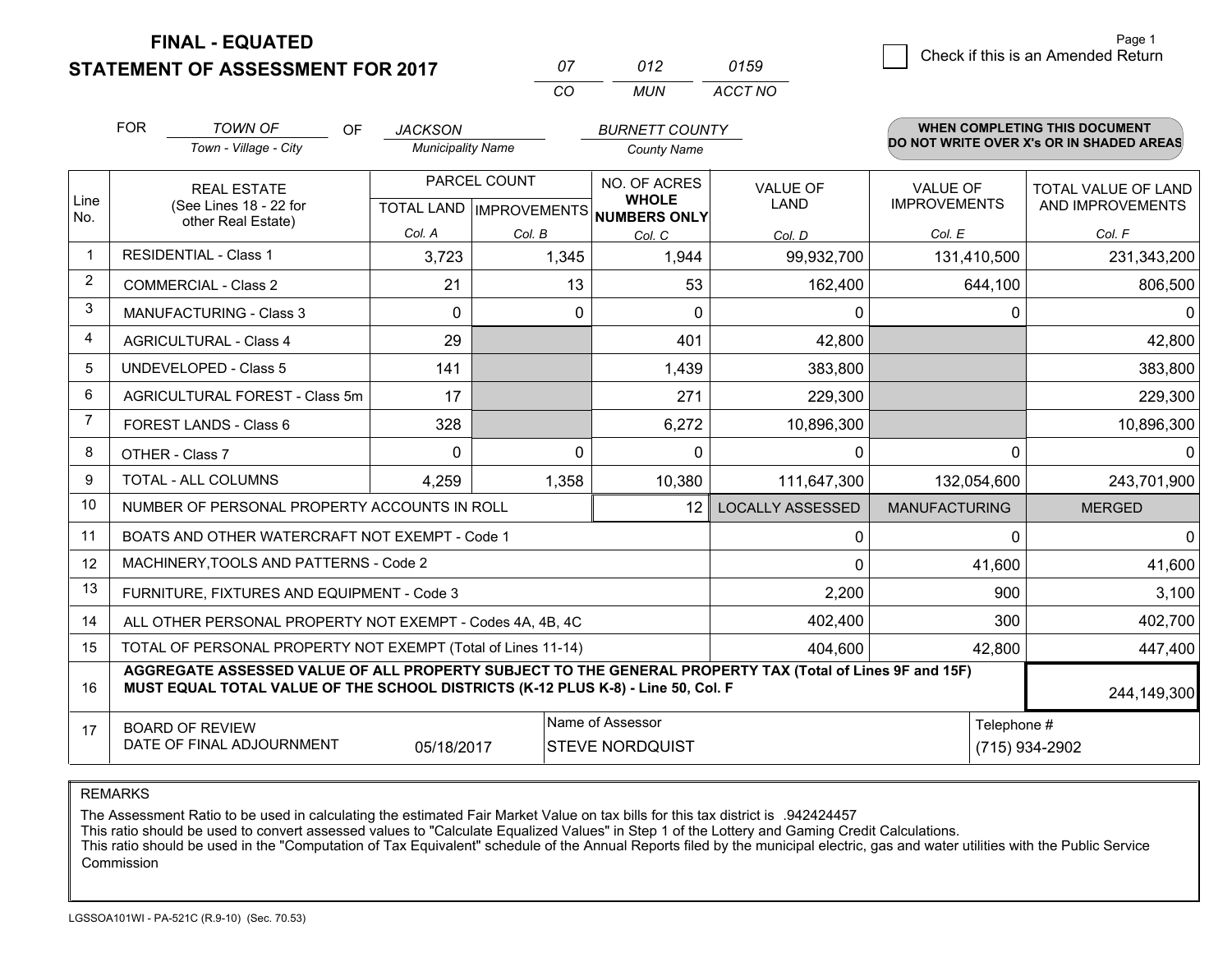*YEAR CO MUN ACCT NO* <sup>2017</sup> <sup>07</sup> <sup>012</sup> <sup>0159</sup> Page 2

Do not confuse FOREST LANDS (Line 7) with FOREST CROPS (in this section) - They are **NOT** the same

|    |                                                               |                                 |  | Private Forest Crop - Reg Class @ 10¢ per acre                                 |                    |                                                       | Private Forest Crop - Reg Class @ \$2.52 per acre             |                                                                              |                    |                    |
|----|---------------------------------------------------------------|---------------------------------|--|--------------------------------------------------------------------------------|--------------------|-------------------------------------------------------|---------------------------------------------------------------|------------------------------------------------------------------------------|--------------------|--------------------|
| 18 | (a) PARCELS                                                   | (b) ACRES                       |  | (c) ASSESSED VALUE                                                             |                    | (d) PARCELS                                           |                                                               | (e) ACRES                                                                    |                    | (f) ASSESSED VALUE |
|    |                                                               |                                 |  |                                                                                |                    | 6                                                     |                                                               | 221.65                                                                       |                    | 451,200            |
|    |                                                               |                                 |  | Private Forest Crop - Special Class @ 20¢ per acre                             |                    |                                                       |                                                               | Entered Before 2005 Managed Forest - Ferrous Mining CLOSED @ \$8.27 per acre |                    |                    |
| 19 | (a) PARCELS                                                   | (c) ASSESSED VALUE<br>(b) ACRES |  |                                                                                | (d) PARCELS        |                                                       | (e) ACRES                                                     |                                                                              | (f) ASSESSED VALUE |                    |
|    |                                                               |                                 |  |                                                                                |                    |                                                       |                                                               |                                                                              |                    |                    |
|    |                                                               |                                 |  | Entered Before 2005 Managed Forest - OPEN @ \$.79 per acre                     |                    |                                                       |                                                               | Entered Before 2005 Managed Forest - CLOSED @ \$1.87 per acre                |                    |                    |
| 20 | (a) PARCELS                                                   | (b) ACRES                       |  | (c) ASSESSED VALUE                                                             |                    | (d) PARCELS                                           |                                                               | (e) ACRES                                                                    |                    | (f) ASSESSED VALUE |
|    |                                                               | 119.57                          |  | 265,200                                                                        |                    | 29                                                    |                                                               | 933.49                                                                       | 1,533,800          |                    |
|    | Entered After 2004 Managed Forest - OPEN @<br>\$2.14 per acre |                                 |  |                                                                                |                    |                                                       | Entered After 2004 Managed Forest - CLOSED @ \$10.68 per acre |                                                                              |                    |                    |
| 21 | (a) PARCELS                                                   | (b) ACRES                       |  |                                                                                | (c) ASSESSED VALUE |                                                       | (d) PARCELS<br>(e) ACRES                                      |                                                                              | (f) ASSESSED VALUE |                    |
|    |                                                               |                                 |  |                                                                                |                    |                                                       |                                                               |                                                                              |                    |                    |
|    |                                                               | 113.8                           |  | 304,500                                                                        |                    | 29                                                    |                                                               | 664.97                                                                       |                    | 1,025,900          |
| 22 | (a) County Forest Cropland Acres                              |                                 |  | (b) Federal Acres                                                              |                    | (d) County (NOT FOREST CROP) Acres<br>(c) State Acres |                                                               |                                                                              | (e) Other Acres    |                    |
|    | 2,754.94                                                      |                                 |  |                                                                                |                    | 87.92<br>1,360.44                                     |                                                               |                                                                              | 166.84             |                    |
|    |                                                               |                                 |  | Assessed Value of Omitted Property From Prior Years (Sec. 70.44)               |                    |                                                       |                                                               | Assessed Value of Sec. 70.43 Corrections of Errors by Assessors              |                    |                    |
|    |                                                               | (a) REAL ESTATE                 |  | (b) PERSONAL                                                                   |                    |                                                       |                                                               | (c1) REAL ESTATE                                                             | (c2) PERSONAL      |                    |
| 23 |                                                               |                                 |  |                                                                                |                    |                                                       |                                                               |                                                                              |                    |                    |
|    |                                                               |                                 |  | Manufacturing Equated Value of Omitted Property From Prior Years (Sec. 70.995) |                    |                                                       |                                                               | Mfg. Equated Value of Sec.70.43 Corrections of Errors by Assessors           |                    |                    |
|    | (d) REAL ESTATE                                               |                                 |  | (e) PERSONAL                                                                   |                    | (f1) REAL ESTATE                                      |                                                               |                                                                              | (f2) PERSONAL      |                    |
|    |                                                               |                                 |  |                                                                                |                    |                                                       |                                                               |                                                                              |                    |                    |

## **SPECIAL DISTRICTS**

| Line<br>No. | Enter 6-digit<br>Special District<br>Code (Col. A) | <b>Account</b><br><b>Number</b><br>(Col. B) | <b>Special District Name</b><br>(Col. C) | <b>Locally Assessed Value</b><br>of Real Estate and<br>Personal Property (Col. D) | Mfg Value of Real Estate<br>and Personal Property<br>(Col. E) | <b>Merged Value of</b><br><b>Real Estate and</b><br>Personal Property (Col. F) |
|-------------|----------------------------------------------------|---------------------------------------------|------------------------------------------|-----------------------------------------------------------------------------------|---------------------------------------------------------------|--------------------------------------------------------------------------------|
| 24          |                                                    |                                             |                                          |                                                                                   |                                                               |                                                                                |
| 25          |                                                    |                                             |                                          |                                                                                   |                                                               |                                                                                |
| 26          |                                                    |                                             |                                          |                                                                                   |                                                               |                                                                                |
| 27          |                                                    |                                             |                                          |                                                                                   |                                                               |                                                                                |
| 28          |                                                    |                                             |                                          |                                                                                   |                                                               |                                                                                |
| 29          |                                                    |                                             |                                          |                                                                                   |                                                               |                                                                                |
| 30          |                                                    |                                             |                                          |                                                                                   |                                                               |                                                                                |
| 31          |                                                    |                                             |                                          |                                                                                   |                                                               |                                                                                |
| 32          |                                                    |                                             |                                          |                                                                                   |                                                               |                                                                                |
| 33          |                                                    |                                             |                                          |                                                                                   |                                                               |                                                                                |
| 34          |                                                    |                                             |                                          |                                                                                   |                                                               |                                                                                |
| 35          |                                                    |                                             |                                          |                                                                                   |                                                               |                                                                                |

LGSSOA101WI-PA - 521C (R. 9-10) (Sec. 70.53)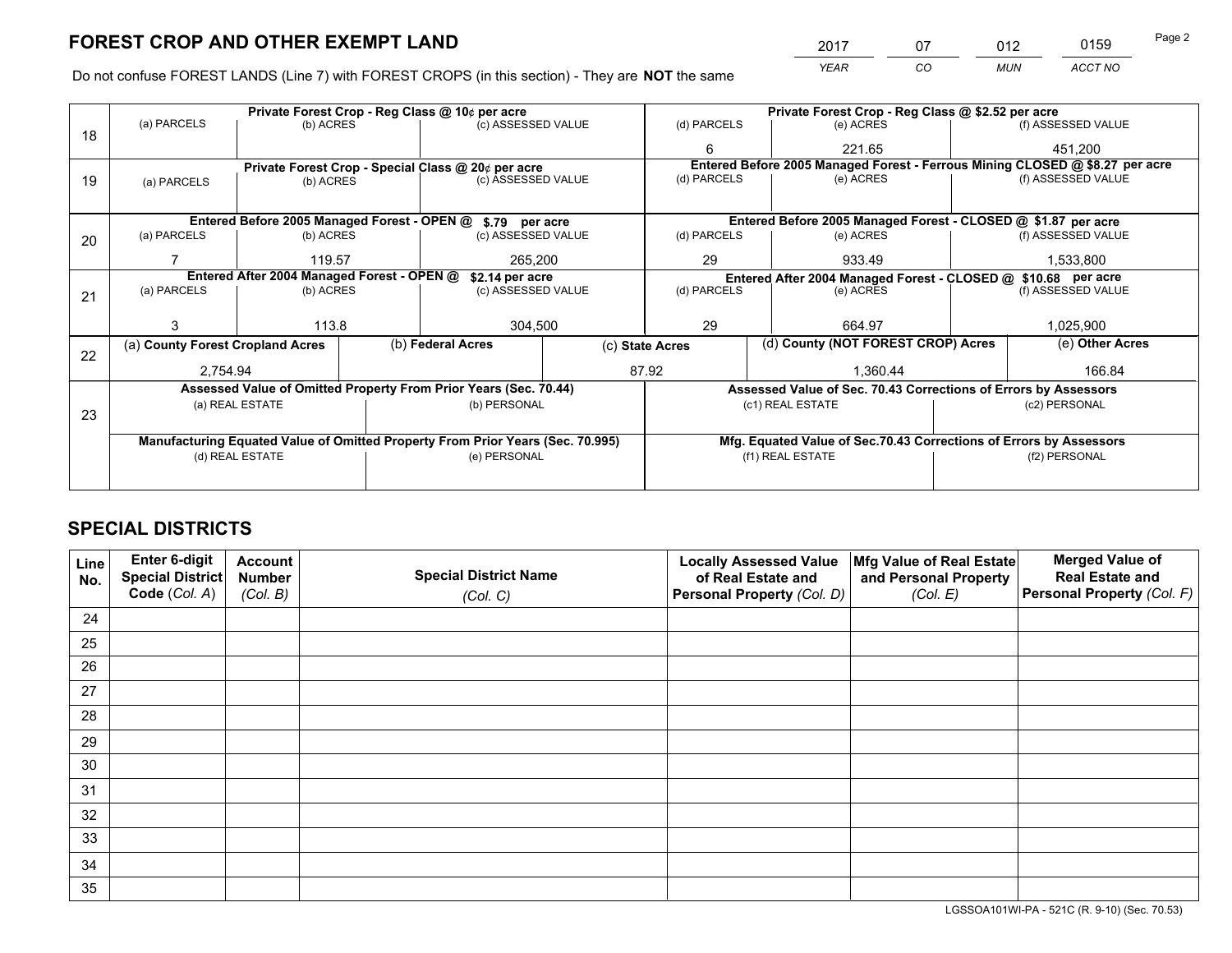|             |                                                                 |                                             |                                                         | <b>YEAR</b>                                                                       | CO<br><b>MUN</b>                                              | <b>ACCT NO</b>                                                                 |
|-------------|-----------------------------------------------------------------|---------------------------------------------|---------------------------------------------------------|-----------------------------------------------------------------------------------|---------------------------------------------------------------|--------------------------------------------------------------------------------|
| Line<br>No. | <b>Enter 6-digit</b><br><b>School District</b><br>Code (Col. A) | <b>Account</b><br><b>Number</b><br>(Col. B) | <b>School District Name</b><br>(Col. C)                 | <b>Locally Assessed Value</b><br>of Real Estate and<br>Personal Property (Col. D) | Mfg Value of Real Estate<br>and Personal Property<br>(Col. E) | <b>Merged Value of</b><br><b>Real Estate and</b><br>Personal Property (Col. F) |
|             | A. SCHOOL DISTRICTS (K-8 and K-12)                              |                                             |                                                         |                                                                                   |                                                               |                                                                                |
| 36          | 076293                                                          | 0047                                        | <b>SCH D OF WEBSTER</b>                                 | 244,106,500                                                                       | 42,800                                                        | 244,149,300                                                                    |
| 37          |                                                                 |                                             |                                                         |                                                                                   |                                                               |                                                                                |
| 38          |                                                                 |                                             |                                                         |                                                                                   |                                                               |                                                                                |
| 39          |                                                                 |                                             |                                                         |                                                                                   |                                                               |                                                                                |
| 40          |                                                                 |                                             |                                                         |                                                                                   |                                                               |                                                                                |
| 41<br>42    |                                                                 |                                             |                                                         |                                                                                   |                                                               |                                                                                |
| 43          |                                                                 |                                             |                                                         |                                                                                   |                                                               |                                                                                |
| 44          |                                                                 |                                             |                                                         |                                                                                   |                                                               |                                                                                |
| 45          |                                                                 |                                             |                                                         |                                                                                   |                                                               |                                                                                |
| 46          |                                                                 |                                             |                                                         |                                                                                   |                                                               |                                                                                |
| 47          |                                                                 |                                             |                                                         |                                                                                   |                                                               |                                                                                |
| 48          |                                                                 |                                             |                                                         |                                                                                   |                                                               |                                                                                |
| 49          |                                                                 |                                             |                                                         |                                                                                   |                                                               |                                                                                |
| 50          |                                                                 |                                             | TOTAL ASSESSED VALUE OF SCHOOL DISTRICTS (K-8 and K-12) | 244,106,500                                                                       | 42,800                                                        | 244,149,300                                                                    |
|             | <b>B.</b><br><b>UNION HIGH SCHOOL DISTRICTS</b>                 |                                             |                                                         |                                                                                   |                                                               |                                                                                |
| 51          |                                                                 |                                             |                                                         |                                                                                   |                                                               |                                                                                |
| 52          |                                                                 |                                             |                                                         |                                                                                   |                                                               |                                                                                |
| 53          |                                                                 |                                             |                                                         |                                                                                   |                                                               |                                                                                |
| 54          |                                                                 |                                             | TOTAL ASSESSED VALUE OF UNION HIGH SCHOOLS              |                                                                                   |                                                               |                                                                                |
| 55          |                                                                 |                                             |                                                         |                                                                                   |                                                               |                                                                                |
| 56          | C.<br><b>TECHNICAL COLLEGE DISTRICTS</b><br>001700              | 0016                                        | WISCONSIN INDIANHEAD TECH COLLEGE SHEL                  | 244,106,500                                                                       | 42,800                                                        | 244,149,300                                                                    |
| 57          |                                                                 |                                             |                                                         |                                                                                   |                                                               |                                                                                |
| 58          |                                                                 |                                             |                                                         |                                                                                   |                                                               |                                                                                |
| 59          |                                                                 |                                             | TOTAL ASSESSED VALUE OF TECHNICAL COLLEGES              | 244,106,500                                                                       | 42,800                                                        | 244,149,300                                                                    |

2017

07

012

# *I hereby certify, to the best of my knowledge and belief, this form is complete and correct.*

**SCHOOL DISTRICTS**

| Print name of preparer | Title                    |                | Date (MM / DD / CCYY) |
|------------------------|--------------------------|----------------|-----------------------|
|                        |                          |                |                       |
| Signature of preparer  | Contact Telephone Number | E-mail address |                       |
|                        | $\overline{\phantom{0}}$ |                |                       |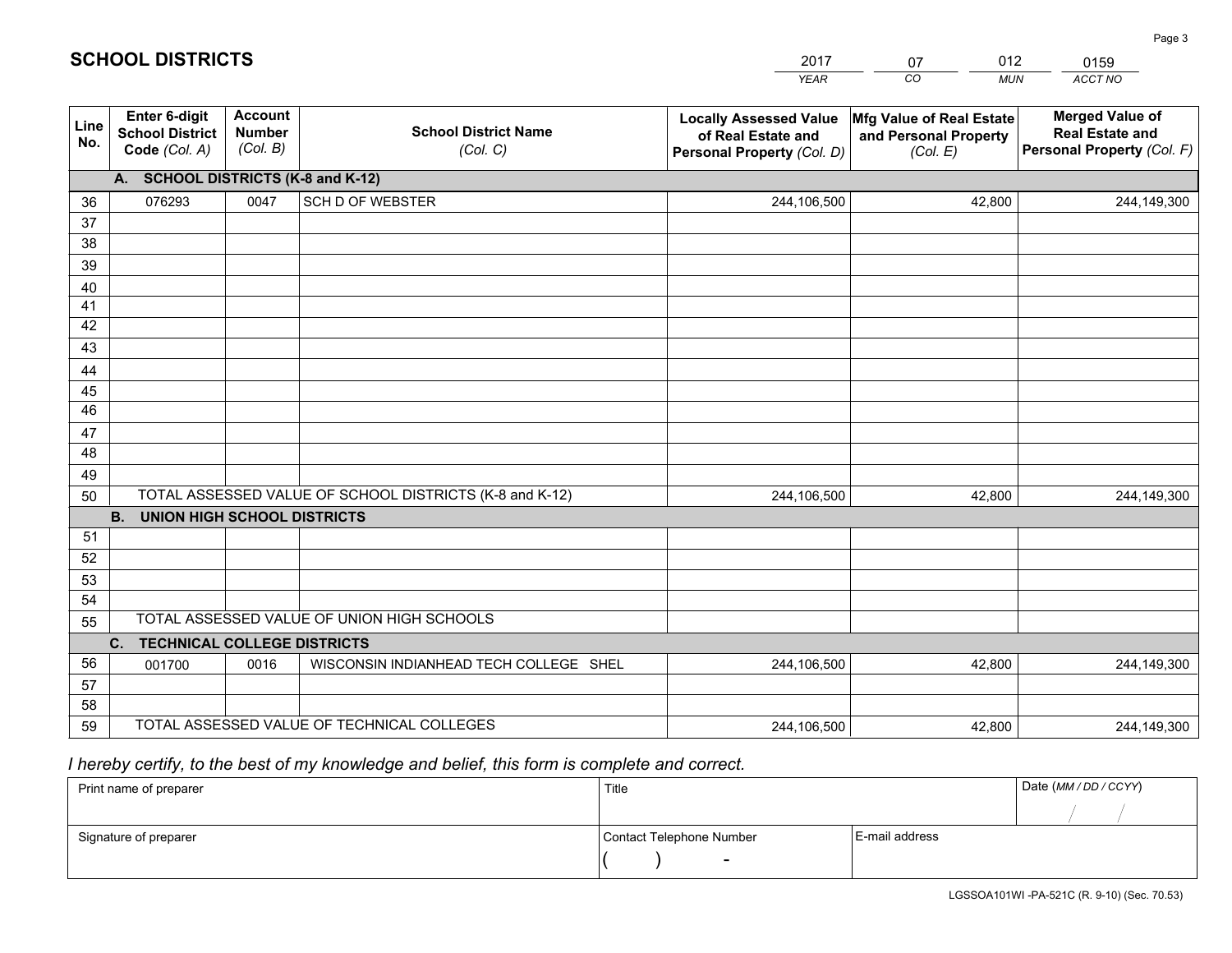### **HIGHLIGHTS**

- 1. Complete the Statement of Assessment after the Board of Review. Reflect any changes made there.
- 2. Use black ink to complete.
- 3. Line 16 must equal Line 50, Col D.
- 4. Line 55 must equal the total of K-8 schools listed on lines 36-49. Do not include K-12 schools in this comparision.
- 5. Line 59, Col. D must equal Line 16.
- 6. Special District, School District and Technical College District values must include both real estate and personal property. Examples of Special districts are: town sanitary districts, public inland lake protection and rehabilitation districts, and metropolitan sewerage districts.
- 7. DO NOT INCLUDE Manufacturing property values.DOR will print these values on the final SOA.

LORRAINE RADKE TOWN OF JACKSON 4742 COUNTY RD A

-ORRAINE RADKE<br>TOWN OF JACKSON 4742 COUNTY RD A WEBSTER, WI 54893 - 8837

WEBSTER, WI 54893

 $-8837$ 

 8. Accuracy of this form is very important. The values reported directly affect the equalized value DOR calculates for school and special districts.

### **Page 1:**

 If not prefilled, enter the tax year,county and municipal code,municipal type, municipal name and county name on the top of form.

Check the Amended box, if filing an amended / corrected SOA.

 Report the parcel count, acres and assessed value of taxable general property, total parcel count, (real and personal), total acres, and values from final figures set by the Board of Review.

- A. Real Estate land and improvements (buildings, etc.) is reported on lines 1 8, total line 9.
- B. Personal Property is reported on lines 11 14, Column D, total line 15.
- C. To complete this report, use the computer produced summary of the assessment roll that shows these amounts.
- D. Use whole numbers only.
- E. Add each line across and each column down to verify entries.

### **Page 2:**

- A. Report Special Items (not subject to general property tax).
- 1. Private Forest Croplands and Managed Forest Lands are reported on lines 18,19, 20 and 21. Be sure to report assessed values **NOT** taxes.
- 2. You should have copies of the orders of entry, orders of withdrawal, etc., to update your assessment roll.
	- 3. Show hundredths of acres (e.g. 39.75).
- 4. Tax exempt lands are reported on line 22.
- 5. Omitted property and sec. 70.43, Wis. Stats., corrections of errors by assessor are reported on line 23. Report real estate and personal property separately. These should be for **prior years**, not something found on the current assessment roll after the board of review.
- B. Special District (Lines 24-35) Include the value of both real and personal property.

 The Department of Revenue (DOR) preprints much of the information regarding names and codes for schools, special districts,etc. If a district is not listed, enter the name and value only, DOR will enter the proper code.

## **Page 3 School Districts:**

Include the value of both real and personal property.

Report School District (regular, elementary, union high school, and technical college).

- 1. Regular (K-12) and Elementary (K-8) school values are reported on lines 36-49, total on line 50.
- 2. Union High School (UHS) (use only if elementary schools are listed on lines 36-49) are reported on lines 51-54. UHS total value (line 55) must equal to the total **elementary school** values reported on lines 36-49. Do notinclude K-12 schools in this comparison.
- 3. Technical College values are reported on lines 56-58, total on line 59.
- 4. Use the computer summary that shows these amounts to complete this report.

#### **This form is due the second Monday in June. File this report only after your Board of Review is complete.**

 *If you have questions: Return forms to:*

 Email: lgs@wisconsin.gov Wisconsin Department of RevenueCall:  $(608)$  266-2569 or  $(608)$  264-6892 Fax number: (608) 264-6887 PO Box 8971

Local Government Services Section 6-97 Madison WI 53708-8971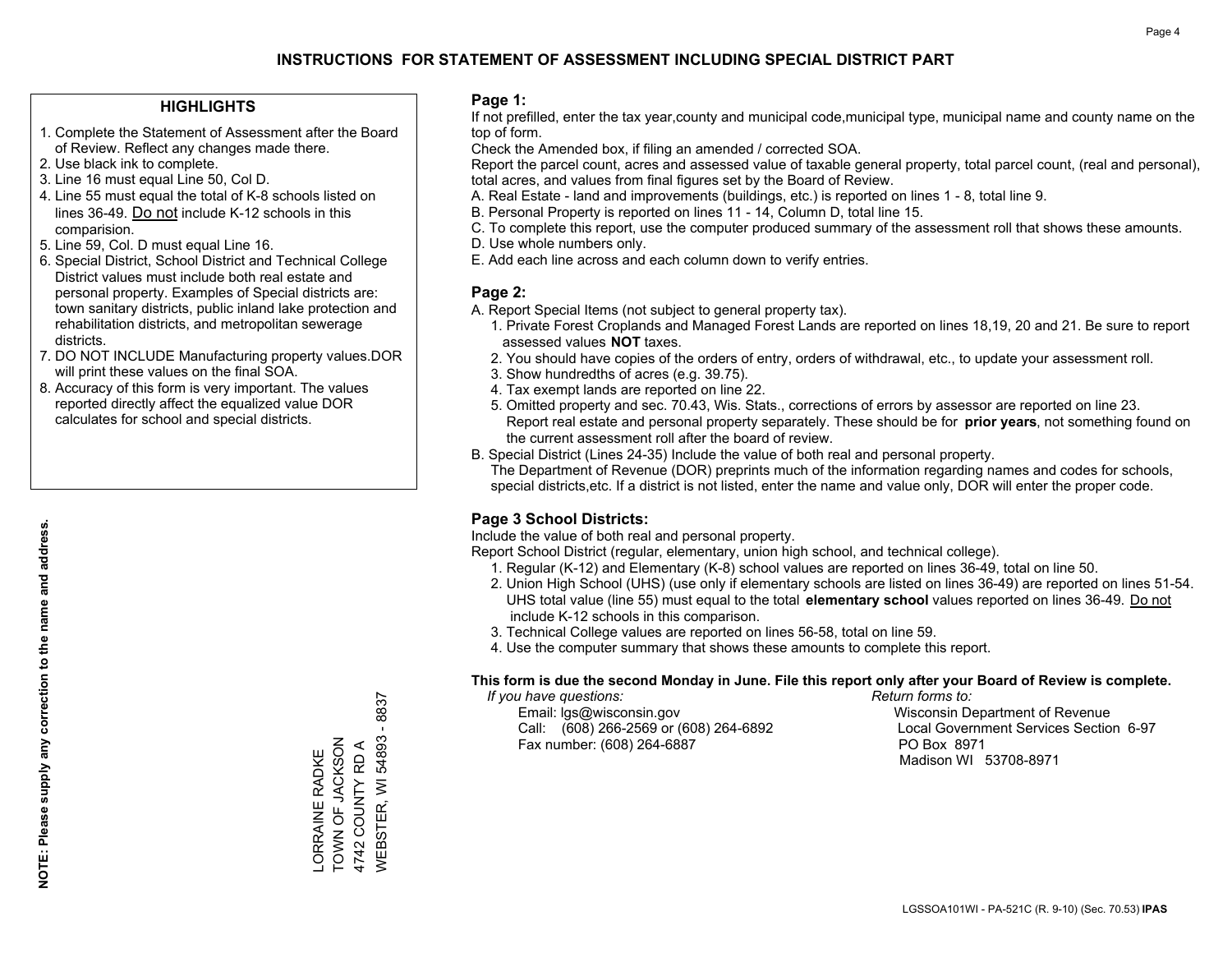**FINAL - EQUATED**

**STATEMENT OF ASSESSMENT FOR 2017** 

| $^{\prime\prime}$ | 014 | 0160    |
|-------------------|-----|---------|
| $\cdots$          | MUN | ACCT NO |

|             | <b>FOR</b>                                                                                                                                                                                                  | <b>TOWN OF</b><br><b>OF</b>                               | <b>LA FOLLETTE</b>                        |                | <b>BURNETT COUNTY</b>                               |                         |                                        | <b>WHEN COMPLETING THIS DOCUMENT</b>           |
|-------------|-------------------------------------------------------------------------------------------------------------------------------------------------------------------------------------------------------------|-----------------------------------------------------------|-------------------------------------------|----------------|-----------------------------------------------------|-------------------------|----------------------------------------|------------------------------------------------|
|             |                                                                                                                                                                                                             | Town - Village - City                                     | <b>Municipality Name</b>                  |                | <b>County Name</b>                                  |                         |                                        | DO NOT WRITE OVER X's OR IN SHADED AREAS       |
| Line<br>No. | <b>REAL ESTATE</b><br>(See Lines 18 - 22 for                                                                                                                                                                |                                                           | PARCEL COUNT<br>TOTAL LAND   IMPROVEMENTS |                | NO. OF ACRES<br><b>WHOLE</b><br><b>NUMBERS ONLY</b> | VALUE OF<br><b>LAND</b> | <b>VALUE OF</b><br><b>IMPROVEMENTS</b> | <b>TOTAL VALUE OF LAND</b><br>AND IMPROVEMENTS |
|             |                                                                                                                                                                                                             | other Real Estate)                                        | Col. A                                    | Col. B         | Col. C                                              | Col. D                  | Col. E                                 | Col. F                                         |
| $\mathbf 1$ |                                                                                                                                                                                                             | <b>RESIDENTIAL - Class 1</b>                              | 585                                       | 476            | 1,053                                               | 28,578,300              | 51,637,300                             | 80,215,600                                     |
| 2           |                                                                                                                                                                                                             | <b>COMMERCIAL - Class 2</b>                               | 10                                        | 8              | 46                                                  | 274,700                 | 983,900                                | 1,258,600                                      |
| 3           |                                                                                                                                                                                                             | <b>MANUFACTURING - Class 3</b>                            | 0                                         | 0              | 0                                                   | 0                       | 0                                      | 0                                              |
| 4           |                                                                                                                                                                                                             | <b>AGRICULTURAL - Class 4</b>                             | 119                                       |                | 1,994                                               | 234,600                 |                                        | 234,600                                        |
| 5           |                                                                                                                                                                                                             | <b>UNDEVELOPED - Class 5</b>                              | 342                                       |                | 3,877                                               | 1,779,500               |                                        | 1,779,500                                      |
| 6           |                                                                                                                                                                                                             | AGRICULTURAL FOREST - Class 5m                            | 67                                        |                | 1,099                                               | 891,200                 |                                        | 891,200                                        |
| 7           |                                                                                                                                                                                                             | FOREST LANDS - Class 6                                    | 549                                       |                | 12,422                                              | 20,810,600              |                                        | 20,810,600                                     |
| 8           |                                                                                                                                                                                                             | OTHER - Class 7                                           | 2                                         | $\overline{2}$ | 3                                                   | 13,000                  | 413,100                                | 426,100                                        |
| 9           |                                                                                                                                                                                                             | TOTAL - ALL COLUMNS                                       | 1,674                                     | 486            | 20,494                                              | 52,581,900              | 53,034,300                             | 105,616,200                                    |
| 10          |                                                                                                                                                                                                             | NUMBER OF PERSONAL PROPERTY ACCOUNTS IN ROLL              |                                           |                | 22                                                  | <b>LOCALLY ASSESSED</b> | <b>MANUFACTURING</b>                   | <b>MERGED</b>                                  |
| 11          |                                                                                                                                                                                                             | BOATS AND OTHER WATERCRAFT NOT EXEMPT - Code 1            |                                           |                |                                                     | 0                       | 0                                      | $\mathbf{0}$                                   |
| 12          |                                                                                                                                                                                                             | MACHINERY, TOOLS AND PATTERNS - Code 2                    |                                           |                |                                                     | 50,500                  | 0                                      | 50,500                                         |
| 13          |                                                                                                                                                                                                             | FURNITURE, FIXTURES AND EQUIPMENT - Code 3                |                                           |                |                                                     | 101,000                 | $\Omega$                               | 101,000                                        |
| 14          |                                                                                                                                                                                                             | ALL OTHER PERSONAL PROPERTY NOT EXEMPT - Codes 4A, 4B, 4C |                                           |                |                                                     | 189,100                 | $\Omega$                               | 189,100                                        |
| 15          | TOTAL OF PERSONAL PROPERTY NOT EXEMPT (Total of Lines 11-14)<br>340,600<br>$\Omega$                                                                                                                         |                                                           |                                           |                |                                                     |                         |                                        | 340,600                                        |
| 16          | AGGREGATE ASSESSED VALUE OF ALL PROPERTY SUBJECT TO THE GENERAL PROPERTY TAX (Total of Lines 9F and 15F)<br>MUST EQUAL TOTAL VALUE OF THE SCHOOL DISTRICTS (K-12 PLUS K-8) - Line 50, Col. F<br>105,956,800 |                                                           |                                           |                |                                                     |                         |                                        |                                                |
| 17          | Name of Assessor<br>Telephone #<br><b>BOARD OF REVIEW</b><br>DATE OF FINAL ADJOURNMENT<br>08/14/2017<br><b>BOB IRWIN</b>                                                                                    |                                                           |                                           |                |                                                     | (715) 235-6941          |                                        |                                                |

REMARKS

The Assessment Ratio to be used in calculating the estimated Fair Market Value on tax bills for this tax district is 1.046682294<br>This ratio should be used to convert assessed values to "Calculate Equalized Values" in Step Commission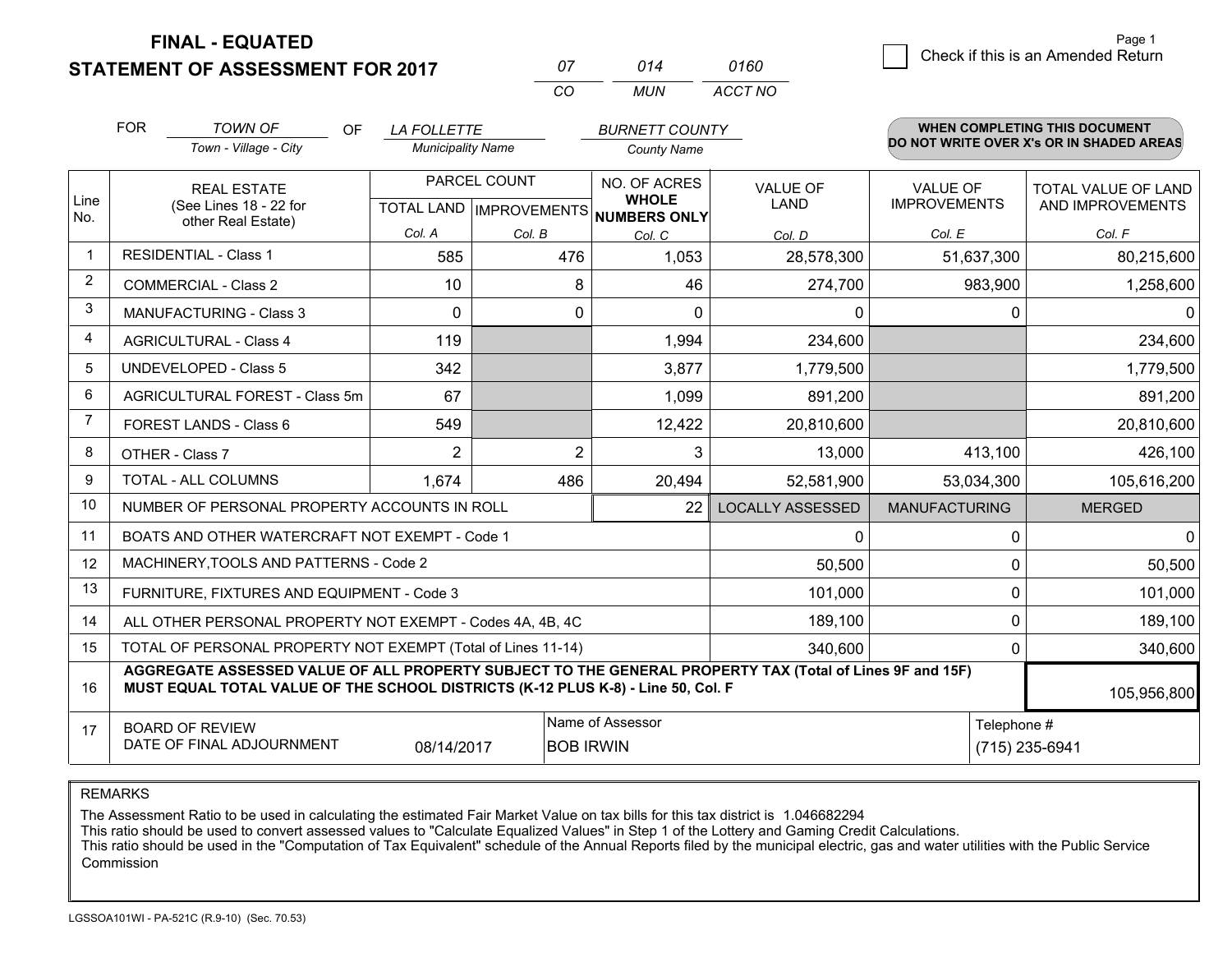*YEAR CO MUN ACCT NO* <sup>2017</sup> <sup>07</sup> <sup>014</sup> <sup>0160</sup>

Do not confuse FOREST LANDS (Line 7) with FOREST CROPS (in this section) - They are **NOT** the same

|    |                                            |                 |  | Private Forest Crop - Reg Class @ 10¢ per acre                                 |                 | Private Forest Crop - Reg Class @ \$2.52 per acre |                                                                              |                                                                    |       |                    |  |
|----|--------------------------------------------|-----------------|--|--------------------------------------------------------------------------------|-----------------|---------------------------------------------------|------------------------------------------------------------------------------|--------------------------------------------------------------------|-------|--------------------|--|
| 18 | (a) PARCELS                                | (b) ACRES       |  | (c) ASSESSED VALUE                                                             |                 | (d) PARCELS                                       |                                                                              | (e) ACRES                                                          |       | (f) ASSESSED VALUE |  |
|    |                                            |                 |  |                                                                                |                 |                                                   |                                                                              |                                                                    |       |                    |  |
|    |                                            |                 |  | Private Forest Crop - Special Class @ 20¢ per acre                             |                 |                                                   | Entered Before 2005 Managed Forest - Ferrous Mining CLOSED @ \$8.27 per acre |                                                                    |       |                    |  |
| 19 | (a) PARCELS                                | (b) ACRES       |  | (c) ASSESSED VALUE                                                             |                 | (d) PARCELS                                       |                                                                              | (e) ACRES                                                          |       | (f) ASSESSED VALUE |  |
|    |                                            |                 |  |                                                                                |                 |                                                   |                                                                              |                                                                    |       |                    |  |
|    |                                            |                 |  | Entered Before 2005 Managed Forest - OPEN @ \$.79 per acre                     |                 |                                                   |                                                                              | Entered Before 2005 Managed Forest - CLOSED @ \$1.87 per acre      |       |                    |  |
| 20 | (a) PARCELS                                | (b) ACRES       |  | (c) ASSESSED VALUE                                                             |                 | (d) PARCELS                                       |                                                                              | (e) ACRES                                                          |       | (f) ASSESSED VALUE |  |
|    | 10                                         | 326.8           |  | 588,200                                                                        |                 | 26                                                |                                                                              | 811.01                                                             |       | 1,301,900          |  |
|    | Entered After 2004 Managed Forest - OPEN @ |                 |  |                                                                                | \$2.14 per acre |                                                   |                                                                              | Entered After 2004 Managed Forest - CLOSED @ \$10.68 per acre      |       |                    |  |
| 21 | (a) PARCELS                                | (b) ACRES       |  | (c) ASSESSED VALUE                                                             |                 | (d) PARCELS                                       |                                                                              | (e) ACRES                                                          |       | (f) ASSESSED VALUE |  |
|    |                                            |                 |  |                                                                                |                 |                                                   |                                                                              |                                                                    |       |                    |  |
|    | 15                                         | 483.68          |  | 924,500                                                                        |                 | 33                                                |                                                                              | 1.105.8                                                            |       | 1,861,800          |  |
|    | (a) County Forest Cropland Acres           |                 |  | (b) Federal Acres                                                              |                 | (c) State Acres                                   |                                                                              | (d) County (NOT FOREST CROP) Acres                                 |       | (e) Other Acres    |  |
| 22 |                                            |                 |  | 346.36                                                                         |                 | 199.89<br>19.36                                   |                                                                              |                                                                    | 93.81 |                    |  |
|    |                                            |                 |  | Assessed Value of Omitted Property From Prior Years (Sec. 70.44)               |                 |                                                   |                                                                              | Assessed Value of Sec. 70.43 Corrections of Errors by Assessors    |       |                    |  |
|    |                                            | (a) REAL ESTATE |  | (b) PERSONAL                                                                   |                 |                                                   |                                                                              | (c1) REAL ESTATE                                                   |       | (c2) PERSONAL      |  |
| 23 |                                            |                 |  |                                                                                |                 |                                                   |                                                                              |                                                                    |       |                    |  |
|    |                                            |                 |  | Manufacturing Equated Value of Omitted Property From Prior Years (Sec. 70.995) |                 |                                                   |                                                                              | Mfg. Equated Value of Sec.70.43 Corrections of Errors by Assessors |       |                    |  |
|    |                                            | (d) REAL ESTATE |  | (e) PERSONAL                                                                   |                 |                                                   |                                                                              | (f1) REAL ESTATE                                                   |       | (f2) PERSONAL      |  |
|    |                                            |                 |  |                                                                                |                 |                                                   |                                                                              |                                                                    |       |                    |  |
|    |                                            |                 |  |                                                                                |                 |                                                   |                                                                              |                                                                    |       |                    |  |

## **SPECIAL DISTRICTS**

| Line<br>No. | Enter 6-digit<br><b>Special District</b> | <b>Account</b><br><b>Number</b> | <b>Special District Name</b> | <b>Locally Assessed Value</b><br>of Real Estate and | Mfg Value of Real Estate<br>and Personal Property | <b>Merged Value of</b><br><b>Real Estate and</b> |
|-------------|------------------------------------------|---------------------------------|------------------------------|-----------------------------------------------------|---------------------------------------------------|--------------------------------------------------|
|             | Code (Col. A)                            | (Col. B)                        | (Col. C)                     | Personal Property (Col. D)                          | (Col. E)                                          | Personal Property (Col. F)                       |
| 24          |                                          |                                 |                              |                                                     |                                                   |                                                  |
| 25          |                                          |                                 |                              |                                                     |                                                   |                                                  |
| 26          |                                          |                                 |                              |                                                     |                                                   |                                                  |
| 27          |                                          |                                 |                              |                                                     |                                                   |                                                  |
| 28          |                                          |                                 |                              |                                                     |                                                   |                                                  |
| 29          |                                          |                                 |                              |                                                     |                                                   |                                                  |
| 30          |                                          |                                 |                              |                                                     |                                                   |                                                  |
| 31          |                                          |                                 |                              |                                                     |                                                   |                                                  |
| 32          |                                          |                                 |                              |                                                     |                                                   |                                                  |
| 33          |                                          |                                 |                              |                                                     |                                                   |                                                  |
| 34          |                                          |                                 |                              |                                                     |                                                   |                                                  |
| 35          |                                          |                                 |                              |                                                     |                                                   |                                                  |

LGSSOA101WI-PA - 521C (R. 9-10) (Sec. 70.53)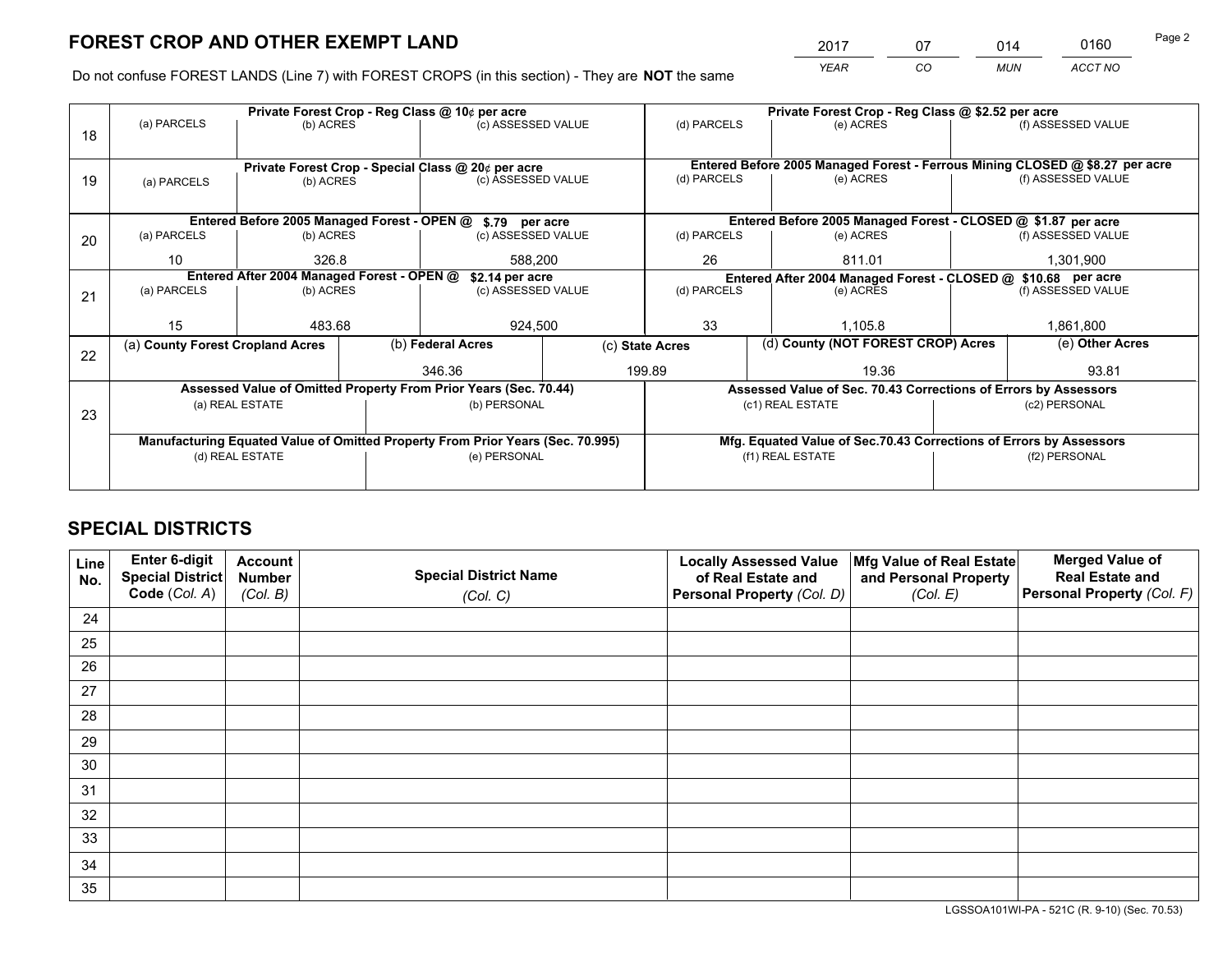|             |                                                          |                                             |                                                         | YEAR                                                                              | CO.<br><b>MUN</b>                                             | ACCT NO                                                                        |  |  |  |  |
|-------------|----------------------------------------------------------|---------------------------------------------|---------------------------------------------------------|-----------------------------------------------------------------------------------|---------------------------------------------------------------|--------------------------------------------------------------------------------|--|--|--|--|
| Line<br>No. | Enter 6-digit<br><b>School District</b><br>Code (Col. A) | <b>Account</b><br><b>Number</b><br>(Col. B) | <b>School District Name</b><br>(Col. C)                 | <b>Locally Assessed Value</b><br>of Real Estate and<br>Personal Property (Col. D) | Mfg Value of Real Estate<br>and Personal Property<br>(Col. E) | <b>Merged Value of</b><br><b>Real Estate and</b><br>Personal Property (Col. F) |  |  |  |  |
|             | <b>SCHOOL DISTRICTS (K-8 and K-12)</b><br>A.             |                                             |                                                         |                                                                                   |                                                               |                                                                                |  |  |  |  |
| 36          | 075376                                                   | 0046                                        | SCH D OF SIREN                                          | 105,956,800                                                                       |                                                               | 105,956,800                                                                    |  |  |  |  |
| 37          |                                                          |                                             |                                                         |                                                                                   |                                                               |                                                                                |  |  |  |  |
| 38          |                                                          |                                             |                                                         |                                                                                   |                                                               |                                                                                |  |  |  |  |
| 39          |                                                          |                                             |                                                         |                                                                                   |                                                               |                                                                                |  |  |  |  |
| 40          |                                                          |                                             |                                                         |                                                                                   |                                                               |                                                                                |  |  |  |  |
| 41<br>42    |                                                          |                                             |                                                         |                                                                                   |                                                               |                                                                                |  |  |  |  |
| 43          |                                                          |                                             |                                                         |                                                                                   |                                                               |                                                                                |  |  |  |  |
| 44          |                                                          |                                             |                                                         |                                                                                   |                                                               |                                                                                |  |  |  |  |
| 45          |                                                          |                                             |                                                         |                                                                                   |                                                               |                                                                                |  |  |  |  |
| 46          |                                                          |                                             |                                                         |                                                                                   |                                                               |                                                                                |  |  |  |  |
| 47          |                                                          |                                             |                                                         |                                                                                   |                                                               |                                                                                |  |  |  |  |
| 48          |                                                          |                                             |                                                         |                                                                                   |                                                               |                                                                                |  |  |  |  |
| 49          |                                                          |                                             |                                                         |                                                                                   |                                                               |                                                                                |  |  |  |  |
| 50          |                                                          |                                             | TOTAL ASSESSED VALUE OF SCHOOL DISTRICTS (K-8 and K-12) | 105,956,800                                                                       |                                                               | 105,956,800                                                                    |  |  |  |  |
|             | <b>B.</b><br><b>UNION HIGH SCHOOL DISTRICTS</b>          |                                             |                                                         |                                                                                   |                                                               |                                                                                |  |  |  |  |
| 51          |                                                          |                                             |                                                         |                                                                                   |                                                               |                                                                                |  |  |  |  |
| 52          |                                                          |                                             |                                                         |                                                                                   |                                                               |                                                                                |  |  |  |  |
| 53<br>54    |                                                          |                                             |                                                         |                                                                                   |                                                               |                                                                                |  |  |  |  |
| 55          |                                                          |                                             | TOTAL ASSESSED VALUE OF UNION HIGH SCHOOLS              |                                                                                   |                                                               |                                                                                |  |  |  |  |
|             | C.<br><b>TECHNICAL COLLEGE DISTRICTS</b>                 |                                             |                                                         |                                                                                   |                                                               |                                                                                |  |  |  |  |
| 56          | 001700                                                   | 0016                                        | WISCONSIN INDIANHEAD TECH COLLEGE SHEL                  | 105,956,800                                                                       |                                                               | 105,956,800                                                                    |  |  |  |  |
| 57          |                                                          |                                             |                                                         |                                                                                   |                                                               |                                                                                |  |  |  |  |
| 58          |                                                          |                                             |                                                         |                                                                                   |                                                               |                                                                                |  |  |  |  |
| 59          |                                                          |                                             | TOTAL ASSESSED VALUE OF TECHNICAL COLLEGES              | 105,956,800                                                                       |                                                               | 105,956,800                                                                    |  |  |  |  |

2017

07

014

# *I hereby certify, to the best of my knowledge and belief, this form is complete and correct.*

**SCHOOL DISTRICTS**

| Print name of preparer | Title                    |                  | Date (MM / DD / CCYY) |
|------------------------|--------------------------|------------------|-----------------------|
|                        |                          |                  |                       |
| Signature of preparer  | Contact Telephone Number | l E-mail address |                       |
|                        | $\overline{\phantom{0}}$ |                  |                       |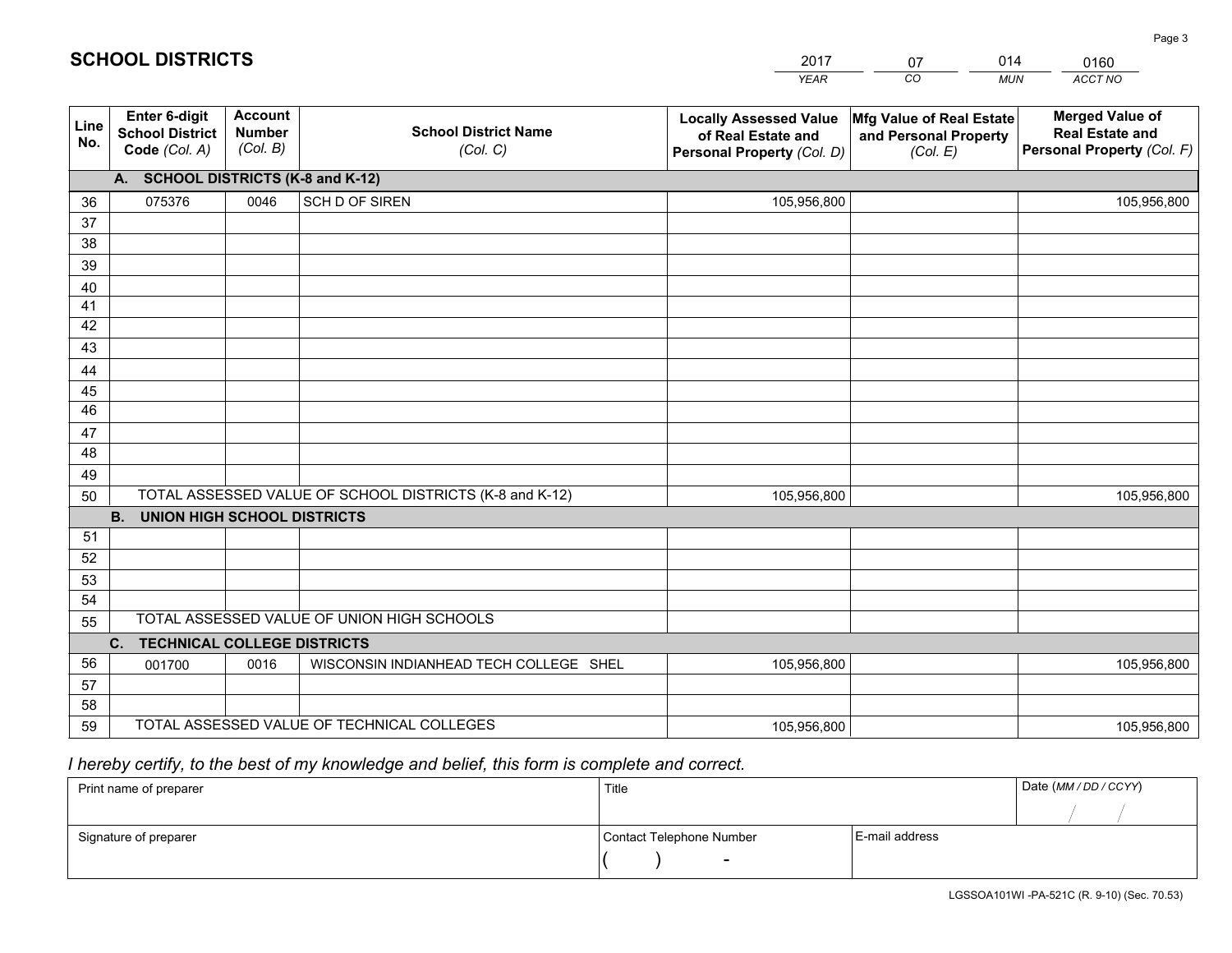### **HIGHLIGHTS**

- 1. Complete the Statement of Assessment after the Board of Review. Reflect any changes made there.
- 2. Use black ink to complete.
- 3. Line 16 must equal Line 50, Col D.
- 4. Line 55 must equal the total of K-8 schools listed on lines 36-49. Do not include K-12 schools in this comparision.
- 5. Line 59, Col. D must equal Line 16.
- 6. Special District, School District and Technical College District values must include both real estate and personal property. Examples of Special districts are: town sanitary districts, public inland lake protection and rehabilitation districts, and metropolitan sewerage districts.
- 7. DO NOT INCLUDE Manufacturing property values.DOR will print these values on the final SOA.
- 8. Accuracy of this form is very important. The values reported directly affect the equalized value DOR calculates for school and special districts.

### **Page 1:**

 If not prefilled, enter the tax year,county and municipal code,municipal type, municipal name and county name on the top of form.

Check the Amended box, if filing an amended / corrected SOA.

 Report the parcel count, acres and assessed value of taxable general property, total parcel count, (real and personal), total acres, and values from final figures set by the Board of Review.

- A. Real Estate land and improvements (buildings, etc.) is reported on lines 1 8, total line 9.
- B. Personal Property is reported on lines 11 14, Column D, total line 15.
- C. To complete this report, use the computer produced summary of the assessment roll that shows these amounts.
- D. Use whole numbers only.
- E. Add each line across and each column down to verify entries.

### **Page 2:**

- A. Report Special Items (not subject to general property tax).
- 1. Private Forest Croplands and Managed Forest Lands are reported on lines 18,19, 20 and 21. Be sure to report assessed values **NOT** taxes.
- 2. You should have copies of the orders of entry, orders of withdrawal, etc., to update your assessment roll.
	- 3. Show hundredths of acres (e.g. 39.75).
- 4. Tax exempt lands are reported on line 22.
- 5. Omitted property and sec. 70.43, Wis. Stats., corrections of errors by assessor are reported on line 23. Report real estate and personal property separately. These should be for **prior years**, not something found on the current assessment roll after the board of review.
- B. Special District (Lines 24-35) Include the value of both real and personal property.

 The Department of Revenue (DOR) preprints much of the information regarding names and codes for schools, special districts,etc. If a district is not listed, enter the name and value only, DOR will enter the proper code.

## **Page 3 School Districts:**

Include the value of both real and personal property.

Report School District (regular, elementary, union high school, and technical college).

- 1. Regular (K-12) and Elementary (K-8) school values are reported on lines 36-49, total on line 50.
- 2. Union High School (UHS) (use only if elementary schools are listed on lines 36-49) are reported on lines 51-54. UHS total value (line 55) must equal to the total **elementary school** values reported on lines 36-49. Do notinclude K-12 schools in this comparison.
- 3. Technical College values are reported on lines 56-58, total on line 59.
- 4. Use the computer summary that shows these amounts to complete this report.

#### **This form is due the second Monday in June. File this report only after your Board of Review is complete.**

 *If you have questions: Return forms to:*

 Email: lgs@wisconsin.gov Wisconsin Department of RevenueCall:  $(608)$  266-2569 or  $(608)$  264-6892 Fax number: (608) 264-6887 PO Box 8971

Local Government Services Section 6-97 Madison WI 53708-8971

**NOTE: Please supply any correction to the name and address.**

NOTE: Please supply any correction to the name and address.

TOWN OF LA FOLLETTE -INDA TERRIAN<br>TOWN OF LA FOLLETTE SIREN, WI 54872 - 8911 SIREN, WI 54872 - 8911 23928 MALONE ROAD 23928 MALONE ROAD LINDA TERRIAN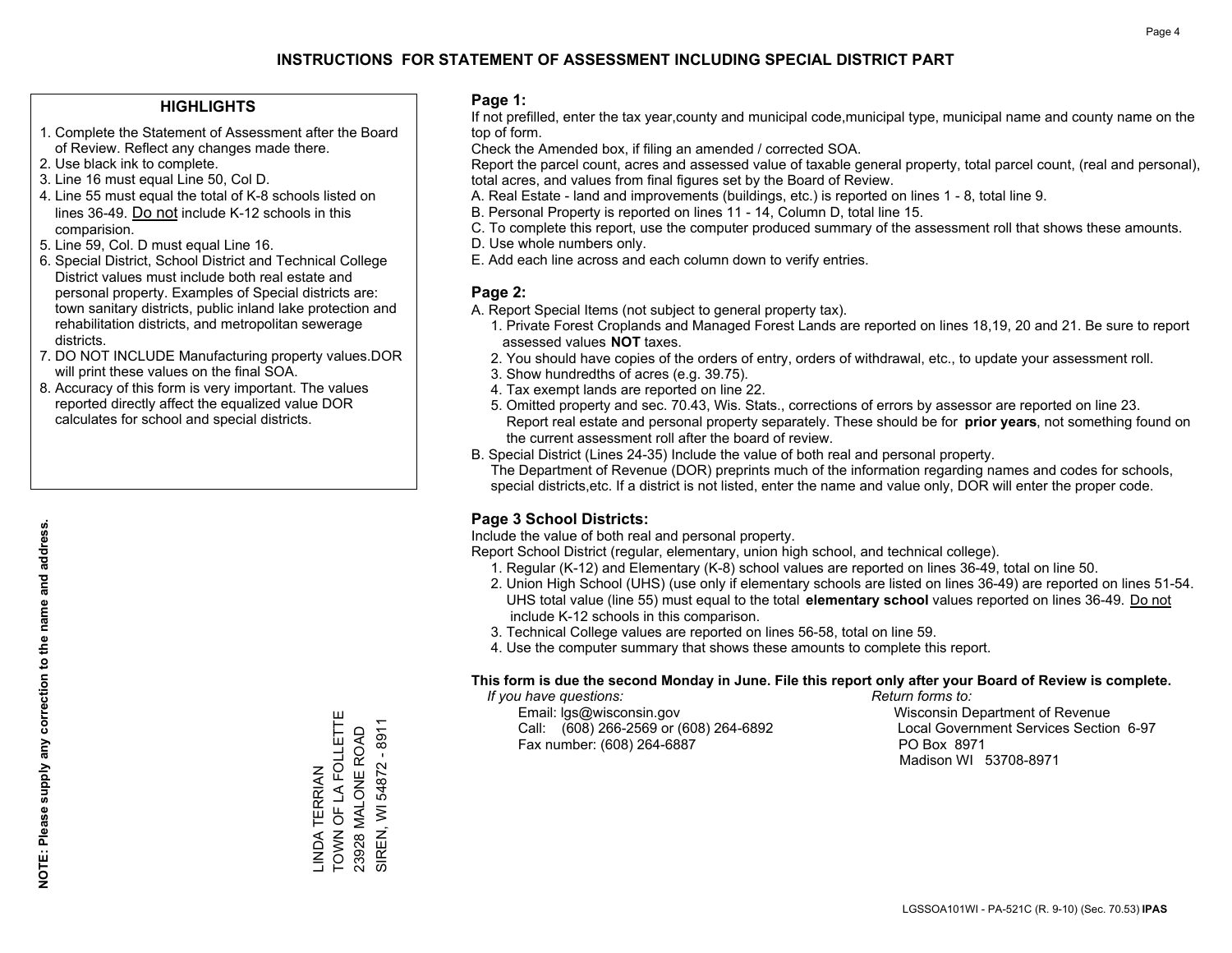**FINAL - EQUATED**

**STATEMENT OF ASSESSMENT FOR 2017** 

| 07 | 016 | 0161    |
|----|-----|---------|
| (  | MUN | ACCT NO |

|             | <b>FOR</b>                                                                                                | <b>TOWN OF</b><br>OF                                                                                                                                                                         | <b>LINCOLN</b>           |                                           | <b>BURNETT COUNTY</b>                        |                                |                                        | <b>WHEN COMPLETING THIS DOCUMENT</b>           |
|-------------|-----------------------------------------------------------------------------------------------------------|----------------------------------------------------------------------------------------------------------------------------------------------------------------------------------------------|--------------------------|-------------------------------------------|----------------------------------------------|--------------------------------|----------------------------------------|------------------------------------------------|
|             |                                                                                                           | Town - Village - City                                                                                                                                                                        | <b>Municipality Name</b> |                                           | <b>County Name</b>                           |                                |                                        | DO NOT WRITE OVER X's OR IN SHADED AREAS       |
| Line<br>No. |                                                                                                           | <b>REAL ESTATE</b><br>(See Lines 18 - 22 for                                                                                                                                                 |                          | PARCEL COUNT<br>TOTAL LAND   IMPROVEMENTS | NO. OF ACRES<br><b>WHOLE</b><br>NUMBERS ONLY | <b>VALUE OF</b><br><b>LAND</b> | <b>VALUE OF</b><br><b>IMPROVEMENTS</b> | <b>TOTAL VALUE OF LAND</b><br>AND IMPROVEMENTS |
|             |                                                                                                           | other Real Estate)                                                                                                                                                                           | Col. A                   | Col. B                                    | Col. C                                       | Col. D                         | Col. E                                 | Col. F                                         |
|             |                                                                                                           | <b>RESIDENTIAL - Class 1</b>                                                                                                                                                                 | 297                      | 236                                       | 1,270                                        | 4,850,900                      | 15,779,100                             | 20,630,000                                     |
| 2           |                                                                                                           | <b>COMMERCIAL - Class 2</b>                                                                                                                                                                  | 2                        | $\overline{2}$                            | 12                                           | 40,000                         | 255,100                                | 295,100                                        |
| 3           |                                                                                                           | <b>MANUFACTURING - Class 3</b>                                                                                                                                                               | 4                        |                                           | 158                                          | 394,000                        | 2,400                                  | 396,400                                        |
| 4           |                                                                                                           | <b>AGRICULTURAL - Class 4</b>                                                                                                                                                                | 67                       |                                           | 1,154                                        | 124,200                        |                                        | 124,200                                        |
| 5           |                                                                                                           | <b>UNDEVELOPED - Class 5</b>                                                                                                                                                                 | 127                      |                                           | 1,673                                        | 782,800                        |                                        | 782,800                                        |
| 6           |                                                                                                           | AGRICULTURAL FOREST - Class 5m                                                                                                                                                               | 27                       |                                           | 415                                          | 329,200                        |                                        | 329,200                                        |
|             |                                                                                                           | FOREST LANDS - Class 6                                                                                                                                                                       | 331                      |                                           | 7,502                                        | 11,765,800                     |                                        | 11,765,800                                     |
| 8           |                                                                                                           | OTHER - Class 7                                                                                                                                                                              | 3                        | 3                                         | 4                                            | 32,000                         | 211,800                                | 243,800                                        |
| 9           |                                                                                                           | TOTAL - ALL COLUMNS                                                                                                                                                                          | 858                      | 242                                       | 12,188                                       | 18,318,900                     | 16,248,400                             | 34,567,300                                     |
| 10          |                                                                                                           | NUMBER OF PERSONAL PROPERTY ACCOUNTS IN ROLL                                                                                                                                                 |                          |                                           | 11                                           | <b>LOCALLY ASSESSED</b>        | <b>MANUFACTURING</b>                   | <b>MERGED</b>                                  |
| 11          |                                                                                                           | BOATS AND OTHER WATERCRAFT NOT EXEMPT - Code 1                                                                                                                                               |                          |                                           |                                              | 0                              | $\Omega$                               | 0                                              |
| 12          |                                                                                                           | MACHINERY, TOOLS AND PATTERNS - Code 2                                                                                                                                                       |                          |                                           |                                              | 800                            | 0                                      | 800                                            |
| 13          |                                                                                                           | FURNITURE, FIXTURES AND EQUIPMENT - Code 3                                                                                                                                                   |                          |                                           |                                              | 8,900                          | 0                                      | 8,900                                          |
| 14          |                                                                                                           | ALL OTHER PERSONAL PROPERTY NOT EXEMPT - Codes 4A, 4B, 4C                                                                                                                                    |                          |                                           |                                              | 134,300                        | $\Omega$                               | 134,300                                        |
| 15          | TOTAL OF PERSONAL PROPERTY NOT EXEMPT (Total of Lines 11-14)<br>144,000                                   |                                                                                                                                                                                              |                          |                                           |                                              |                                | 0                                      | 144,000                                        |
| 16          |                                                                                                           | AGGREGATE ASSESSED VALUE OF ALL PROPERTY SUBJECT TO THE GENERAL PROPERTY TAX (Total of Lines 9F and 15F)<br>MUST EQUAL TOTAL VALUE OF THE SCHOOL DISTRICTS (K-12 PLUS K-8) - Line 50, Col. F |                          |                                           |                                              |                                |                                        | 34,711,300                                     |
| 17          | Name of Assessor<br><b>BOARD OF REVIEW</b><br>DATE OF FINAL ADJOURNMENT<br><b>BOB IRWIN</b><br>05/31/2017 |                                                                                                                                                                                              |                          |                                           | Telephone #                                  | (715) 235-6941                 |                                        |                                                |
|             |                                                                                                           |                                                                                                                                                                                              |                          |                                           |                                              |                                |                                        |                                                |

REMARKS

The Assessment Ratio to be used in calculating the estimated Fair Market Value on tax bills for this tax district is 1.000271093<br>This ratio should be used to convert assessed values to "Calculate Equalized Values" in Step Commission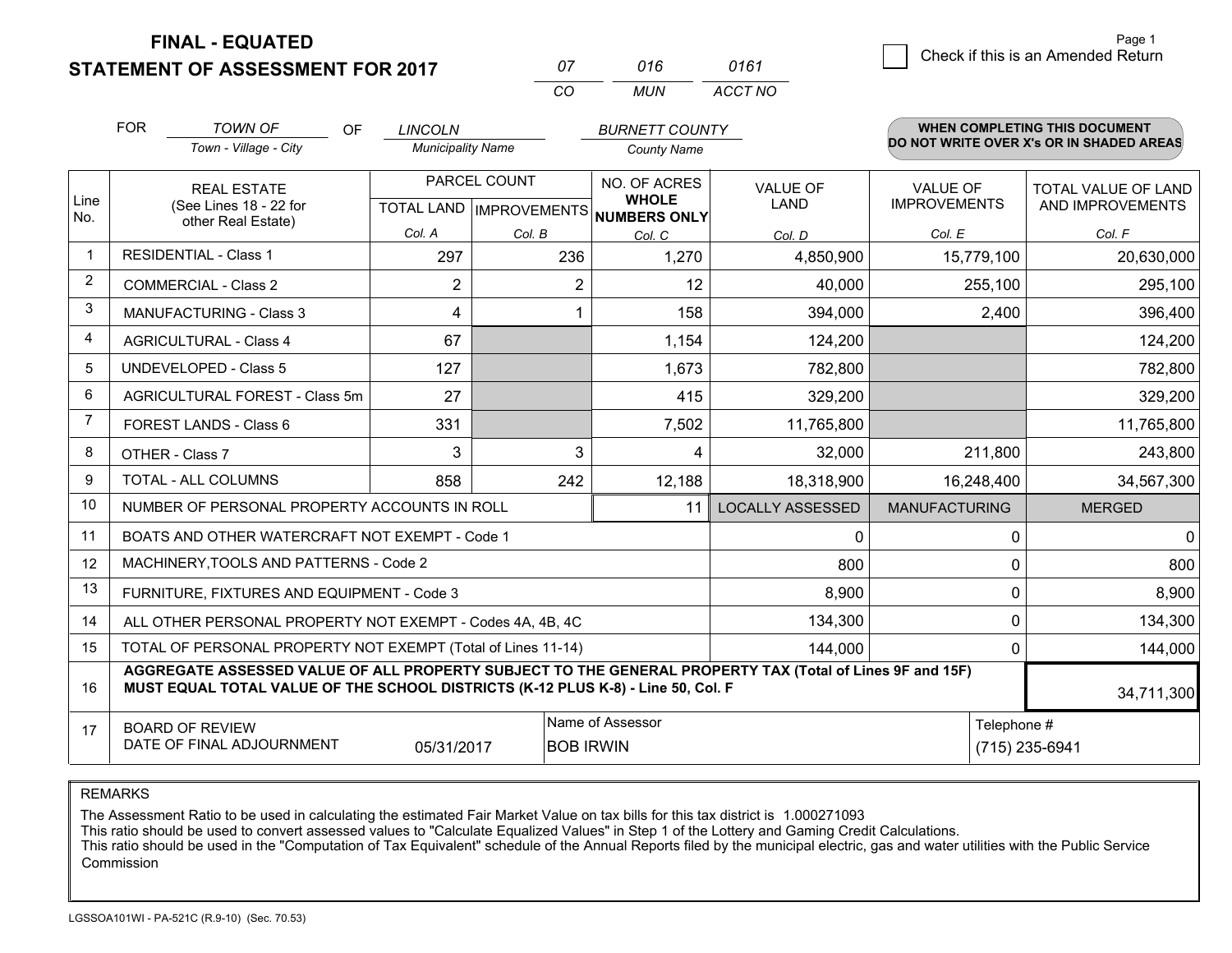*YEAR CO MUN ACCT NO* <sup>2017</sup> <sup>07</sup> <sup>016</sup> <sup>0161</sup>

Do not confuse FOREST LANDS (Line 7) with FOREST CROPS (in this section) - They are **NOT** the same

| (f) ASSESSED VALUE<br>72,000<br>Entered Before 2005 Managed Forest - Ferrous Mining CLOSED @ \$8.27 per acre<br>(f) ASSESSED VALUE |  |  |  |
|------------------------------------------------------------------------------------------------------------------------------------|--|--|--|
|                                                                                                                                    |  |  |  |
|                                                                                                                                    |  |  |  |
|                                                                                                                                    |  |  |  |
|                                                                                                                                    |  |  |  |
|                                                                                                                                    |  |  |  |
| Entered Before 2005 Managed Forest - CLOSED @ \$1.87 per acre                                                                      |  |  |  |
| (f) ASSESSED VALUE                                                                                                                 |  |  |  |
| 513,900                                                                                                                            |  |  |  |
| Entered After 2004 Managed Forest - CLOSED @ \$10.68 per acre<br>(d) PARCELS                                                       |  |  |  |
| (f) ASSESSED VALUE                                                                                                                 |  |  |  |
|                                                                                                                                    |  |  |  |
| 940,800                                                                                                                            |  |  |  |
| (d) County (NOT FOREST CROP) Acres<br>(e) Other Acres                                                                              |  |  |  |
| 159.47                                                                                                                             |  |  |  |
| Assessed Value of Sec. 70.43 Corrections of Errors by Assessors                                                                    |  |  |  |
| (c2) PERSONAL                                                                                                                      |  |  |  |
|                                                                                                                                    |  |  |  |
| Mfg. Equated Value of Sec.70.43 Corrections of Errors by Assessors                                                                 |  |  |  |
| (f2) PERSONAL                                                                                                                      |  |  |  |
|                                                                                                                                    |  |  |  |
|                                                                                                                                    |  |  |  |

## **SPECIAL DISTRICTS**

| Line<br>No. | Enter 6-digit<br>Special District<br>Code (Col. A) | <b>Account</b><br><b>Number</b> | <b>Special District Name</b> | <b>Locally Assessed Value</b><br>of Real Estate and | Mfg Value of Real Estate<br>and Personal Property | <b>Merged Value of</b><br><b>Real Estate and</b><br>Personal Property (Col. F) |
|-------------|----------------------------------------------------|---------------------------------|------------------------------|-----------------------------------------------------|---------------------------------------------------|--------------------------------------------------------------------------------|
|             |                                                    | (Col. B)                        | (Col. C)                     | Personal Property (Col. D)                          | (Col. E)                                          |                                                                                |
| 24          |                                                    |                                 |                              |                                                     |                                                   |                                                                                |
| 25          |                                                    |                                 |                              |                                                     |                                                   |                                                                                |
| 26          |                                                    |                                 |                              |                                                     |                                                   |                                                                                |
| 27          |                                                    |                                 |                              |                                                     |                                                   |                                                                                |
| 28          |                                                    |                                 |                              |                                                     |                                                   |                                                                                |
| 29          |                                                    |                                 |                              |                                                     |                                                   |                                                                                |
| 30          |                                                    |                                 |                              |                                                     |                                                   |                                                                                |
| 31          |                                                    |                                 |                              |                                                     |                                                   |                                                                                |
| 32          |                                                    |                                 |                              |                                                     |                                                   |                                                                                |
| 33          |                                                    |                                 |                              |                                                     |                                                   |                                                                                |
| 34          |                                                    |                                 |                              |                                                     |                                                   |                                                                                |
| 35          |                                                    |                                 |                              |                                                     |                                                   |                                                                                |

LGSSOA101WI-PA - 521C (R. 9-10) (Sec. 70.53)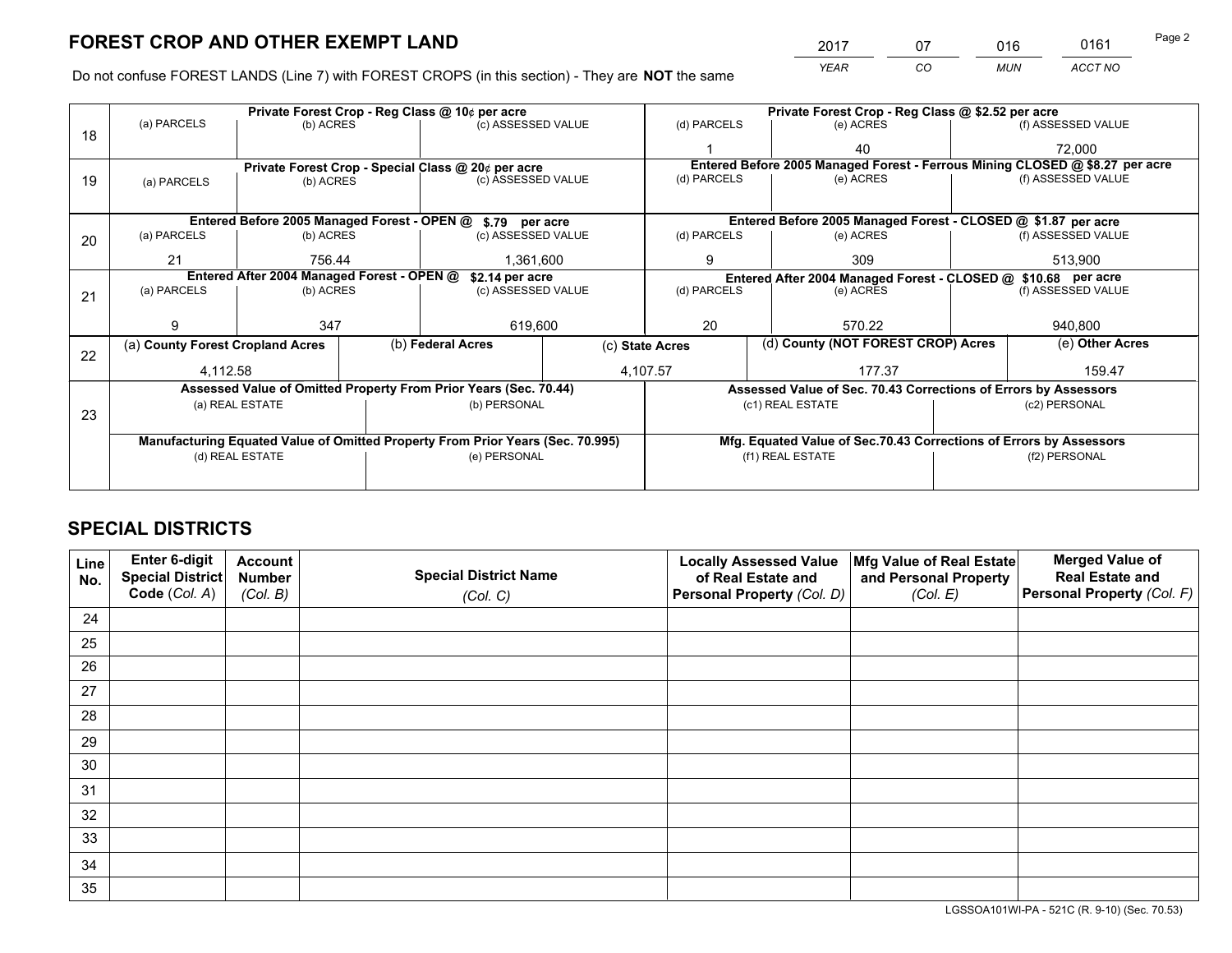|             |                                                                 |                                             |                                                         | <b>YEAR</b>                                                                       | CO<br><b>MUN</b>                                              | <b>ACCT NO</b>                                                                 |  |
|-------------|-----------------------------------------------------------------|---------------------------------------------|---------------------------------------------------------|-----------------------------------------------------------------------------------|---------------------------------------------------------------|--------------------------------------------------------------------------------|--|
| Line<br>No. | <b>Enter 6-digit</b><br><b>School District</b><br>Code (Col. A) | <b>Account</b><br><b>Number</b><br>(Col. B) | <b>School District Name</b><br>(Col. C)                 | <b>Locally Assessed Value</b><br>of Real Estate and<br>Personal Property (Col. D) | Mfg Value of Real Estate<br>and Personal Property<br>(Col. E) | <b>Merged Value of</b><br><b>Real Estate and</b><br>Personal Property (Col. F) |  |
|             | A. SCHOOL DISTRICTS (K-8 and K-12)                              |                                             |                                                         |                                                                                   |                                                               |                                                                                |  |
| 36          | 072233                                                          | 0045                                        | <b>SCH D OF GRANTSBURG</b>                              | 9,928,300                                                                         | 396.400                                                       | 10,324,700                                                                     |  |
| 37          | 075376                                                          | 0046                                        | SCH D OF SIREN                                          | 457,100                                                                           |                                                               | 457,100                                                                        |  |
| 38          | 076293                                                          | 0047                                        | <b>SCH D OF WEBSTER</b>                                 | 23,929,500                                                                        |                                                               | 23,929,500                                                                     |  |
| 39          |                                                                 |                                             |                                                         |                                                                                   |                                                               |                                                                                |  |
| 40          |                                                                 |                                             |                                                         |                                                                                   |                                                               |                                                                                |  |
| 41          |                                                                 |                                             |                                                         |                                                                                   |                                                               |                                                                                |  |
| 42          |                                                                 |                                             |                                                         |                                                                                   |                                                               |                                                                                |  |
| 43          |                                                                 |                                             |                                                         |                                                                                   |                                                               |                                                                                |  |
| 44          |                                                                 |                                             |                                                         |                                                                                   |                                                               |                                                                                |  |
| 45          |                                                                 |                                             |                                                         |                                                                                   |                                                               |                                                                                |  |
| 46          |                                                                 |                                             |                                                         |                                                                                   |                                                               |                                                                                |  |
| 47          |                                                                 |                                             |                                                         |                                                                                   |                                                               |                                                                                |  |
| 48          |                                                                 |                                             |                                                         |                                                                                   |                                                               |                                                                                |  |
| 49          |                                                                 |                                             |                                                         |                                                                                   |                                                               |                                                                                |  |
| 50          |                                                                 |                                             | TOTAL ASSESSED VALUE OF SCHOOL DISTRICTS (K-8 and K-12) | 34,314,900                                                                        | 396,400                                                       | 34,711,300                                                                     |  |
|             | <b>B.</b><br><b>UNION HIGH SCHOOL DISTRICTS</b>                 |                                             |                                                         |                                                                                   |                                                               |                                                                                |  |
| 51          |                                                                 |                                             |                                                         |                                                                                   |                                                               |                                                                                |  |
| 52          |                                                                 |                                             |                                                         |                                                                                   |                                                               |                                                                                |  |
| 53          |                                                                 |                                             |                                                         |                                                                                   |                                                               |                                                                                |  |
| 54          |                                                                 |                                             | TOTAL ASSESSED VALUE OF UNION HIGH SCHOOLS              |                                                                                   |                                                               |                                                                                |  |
| 55          |                                                                 |                                             |                                                         |                                                                                   |                                                               |                                                                                |  |
| 56          | C.<br><b>TECHNICAL COLLEGE DISTRICTS</b>                        |                                             |                                                         |                                                                                   |                                                               |                                                                                |  |
| 57          | 001700                                                          | 0016                                        | WISCONSIN INDIANHEAD TECH COLLEGE SHEL                  | 34,314,900                                                                        | 396,400                                                       | 34,711,300                                                                     |  |
| 58          |                                                                 |                                             |                                                         |                                                                                   |                                                               |                                                                                |  |
| 59          |                                                                 |                                             | TOTAL ASSESSED VALUE OF TECHNICAL COLLEGES              | 34,314,900                                                                        | 396,400                                                       | 34,711,300                                                                     |  |
|             |                                                                 |                                             |                                                         |                                                                                   |                                                               |                                                                                |  |

2017

07

016

 *I hereby certify, to the best of my knowledge and belief, this form is complete and correct.*

**SCHOOL DISTRICTS**

| Print name of preparer | Title                    | Date (MM/DD/CCYY) |  |
|------------------------|--------------------------|-------------------|--|
|                        |                          |                   |  |
| Signature of preparer  | Contact Telephone Number | E-mail address    |  |
|                        | $\overline{\phantom{0}}$ |                   |  |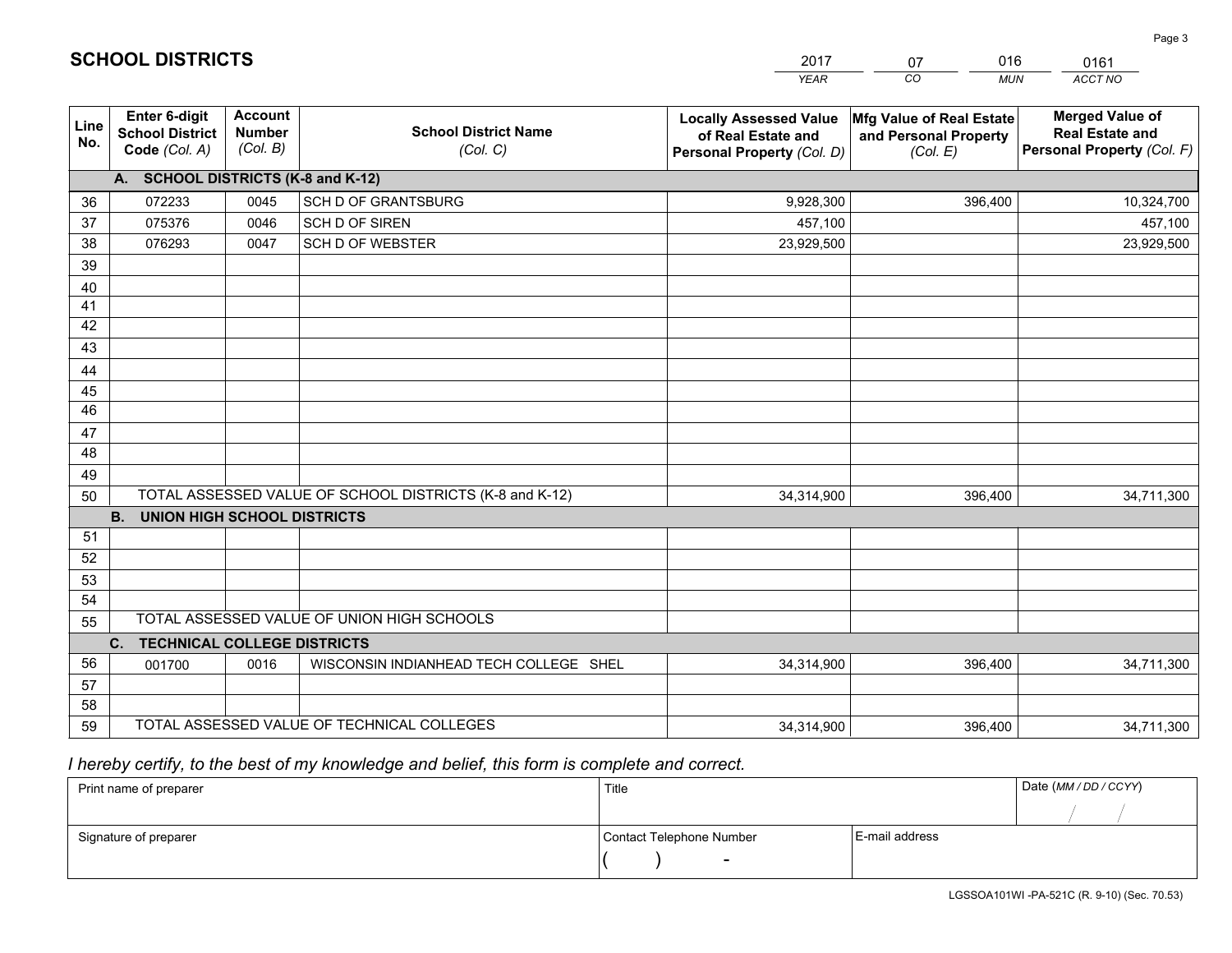### **HIGHLIGHTS**

- 1. Complete the Statement of Assessment after the Board of Review. Reflect any changes made there.
- 2. Use black ink to complete.
- 3. Line 16 must equal Line 50, Col D.
- 4. Line 55 must equal the total of K-8 schools listed on lines 36-49. Do not include K-12 schools in this comparision.
- 5. Line 59, Col. D must equal Line 16.
- 6. Special District, School District and Technical College District values must include both real estate and personal property. Examples of Special districts are: town sanitary districts, public inland lake protection and rehabilitation districts, and metropolitan sewerage districts.
- 7. DO NOT INCLUDE Manufacturing property values.DOR will print these values on the final SOA.
- 8. Accuracy of this form is very important. The values reported directly affect the equalized value DOR calculates for school and special districts.

### **Page 1:**

 If not prefilled, enter the tax year,county and municipal code,municipal type, municipal name and county name on the top of form.

Check the Amended box, if filing an amended / corrected SOA.

 Report the parcel count, acres and assessed value of taxable general property, total parcel count, (real and personal), total acres, and values from final figures set by the Board of Review.

- A. Real Estate land and improvements (buildings, etc.) is reported on lines 1 8, total line 9.
- B. Personal Property is reported on lines 11 14, Column D, total line 15.
- C. To complete this report, use the computer produced summary of the assessment roll that shows these amounts.
- D. Use whole numbers only.
- E. Add each line across and each column down to verify entries.

### **Page 2:**

- A. Report Special Items (not subject to general property tax).
- 1. Private Forest Croplands and Managed Forest Lands are reported on lines 18,19, 20 and 21. Be sure to report assessed values **NOT** taxes.
- 2. You should have copies of the orders of entry, orders of withdrawal, etc., to update your assessment roll.
	- 3. Show hundredths of acres (e.g. 39.75).
- 4. Tax exempt lands are reported on line 22.
- 5. Omitted property and sec. 70.43, Wis. Stats., corrections of errors by assessor are reported on line 23. Report real estate and personal property separately. These should be for **prior years**, not something found on the current assessment roll after the board of review.
- B. Special District (Lines 24-35) Include the value of both real and personal property.

 The Department of Revenue (DOR) preprints much of the information regarding names and codes for schools, special districts,etc. If a district is not listed, enter the name and value only, DOR will enter the proper code.

## **Page 3 School Districts:**

Include the value of both real and personal property.

Report School District (regular, elementary, union high school, and technical college).

- 1. Regular (K-12) and Elementary (K-8) school values are reported on lines 36-49, total on line 50.
- 2. Union High School (UHS) (use only if elementary schools are listed on lines 36-49) are reported on lines 51-54. UHS total value (line 55) must equal to the total **elementary school** values reported on lines 36-49. Do notinclude K-12 schools in this comparison.
- 3. Technical College values are reported on lines 56-58, total on line 59.
- 4. Use the computer summary that shows these amounts to complete this report.

#### **This form is due the second Monday in June. File this report only after your Board of Review is complete.**

 *If you have questions: Return forms to:*

 Email: lgs@wisconsin.gov Wisconsin Department of RevenueCall:  $(608)$  266-2569 or  $(608)$  264-6892 Fax number: (608) 264-6887 PO Box 8971

Local Government Services Section 6-97 Madison WI 53708-8971

**WEBSTER, WI 54893 - 0296** WEBSTER, WI 54893 - 0296 WANDA WASHKUHN<br>TOWN OF LINCOLN WANDA WASHKUHN TOWN OF LINCOLN **PO BOX 296** PO BOX 296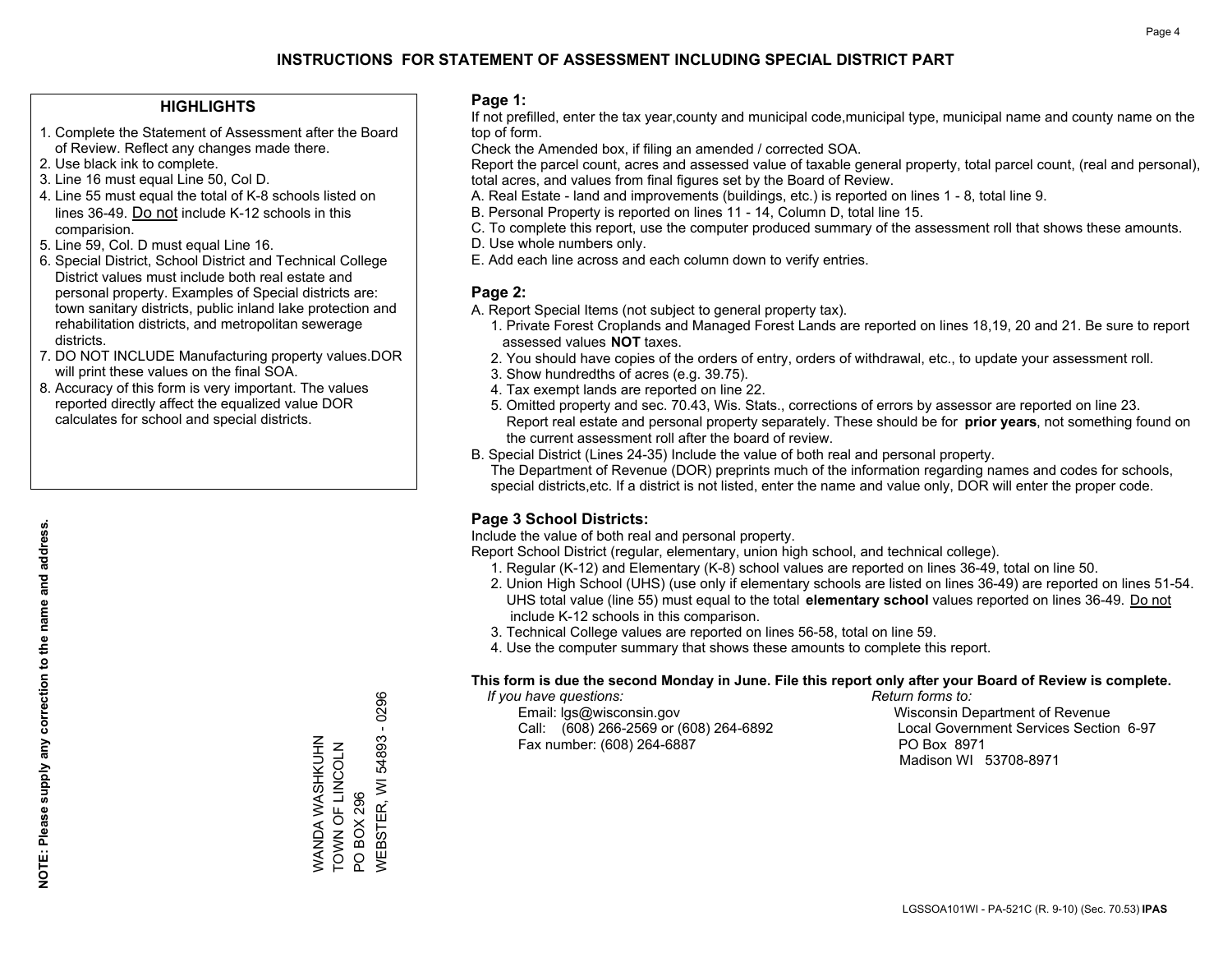**FINAL - EQUATED**

**STATEMENT OF ASSESSMENT FOR 2017** 

*CO MUN <sup>07</sup> <sup>018</sup> ACCT NO0162*

|                | <b>FOR</b>                                                                                                                                                                                                  | <b>TOWN OF</b><br><b>OF</b>                    | <b>MEENON</b>            |              | <b>BURNETT COUNTY</b>                                               |                         |                                        | <b>WHEN COMPLETING THIS DOCUMENT</b>           |
|----------------|-------------------------------------------------------------------------------------------------------------------------------------------------------------------------------------------------------------|------------------------------------------------|--------------------------|--------------|---------------------------------------------------------------------|-------------------------|----------------------------------------|------------------------------------------------|
|                |                                                                                                                                                                                                             | Town - Village - City                          | <b>Municipality Name</b> |              | <b>County Name</b>                                                  |                         |                                        | DO NOT WRITE OVER X's OR IN SHADED AREAS       |
| Line<br>No.    | <b>REAL ESTATE</b><br>(See Lines 18 - 22 for<br>other Real Estate)                                                                                                                                          |                                                |                          | PARCEL COUNT | NO. OF ACRES<br><b>WHOLE</b><br>TOTAL LAND MPROVEMENTS NUMBERS ONLY | <b>VALUE OF</b><br>LAND | <b>VALUE OF</b><br><b>IMPROVEMENTS</b> | <b>TOTAL VALUE OF LAND</b><br>AND IMPROVEMENTS |
|                |                                                                                                                                                                                                             |                                                | Col. A                   | Col. B       | Col. C                                                              | Col. D                  | Col. E                                 | Col. F                                         |
| -1             |                                                                                                                                                                                                             | <b>RESIDENTIAL - Class 1</b>                   | 1,331                    | 990          | 3,091                                                               | 44,430,300              | 81,718,100                             | 126,148,400                                    |
| 2              |                                                                                                                                                                                                             | <b>COMMERCIAL - Class 2</b>                    | 46                       | 38           | 182                                                                 | 1,170,000               | 3,122,400                              | 4,292,400                                      |
| 3              |                                                                                                                                                                                                             | <b>MANUFACTURING - Class 3</b>                 | $\Omega$                 | $\Omega$     | $\Omega$                                                            | $\mathbf{0}$            |                                        | $\mathbf{0}$<br>$\Omega$                       |
| $\overline{4}$ |                                                                                                                                                                                                             | <b>AGRICULTURAL - Class 4</b>                  | 106                      |              | 1,803                                                               | 271,800                 |                                        | 271,800                                        |
| 5              |                                                                                                                                                                                                             | <b>UNDEVELOPED - Class 5</b>                   | 407                      |              | 4,637                                                               | 1,825,000               |                                        | 1,825,000                                      |
| 6              | AGRICULTURAL FOREST - Class 5m                                                                                                                                                                              |                                                | 71                       |              | 905                                                                 | 736,000                 |                                        | 736,000                                        |
| $\overline{7}$ | <b>FOREST LANDS - Class 6</b>                                                                                                                                                                               |                                                | 440                      |              | 6,866                                                               | 11,790,200              |                                        | 11,790,200                                     |
| 8              | OTHER - Class 7                                                                                                                                                                                             |                                                | 12                       | 12           | 18                                                                  | 70,800                  | 710,200                                | 781,000                                        |
| 9              | TOTAL - ALL COLUMNS                                                                                                                                                                                         |                                                | 2,413                    | 1,040        | 17,502                                                              | 60,294,100              | 85,550,700                             | 145,844,800                                    |
| 10             |                                                                                                                                                                                                             | NUMBER OF PERSONAL PROPERTY ACCOUNTS IN ROLL   |                          |              | <b>LOCALLY ASSESSED</b>                                             | <b>MANUFACTURING</b>    | <b>MERGED</b>                          |                                                |
| 11             |                                                                                                                                                                                                             | BOATS AND OTHER WATERCRAFT NOT EXEMPT - Code 1 |                          |              | 700                                                                 |                         | 700<br>$\mathbf 0$                     |                                                |
| 12             |                                                                                                                                                                                                             | MACHINERY, TOOLS AND PATTERNS - Code 2         |                          |              |                                                                     | 24,100                  |                                        | 24,100<br>$\mathbf 0$                          |
| 13             | FURNITURE, FIXTURES AND EQUIPMENT - Code 3<br>190,400                                                                                                                                                       |                                                |                          |              |                                                                     |                         |                                        | $\mathbf{0}$<br>190,400                        |
| 14             | 544,300<br>ALL OTHER PERSONAL PROPERTY NOT EXEMPT - Codes 4A, 4B, 4C                                                                                                                                        |                                                |                          |              |                                                                     |                         |                                        | $\mathbf 0$<br>544,300                         |
| 15             | TOTAL OF PERSONAL PROPERTY NOT EXEMPT (Total of Lines 11-14)<br>759,500                                                                                                                                     |                                                |                          |              |                                                                     |                         |                                        | 759,500<br>0                                   |
| 16             | AGGREGATE ASSESSED VALUE OF ALL PROPERTY SUBJECT TO THE GENERAL PROPERTY TAX (Total of Lines 9F and 15F)<br>MUST EQUAL TOTAL VALUE OF THE SCHOOL DISTRICTS (K-12 PLUS K-8) - Line 50, Col. F<br>146,604,300 |                                                |                          |              |                                                                     |                         |                                        |                                                |
| 17             | Name of Assessor<br><b>BOARD OF REVIEW</b><br>DATE OF FINAL ADJOURNMENT<br>07/31/2017<br>ROBERT PARDUN                                                                                                      |                                                |                          |              |                                                                     |                         | Telephone #<br>(715) 790-3498          |                                                |

REMARKS

The Assessment Ratio to be used in calculating the estimated Fair Market Value on tax bills for this tax district is 1.031114697<br>This ratio should be used to convert assessed values to "Calculate Equalized Values" in Step Commission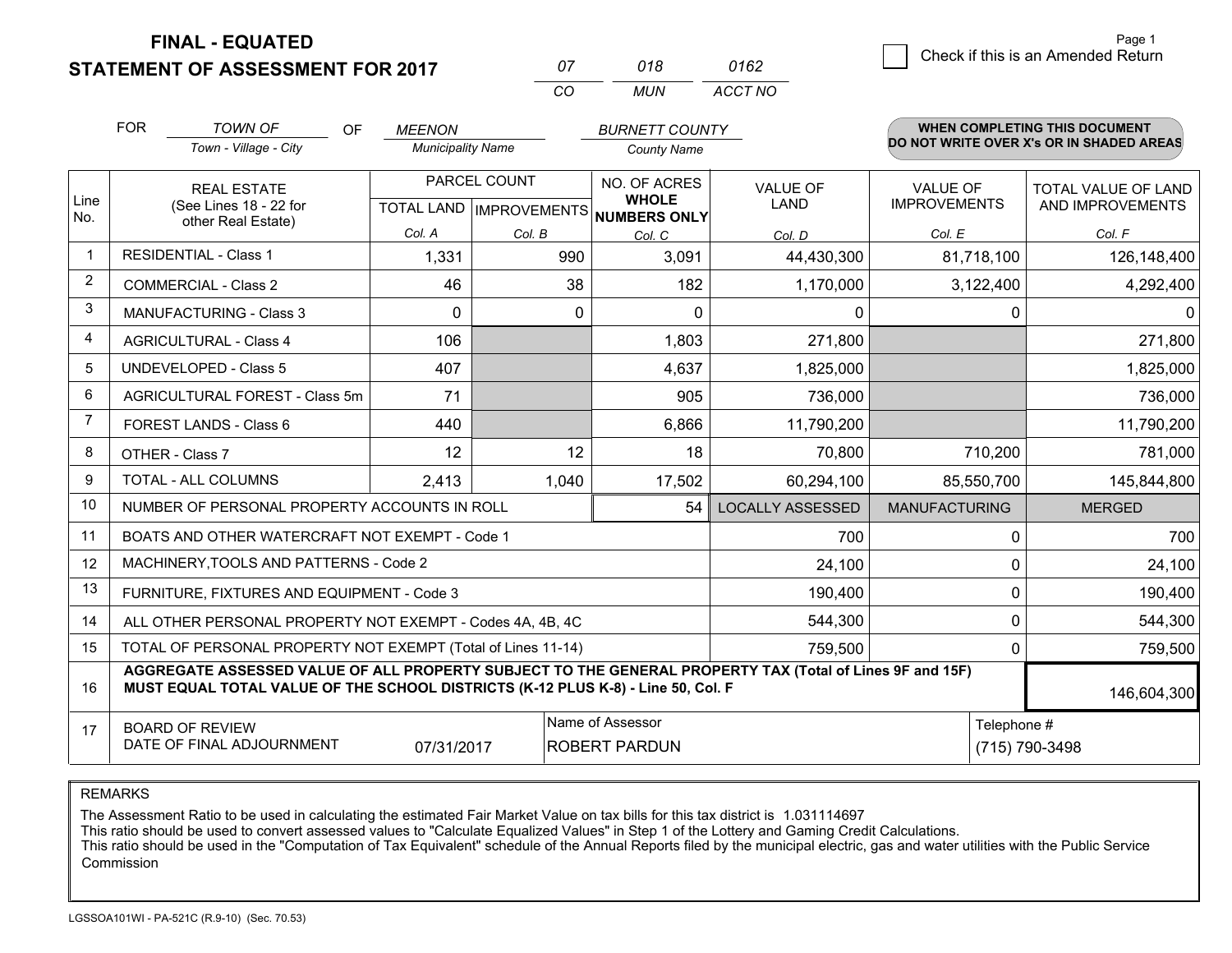*YEAR CO MUN ACCT NO* <sup>2017</sup> <sup>07</sup> <sup>018</sup> <sup>0162</sup> Page 2

Do not confuse FOREST LANDS (Line 7) with FOREST CROPS (in this section) - They are **NOT** the same

|    | Private Forest Crop - Reg Class @ 10¢ per acre                                 |                                 |  |                                                            |                                                                    | Private Forest Crop - Reg Class @ \$2.52 per acre                                   |                                                                              |                                                               |                    |                    |
|----|--------------------------------------------------------------------------------|---------------------------------|--|------------------------------------------------------------|--------------------------------------------------------------------|-------------------------------------------------------------------------------------|------------------------------------------------------------------------------|---------------------------------------------------------------|--------------------|--------------------|
| 18 | (a) PARCELS                                                                    | (b) ACRES                       |  | (c) ASSESSED VALUE                                         |                                                                    | (d) PARCELS                                                                         |                                                                              | (e) ACRES                                                     |                    | (f) ASSESSED VALUE |
|    |                                                                                |                                 |  |                                                            |                                                                    |                                                                                     |                                                                              |                                                               |                    |                    |
|    |                                                                                |                                 |  | Private Forest Crop - Special Class @ 20¢ per acre         |                                                                    |                                                                                     | Entered Before 2005 Managed Forest - Ferrous Mining CLOSED @ \$8.27 per acre |                                                               |                    |                    |
| 19 | (b) ACRES<br>(a) PARCELS                                                       |                                 |  | (c) ASSESSED VALUE                                         |                                                                    | (d) PARCELS                                                                         |                                                                              | (e) ACRES                                                     |                    | (f) ASSESSED VALUE |
|    |                                                                                |                                 |  |                                                            |                                                                    |                                                                                     |                                                                              |                                                               |                    |                    |
|    |                                                                                |                                 |  | Entered Before 2005 Managed Forest - OPEN @ \$.79 per acre |                                                                    |                                                                                     |                                                                              | Entered Before 2005 Managed Forest - CLOSED @ \$1.87 per acre |                    |                    |
| 20 | (a) PARCELS                                                                    | (b) ACRES                       |  | (c) ASSESSED VALUE                                         |                                                                    | (d) PARCELS                                                                         |                                                                              | (e) ACRES                                                     |                    | (f) ASSESSED VALUE |
|    | 11                                                                             | 308.5                           |  | 341,200                                                    |                                                                    | 9                                                                                   |                                                                              | 280.77                                                        |                    | 355,600            |
|    | Entered After 2004 Managed Forest - OPEN @<br>\$2.14 per acre                  |                                 |  |                                                            |                                                                    | Entered After 2004 Managed Forest - CLOSED @ \$10.68 per acre                       |                                                                              |                                                               |                    |                    |
| 21 | (a) PARCELS                                                                    | (c) ASSESSED VALUE<br>(b) ACRES |  |                                                            | (d) PARCELS                                                        |                                                                                     | (e) ACRES                                                                    |                                                               | (f) ASSESSED VALUE |                    |
|    |                                                                                |                                 |  |                                                            |                                                                    |                                                                                     |                                                                              |                                                               |                    |                    |
|    |                                                                                | 120                             |  | 195,900                                                    |                                                                    | 3                                                                                   |                                                                              | 92.7                                                          |                    | 145,500            |
|    | (a) County Forest Cropland Acres                                               |                                 |  | (b) Federal Acres                                          |                                                                    | (c) State Acres                                                                     |                                                                              | (d) County (NOT FOREST CROP) Acres                            |                    | (e) Other Acres    |
| 22 |                                                                                |                                 |  | 134.4<br>44.47                                             |                                                                    |                                                                                     | 1.577.63                                                                     |                                                               |                    | 242.37             |
|    |                                                                                |                                 |  |                                                            |                                                                    |                                                                                     |                                                                              |                                                               |                    |                    |
|    | Assessed Value of Omitted Property From Prior Years (Sec. 70.44)               |                                 |  |                                                            |                                                                    | Assessed Value of Sec. 70.43 Corrections of Errors by Assessors<br>(c1) REAL ESTATE |                                                                              |                                                               | (c2) PERSONAL      |                    |
| 23 | (a) REAL ESTATE                                                                |                                 |  | (b) PERSONAL                                               |                                                                    |                                                                                     |                                                                              |                                                               |                    |                    |
|    |                                                                                |                                 |  |                                                            |                                                                    |                                                                                     |                                                                              |                                                               |                    |                    |
|    | Manufacturing Equated Value of Omitted Property From Prior Years (Sec. 70.995) |                                 |  |                                                            | Mfg. Equated Value of Sec.70.43 Corrections of Errors by Assessors |                                                                                     |                                                                              |                                                               |                    |                    |
|    |                                                                                | (d) REAL ESTATE                 |  | (e) PERSONAL                                               |                                                                    |                                                                                     |                                                                              | (f1) REAL ESTATE                                              |                    | (f2) PERSONAL      |
|    |                                                                                |                                 |  |                                                            |                                                                    |                                                                                     |                                                                              |                                                               |                    |                    |

## **SPECIAL DISTRICTS**

| Line<br>No. | <b>Enter 6-digit</b><br><b>Special District</b><br>Code (Col. A) | <b>Account</b><br><b>Number</b><br>(Col. B) | <b>Special District Name</b><br>(Col. C)  | <b>Locally Assessed Value</b><br>of Real Estate and<br>Personal Property (Col. D) | Mfg Value of Real Estate<br>and Personal Property<br>(Col. E) | <b>Merged Value of</b><br><b>Real Estate and</b><br>Personal Property (Col. F) |
|-------------|------------------------------------------------------------------|---------------------------------------------|-------------------------------------------|-----------------------------------------------------------------------------------|---------------------------------------------------------------|--------------------------------------------------------------------------------|
| 24          | 078020                                                           | 0045                                        | <b>CLAM LAKES REHABILITATION DISTRICT</b> | 34,426,400                                                                        |                                                               | 34,426,400                                                                     |
| 25          |                                                                  |                                             |                                           |                                                                                   |                                                               |                                                                                |
| 26          |                                                                  |                                             |                                           |                                                                                   |                                                               |                                                                                |
| 27          |                                                                  |                                             |                                           |                                                                                   |                                                               |                                                                                |
| 28          |                                                                  |                                             |                                           |                                                                                   |                                                               |                                                                                |
| 29          |                                                                  |                                             |                                           |                                                                                   |                                                               |                                                                                |
| 30          |                                                                  |                                             |                                           |                                                                                   |                                                               |                                                                                |
| 31          |                                                                  |                                             |                                           |                                                                                   |                                                               |                                                                                |
| 32          |                                                                  |                                             |                                           |                                                                                   |                                                               |                                                                                |
| 33          |                                                                  |                                             |                                           |                                                                                   |                                                               |                                                                                |
| 34          |                                                                  |                                             |                                           |                                                                                   |                                                               |                                                                                |
| 35          |                                                                  |                                             |                                           |                                                                                   |                                                               |                                                                                |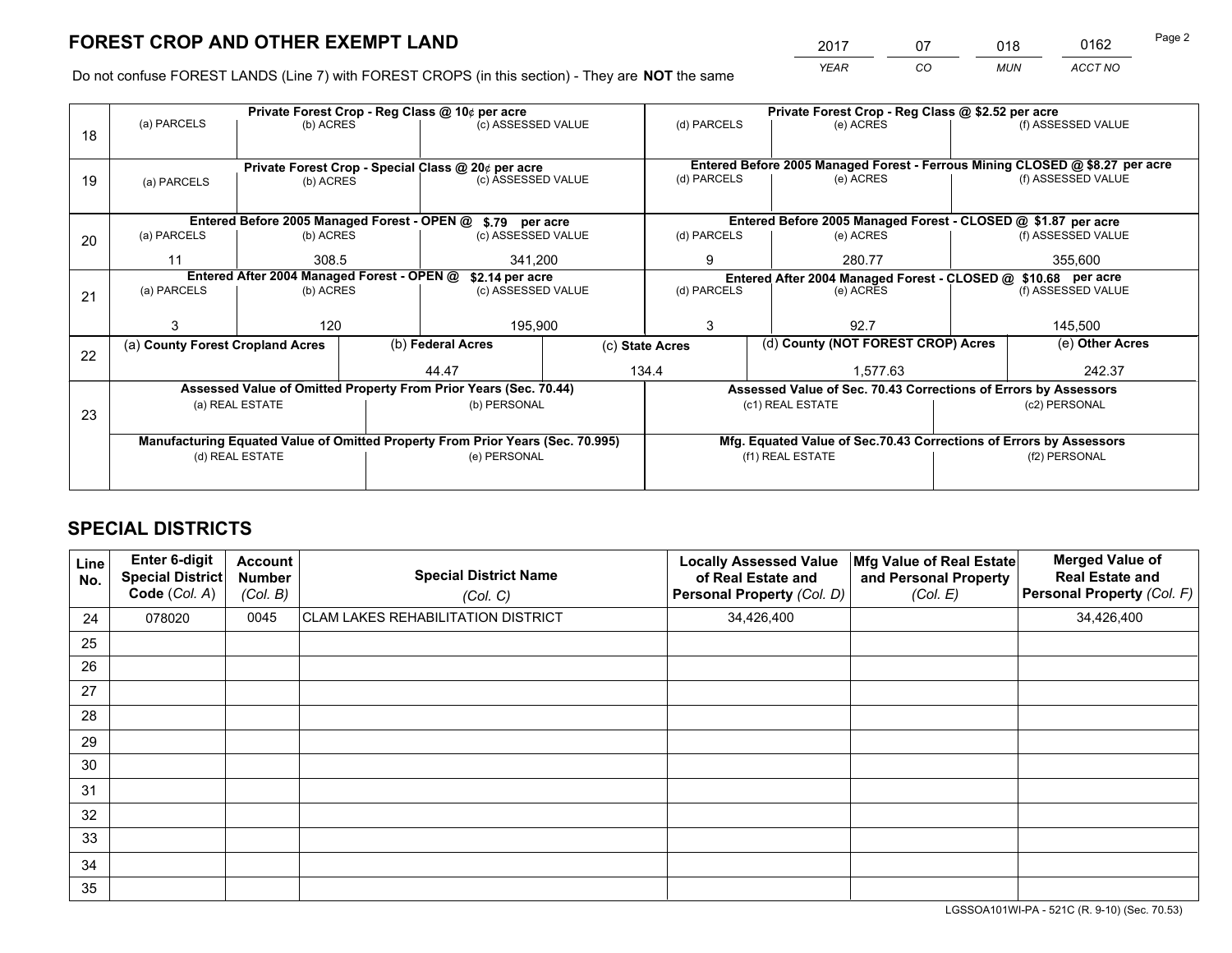|             |                                                          |                                             |                                                         | <b>YEAR</b>                                                                       | CO<br><b>MUN</b>                                              | ACCT NO                                                                        |  |  |  |  |
|-------------|----------------------------------------------------------|---------------------------------------------|---------------------------------------------------------|-----------------------------------------------------------------------------------|---------------------------------------------------------------|--------------------------------------------------------------------------------|--|--|--|--|
| Line<br>No. | Enter 6-digit<br><b>School District</b><br>Code (Col. A) | <b>Account</b><br><b>Number</b><br>(Col. B) | <b>School District Name</b><br>(Col. C)                 | <b>Locally Assessed Value</b><br>of Real Estate and<br>Personal Property (Col. D) | Mfg Value of Real Estate<br>and Personal Property<br>(Col. E) | <b>Merged Value of</b><br><b>Real Estate and</b><br>Personal Property (Col. F) |  |  |  |  |
|             | A. SCHOOL DISTRICTS (K-8 and K-12)                       |                                             |                                                         |                                                                                   |                                                               |                                                                                |  |  |  |  |
| 36          | 075376                                                   | 0046                                        | SCH D OF SIREN                                          | 27,300,800                                                                        |                                                               | 27,300,800                                                                     |  |  |  |  |
| 37          | 076293                                                   | 0047                                        | SCH D OF WEBSTER                                        | 119,303,500                                                                       |                                                               | 119,303,500                                                                    |  |  |  |  |
| 38          |                                                          |                                             |                                                         |                                                                                   |                                                               |                                                                                |  |  |  |  |
| 39          |                                                          |                                             |                                                         |                                                                                   |                                                               |                                                                                |  |  |  |  |
| 40          |                                                          |                                             |                                                         |                                                                                   |                                                               |                                                                                |  |  |  |  |
| 41          |                                                          |                                             |                                                         |                                                                                   |                                                               |                                                                                |  |  |  |  |
| 42          |                                                          |                                             |                                                         |                                                                                   |                                                               |                                                                                |  |  |  |  |
| 43          |                                                          |                                             |                                                         |                                                                                   |                                                               |                                                                                |  |  |  |  |
| 44          |                                                          |                                             |                                                         |                                                                                   |                                                               |                                                                                |  |  |  |  |
| 45          |                                                          |                                             |                                                         |                                                                                   |                                                               |                                                                                |  |  |  |  |
| 46          |                                                          |                                             |                                                         |                                                                                   |                                                               |                                                                                |  |  |  |  |
| 47          |                                                          |                                             |                                                         |                                                                                   |                                                               |                                                                                |  |  |  |  |
| 48          |                                                          |                                             |                                                         |                                                                                   |                                                               |                                                                                |  |  |  |  |
| 49          |                                                          |                                             | TOTAL ASSESSED VALUE OF SCHOOL DISTRICTS (K-8 and K-12) |                                                                                   |                                                               |                                                                                |  |  |  |  |
| 50          | <b>UNION HIGH SCHOOL DISTRICTS</b><br>B.                 |                                             |                                                         | 146,604,300                                                                       |                                                               | 146,604,300                                                                    |  |  |  |  |
| 51          |                                                          |                                             |                                                         |                                                                                   |                                                               |                                                                                |  |  |  |  |
| 52          |                                                          |                                             |                                                         |                                                                                   |                                                               |                                                                                |  |  |  |  |
| 53          |                                                          |                                             |                                                         |                                                                                   |                                                               |                                                                                |  |  |  |  |
| 54          |                                                          |                                             |                                                         |                                                                                   |                                                               |                                                                                |  |  |  |  |
| 55          |                                                          |                                             | TOTAL ASSESSED VALUE OF UNION HIGH SCHOOLS              |                                                                                   |                                                               |                                                                                |  |  |  |  |
|             | <b>TECHNICAL COLLEGE DISTRICTS</b><br>C.                 |                                             |                                                         |                                                                                   |                                                               |                                                                                |  |  |  |  |
| 56          | 001700                                                   | 0016                                        | WISCONSIN INDIANHEAD TECH COLLEGE SHEL                  | 146,604,300                                                                       |                                                               | 146,604,300                                                                    |  |  |  |  |
| 57          |                                                          |                                             |                                                         |                                                                                   |                                                               |                                                                                |  |  |  |  |
| 58          |                                                          |                                             |                                                         |                                                                                   |                                                               |                                                                                |  |  |  |  |
| 59          |                                                          |                                             | TOTAL ASSESSED VALUE OF TECHNICAL COLLEGES              | 146,604,300                                                                       |                                                               | 146,604,300                                                                    |  |  |  |  |

2017

07

018

 *I hereby certify, to the best of my knowledge and belief, this form is complete and correct.*

**SCHOOL DISTRICTS**

| Print name of preparer | Title                    |                | Date (MM / DD / CCYY) |
|------------------------|--------------------------|----------------|-----------------------|
|                        |                          |                |                       |
| Signature of preparer  | Contact Telephone Number | E-mail address |                       |
|                        | $\overline{\phantom{0}}$ |                |                       |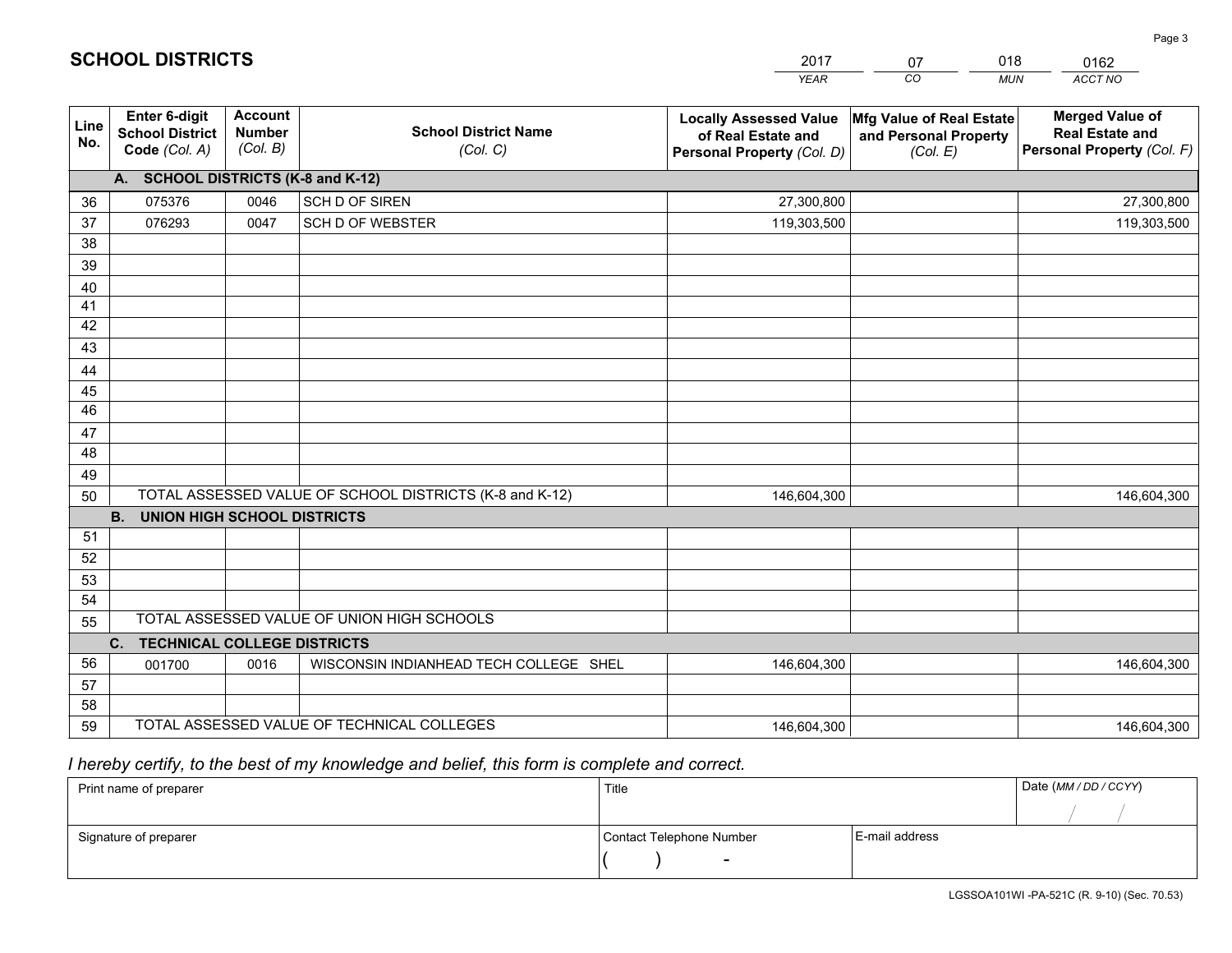### **HIGHLIGHTS**

- 1. Complete the Statement of Assessment after the Board of Review. Reflect any changes made there.
- 2. Use black ink to complete.
- 3. Line 16 must equal Line 50, Col D.
- 4. Line 55 must equal the total of K-8 schools listed on lines 36-49. Do not include K-12 schools in this comparision.
- 5. Line 59, Col. D must equal Line 16.
- 6. Special District, School District and Technical College District values must include both real estate and personal property. Examples of Special districts are: town sanitary districts, public inland lake protection and rehabilitation districts, and metropolitan sewerage districts.
- 7. DO NOT INCLUDE Manufacturing property values.DOR will print these values on the final SOA.
- 8. Accuracy of this form is very important. The values reported directly affect the equalized value DOR calculates for school and special districts.

### **Page 1:**

 If not prefilled, enter the tax year,county and municipal code,municipal type, municipal name and county name on the top of form.

Check the Amended box, if filing an amended / corrected SOA.

 Report the parcel count, acres and assessed value of taxable general property, total parcel count, (real and personal), total acres, and values from final figures set by the Board of Review.

- A. Real Estate land and improvements (buildings, etc.) is reported on lines 1 8, total line 9.
- B. Personal Property is reported on lines 11 14, Column D, total line 15.
- C. To complete this report, use the computer produced summary of the assessment roll that shows these amounts.
- D. Use whole numbers only.
- E. Add each line across and each column down to verify entries.

### **Page 2:**

- A. Report Special Items (not subject to general property tax).
- 1. Private Forest Croplands and Managed Forest Lands are reported on lines 18,19, 20 and 21. Be sure to report assessed values **NOT** taxes.
- 2. You should have copies of the orders of entry, orders of withdrawal, etc., to update your assessment roll.
	- 3. Show hundredths of acres (e.g. 39.75).
- 4. Tax exempt lands are reported on line 22.
- 5. Omitted property and sec. 70.43, Wis. Stats., corrections of errors by assessor are reported on line 23. Report real estate and personal property separately. These should be for **prior years**, not something found on the current assessment roll after the board of review.
- B. Special District (Lines 24-35) Include the value of both real and personal property.
- The Department of Revenue (DOR) preprints much of the information regarding names and codes for schools, special districts,etc. If a district is not listed, enter the name and value only, DOR will enter the proper code.

## **Page 3 School Districts:**

Include the value of both real and personal property.

Report School District (regular, elementary, union high school, and technical college).

- 1. Regular (K-12) and Elementary (K-8) school values are reported on lines 36-49, total on line 50.
- 2. Union High School (UHS) (use only if elementary schools are listed on lines 36-49) are reported on lines 51-54. UHS total value (line 55) must equal to the total **elementary school** values reported on lines 36-49. Do notinclude K-12 schools in this comparison.
- 3. Technical College values are reported on lines 56-58, total on line 59.
- 4. Use the computer summary that shows these amounts to complete this report.

#### **This form is due the second Monday in June. File this report only after your Board of Review is complete.**

 *If you have questions: Return forms to:*

 Email: lgs@wisconsin.gov Wisconsin Department of RevenueCall:  $(608)$  266-2569 or  $(608)$  264-6892 Fax number: (608) 264-6887 PO Box 8971

Local Government Services Section 6-97 Madison WI 53708-8971

54893 - 8628 WEBSTER, WI 54893 - 8628 SUZANNA M. EYTCHESON<br>TOWN OF MEENON SUZANNA M. EYTCHESON 25863 E BASS LAKE DR 25863 E BASS LAKE DR TOWN OF MEENON **WEBSTER, WI**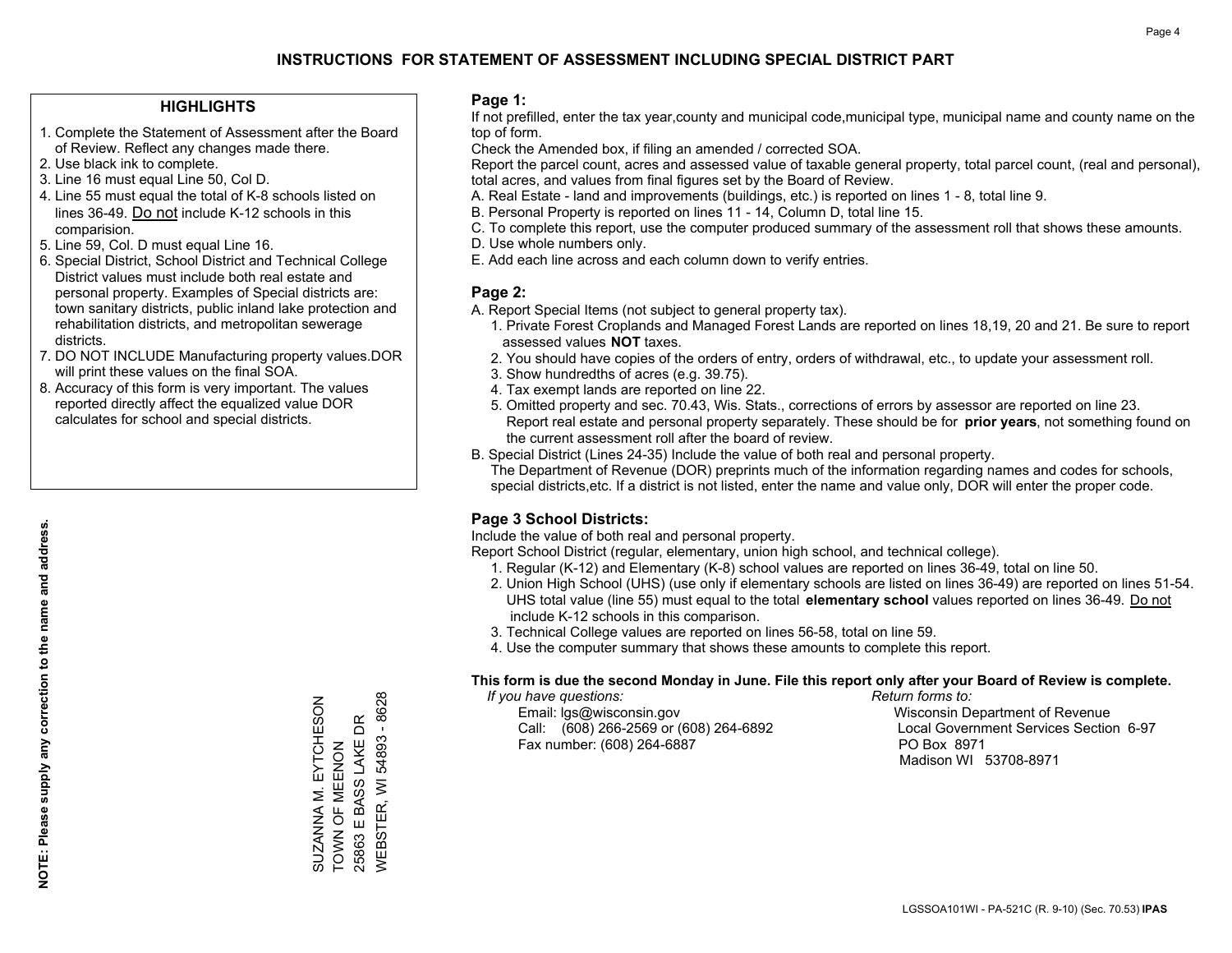**STATEMENT OF ASSESSMENT FOR 2017** 

| $^{\prime\prime}$ | חלח | 0163    |
|-------------------|-----|---------|
| $\cdots$          | MUN | ACCT NO |

|                | <b>FOR</b>                                                                                                                                                                                   | <b>TOWN OF</b><br><b>OF</b>                                  | <b>OAKLAND</b>                                                                      |                                                | <b>BURNETT COUNTY</b>  |                         |                                        | WHEN COMPLETING THIS DOCUMENT                  |
|----------------|----------------------------------------------------------------------------------------------------------------------------------------------------------------------------------------------|--------------------------------------------------------------|-------------------------------------------------------------------------------------|------------------------------------------------|------------------------|-------------------------|----------------------------------------|------------------------------------------------|
|                |                                                                                                                                                                                              | Town - Village - City                                        | <b>Municipality Name</b>                                                            |                                                | <b>County Name</b>     |                         |                                        | DO NOT WRITE OVER X's OR IN SHADED AREAS       |
| Line<br>No.    |                                                                                                                                                                                              | <b>REAL ESTATE</b><br>(See Lines 18 - 22 for                 |                                                                                     | PARCEL COUNT<br><b>TOTAL LAND IMPROVEMENTS</b> |                        | VALUE OF<br><b>LAND</b> | <b>VALUE OF</b><br><b>IMPROVEMENTS</b> | <b>TOTAL VALUE OF LAND</b><br>AND IMPROVEMENTS |
|                |                                                                                                                                                                                              | other Real Estate)                                           | Col. A                                                                              | Col. B                                         | NUMBERS ONLY<br>Col. C | Col. D                  | Col. E                                 | Col. F                                         |
| -1             |                                                                                                                                                                                              | <b>RESIDENTIAL - Class 1</b>                                 | 1,673                                                                               | 1,178                                          | 3,728                  | 97,239,800              | 121,414,800                            | 218,654,600                                    |
| 2              |                                                                                                                                                                                              | <b>COMMERCIAL - Class 2</b>                                  | 52                                                                                  | 23                                             | 306                    | 3,452,200               | 3,414,600                              | 6,866,800                                      |
| 3              |                                                                                                                                                                                              | <b>MANUFACTURING - Class 3</b>                               | 3                                                                                   | $\overline{2}$                                 | 78                     | 240,200                 | 185,000                                | 425,200                                        |
| 4              |                                                                                                                                                                                              | <b>AGRICULTURAL - Class 4</b>                                | 45                                                                                  |                                                | 941                    | 131,300                 |                                        | 131,300                                        |
| 5              |                                                                                                                                                                                              | <b>UNDEVELOPED - Class 5</b>                                 | 165                                                                                 |                                                | 1,625                  | 867,800                 |                                        | 867,800                                        |
| 6              | <b>AGRICULTURAL FOREST - Class 5m</b>                                                                                                                                                        |                                                              | 12                                                                                  |                                                | 193                    | 184,400                 |                                        | 184,400                                        |
| $\overline{7}$ |                                                                                                                                                                                              | FOREST LANDS - Class 6                                       | 335                                                                                 |                                                | 7,277                  | 13,942,900              |                                        | 13,942,900                                     |
| 8              |                                                                                                                                                                                              | OTHER - Class 7                                              |                                                                                     |                                                |                        | 1,000                   | 6,000                                  | 7,000                                          |
| 9              |                                                                                                                                                                                              | TOTAL - ALL COLUMNS                                          | 2,286                                                                               | 1,204                                          | 14,149                 | 116,059,600             | 125,020,400                            | 241,080,000                                    |
| 10             |                                                                                                                                                                                              | NUMBER OF PERSONAL PROPERTY ACCOUNTS IN ROLL                 |                                                                                     |                                                | 136                    | <b>LOCALLY ASSESSED</b> | <b>MANUFACTURING</b>                   | <b>MERGED</b>                                  |
| 11             |                                                                                                                                                                                              | BOATS AND OTHER WATERCRAFT NOT EXEMPT - Code 1               |                                                                                     |                                                |                        | 1,100                   |                                        | 1,100<br>$\Omega$                              |
| 12             |                                                                                                                                                                                              | MACHINERY, TOOLS AND PATTERNS - Code 2                       |                                                                                     |                                                |                        | 48,100                  | 965,200                                | 1,013,300                                      |
| 13             |                                                                                                                                                                                              | FURNITURE, FIXTURES AND EQUIPMENT - Code 3                   |                                                                                     |                                                |                        | 81,100                  | 14,900                                 | 96,000                                         |
| 14             |                                                                                                                                                                                              | ALL OTHER PERSONAL PROPERTY NOT EXEMPT - Codes 4A, 4B, 4C    |                                                                                     |                                                |                        | 3,353,400               | 9,200                                  | 3,362,600                                      |
| 15             |                                                                                                                                                                                              | TOTAL OF PERSONAL PROPERTY NOT EXEMPT (Total of Lines 11-14) |                                                                                     |                                                |                        | 3,483,700               | 989,300                                | 4,473,000                                      |
| 16             | AGGREGATE ASSESSED VALUE OF ALL PROPERTY SUBJECT TO THE GENERAL PROPERTY TAX (Total of Lines 9F and 15F)<br>MUST EQUAL TOTAL VALUE OF THE SCHOOL DISTRICTS (K-12 PLUS K-8) - Line 50, Col. F |                                                              |                                                                                     |                                                |                        |                         |                                        | 245,553,000                                    |
| 17             |                                                                                                                                                                                              | <b>BOARD OF REVIEW</b><br>DATE OF FINAL ADJOURNMENT          | Name of Assessor<br>Telephone #<br>(715) 235-6941<br>07/16/2017<br><b>BOB IRWIN</b> |                                                |                        |                         |                                        |                                                |

REMARKS

The Assessment Ratio to be used in calculating the estimated Fair Market Value on tax bills for this tax district is 1.0075798<br>This ratio should be used to convert assessed values to "Calculate Equalized Values" in Step 1 Commission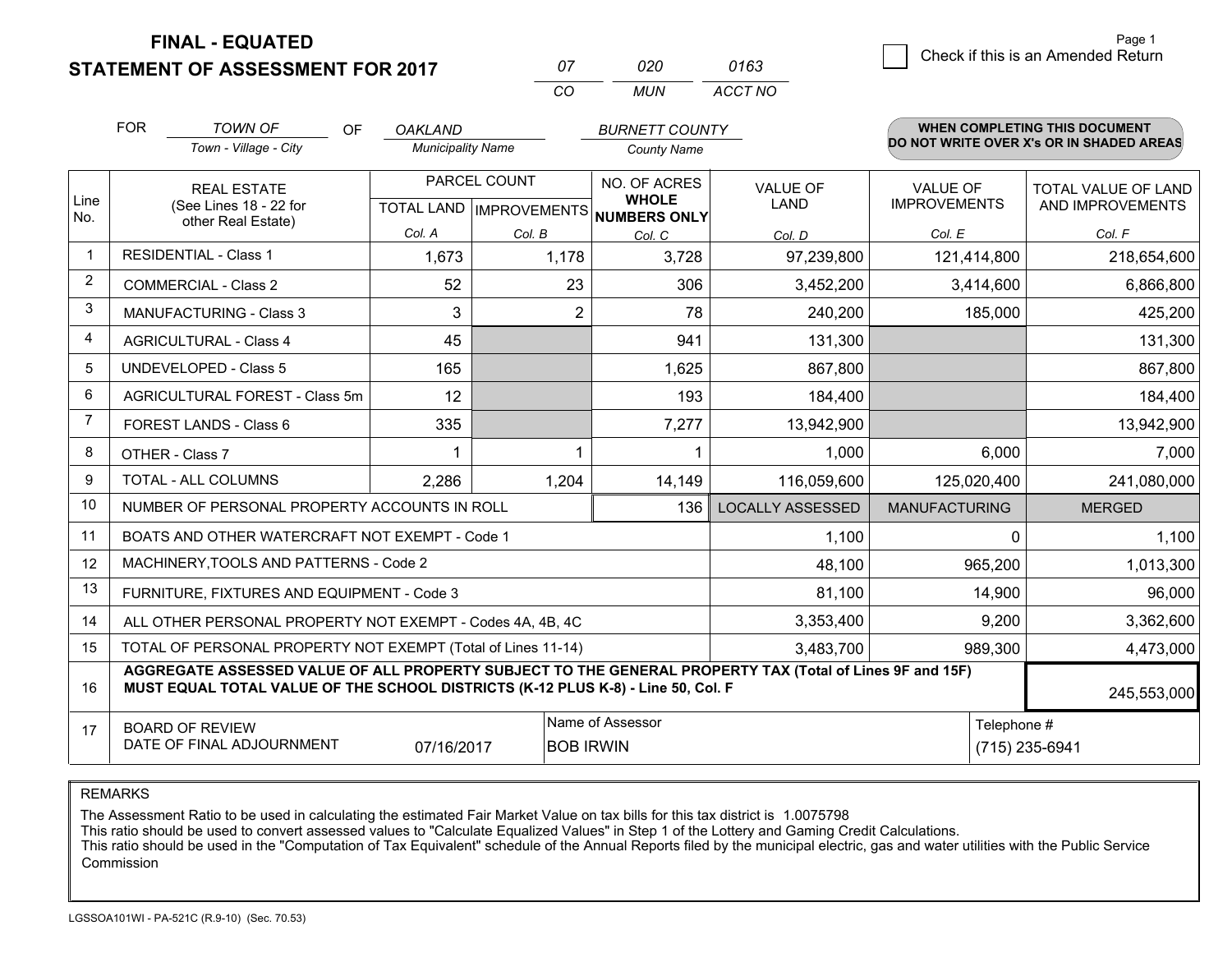*YEAR CO MUN ACCT NO* <sup>2017</sup> <sup>07</sup> <sup>020</sup> <sup>0163</sup>

Do not confuse FOREST LANDS (Line 7) with FOREST CROPS (in this section) - They are **NOT** the same

|    |                                                                                |                  |  | Private Forest Crop - Reg Class @ 10¢ per acre                   |                                   | Private Forest Crop - Reg Class @ \$2.52 per acre             |        |                                                                    |               |                                                                              |  |
|----|--------------------------------------------------------------------------------|------------------|--|------------------------------------------------------------------|-----------------------------------|---------------------------------------------------------------|--------|--------------------------------------------------------------------|---------------|------------------------------------------------------------------------------|--|
| 18 | (a) PARCELS                                                                    | (b) ACRES        |  | (c) ASSESSED VALUE                                               |                                   | (d) PARCELS                                                   |        | (e) ACRES                                                          |               | (f) ASSESSED VALUE                                                           |  |
|    | Private Forest Crop - Special Class @ 20¢ per acre                             |                  |  |                                                                  |                                   |                                                               |        |                                                                    |               | Entered Before 2005 Managed Forest - Ferrous Mining CLOSED @ \$8.27 per acre |  |
| 19 | (b) ACRES<br>(a) PARCELS                                                       |                  |  | (c) ASSESSED VALUE                                               |                                   | (d) PARCELS                                                   |        | (e) ACRES                                                          |               | (f) ASSESSED VALUE                                                           |  |
|    |                                                                                |                  |  | Entered Before 2005 Managed Forest - OPEN @ \$.79 per acre       |                                   |                                                               |        | Entered Before 2005 Managed Forest - CLOSED @ \$1.87 per acre      |               |                                                                              |  |
| 20 | (a) PARCELS                                                                    | (b) ACRES        |  | (c) ASSESSED VALUE                                               |                                   | (d) PARCELS                                                   |        | (e) ACRES                                                          |               | (f) ASSESSED VALUE                                                           |  |
|    | 6                                                                              | 222.5<br>433,900 |  |                                                                  | 28                                |                                                               | 492.87 |                                                                    | 969,800       |                                                                              |  |
|    | Entered After 2004 Managed Forest - OPEN @<br>\$2.14 per acre                  |                  |  |                                                                  |                                   | Entered After 2004 Managed Forest - CLOSED @ \$10.68 per acre |        |                                                                    |               |                                                                              |  |
| 21 | (a) PARCELS                                                                    | (b) ACRES        |  |                                                                  | (d) PARCELS<br>(c) ASSESSED VALUE |                                                               |        | (e) ACRES                                                          |               | (f) ASSESSED VALUE                                                           |  |
|    | 8                                                                              | 216.31           |  | 421,900                                                          |                                   | 29<br>750.93                                                  |        |                                                                    | 1,500,900     |                                                                              |  |
| 22 | (a) County Forest Cropland Acres                                               |                  |  | (b) Federal Acres                                                |                                   | (d) County (NOT FOREST CROP) Acres<br>(c) State Acres         |        |                                                                    |               | (e) Other Acres                                                              |  |
|    |                                                                                |                  |  |                                                                  |                                   | 686.2<br>51.83                                                |        |                                                                    |               | 291.8                                                                        |  |
|    |                                                                                |                  |  | Assessed Value of Omitted Property From Prior Years (Sec. 70.44) |                                   |                                                               |        | Assessed Value of Sec. 70.43 Corrections of Errors by Assessors    |               |                                                                              |  |
| 23 | (a) REAL ESTATE                                                                |                  |  | (b) PERSONAL                                                     |                                   | (c1) REAL ESTATE                                              |        |                                                                    | (c2) PERSONAL |                                                                              |  |
|    | Manufacturing Equated Value of Omitted Property From Prior Years (Sec. 70.995) |                  |  |                                                                  |                                   |                                                               |        | Mfg. Equated Value of Sec.70.43 Corrections of Errors by Assessors |               |                                                                              |  |
|    | (d) REAL ESTATE                                                                |                  |  | (e) PERSONAL                                                     |                                   | (f1) REAL ESTATE                                              |        | (f2) PERSONAL                                                      |               |                                                                              |  |
|    |                                                                                |                  |  |                                                                  |                                   |                                                               |        |                                                                    |               |                                                                              |  |

# **SPECIAL DISTRICTS**

| Line<br>No. | Enter 6-digit<br>Special District<br>Code (Col. A) | <b>Account</b><br><b>Number</b> | <b>Special District Name</b> | <b>Locally Assessed Value</b><br>of Real Estate and | Mfg Value of Real Estate<br>and Personal Property | <b>Merged Value of</b><br><b>Real Estate and</b><br>Personal Property (Col. F) |
|-------------|----------------------------------------------------|---------------------------------|------------------------------|-----------------------------------------------------|---------------------------------------------------|--------------------------------------------------------------------------------|
|             |                                                    | (Col. B)                        | (Col. C)                     | Personal Property (Col. D)                          | (Col. E)                                          |                                                                                |
| 24          |                                                    |                                 |                              |                                                     |                                                   |                                                                                |
| 25          |                                                    |                                 |                              |                                                     |                                                   |                                                                                |
| 26          |                                                    |                                 |                              |                                                     |                                                   |                                                                                |
| 27          |                                                    |                                 |                              |                                                     |                                                   |                                                                                |
| 28          |                                                    |                                 |                              |                                                     |                                                   |                                                                                |
| 29          |                                                    |                                 |                              |                                                     |                                                   |                                                                                |
| 30          |                                                    |                                 |                              |                                                     |                                                   |                                                                                |
| 31          |                                                    |                                 |                              |                                                     |                                                   |                                                                                |
| 32          |                                                    |                                 |                              |                                                     |                                                   |                                                                                |
| 33          |                                                    |                                 |                              |                                                     |                                                   |                                                                                |
| 34          |                                                    |                                 |                              |                                                     |                                                   |                                                                                |
| 35          |                                                    |                                 |                              |                                                     |                                                   |                                                                                |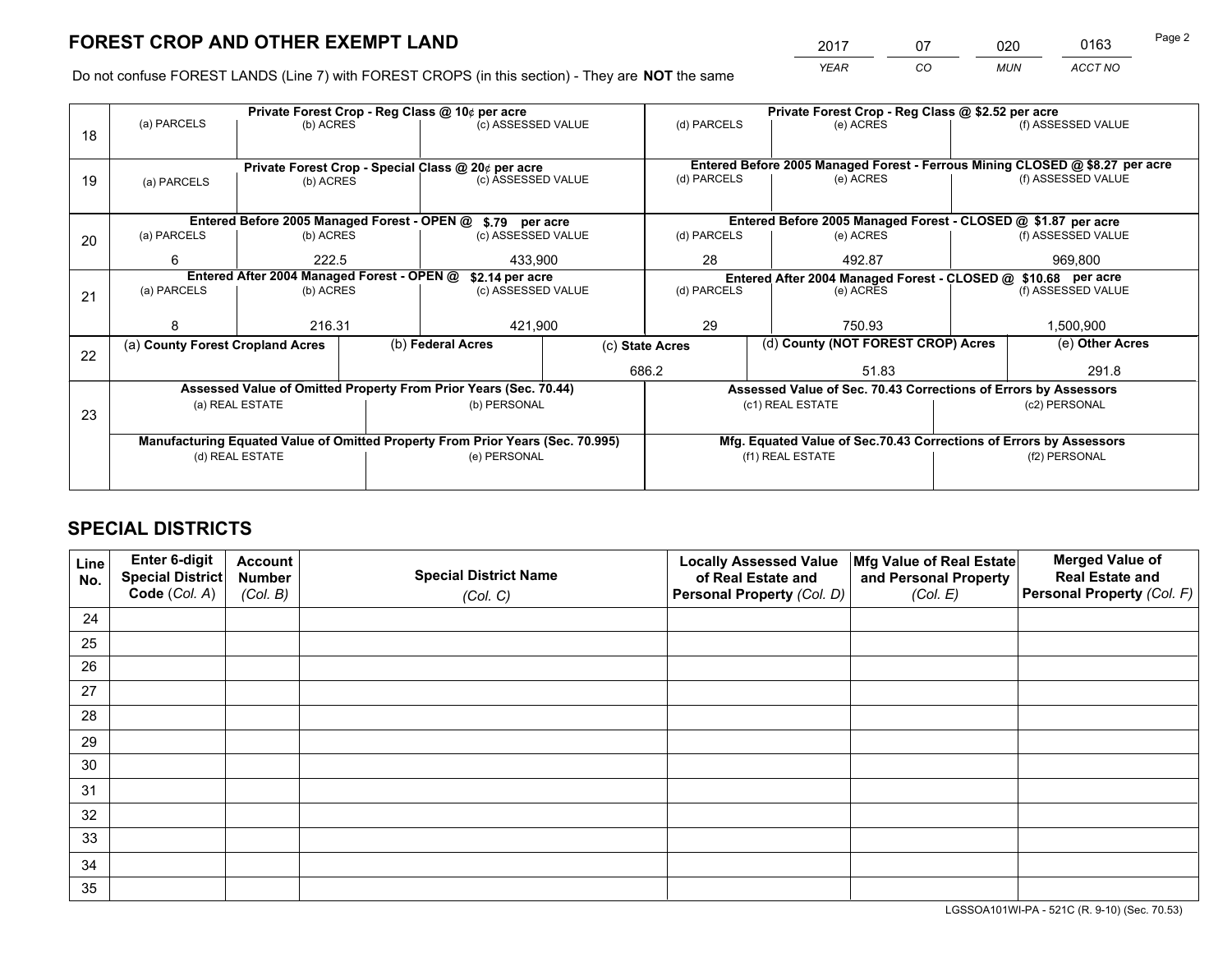|             |                                                                 |                                             |                                                         | <b>YEAR</b>                                                                       | CO<br><b>MUN</b>                                              | ACCT NO                                                                        |
|-------------|-----------------------------------------------------------------|---------------------------------------------|---------------------------------------------------------|-----------------------------------------------------------------------------------|---------------------------------------------------------------|--------------------------------------------------------------------------------|
| Line<br>No. | <b>Enter 6-digit</b><br><b>School District</b><br>Code (Col. A) | <b>Account</b><br><b>Number</b><br>(Col. B) | <b>School District Name</b><br>(Col. C)                 | <b>Locally Assessed Value</b><br>of Real Estate and<br>Personal Property (Col. D) | Mfg Value of Real Estate<br>and Personal Property<br>(Col. E) | <b>Merged Value of</b><br><b>Real Estate and</b><br>Personal Property (Col. F) |
|             | A. SCHOOL DISTRICTS (K-8 and K-12)                              |                                             |                                                         |                                                                                   |                                                               |                                                                                |
| 36          | 076293                                                          | 0047                                        | <b>SCH D OF WEBSTER</b>                                 | 244,138,500                                                                       | 1,414,500                                                     | 245,553,000                                                                    |
| 37          |                                                                 |                                             |                                                         |                                                                                   |                                                               |                                                                                |
| 38          |                                                                 |                                             |                                                         |                                                                                   |                                                               |                                                                                |
| 39          |                                                                 |                                             |                                                         |                                                                                   |                                                               |                                                                                |
| 40          |                                                                 |                                             |                                                         |                                                                                   |                                                               |                                                                                |
| 41<br>42    |                                                                 |                                             |                                                         |                                                                                   |                                                               |                                                                                |
| 43          |                                                                 |                                             |                                                         |                                                                                   |                                                               |                                                                                |
|             |                                                                 |                                             |                                                         |                                                                                   |                                                               |                                                                                |
| 44<br>45    |                                                                 |                                             |                                                         |                                                                                   |                                                               |                                                                                |
| 46          |                                                                 |                                             |                                                         |                                                                                   |                                                               |                                                                                |
| 47          |                                                                 |                                             |                                                         |                                                                                   |                                                               |                                                                                |
| 48          |                                                                 |                                             |                                                         |                                                                                   |                                                               |                                                                                |
| 49          |                                                                 |                                             |                                                         |                                                                                   |                                                               |                                                                                |
| 50          |                                                                 |                                             | TOTAL ASSESSED VALUE OF SCHOOL DISTRICTS (K-8 and K-12) | 244,138,500                                                                       | 1,414,500                                                     | 245,553,000                                                                    |
|             | <b>B.</b><br>UNION HIGH SCHOOL DISTRICTS                        |                                             |                                                         |                                                                                   |                                                               |                                                                                |
| 51          |                                                                 |                                             |                                                         |                                                                                   |                                                               |                                                                                |
| 52          |                                                                 |                                             |                                                         |                                                                                   |                                                               |                                                                                |
| 53          |                                                                 |                                             |                                                         |                                                                                   |                                                               |                                                                                |
| 54          |                                                                 |                                             |                                                         |                                                                                   |                                                               |                                                                                |
| 55          |                                                                 |                                             | TOTAL ASSESSED VALUE OF UNION HIGH SCHOOLS              |                                                                                   |                                                               |                                                                                |
|             | C.<br><b>TECHNICAL COLLEGE DISTRICTS</b>                        |                                             |                                                         |                                                                                   |                                                               |                                                                                |
| 56          | 001700                                                          | 0016                                        | WISCONSIN INDIANHEAD TECH COLLEGE SHEL                  | 244,138,500                                                                       | 1,414,500                                                     | 245,553,000                                                                    |
| 57<br>58    |                                                                 |                                             |                                                         |                                                                                   |                                                               |                                                                                |
| 59          |                                                                 |                                             | TOTAL ASSESSED VALUE OF TECHNICAL COLLEGES              | 244,138,500                                                                       | 1,414,500                                                     | 245,553,000                                                                    |
|             |                                                                 |                                             |                                                         |                                                                                   |                                                               |                                                                                |

07

020

 *I hereby certify, to the best of my knowledge and belief, this form is complete and correct.*

**SCHOOL DISTRICTS**

| Print name of preparer | Title                    |                | Date (MM / DD / CCYY) |
|------------------------|--------------------------|----------------|-----------------------|
|                        |                          |                |                       |
| Signature of preparer  | Contact Telephone Number | E-mail address |                       |
|                        | $\overline{\phantom{0}}$ |                |                       |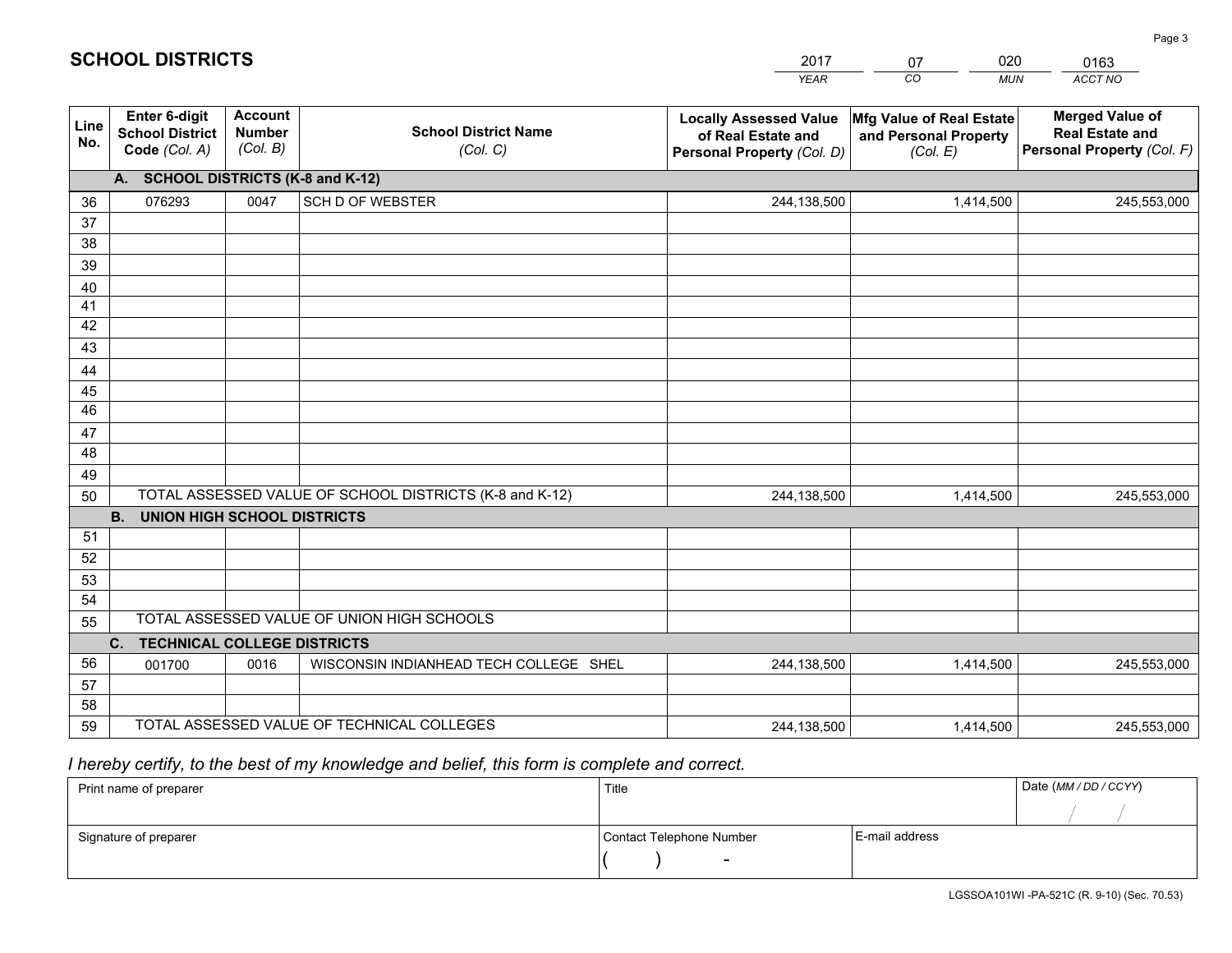## **HIGHLIGHTS**

- 1. Complete the Statement of Assessment after the Board of Review. Reflect any changes made there.
- 2. Use black ink to complete.
- 3. Line 16 must equal Line 50, Col D.
- 4. Line 55 must equal the total of K-8 schools listed on lines 36-49. Do not include K-12 schools in this comparision.
- 5. Line 59, Col. D must equal Line 16.
- 6. Special District, School District and Technical College District values must include both real estate and personal property. Examples of Special districts are: town sanitary districts, public inland lake protection and rehabilitation districts, and metropolitan sewerage districts.
- 7. DO NOT INCLUDE Manufacturing property values.DOR will print these values on the final SOA.
- 8. Accuracy of this form is very important. The values reported directly affect the equalized value DOR calculates for school and special districts.

### **Page 1:**

 If not prefilled, enter the tax year,county and municipal code,municipal type, municipal name and county name on the top of form.

Check the Amended box, if filing an amended / corrected SOA.

 Report the parcel count, acres and assessed value of taxable general property, total parcel count, (real and personal), total acres, and values from final figures set by the Board of Review.

- A. Real Estate land and improvements (buildings, etc.) is reported on lines 1 8, total line 9.
- B. Personal Property is reported on lines 11 14, Column D, total line 15.
- C. To complete this report, use the computer produced summary of the assessment roll that shows these amounts.
- D. Use whole numbers only.
- E. Add each line across and each column down to verify entries.

## **Page 2:**

- A. Report Special Items (not subject to general property tax).
- 1. Private Forest Croplands and Managed Forest Lands are reported on lines 18,19, 20 and 21. Be sure to report assessed values **NOT** taxes.
- 2. You should have copies of the orders of entry, orders of withdrawal, etc., to update your assessment roll.
	- 3. Show hundredths of acres (e.g. 39.75).
- 4. Tax exempt lands are reported on line 22.
- 5. Omitted property and sec. 70.43, Wis. Stats., corrections of errors by assessor are reported on line 23. Report real estate and personal property separately. These should be for **prior years**, not something found on the current assessment roll after the board of review.
- B. Special District (Lines 24-35) Include the value of both real and personal property.
- The Department of Revenue (DOR) preprints much of the information regarding names and codes for schools, special districts,etc. If a district is not listed, enter the name and value only, DOR will enter the proper code.

## **Page 3 School Districts:**

Include the value of both real and personal property.

Report School District (regular, elementary, union high school, and technical college).

- 1. Regular (K-12) and Elementary (K-8) school values are reported on lines 36-49, total on line 50.
- 2. Union High School (UHS) (use only if elementary schools are listed on lines 36-49) are reported on lines 51-54. UHS total value (line 55) must equal to the total **elementary school** values reported on lines 36-49. Do notinclude K-12 schools in this comparison.
- 3. Technical College values are reported on lines 56-58, total on line 59.
- 4. Use the computer summary that shows these amounts to complete this report.

### **This form is due the second Monday in June. File this report only after your Board of Review is complete.**

 *If you have questions: Return forms to:*

 Email: lgs@wisconsin.gov Wisconsin Department of RevenueCall:  $(608)$  266-2569 or  $(608)$  264-6892 Fax number: (608) 264-6887 PO Box 8971

Local Government Services Section 6-97 Madison WI 53708-8971

/VEBSTER, WI 54893 - 0675 WEBSTER, WI 54893 - 0675 TOWN OF OAKLAND DEANNA J KRAUSE<br>TOWN OF OAKLAND DEANNA J KRAUSE PO BOX 675 PO BOX 675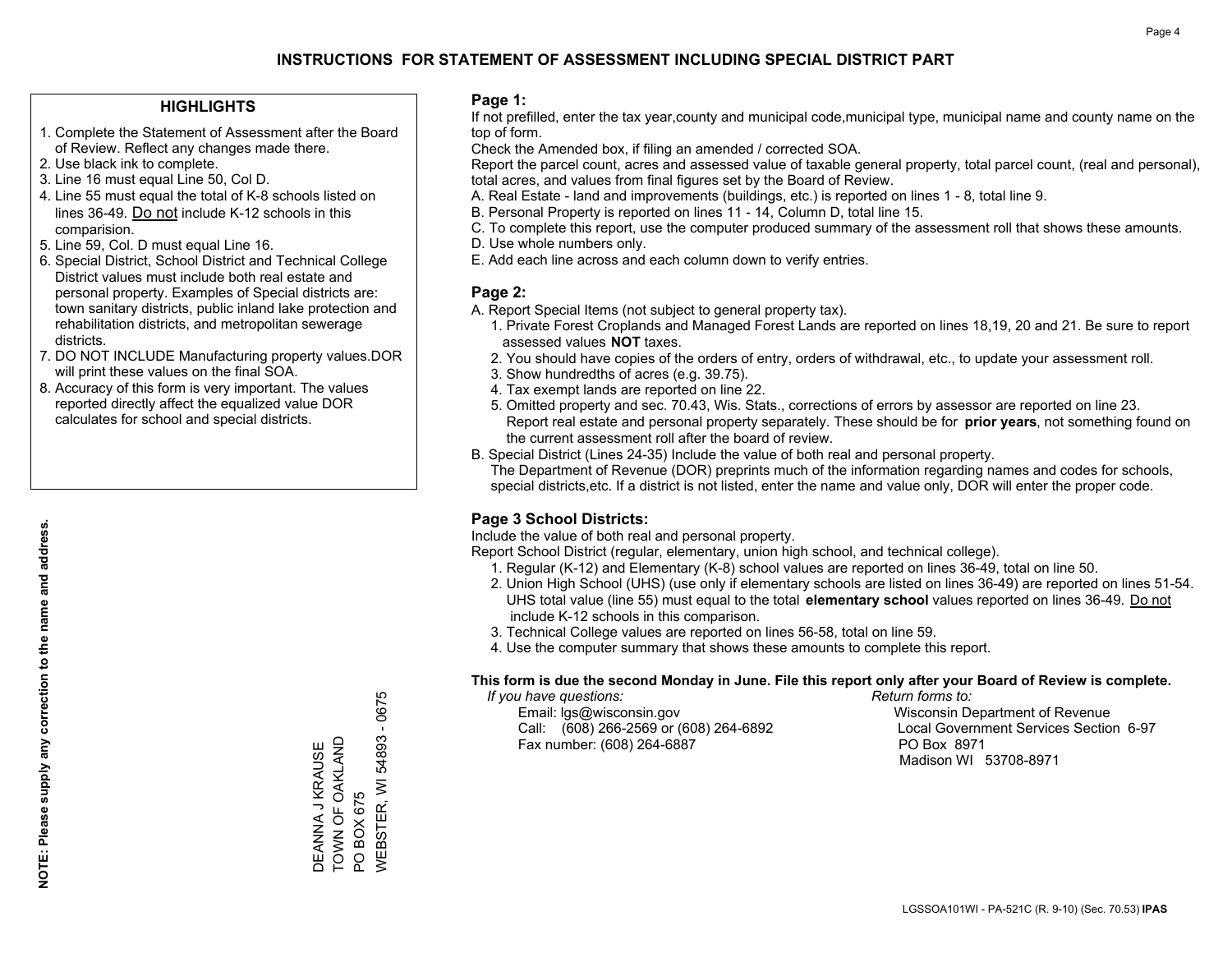**STATEMENT OF ASSESSMENT FOR 2017** 

**FINAL - EQUATED**

| 07 | 022. | 0164    |
|----|------|---------|
| cо | MUN  | ACCT NO |

|                | <b>FOR</b>                                                                                                                     | <b>TOWN OF</b><br>OF                                                                                                                                                                         | <b>ROOSEVELT</b>         |               | <b>BURNETT COUNTY</b>                |                                |                                        | WHEN COMPLETING THIS DOCUMENT                  |
|----------------|--------------------------------------------------------------------------------------------------------------------------------|----------------------------------------------------------------------------------------------------------------------------------------------------------------------------------------------|--------------------------|---------------|--------------------------------------|--------------------------------|----------------------------------------|------------------------------------------------|
|                |                                                                                                                                | Town - Village - City                                                                                                                                                                        | <b>Municipality Name</b> |               | <b>County Name</b>                   |                                |                                        | DO NOT WRITE OVER X's OR IN SHADED AREAS       |
| Line           |                                                                                                                                | <b>REAL ESTATE</b><br>(See Lines 18 - 22 for                                                                                                                                                 |                          | PARCEL COUNT  | NO. OF ACRES<br><b>WHOLE</b>         | <b>VALUE OF</b><br><b>LAND</b> | <b>VALUE OF</b><br><b>IMPROVEMENTS</b> | <b>TOTAL VALUE OF LAND</b><br>AND IMPROVEMENTS |
| No.            |                                                                                                                                | other Real Estate)                                                                                                                                                                           | Col. A                   |               | TOTAL LAND IMPROVEMENTS NUMBERS ONLY |                                |                                        |                                                |
|                |                                                                                                                                | <b>RESIDENTIAL - Class 1</b>                                                                                                                                                                 | 156                      | Col. B<br>143 | Col. C<br>374                        | Col. D<br>1,611,800            | Col. E<br>10,029,700                   | Col. F<br>11,641,500                           |
| 2              | <b>COMMERCIAL - Class 2</b>                                                                                                    |                                                                                                                                                                                              | 6                        | 4             | 10                                   | 37,000                         | 294,900                                | 331,900                                        |
| 3              |                                                                                                                                | <b>MANUFACTURING - Class 3</b>                                                                                                                                                               | $\Omega$                 | $\mathbf 0$   | $\Omega$                             | $\mathbf{0}$                   | $\Omega$                               | $\mathbf{0}$                                   |
| 4              |                                                                                                                                | <b>AGRICULTURAL - Class 4</b>                                                                                                                                                                | 189                      |               | 3,931                                | 450,800                        |                                        | 450,800                                        |
| 5              |                                                                                                                                | <b>UNDEVELOPED - Class 5</b>                                                                                                                                                                 | 185                      |               | 983                                  | 380,000                        |                                        | 380,000                                        |
| 6              | AGRICULTURAL FOREST - Class 5m                                                                                                 |                                                                                                                                                                                              | 108                      |               | 1,659                                | 1,655,200                      |                                        | 1,655,200                                      |
| $\overline{7}$ |                                                                                                                                | FOREST LANDS - Class 6                                                                                                                                                                       | 196                      |               | 4,960                                | 9,696,800                      |                                        | 9,696,800                                      |
| 8              |                                                                                                                                | OTHER - Class 7                                                                                                                                                                              | 22                       | 22            | 71                                   | 216,000                        | 2,161,300                              | 2,377,300                                      |
| 9              |                                                                                                                                | TOTAL - ALL COLUMNS                                                                                                                                                                          | 862                      | 169           | 11,988                               | 14,047,600                     | 12,485,900                             | 26,533,500                                     |
| 10             |                                                                                                                                | NUMBER OF PERSONAL PROPERTY ACCOUNTS IN ROLL                                                                                                                                                 |                          |               | 26                                   | <b>LOCALLY ASSESSED</b>        | <b>MANUFACTURING</b>                   | <b>MERGED</b>                                  |
| 11             |                                                                                                                                | BOATS AND OTHER WATERCRAFT NOT EXEMPT - Code 1                                                                                                                                               |                          |               |                                      | 0                              | 0                                      | $\mathbf 0$                                    |
| 12             |                                                                                                                                | MACHINERY, TOOLS AND PATTERNS - Code 2                                                                                                                                                       |                          |               |                                      | 33,800                         | 0                                      | 33,800                                         |
| 13             |                                                                                                                                | FURNITURE, FIXTURES AND EQUIPMENT - Code 3                                                                                                                                                   |                          |               |                                      | 2,000                          | 0                                      | 2,000                                          |
| 14             |                                                                                                                                | ALL OTHER PERSONAL PROPERTY NOT EXEMPT - Codes 4A, 4B, 4C                                                                                                                                    |                          |               |                                      | 1,374,000                      | 0                                      | 1,374,000                                      |
| 15             |                                                                                                                                | TOTAL OF PERSONAL PROPERTY NOT EXEMPT (Total of Lines 11-14)                                                                                                                                 |                          |               |                                      | 1,409,800                      | $\Omega$                               | 1,409,800                                      |
| 16             |                                                                                                                                | AGGREGATE ASSESSED VALUE OF ALL PROPERTY SUBJECT TO THE GENERAL PROPERTY TAX (Total of Lines 9F and 15F)<br>MUST EQUAL TOTAL VALUE OF THE SCHOOL DISTRICTS (K-12 PLUS K-8) - Line 50, Col. F |                          |               |                                      |                                |                                        | 27,943,300                                     |
| 17             | Name of Assessor<br>Telephone #<br><b>BOARD OF REVIEW</b><br>DATE OF FINAL ADJOURNMENT<br><b>STEVE NORDQUIST</b><br>05/09/2017 |                                                                                                                                                                                              |                          |               |                                      | (715) 934-2902                 |                                        |                                                |

REMARKS

The Assessment Ratio to be used in calculating the estimated Fair Market Value on tax bills for this tax district is 1.107099417

This ratio should be used to convert assessed values to "Calculate Equalized Values" in Step 1 of the Lottery and Gaming Credit Calculations.<br>This ratio should be used in the "Computation of Tax Equivalent" schedule of the Commission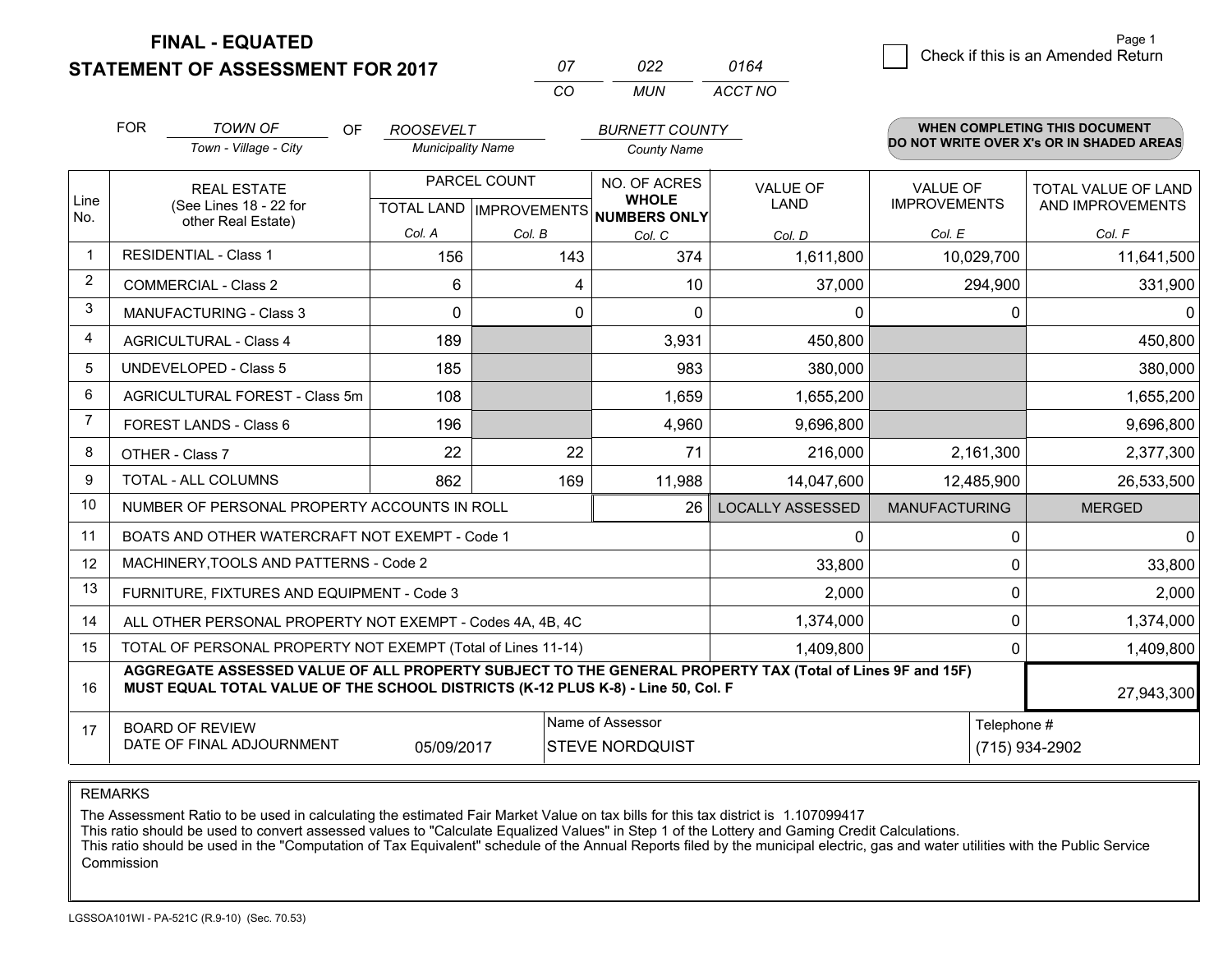*YEAR CO MUN ACCT NO* <sup>2017</sup> <sup>07</sup> <sup>022</sup> <sup>0164</sup>

Do not confuse FOREST LANDS (Line 7) with FOREST CROPS (in this section) - They are **NOT** the same

|    |                                                               |                 |  | Private Forest Crop - Reg Class @ 10¢ per acre                                 |             | Private Forest Crop - Reg Class @ \$2.52 per acre             |                                    |                                                                    |           |                                                                              |
|----|---------------------------------------------------------------|-----------------|--|--------------------------------------------------------------------------------|-------------|---------------------------------------------------------------|------------------------------------|--------------------------------------------------------------------|-----------|------------------------------------------------------------------------------|
| 18 | (a) PARCELS                                                   | (b) ACRES       |  | (c) ASSESSED VALUE                                                             |             | (d) PARCELS                                                   |                                    | (e) ACRES                                                          |           | (f) ASSESSED VALUE                                                           |
|    |                                                               |                 |  |                                                                                |             |                                                               |                                    |                                                                    |           |                                                                              |
|    |                                                               |                 |  | Private Forest Crop - Special Class @ 20¢ per acre                             |             |                                                               |                                    |                                                                    |           | Entered Before 2005 Managed Forest - Ferrous Mining CLOSED @ \$8.27 per acre |
| 19 | (a) PARCELS                                                   | (b) ACRES       |  | (c) ASSESSED VALUE                                                             |             | (d) PARCELS                                                   |                                    | (e) ACRES                                                          |           | (f) ASSESSED VALUE                                                           |
|    |                                                               |                 |  |                                                                                |             |                                                               |                                    |                                                                    |           |                                                                              |
|    |                                                               |                 |  |                                                                                |             |                                                               |                                    |                                                                    |           |                                                                              |
|    |                                                               |                 |  | Entered Before 2005 Managed Forest - OPEN @ \$.79 per acre                     |             |                                                               |                                    | Entered Before 2005 Managed Forest - CLOSED @ \$1.87 per acre      |           |                                                                              |
| 20 | (a) PARCELS                                                   | (b) ACRES       |  | (c) ASSESSED VALUE                                                             |             | (d) PARCELS                                                   |                                    | (e) ACRES                                                          |           | (f) ASSESSED VALUE                                                           |
|    | 8                                                             | 248             |  | 453.000                                                                        |             | 35<br>1.251.1                                                 |                                    |                                                                    | 2,418,000 |                                                                              |
|    | Entered After 2004 Managed Forest - OPEN @<br>\$2.14 per acre |                 |  |                                                                                |             | Entered After 2004 Managed Forest - CLOSED @ \$10.68 per acre |                                    |                                                                    |           |                                                                              |
| 21 | (a) PARCELS                                                   | (b) ACRES       |  | (c) ASSESSED VALUE                                                             | (d) PARCELS |                                                               |                                    | (e) ACRES                                                          |           | (f) ASSESSED VALUE                                                           |
|    |                                                               |                 |  |                                                                                |             |                                                               |                                    |                                                                    |           |                                                                              |
|    | 15                                                            | 501             |  | 976,000                                                                        |             | 63<br>2,196                                                   |                                    | 4,118,500                                                          |           |                                                                              |
|    | (a) County Forest Cropland Acres                              |                 |  | (b) Federal Acres                                                              |             | (c) State Acres                                               | (d) County (NOT FOREST CROP) Acres |                                                                    |           | (e) Other Acres                                                              |
| 22 |                                                               |                 |  |                                                                                |             |                                                               |                                    |                                                                    |           |                                                                              |
|    | 3,861.31                                                      |                 |  | 40                                                                             |             | 2,600.74                                                      |                                    | 1.94                                                               |           | 83.58                                                                        |
|    |                                                               |                 |  | Assessed Value of Omitted Property From Prior Years (Sec. 70.44)               |             |                                                               |                                    | Assessed Value of Sec. 70.43 Corrections of Errors by Assessors    |           |                                                                              |
| 23 |                                                               | (a) REAL ESTATE |  | (b) PERSONAL                                                                   |             |                                                               |                                    | (c1) REAL ESTATE                                                   |           | (c2) PERSONAL                                                                |
|    |                                                               |                 |  |                                                                                |             |                                                               |                                    |                                                                    |           |                                                                              |
|    |                                                               |                 |  | Manufacturing Equated Value of Omitted Property From Prior Years (Sec. 70.995) |             |                                                               |                                    | Mfg. Equated Value of Sec.70.43 Corrections of Errors by Assessors |           |                                                                              |
|    |                                                               | (d) REAL ESTATE |  | (e) PERSONAL                                                                   |             | (f1) REAL ESTATE                                              |                                    | (f2) PERSONAL                                                      |           |                                                                              |
|    |                                                               |                 |  |                                                                                |             |                                                               |                                    |                                                                    |           |                                                                              |
|    |                                                               |                 |  |                                                                                |             |                                                               |                                    |                                                                    |           |                                                                              |

# **SPECIAL DISTRICTS**

| Line<br>No. | Enter 6-digit<br>Special District<br>Code (Col. A) | <b>Account</b><br><b>Number</b><br>(Col. B) | <b>Special District Name</b><br>(Col. C) | <b>Locally Assessed Value</b><br>of Real Estate and<br>Personal Property (Col. D) | Mfg Value of Real Estate<br>and Personal Property<br>(Col. E) | <b>Merged Value of</b><br><b>Real Estate and</b><br>Personal Property (Col. F) |
|-------------|----------------------------------------------------|---------------------------------------------|------------------------------------------|-----------------------------------------------------------------------------------|---------------------------------------------------------------|--------------------------------------------------------------------------------|
| 24          |                                                    |                                             |                                          |                                                                                   |                                                               |                                                                                |
| 25          |                                                    |                                             |                                          |                                                                                   |                                                               |                                                                                |
| 26          |                                                    |                                             |                                          |                                                                                   |                                                               |                                                                                |
| 27          |                                                    |                                             |                                          |                                                                                   |                                                               |                                                                                |
| 28          |                                                    |                                             |                                          |                                                                                   |                                                               |                                                                                |
| 29          |                                                    |                                             |                                          |                                                                                   |                                                               |                                                                                |
| 30          |                                                    |                                             |                                          |                                                                                   |                                                               |                                                                                |
| 31          |                                                    |                                             |                                          |                                                                                   |                                                               |                                                                                |
| 32          |                                                    |                                             |                                          |                                                                                   |                                                               |                                                                                |
| 33          |                                                    |                                             |                                          |                                                                                   |                                                               |                                                                                |
| 34          |                                                    |                                             |                                          |                                                                                   |                                                               |                                                                                |
| 35          |                                                    |                                             |                                          |                                                                                   |                                                               |                                                                                |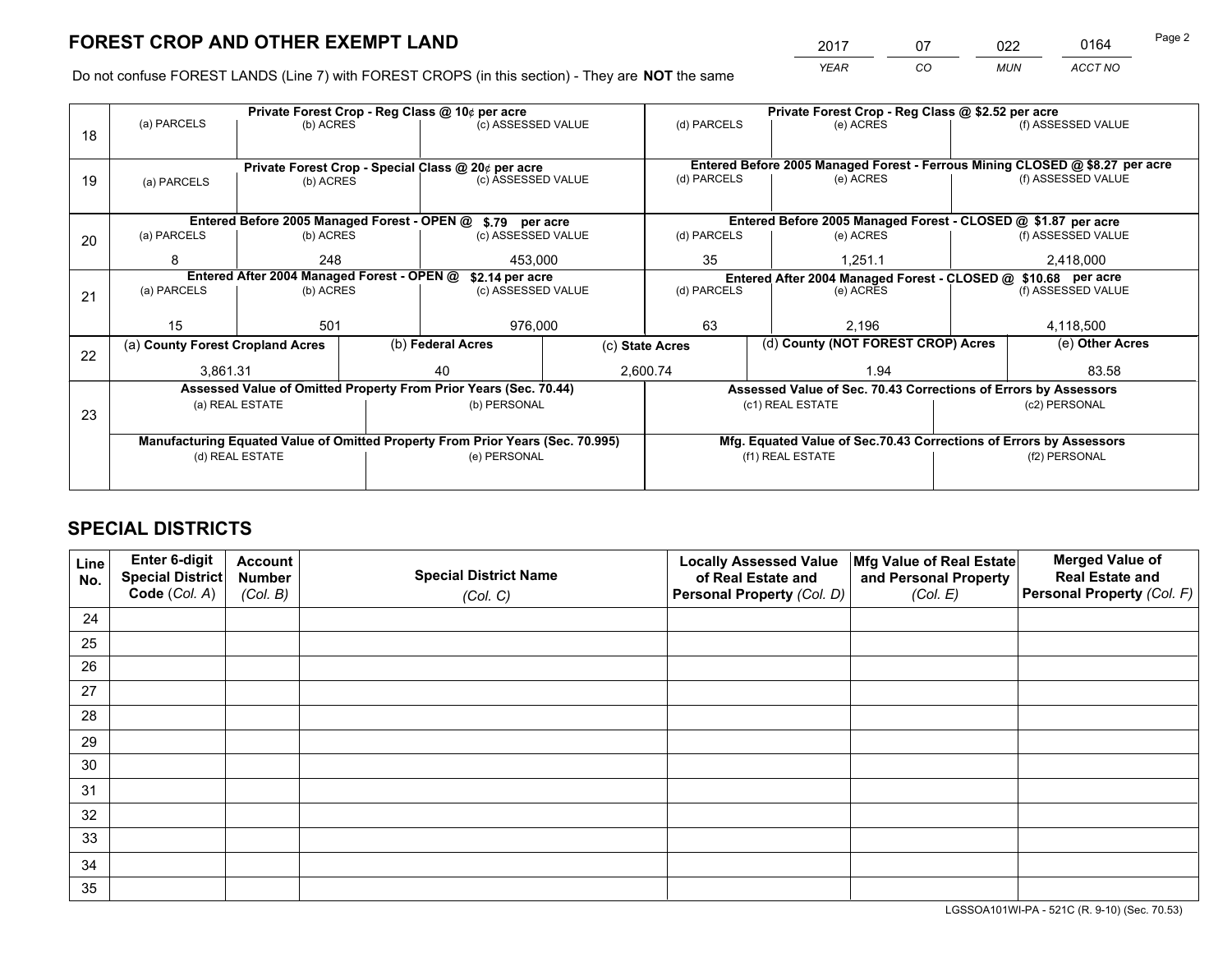|             |                                                                 |                                             |                                                         | <b>YEAR</b>                                                                       | CO<br><b>MUN</b>                                              | ACCT NO                                                                        |
|-------------|-----------------------------------------------------------------|---------------------------------------------|---------------------------------------------------------|-----------------------------------------------------------------------------------|---------------------------------------------------------------|--------------------------------------------------------------------------------|
| Line<br>No. | <b>Enter 6-digit</b><br><b>School District</b><br>Code (Col. A) | <b>Account</b><br><b>Number</b><br>(Col. B) | <b>School District Name</b><br>(Col. C)                 | <b>Locally Assessed Value</b><br>of Real Estate and<br>Personal Property (Col. D) | Mfg Value of Real Estate<br>and Personal Property<br>(Col. E) | <b>Merged Value of</b><br><b>Real Estate and</b><br>Personal Property (Col. F) |
|             | A. SCHOOL DISTRICTS (K-8 and K-12)                              |                                             |                                                         |                                                                                   |                                                               |                                                                                |
| 36          | 031260                                                          | 0025                                        | SCH D OF CUMBERLAND                                     | 9,862,500                                                                         |                                                               | 9,862,500                                                                      |
| 37          | 655306                                                          | 0392                                        | SCH D OF SHELL LAKE                                     | 18,080,800                                                                        |                                                               | 18,080,800                                                                     |
| 38          |                                                                 |                                             |                                                         |                                                                                   |                                                               |                                                                                |
| 39          |                                                                 |                                             |                                                         |                                                                                   |                                                               |                                                                                |
| 40          |                                                                 |                                             |                                                         |                                                                                   |                                                               |                                                                                |
| 41          |                                                                 |                                             |                                                         |                                                                                   |                                                               |                                                                                |
| 42          |                                                                 |                                             |                                                         |                                                                                   |                                                               |                                                                                |
| 43          |                                                                 |                                             |                                                         |                                                                                   |                                                               |                                                                                |
| 44          |                                                                 |                                             |                                                         |                                                                                   |                                                               |                                                                                |
| 45<br>46    |                                                                 |                                             |                                                         |                                                                                   |                                                               |                                                                                |
| 47          |                                                                 |                                             |                                                         |                                                                                   |                                                               |                                                                                |
| 48          |                                                                 |                                             |                                                         |                                                                                   |                                                               |                                                                                |
| 49          |                                                                 |                                             |                                                         |                                                                                   |                                                               |                                                                                |
| 50          |                                                                 |                                             | TOTAL ASSESSED VALUE OF SCHOOL DISTRICTS (K-8 and K-12) | 27,943,300                                                                        |                                                               | 27,943,300                                                                     |
|             | <b>UNION HIGH SCHOOL DISTRICTS</b><br><b>B.</b>                 |                                             |                                                         |                                                                                   |                                                               |                                                                                |
| 51          |                                                                 |                                             |                                                         |                                                                                   |                                                               |                                                                                |
| 52          |                                                                 |                                             |                                                         |                                                                                   |                                                               |                                                                                |
| 53          |                                                                 |                                             |                                                         |                                                                                   |                                                               |                                                                                |
| 54          |                                                                 |                                             |                                                         |                                                                                   |                                                               |                                                                                |
| 55          |                                                                 |                                             | TOTAL ASSESSED VALUE OF UNION HIGH SCHOOLS              |                                                                                   |                                                               |                                                                                |
|             | <b>TECHNICAL COLLEGE DISTRICTS</b><br>C.                        |                                             |                                                         |                                                                                   |                                                               |                                                                                |
| 56          | 001700                                                          | 0016                                        | WISCONSIN INDIANHEAD TECH COLLEGE SHEL                  | 27,943,300                                                                        |                                                               | 27,943,300                                                                     |
| 57          |                                                                 |                                             |                                                         |                                                                                   |                                                               |                                                                                |
| 58          |                                                                 |                                             |                                                         |                                                                                   |                                                               |                                                                                |
| 59          |                                                                 |                                             | TOTAL ASSESSED VALUE OF TECHNICAL COLLEGES              | 27,943,300                                                                        |                                                               | 27,943,300                                                                     |

07

022

 *I hereby certify, to the best of my knowledge and belief, this form is complete and correct.*

**SCHOOL DISTRICTS**

| Print name of preparer | Title                    |                | Date (MM / DD / CCYY) |
|------------------------|--------------------------|----------------|-----------------------|
|                        |                          |                |                       |
| Signature of preparer  | Contact Telephone Number | E-mail address |                       |
|                        | $\sim$                   |                |                       |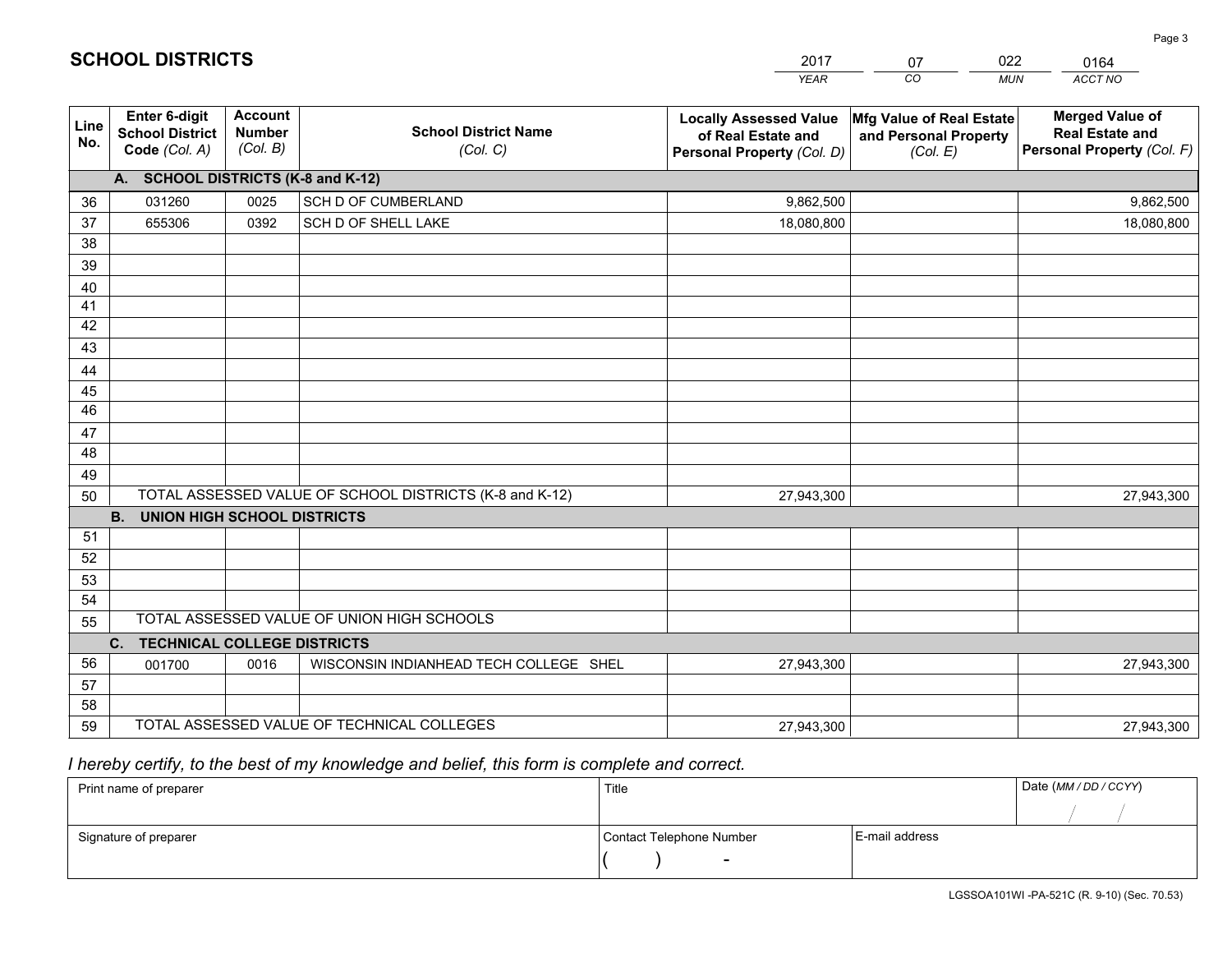## **HIGHLIGHTS**

- 1. Complete the Statement of Assessment after the Board of Review. Reflect any changes made there.
- 2. Use black ink to complete.
- 3. Line 16 must equal Line 50, Col D.
- 4. Line 55 must equal the total of K-8 schools listed on lines 36-49. Do not include K-12 schools in this comparision.
- 5. Line 59, Col. D must equal Line 16.
- 6. Special District, School District and Technical College District values must include both real estate and personal property. Examples of Special districts are: town sanitary districts, public inland lake protection and rehabilitation districts, and metropolitan sewerage districts.
- 7. DO NOT INCLUDE Manufacturing property values.DOR will print these values on the final SOA.

PATRICIA HAYDEN TOWN OF ROOSEVELT 2997 COUNTY RD EE SHELL LAKE, WI 54871

PATRICIA HAYDEN<br>TOWN OF ROOSEVELT

SHELL LAKE, WI 54871 2997 COUNTY RD EE

 8. Accuracy of this form is very important. The values reported directly affect the equalized value DOR calculates for school and special districts.

### **Page 1:**

 If not prefilled, enter the tax year,county and municipal code,municipal type, municipal name and county name on the top of form.

Check the Amended box, if filing an amended / corrected SOA.

 Report the parcel count, acres and assessed value of taxable general property, total parcel count, (real and personal), total acres, and values from final figures set by the Board of Review.

- A. Real Estate land and improvements (buildings, etc.) is reported on lines 1 8, total line 9.
- B. Personal Property is reported on lines 11 14, Column D, total line 15.
- C. To complete this report, use the computer produced summary of the assessment roll that shows these amounts.
- D. Use whole numbers only.
- E. Add each line across and each column down to verify entries.

## **Page 2:**

- A. Report Special Items (not subject to general property tax).
- 1. Private Forest Croplands and Managed Forest Lands are reported on lines 18,19, 20 and 21. Be sure to report assessed values **NOT** taxes.
- 2. You should have copies of the orders of entry, orders of withdrawal, etc., to update your assessment roll.
	- 3. Show hundredths of acres (e.g. 39.75).
- 4. Tax exempt lands are reported on line 22.
- 5. Omitted property and sec. 70.43, Wis. Stats., corrections of errors by assessor are reported on line 23. Report real estate and personal property separately. These should be for **prior years**, not something found on the current assessment roll after the board of review.
- B. Special District (Lines 24-35) Include the value of both real and personal property.

 The Department of Revenue (DOR) preprints much of the information regarding names and codes for schools, special districts,etc. If a district is not listed, enter the name and value only, DOR will enter the proper code.

## **Page 3 School Districts:**

Include the value of both real and personal property.

Report School District (regular, elementary, union high school, and technical college).

- 1. Regular (K-12) and Elementary (K-8) school values are reported on lines 36-49, total on line 50.
- 2. Union High School (UHS) (use only if elementary schools are listed on lines 36-49) are reported on lines 51-54. UHS total value (line 55) must equal to the total **elementary school** values reported on lines 36-49. Do notinclude K-12 schools in this comparison.
- 3. Technical College values are reported on lines 56-58, total on line 59.
- 4. Use the computer summary that shows these amounts to complete this report.

### **This form is due the second Monday in June. File this report only after your Board of Review is complete.**

 *If you have questions: Return forms to:*

 Email: lgs@wisconsin.gov Wisconsin Department of RevenueCall:  $(608)$  266-2569 or  $(608)$  264-6892 Fax number: (608) 264-6887 PO Box 8971

Local Government Services Section 6-97 Madison WI 53708-8971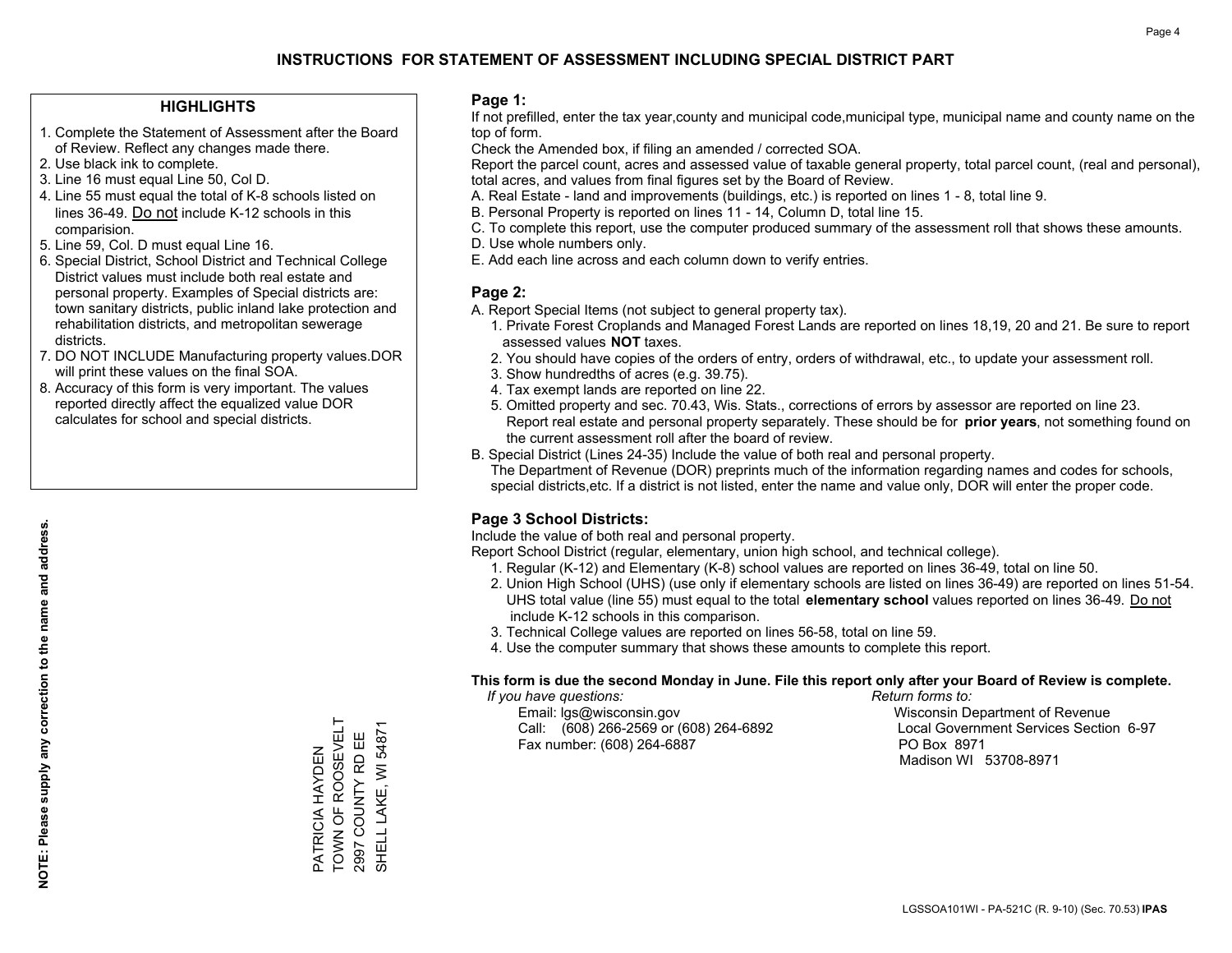**STATEMENT OF ASSESSMENT FOR 2017** 

| $^{\prime\prime}$ | በጋ <i>Δ</i> | 0165    |
|-------------------|-------------|---------|
| $\cdots$          | MUN         | ACCT NO |

|                | <b>FOR</b>                                                                                                                                                                                   | <b>TOWN OF</b><br><b>OF</b>                                  | <b>RUSK</b>              |                                                      | <b>BURNETT COUNTY</b>                   |                                |                                        | WHEN COMPLETING THIS DOCUMENT            |  |
|----------------|----------------------------------------------------------------------------------------------------------------------------------------------------------------------------------------------|--------------------------------------------------------------|--------------------------|------------------------------------------------------|-----------------------------------------|--------------------------------|----------------------------------------|------------------------------------------|--|
|                |                                                                                                                                                                                              | Town - Village - City                                        | <b>Municipality Name</b> |                                                      | <b>County Name</b>                      |                                |                                        | DO NOT WRITE OVER X's OR IN SHADED AREAS |  |
| Line           |                                                                                                                                                                                              | <b>REAL ESTATE</b><br>(See Lines 18 - 22 for                 |                          | PARCEL COUNT<br>TOTAL LAND IMPROVEMENTS NUMBERS ONLY |                                         | <b>VALUE OF</b><br><b>LAND</b> | <b>VALUE OF</b><br><b>IMPROVEMENTS</b> | TOTAL VALUE OF LAND<br>AND IMPROVEMENTS  |  |
| No.            |                                                                                                                                                                                              | other Real Estate)                                           | Col. A                   | Col. B                                               | Col. C                                  | Col. D                         | Col. E                                 | Col. F                                   |  |
| $\mathbf{1}$   |                                                                                                                                                                                              | <b>RESIDENTIAL - Class 1</b>                                 | 525                      | 404                                                  | 1,377                                   | 29,674,500                     | 41,338,600                             | 71,013,100                               |  |
| 2              |                                                                                                                                                                                              | <b>COMMERCIAL - Class 2</b>                                  | 8                        | 6                                                    | 41                                      | 706,000                        | 922,700                                | 1,628,700                                |  |
| 3              |                                                                                                                                                                                              | <b>MANUFACTURING - Class 3</b>                               | $\Omega$                 | $\Omega$                                             | $\Omega$                                | 0                              | $\Omega$                               | $\mathbf{0}$                             |  |
| 4              |                                                                                                                                                                                              | <b>AGRICULTURAL - Class 4</b>                                | 146                      |                                                      | 3,447                                   | 432,200                        |                                        | 432,200                                  |  |
| 5              |                                                                                                                                                                                              | UNDEVELOPED - Class 5                                        | 106                      |                                                      | 1,170                                   | 372,900                        |                                        | 372,900                                  |  |
| 6              | AGRICULTURAL FOREST - Class 5m                                                                                                                                                               |                                                              | 71                       |                                                      | 1,043                                   | 943,600                        |                                        | 943,600                                  |  |
| $\overline{7}$ |                                                                                                                                                                                              | FOREST LANDS - Class 6                                       | 235                      |                                                      | 6,186                                   | 10,998,900                     |                                        | 10,998,900                               |  |
| 8              |                                                                                                                                                                                              | OTHER - Class 7                                              | 19                       | 19                                                   | 36                                      | 82,800                         | 1,796,000                              | 1,878,800                                |  |
| 9              |                                                                                                                                                                                              | TOTAL - ALL COLUMNS                                          | 1,110                    | 429                                                  | 13,300                                  | 43,210,900                     | 44,057,300                             | 87,268,200                               |  |
| 10             |                                                                                                                                                                                              | NUMBER OF PERSONAL PROPERTY ACCOUNTS IN ROLL                 |                          |                                                      | 10                                      | <b>LOCALLY ASSESSED</b>        | <b>MANUFACTURING</b>                   | <b>MERGED</b>                            |  |
| 11             |                                                                                                                                                                                              | BOATS AND OTHER WATERCRAFT NOT EXEMPT - Code 1               |                          |                                                      |                                         | 2,300                          | $\mathbf 0$                            | 2,300                                    |  |
| 12             |                                                                                                                                                                                              | MACHINERY, TOOLS AND PATTERNS - Code 2                       |                          |                                                      |                                         | 22,700                         | $\mathbf{0}$                           | 22,700                                   |  |
| 13             |                                                                                                                                                                                              | FURNITURE, FIXTURES AND EQUIPMENT - Code 3                   |                          |                                                      |                                         | 17,300                         | $\mathbf{0}$                           | 17,300                                   |  |
| 14             |                                                                                                                                                                                              | ALL OTHER PERSONAL PROPERTY NOT EXEMPT - Codes 4A, 4B, 4C    |                          |                                                      |                                         | 11,000                         | $\mathbf 0$                            | 11,000                                   |  |
| 15             |                                                                                                                                                                                              | TOTAL OF PERSONAL PROPERTY NOT EXEMPT (Total of Lines 11-14) |                          |                                                      |                                         | 53,300                         | $\mathbf{0}$                           | 53,300                                   |  |
| 16             | AGGREGATE ASSESSED VALUE OF ALL PROPERTY SUBJECT TO THE GENERAL PROPERTY TAX (Total of Lines 9F and 15F)<br>MUST EQUAL TOTAL VALUE OF THE SCHOOL DISTRICTS (K-12 PLUS K-8) - Line 50, Col. F |                                                              |                          |                                                      |                                         |                                |                                        | 87,321,500                               |  |
| 17             |                                                                                                                                                                                              | <b>BOARD OF REVIEW</b><br>DATE OF FINAL ADJOURNMENT          | 05/20/2017               |                                                      | Name of Assessor<br><b>THOMAS BIVER</b> | Telephone #<br>(715) 635-5020  |                                        |                                          |  |

REMARKS

The Assessment Ratio to be used in calculating the estimated Fair Market Value on tax bills for this tax district is 1.01846193<br>This ratio should be used to convert assessed values to "Calculate Equalized Values" in Step 1 Commission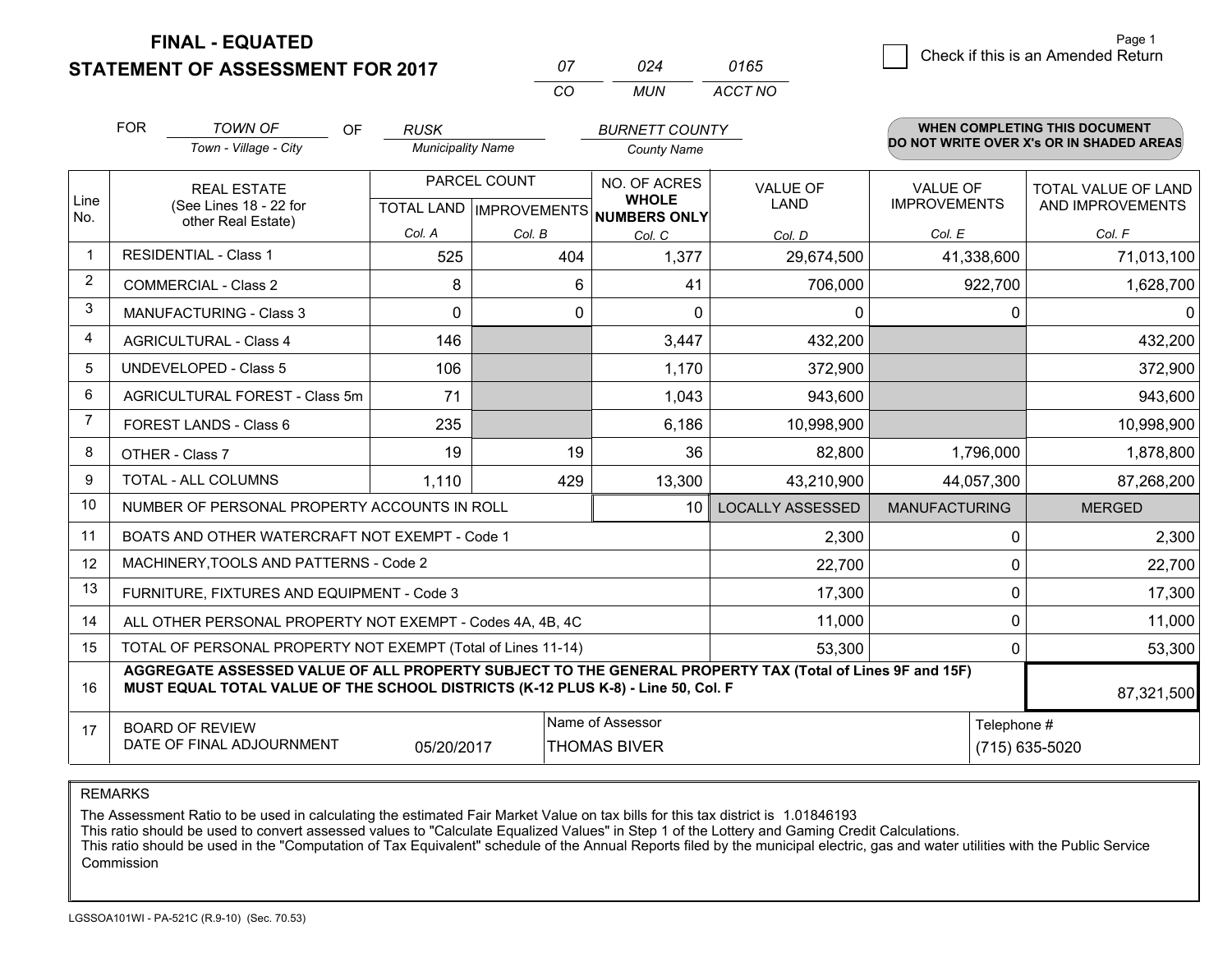*YEAR CO MUN ACCT NO* <sup>2017</sup> <sup>07</sup> <sup>024</sup> <sup>0165</sup>

Do not confuse FOREST LANDS (Line 7) with FOREST CROPS (in this section) - They are **NOT** the same

|    |                                                                                |                                 |  | Private Forest Crop - Reg Class @ 10¢ per acre                   |                 | Private Forest Crop - Reg Class @ \$2.52 per acre             |           |                                                                    |                    |                                                                              |
|----|--------------------------------------------------------------------------------|---------------------------------|--|------------------------------------------------------------------|-----------------|---------------------------------------------------------------|-----------|--------------------------------------------------------------------|--------------------|------------------------------------------------------------------------------|
| 18 | (a) PARCELS                                                                    | (b) ACRES                       |  | (c) ASSESSED VALUE                                               |                 | (d) PARCELS                                                   |           | (e) ACRES                                                          |                    | (f) ASSESSED VALUE                                                           |
|    |                                                                                |                                 |  |                                                                  |                 |                                                               |           |                                                                    |                    |                                                                              |
|    |                                                                                |                                 |  | Private Forest Crop - Special Class @ 20¢ per acre               |                 |                                                               |           |                                                                    |                    | Entered Before 2005 Managed Forest - Ferrous Mining CLOSED @ \$8.27 per acre |
| 19 | (a) PARCELS                                                                    | (c) ASSESSED VALUE<br>(b) ACRES |  |                                                                  | (d) PARCELS     |                                                               | (e) ACRES |                                                                    | (f) ASSESSED VALUE |                                                                              |
|    |                                                                                |                                 |  |                                                                  |                 |                                                               |           |                                                                    |                    |                                                                              |
|    |                                                                                |                                 |  | Entered Before 2005 Managed Forest - OPEN @ \$.79 per acre       |                 |                                                               |           | Entered Before 2005 Managed Forest - CLOSED @ \$1.87 per acre      |                    |                                                                              |
| 20 | (a) PARCELS                                                                    | (b) ACRES                       |  | (c) ASSESSED VALUE                                               |                 | (d) PARCELS                                                   |           | (e) ACRES                                                          |                    | (f) ASSESSED VALUE                                                           |
|    | 6                                                                              | 240                             |  |                                                                  | 440.000<br>17   |                                                               |           | 406.12                                                             |                    | 783,000                                                                      |
|    | Entered After 2004 Managed Forest - OPEN @<br>\$2.14 per acre                  |                                 |  |                                                                  |                 | Entered After 2004 Managed Forest - CLOSED @ \$10.68 per acre |           |                                                                    |                    |                                                                              |
| 21 | (a) PARCELS                                                                    | (b) ACRES                       |  | (c) ASSESSED VALUE                                               | (d) PARCELS     |                                                               |           | (e) ACRES                                                          |                    | (f) ASSESSED VALUE                                                           |
|    |                                                                                |                                 |  |                                                                  |                 |                                                               |           |                                                                    |                    |                                                                              |
|    |                                                                                | 80                              |  | 144,000                                                          |                 | 28                                                            | 789.37    |                                                                    | 1,303,700          |                                                                              |
| 22 | (a) County Forest Cropland Acres                                               |                                 |  | (b) Federal Acres                                                | (c) State Acres |                                                               |           | (d) County (NOT FOREST CROP) Acres                                 |                    | (e) Other Acres                                                              |
|    | 5,881.23                                                                       |                                 |  | 256<br>5                                                         |                 | 79.79                                                         |           |                                                                    | 171.58             |                                                                              |
|    |                                                                                |                                 |  | Assessed Value of Omitted Property From Prior Years (Sec. 70.44) |                 |                                                               |           | Assessed Value of Sec. 70.43 Corrections of Errors by Assessors    |                    |                                                                              |
| 23 |                                                                                | (a) REAL ESTATE                 |  | (b) PERSONAL                                                     |                 |                                                               |           | (c1) REAL ESTATE                                                   | (c2) PERSONAL      |                                                                              |
|    |                                                                                |                                 |  |                                                                  |                 |                                                               |           |                                                                    |                    |                                                                              |
|    | Manufacturing Equated Value of Omitted Property From Prior Years (Sec. 70.995) |                                 |  |                                                                  |                 |                                                               |           | Mfg. Equated Value of Sec.70.43 Corrections of Errors by Assessors |                    |                                                                              |
|    | (d) REAL ESTATE                                                                |                                 |  | (e) PERSONAL                                                     |                 | (f1) REAL ESTATE                                              |           |                                                                    | (f2) PERSONAL      |                                                                              |
|    |                                                                                |                                 |  |                                                                  |                 |                                                               |           |                                                                    |                    |                                                                              |

# **SPECIAL DISTRICTS**

| Line<br>No. | Enter 6-digit<br><b>Special District</b> | <b>Account</b><br><b>Number</b> | <b>Special District Name</b> | <b>Locally Assessed Value</b><br>of Real Estate and | Mfg Value of Real Estate<br>and Personal Property | <b>Merged Value of</b><br><b>Real Estate and</b> |
|-------------|------------------------------------------|---------------------------------|------------------------------|-----------------------------------------------------|---------------------------------------------------|--------------------------------------------------|
|             | Code (Col. A)                            | (Col. B)                        | (Col. C)                     | Personal Property (Col. D)                          | (Col. E)                                          | Personal Property (Col. F)                       |
| 24          |                                          |                                 |                              |                                                     |                                                   |                                                  |
| 25          |                                          |                                 |                              |                                                     |                                                   |                                                  |
| 26          |                                          |                                 |                              |                                                     |                                                   |                                                  |
| 27          |                                          |                                 |                              |                                                     |                                                   |                                                  |
| 28          |                                          |                                 |                              |                                                     |                                                   |                                                  |
| 29          |                                          |                                 |                              |                                                     |                                                   |                                                  |
| 30          |                                          |                                 |                              |                                                     |                                                   |                                                  |
| 31          |                                          |                                 |                              |                                                     |                                                   |                                                  |
| 32          |                                          |                                 |                              |                                                     |                                                   |                                                  |
| 33          |                                          |                                 |                              |                                                     |                                                   |                                                  |
| 34          |                                          |                                 |                              |                                                     |                                                   |                                                  |
| 35          |                                          |                                 |                              |                                                     |                                                   |                                                  |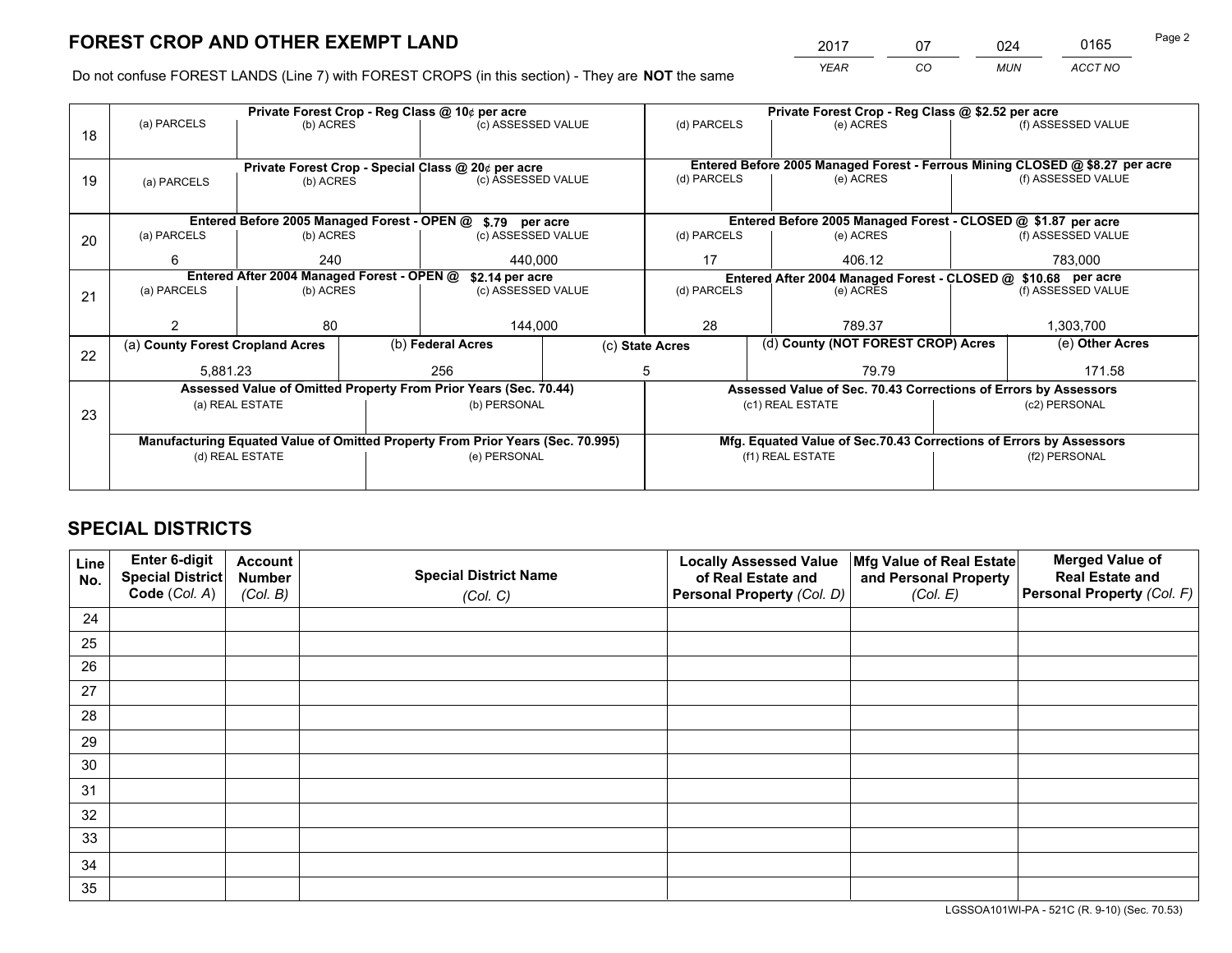| <b>Account</b><br><b>Merged Value of</b><br>Enter 6-digit<br>Mfg Value of Real Estate<br><b>Locally Assessed Value</b><br>Line<br><b>School District Name</b><br><b>School District</b><br><b>Number</b><br><b>Real Estate and</b><br>of Real Estate and<br>and Personal Property<br>No.<br>(Col. B)<br>Personal Property (Col. F)<br>Code (Col. A)<br>(Col. C)<br>Personal Property (Col. D)<br>(Col. E)<br>A. SCHOOL DISTRICTS (K-8 and K-12)<br>SCH D OF SPOONER<br>655474<br>0393<br>87,321,500<br>36<br>87,321,500<br>37<br>38<br>39<br>40<br>41<br>42<br>43<br>44<br>45<br>46<br>47<br>48<br>49<br>TOTAL ASSESSED VALUE OF SCHOOL DISTRICTS (K-8 and K-12)<br>87,321,500<br>87,321,500<br>50<br><b>B.</b><br><b>UNION HIGH SCHOOL DISTRICTS</b><br>51<br>52<br>53<br>54<br>TOTAL ASSESSED VALUE OF UNION HIGH SCHOOLS<br>55 |  |  | <b>YEAR</b> | CO<br><b>MUN</b> | ACCT NO |
|-----------------------------------------------------------------------------------------------------------------------------------------------------------------------------------------------------------------------------------------------------------------------------------------------------------------------------------------------------------------------------------------------------------------------------------------------------------------------------------------------------------------------------------------------------------------------------------------------------------------------------------------------------------------------------------------------------------------------------------------------------------------------------------------------------------------------------------|--|--|-------------|------------------|---------|
|                                                                                                                                                                                                                                                                                                                                                                                                                                                                                                                                                                                                                                                                                                                                                                                                                                   |  |  |             |                  |         |
|                                                                                                                                                                                                                                                                                                                                                                                                                                                                                                                                                                                                                                                                                                                                                                                                                                   |  |  |             |                  |         |
|                                                                                                                                                                                                                                                                                                                                                                                                                                                                                                                                                                                                                                                                                                                                                                                                                                   |  |  |             |                  |         |
|                                                                                                                                                                                                                                                                                                                                                                                                                                                                                                                                                                                                                                                                                                                                                                                                                                   |  |  |             |                  |         |
|                                                                                                                                                                                                                                                                                                                                                                                                                                                                                                                                                                                                                                                                                                                                                                                                                                   |  |  |             |                  |         |
|                                                                                                                                                                                                                                                                                                                                                                                                                                                                                                                                                                                                                                                                                                                                                                                                                                   |  |  |             |                  |         |
|                                                                                                                                                                                                                                                                                                                                                                                                                                                                                                                                                                                                                                                                                                                                                                                                                                   |  |  |             |                  |         |
|                                                                                                                                                                                                                                                                                                                                                                                                                                                                                                                                                                                                                                                                                                                                                                                                                                   |  |  |             |                  |         |
|                                                                                                                                                                                                                                                                                                                                                                                                                                                                                                                                                                                                                                                                                                                                                                                                                                   |  |  |             |                  |         |
|                                                                                                                                                                                                                                                                                                                                                                                                                                                                                                                                                                                                                                                                                                                                                                                                                                   |  |  |             |                  |         |
|                                                                                                                                                                                                                                                                                                                                                                                                                                                                                                                                                                                                                                                                                                                                                                                                                                   |  |  |             |                  |         |
|                                                                                                                                                                                                                                                                                                                                                                                                                                                                                                                                                                                                                                                                                                                                                                                                                                   |  |  |             |                  |         |
|                                                                                                                                                                                                                                                                                                                                                                                                                                                                                                                                                                                                                                                                                                                                                                                                                                   |  |  |             |                  |         |
|                                                                                                                                                                                                                                                                                                                                                                                                                                                                                                                                                                                                                                                                                                                                                                                                                                   |  |  |             |                  |         |
|                                                                                                                                                                                                                                                                                                                                                                                                                                                                                                                                                                                                                                                                                                                                                                                                                                   |  |  |             |                  |         |
|                                                                                                                                                                                                                                                                                                                                                                                                                                                                                                                                                                                                                                                                                                                                                                                                                                   |  |  |             |                  |         |
|                                                                                                                                                                                                                                                                                                                                                                                                                                                                                                                                                                                                                                                                                                                                                                                                                                   |  |  |             |                  |         |
|                                                                                                                                                                                                                                                                                                                                                                                                                                                                                                                                                                                                                                                                                                                                                                                                                                   |  |  |             |                  |         |
|                                                                                                                                                                                                                                                                                                                                                                                                                                                                                                                                                                                                                                                                                                                                                                                                                                   |  |  |             |                  |         |
|                                                                                                                                                                                                                                                                                                                                                                                                                                                                                                                                                                                                                                                                                                                                                                                                                                   |  |  |             |                  |         |
|                                                                                                                                                                                                                                                                                                                                                                                                                                                                                                                                                                                                                                                                                                                                                                                                                                   |  |  |             |                  |         |
|                                                                                                                                                                                                                                                                                                                                                                                                                                                                                                                                                                                                                                                                                                                                                                                                                                   |  |  |             |                  |         |
| C. TECHNICAL COLLEGE DISTRICTS                                                                                                                                                                                                                                                                                                                                                                                                                                                                                                                                                                                                                                                                                                                                                                                                    |  |  |             |                  |         |
| 56<br>WISCONSIN INDIANHEAD TECH COLLEGE SHEL<br>001700<br>0016<br>87,321,500<br>87,321,500                                                                                                                                                                                                                                                                                                                                                                                                                                                                                                                                                                                                                                                                                                                                        |  |  |             |                  |         |
| 57<br>58                                                                                                                                                                                                                                                                                                                                                                                                                                                                                                                                                                                                                                                                                                                                                                                                                          |  |  |             |                  |         |
| TOTAL ASSESSED VALUE OF TECHNICAL COLLEGES<br>59<br>87,321,500<br>87,321,500                                                                                                                                                                                                                                                                                                                                                                                                                                                                                                                                                                                                                                                                                                                                                      |  |  |             |                  |         |

07

024

# *I hereby certify, to the best of my knowledge and belief, this form is complete and correct.*

**SCHOOL DISTRICTS**

| Print name of preparer | Title                    |                | Date (MM / DD / CCYY) |
|------------------------|--------------------------|----------------|-----------------------|
|                        |                          |                |                       |
| Signature of preparer  | Contact Telephone Number | E-mail address |                       |
|                        | $\overline{\phantom{0}}$ |                |                       |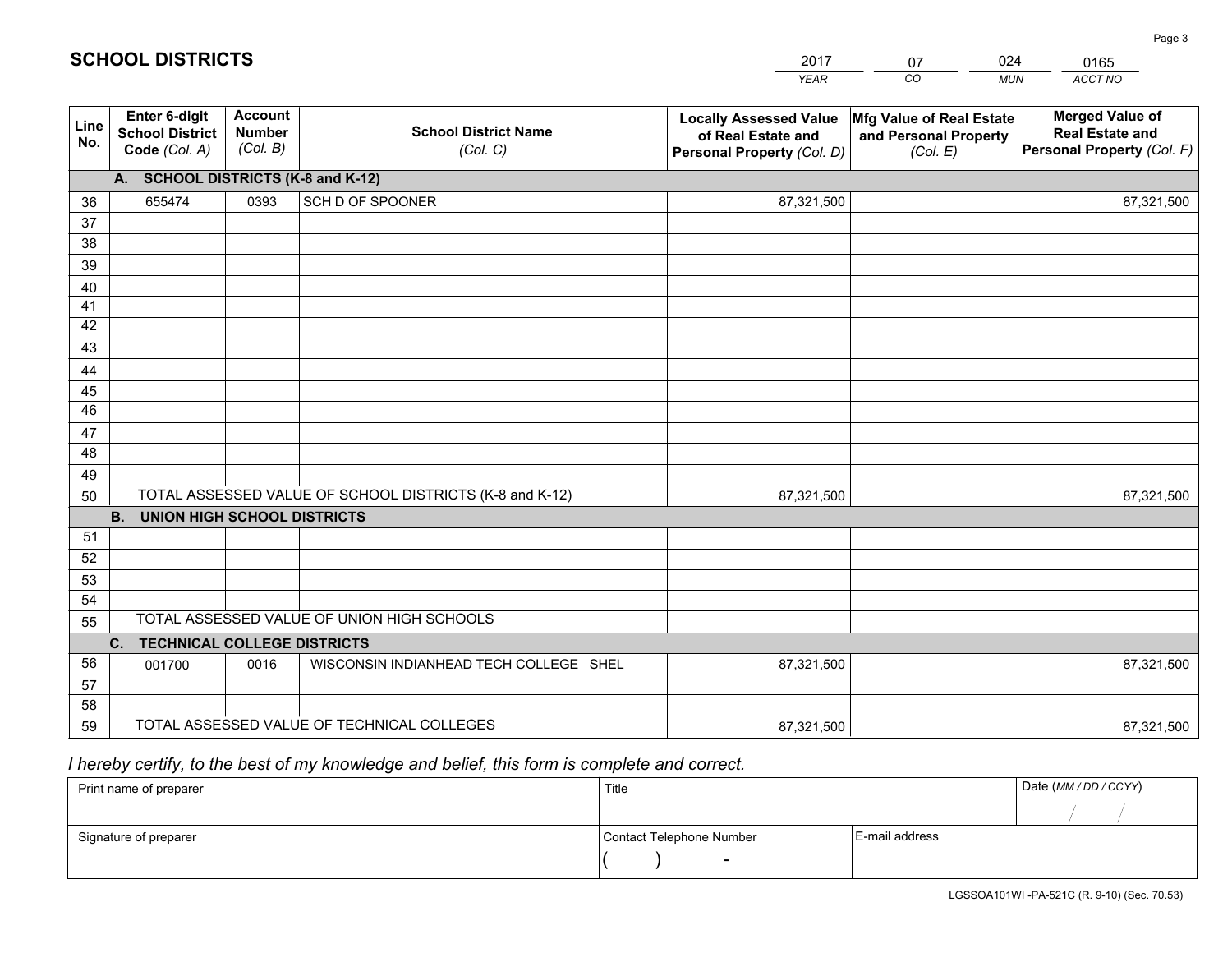## **HIGHLIGHTS**

- 1. Complete the Statement of Assessment after the Board of Review. Reflect any changes made there.
- 2. Use black ink to complete.
- 3. Line 16 must equal Line 50, Col D.
- 4. Line 55 must equal the total of K-8 schools listed on lines 36-49. Do not include K-12 schools in this comparision.
- 5. Line 59, Col. D must equal Line 16.
- 6. Special District, School District and Technical College District values must include both real estate and personal property. Examples of Special districts are: town sanitary districts, public inland lake protection and rehabilitation districts, and metropolitan sewerage districts.
- 7. DO NOT INCLUDE Manufacturing property values.DOR will print these values on the final SOA.
- 8. Accuracy of this form is very important. The values reported directly affect the equalized value DOR calculates for school and special districts.

### **Page 1:**

 If not prefilled, enter the tax year,county and municipal code,municipal type, municipal name and county name on the top of form.

Check the Amended box, if filing an amended / corrected SOA.

 Report the parcel count, acres and assessed value of taxable general property, total parcel count, (real and personal), total acres, and values from final figures set by the Board of Review.

- A. Real Estate land and improvements (buildings, etc.) is reported on lines 1 8, total line 9.
- B. Personal Property is reported on lines 11 14, Column D, total line 15.
- C. To complete this report, use the computer produced summary of the assessment roll that shows these amounts.
- D. Use whole numbers only.
- E. Add each line across and each column down to verify entries.

## **Page 2:**

- A. Report Special Items (not subject to general property tax).
- 1. Private Forest Croplands and Managed Forest Lands are reported on lines 18,19, 20 and 21. Be sure to report assessed values **NOT** taxes.
- 2. You should have copies of the orders of entry, orders of withdrawal, etc., to update your assessment roll.
	- 3. Show hundredths of acres (e.g. 39.75).
- 4. Tax exempt lands are reported on line 22.
- 5. Omitted property and sec. 70.43, Wis. Stats., corrections of errors by assessor are reported on line 23. Report real estate and personal property separately. These should be for **prior years**, not something found on the current assessment roll after the board of review.
- B. Special District (Lines 24-35) Include the value of both real and personal property.

 The Department of Revenue (DOR) preprints much of the information regarding names and codes for schools, special districts,etc. If a district is not listed, enter the name and value only, DOR will enter the proper code.

## **Page 3 School Districts:**

Include the value of both real and personal property.

Report School District (regular, elementary, union high school, and technical college).

- 1. Regular (K-12) and Elementary (K-8) school values are reported on lines 36-49, total on line 50.
- 2. Union High School (UHS) (use only if elementary schools are listed on lines 36-49) are reported on lines 51-54. UHS total value (line 55) must equal to the total **elementary school** values reported on lines 36-49. Do notinclude K-12 schools in this comparison.
- 3. Technical College values are reported on lines 56-58, total on line 59.
- 4. Use the computer summary that shows these amounts to complete this report.

### **This form is due the second Monday in June. File this report only after your Board of Review is complete.**

 *If you have questions: Return forms to:*

 Email: lgs@wisconsin.gov Wisconsin Department of RevenueCall:  $(608)$  266-2569 or  $(608)$  264-6892 Fax number: (608) 264-6887 PO Box 8971

Local Government Services Section 6-97 Madison WI 53708-8971

26985 E BENOIT LAKE RD<br>SPOONER, WI 54801 - 8904 SPOONER, WI 54801 - 8904 26985 E BENOIT LAKE RD BONNIE HARDER<br>TOWN OF RUSK BONNIE HARDER TOWN OF RUSK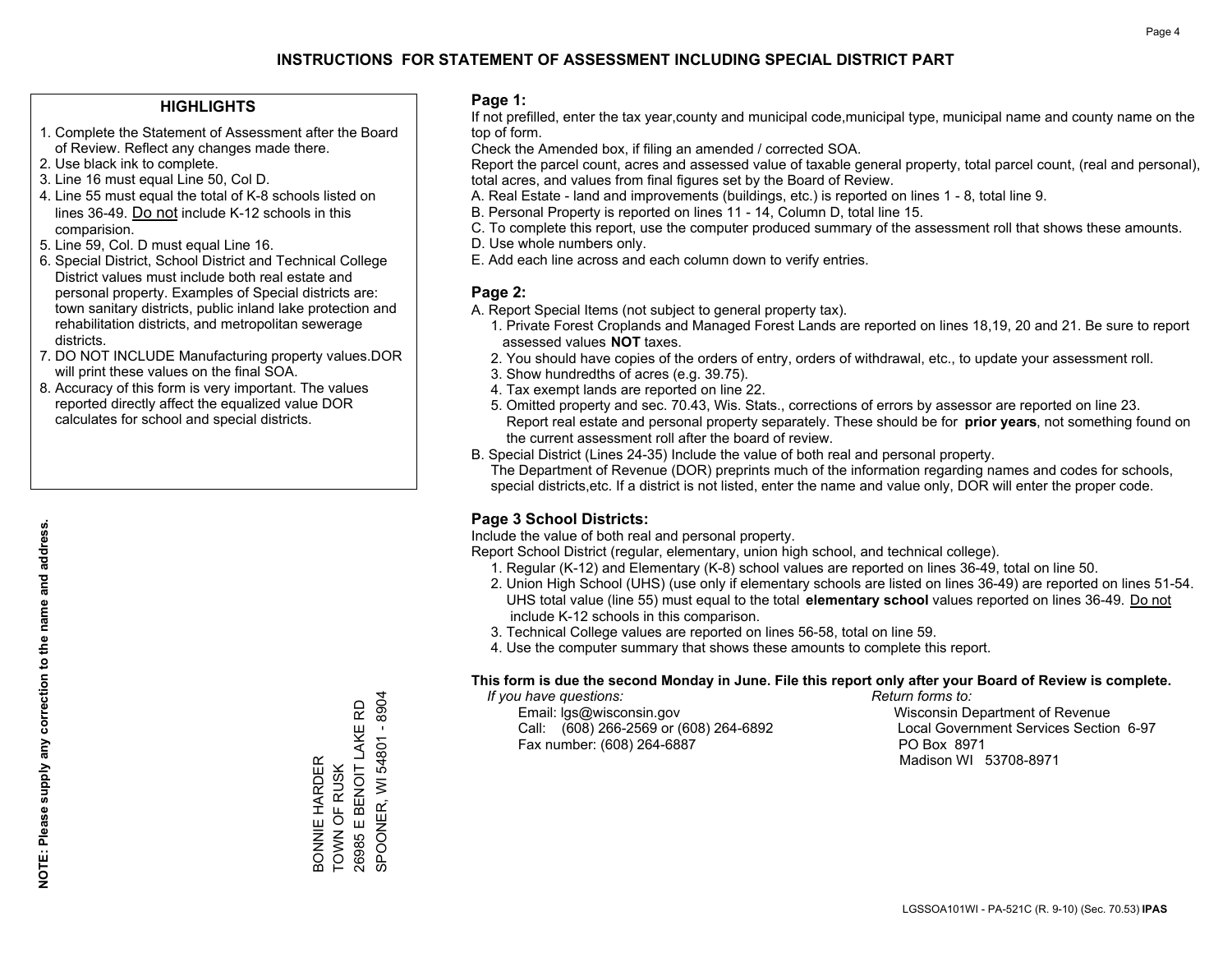**STATEMENT OF ASSESSMENT FOR 2017** 

| $^{\prime\prime}$ | 026 | 0166    |
|-------------------|-----|---------|
| $\alpha$          | MUN | ACCT NO |

|                | <b>FOR</b>                                                                                                                                                                                   | <b>TOWN OF</b><br><b>OF</b><br>Town - Village - City               | <b>SAND LAKE</b><br><b>Municipality Name</b>         |               | <b>BURNETT COUNTY</b><br><b>County Name</b> |                                |                                 | WHEN COMPLETING THIS DOCUMENT<br>DO NOT WRITE OVER X's OR IN SHADED AREAS |
|----------------|----------------------------------------------------------------------------------------------------------------------------------------------------------------------------------------------|--------------------------------------------------------------------|------------------------------------------------------|---------------|---------------------------------------------|--------------------------------|---------------------------------|---------------------------------------------------------------------------|
| Line<br>No.    |                                                                                                                                                                                              | <b>REAL ESTATE</b><br>(See Lines 18 - 22 for<br>other Real Estate) | PARCEL COUNT<br>TOTAL LAND IMPROVEMENTS NUMBERS ONLY |               | NO. OF ACRES<br><b>WHOLE</b>                | <b>VALUE OF</b><br><b>LAND</b> | VALUE OF<br><b>IMPROVEMENTS</b> | TOTAL VALUE OF LAND<br>AND IMPROVEMENTS                                   |
| $\mathbf 1$    |                                                                                                                                                                                              | <b>RESIDENTIAL - Class 1</b>                                       | Col. A<br>770                                        | Col. B<br>531 | Col. C<br>1,885                             | Col. D<br>37,284,100           | Col. E<br>49,010,400            | Col. F<br>86,294,500                                                      |
| $\overline{2}$ | <b>COMMERCIAL - Class 2</b>                                                                                                                                                                  |                                                                    | 4                                                    | 4             | 32                                          | 246,500                        | 441,900                         | 688,400                                                                   |
| 3              |                                                                                                                                                                                              | MANUFACTURING - Class 3                                            | 0                                                    | 0             | $\Omega$                                    | 0                              | 0                               | $\mathbf{0}$                                                              |
| $\overline{4}$ |                                                                                                                                                                                              | <b>AGRICULTURAL - Class 4</b>                                      | 103                                                  |               | 1,502                                       | 194,200                        |                                 | 194,200                                                                   |
| 5              |                                                                                                                                                                                              | <b>UNDEVELOPED - Class 5</b>                                       | 383                                                  |               | 4,850                                       | 1,608,900                      |                                 | 1,608,900                                                                 |
| 6              | AGRICULTURAL FOREST - Class 5m                                                                                                                                                               |                                                                    | 80                                                   |               | 829                                         | 729,900                        |                                 | 729,900                                                                   |
| 7              | FOREST LANDS - Class 6                                                                                                                                                                       |                                                                    | 317                                                  |               | 5,119                                       | 9,636,200                      |                                 | 9,636,200                                                                 |
| 8              | OTHER - Class 7                                                                                                                                                                              |                                                                    | 8                                                    | 8             | 20                                          | 48,500                         | 384,300                         | 432,800                                                                   |
| 9              |                                                                                                                                                                                              | TOTAL - ALL COLUMNS                                                | 1,665                                                | 543           | 14,237                                      | 49,748,300                     | 49,836,600                      | 99,584,900                                                                |
| 10             |                                                                                                                                                                                              | NUMBER OF PERSONAL PROPERTY ACCOUNTS IN ROLL                       |                                                      |               | 13                                          | <b>LOCALLY ASSESSED</b>        | <b>MANUFACTURING</b>            | <b>MERGED</b>                                                             |
| 11             |                                                                                                                                                                                              | BOATS AND OTHER WATERCRAFT NOT EXEMPT - Code 1                     |                                                      |               |                                             | 0                              | 0                               | $\mathbf 0$                                                               |
| 12             |                                                                                                                                                                                              | MACHINERY, TOOLS AND PATTERNS - Code 2                             |                                                      |               |                                             | $\Omega$                       | $\Omega$                        | 0                                                                         |
| 13             |                                                                                                                                                                                              | FURNITURE, FIXTURES AND EQUIPMENT - Code 3                         |                                                      |               |                                             | 2,500                          | $\Omega$                        | 2,500                                                                     |
| 14             |                                                                                                                                                                                              | ALL OTHER PERSONAL PROPERTY NOT EXEMPT - Codes 4A, 4B, 4C          |                                                      |               |                                             | 95,500                         | 0                               | 95,500                                                                    |
| 15             |                                                                                                                                                                                              | TOTAL OF PERSONAL PROPERTY NOT EXEMPT (Total of Lines 11-14)       |                                                      |               |                                             | 98,000                         | 0                               | 98,000                                                                    |
| 16             | AGGREGATE ASSESSED VALUE OF ALL PROPERTY SUBJECT TO THE GENERAL PROPERTY TAX (Total of Lines 9F and 15F)<br>MUST EQUAL TOTAL VALUE OF THE SCHOOL DISTRICTS (K-12 PLUS K-8) - Line 50, Col. F |                                                                    |                                                      |               |                                             |                                |                                 | 99,682,900                                                                |
| 17             | Name of Assessor<br>Telephone #<br><b>BOARD OF REVIEW</b><br>DATE OF FINAL ADJOURNMENT<br>05/15/2017<br><b>ROBERT PARDUN</b><br>(715) 790-3498                                               |                                                                    |                                                      |               |                                             |                                |                                 |                                                                           |

REMARKS

The Assessment Ratio to be used in calculating the estimated Fair Market Value on tax bills for this tax district is .997509301

This ratio should be used to convert assessed values to "Calculate Equalized Values" in Step 1 of the Lottery and Gaming Credit Calculations.<br>This ratio should be used in the "Computation of Tax Equivalent" schedule of the Commission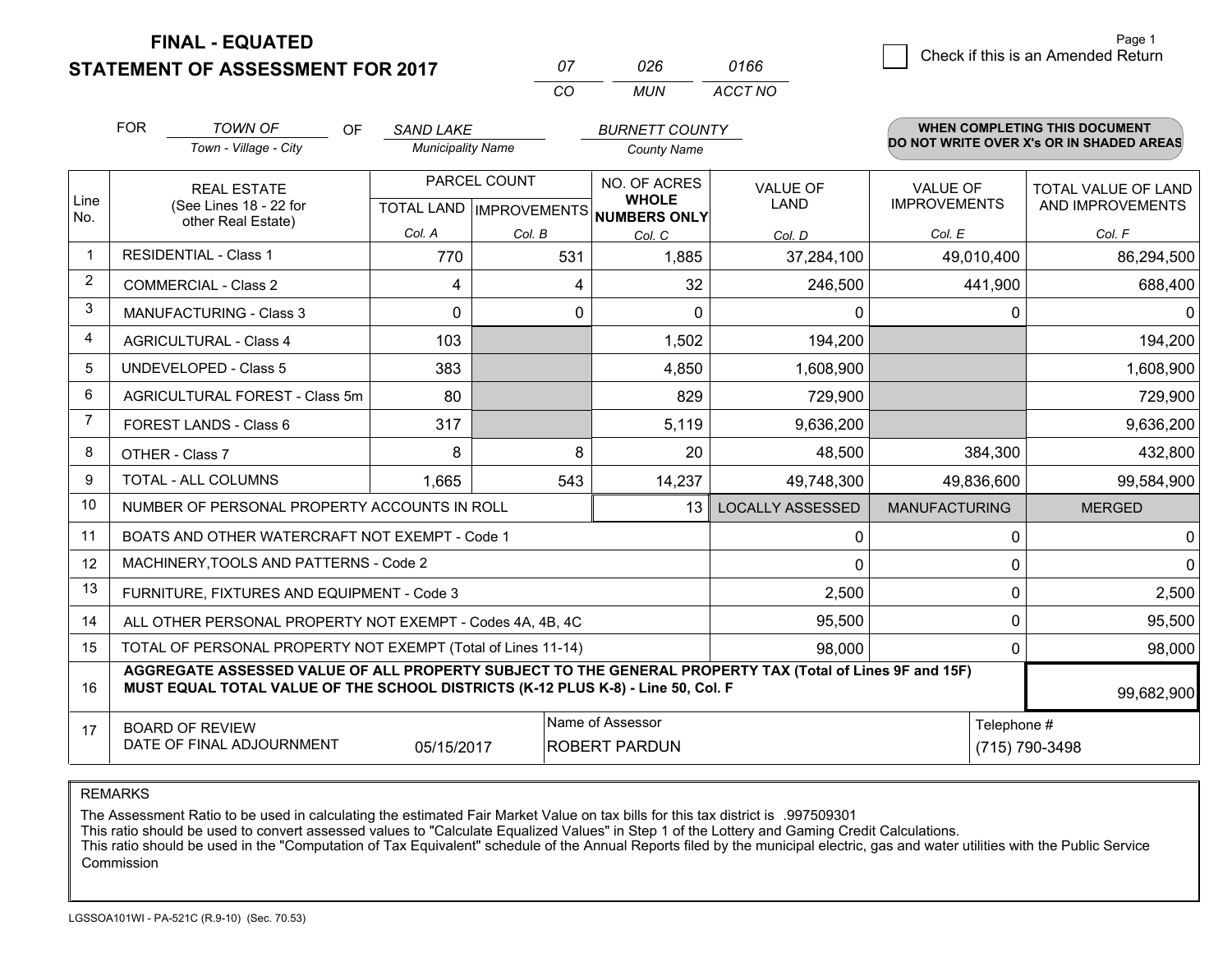*YEAR CO MUN ACCT NO* <sup>2017</sup> <sup>07</sup> <sup>026</sup> <sup>0166</sup>

Do not confuse FOREST LANDS (Line 7) with FOREST CROPS (in this section) - They are **NOT** the same

|    |                                                                                |                                 |  | Private Forest Crop - Reg Class @ 10¢ per acre                   |                 | Private Forest Crop - Reg Class @ \$2.52 per acre |                                                                              |                                    |                    |  |
|----|--------------------------------------------------------------------------------|---------------------------------|--|------------------------------------------------------------------|-----------------|---------------------------------------------------|------------------------------------------------------------------------------|------------------------------------|--------------------|--|
| 18 | (a) PARCELS                                                                    | (b) ACRES                       |  | (c) ASSESSED VALUE                                               |                 | (d) PARCELS                                       | (e) ACRES                                                                    |                                    | (f) ASSESSED VALUE |  |
|    |                                                                                |                                 |  |                                                                  |                 |                                                   |                                                                              |                                    |                    |  |
|    |                                                                                |                                 |  | Private Forest Crop - Special Class @ 20¢ per acre               |                 |                                                   | Entered Before 2005 Managed Forest - Ferrous Mining CLOSED @ \$8.27 per acre |                                    |                    |  |
| 19 | (a) PARCELS                                                                    | (c) ASSESSED VALUE<br>(b) ACRES |  | (d) PARCELS                                                      | (e) ACRES       |                                                   | (f) ASSESSED VALUE                                                           |                                    |                    |  |
|    |                                                                                |                                 |  |                                                                  |                 |                                                   |                                                                              |                                    |                    |  |
|    |                                                                                |                                 |  | Entered Before 2005 Managed Forest - OPEN @ \$.79 per acre       |                 |                                                   | Entered Before 2005 Managed Forest - CLOSED @ \$1.87 per acre                |                                    |                    |  |
| 20 | (a) PARCELS                                                                    | (b) ACRES                       |  | (c) ASSESSED VALUE                                               |                 | (d) PARCELS                                       | (e) ACRES                                                                    |                                    | (f) ASSESSED VALUE |  |
|    | 8                                                                              | 290                             |  | 472,700                                                          |                 | 8                                                 | 279.3                                                                        |                                    | 419,900            |  |
|    | Entered After 2004 Managed Forest - OPEN @<br>\$2.14 per acre                  |                                 |  |                                                                  |                 |                                                   | Entered After 2004 Managed Forest - CLOSED @ \$10.68 per acre                |                                    |                    |  |
| 21 | (a) PARCELS                                                                    | (b) ACRES                       |  | (c) ASSESSED VALUE                                               |                 | (d) PARCELS<br>(e) ACRES                          |                                                                              |                                    | (f) ASSESSED VALUE |  |
|    |                                                                                |                                 |  |                                                                  |                 |                                                   |                                                                              |                                    |                    |  |
|    |                                                                                | 78.7                            |  | 135,400                                                          |                 | 10                                                | 268.93                                                                       |                                    | 472,700            |  |
| 22 | (a) County Forest Cropland Acres                                               |                                 |  | (b) Federal Acres                                                | (c) State Acres |                                                   |                                                                              | (d) County (NOT FOREST CROP) Acres |                    |  |
|    | 5,593.31                                                                       |                                 |  | 83.69<br>174.8                                                   |                 |                                                   | 21.61                                                                        |                                    | 24.44              |  |
|    |                                                                                |                                 |  | Assessed Value of Omitted Property From Prior Years (Sec. 70.44) |                 |                                                   | Assessed Value of Sec. 70.43 Corrections of Errors by Assessors              |                                    |                    |  |
| 23 |                                                                                | (a) REAL ESTATE                 |  | (b) PERSONAL                                                     |                 |                                                   | (c1) REAL ESTATE                                                             |                                    | (c2) PERSONAL      |  |
|    |                                                                                |                                 |  |                                                                  |                 |                                                   |                                                                              |                                    |                    |  |
|    | Manufacturing Equated Value of Omitted Property From Prior Years (Sec. 70.995) |                                 |  |                                                                  |                 |                                                   | Mfg. Equated Value of Sec.70.43 Corrections of Errors by Assessors           |                                    |                    |  |
|    |                                                                                | (d) REAL ESTATE                 |  | (e) PERSONAL                                                     |                 | (f1) REAL ESTATE                                  |                                                                              |                                    | (f2) PERSONAL      |  |
|    |                                                                                |                                 |  |                                                                  |                 |                                                   |                                                                              |                                    |                    |  |

# **SPECIAL DISTRICTS**

| Line<br>No. | Enter 6-digit<br><b>Special District</b> | <b>Account</b><br><b>Number</b> | <b>Special District Name</b> | <b>Locally Assessed Value</b><br>of Real Estate and | Mfg Value of Real Estate<br>and Personal Property | <b>Merged Value of</b><br><b>Real Estate and</b> |
|-------------|------------------------------------------|---------------------------------|------------------------------|-----------------------------------------------------|---------------------------------------------------|--------------------------------------------------|
|             | Code (Col. A)                            | (Col. B)                        | (Col. C)                     | Personal Property (Col. D)                          | (Col. E)                                          | Personal Property (Col. F)                       |
| 24          |                                          |                                 |                              |                                                     |                                                   |                                                  |
| 25          |                                          |                                 |                              |                                                     |                                                   |                                                  |
| 26          |                                          |                                 |                              |                                                     |                                                   |                                                  |
| 27          |                                          |                                 |                              |                                                     |                                                   |                                                  |
| 28          |                                          |                                 |                              |                                                     |                                                   |                                                  |
| 29          |                                          |                                 |                              |                                                     |                                                   |                                                  |
| 30          |                                          |                                 |                              |                                                     |                                                   |                                                  |
| 31          |                                          |                                 |                              |                                                     |                                                   |                                                  |
| 32          |                                          |                                 |                              |                                                     |                                                   |                                                  |
| 33          |                                          |                                 |                              |                                                     |                                                   |                                                  |
| 34          |                                          |                                 |                              |                                                     |                                                   |                                                  |
| 35          |                                          |                                 |                              |                                                     |                                                   |                                                  |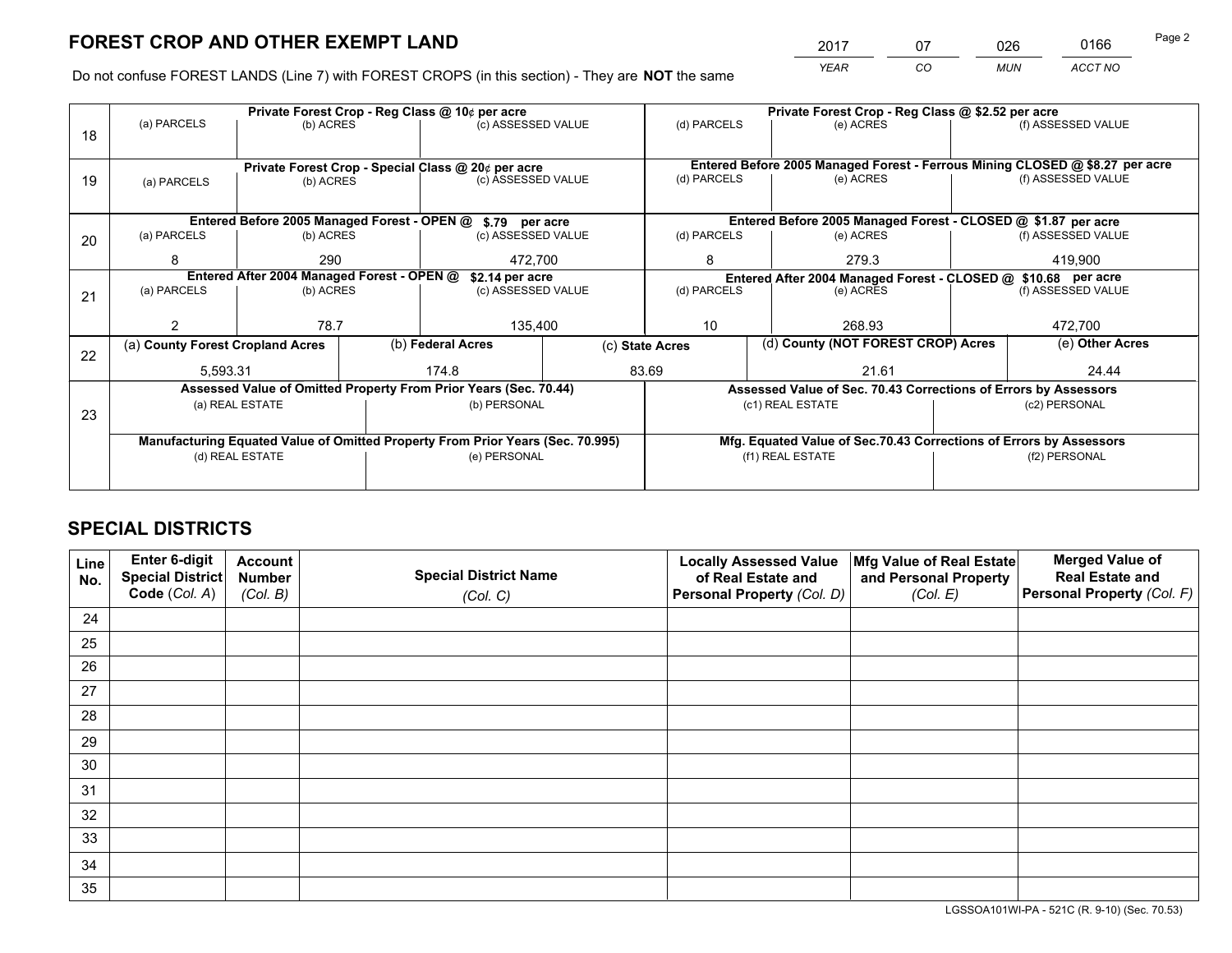|             |                                                          |                                             |                                                         | <b>YEAR</b>                                                                       | CO<br><b>MUN</b>                                              | ACCT NO                                                                        |
|-------------|----------------------------------------------------------|---------------------------------------------|---------------------------------------------------------|-----------------------------------------------------------------------------------|---------------------------------------------------------------|--------------------------------------------------------------------------------|
| Line<br>No. | Enter 6-digit<br><b>School District</b><br>Code (Col. A) | <b>Account</b><br><b>Number</b><br>(Col. B) | <b>School District Name</b><br>(Col. C)                 | <b>Locally Assessed Value</b><br>of Real Estate and<br>Personal Property (Col. D) | Mfg Value of Real Estate<br>and Personal Property<br>(Col. E) | <b>Merged Value of</b><br><b>Real Estate and</b><br>Personal Property (Col. F) |
|             | A. SCHOOL DISTRICTS (K-8 and K-12)                       |                                             |                                                         |                                                                                   |                                                               |                                                                                |
| 36          | 075376                                                   | 0046                                        | SCH D OF SIREN                                          | 15,734,400                                                                        |                                                               | 15,734,400                                                                     |
| 37          | 076293                                                   | 0047                                        | SCH D OF WEBSTER                                        | 83,948,500                                                                        |                                                               | 83,948,500                                                                     |
| 38          |                                                          |                                             |                                                         |                                                                                   |                                                               |                                                                                |
| 39          |                                                          |                                             |                                                         |                                                                                   |                                                               |                                                                                |
| 40          |                                                          |                                             |                                                         |                                                                                   |                                                               |                                                                                |
| 41          |                                                          |                                             |                                                         |                                                                                   |                                                               |                                                                                |
| 42          |                                                          |                                             |                                                         |                                                                                   |                                                               |                                                                                |
| 43          |                                                          |                                             |                                                         |                                                                                   |                                                               |                                                                                |
| 44          |                                                          |                                             |                                                         |                                                                                   |                                                               |                                                                                |
| 45          |                                                          |                                             |                                                         |                                                                                   |                                                               |                                                                                |
| 46          |                                                          |                                             |                                                         |                                                                                   |                                                               |                                                                                |
| 47          |                                                          |                                             |                                                         |                                                                                   |                                                               |                                                                                |
| 48          |                                                          |                                             |                                                         |                                                                                   |                                                               |                                                                                |
| 49          |                                                          |                                             | TOTAL ASSESSED VALUE OF SCHOOL DISTRICTS (K-8 and K-12) |                                                                                   |                                                               |                                                                                |
| 50          | B <sub>1</sub><br><b>UNION HIGH SCHOOL DISTRICTS</b>     |                                             |                                                         | 99,682,900                                                                        |                                                               | 99,682,900                                                                     |
| 51          |                                                          |                                             |                                                         |                                                                                   |                                                               |                                                                                |
| 52          |                                                          |                                             |                                                         |                                                                                   |                                                               |                                                                                |
| 53          |                                                          |                                             |                                                         |                                                                                   |                                                               |                                                                                |
| 54          |                                                          |                                             |                                                         |                                                                                   |                                                               |                                                                                |
| 55          |                                                          |                                             | TOTAL ASSESSED VALUE OF UNION HIGH SCHOOLS              |                                                                                   |                                                               |                                                                                |
|             | C. TECHNICAL COLLEGE DISTRICTS                           |                                             |                                                         |                                                                                   |                                                               |                                                                                |
| 56          | 001700                                                   | 0016                                        | WISCONSIN INDIANHEAD TECH COLLEGE SHEL                  | 99,682,900                                                                        |                                                               | 99,682,900                                                                     |
| 57          |                                                          |                                             |                                                         |                                                                                   |                                                               |                                                                                |
| 58          |                                                          |                                             |                                                         |                                                                                   |                                                               |                                                                                |
| 59          |                                                          |                                             | TOTAL ASSESSED VALUE OF TECHNICAL COLLEGES              | 99,682,900                                                                        |                                                               | 99,682,900                                                                     |

07

026

 *I hereby certify, to the best of my knowledge and belief, this form is complete and correct.*

**SCHOOL DISTRICTS**

| Print name of preparer | Title                    |                | Date (MM / DD / CCYY) |
|------------------------|--------------------------|----------------|-----------------------|
|                        |                          |                |                       |
| Signature of preparer  | Contact Telephone Number | E-mail address |                       |
|                        | $\overline{\phantom{0}}$ |                |                       |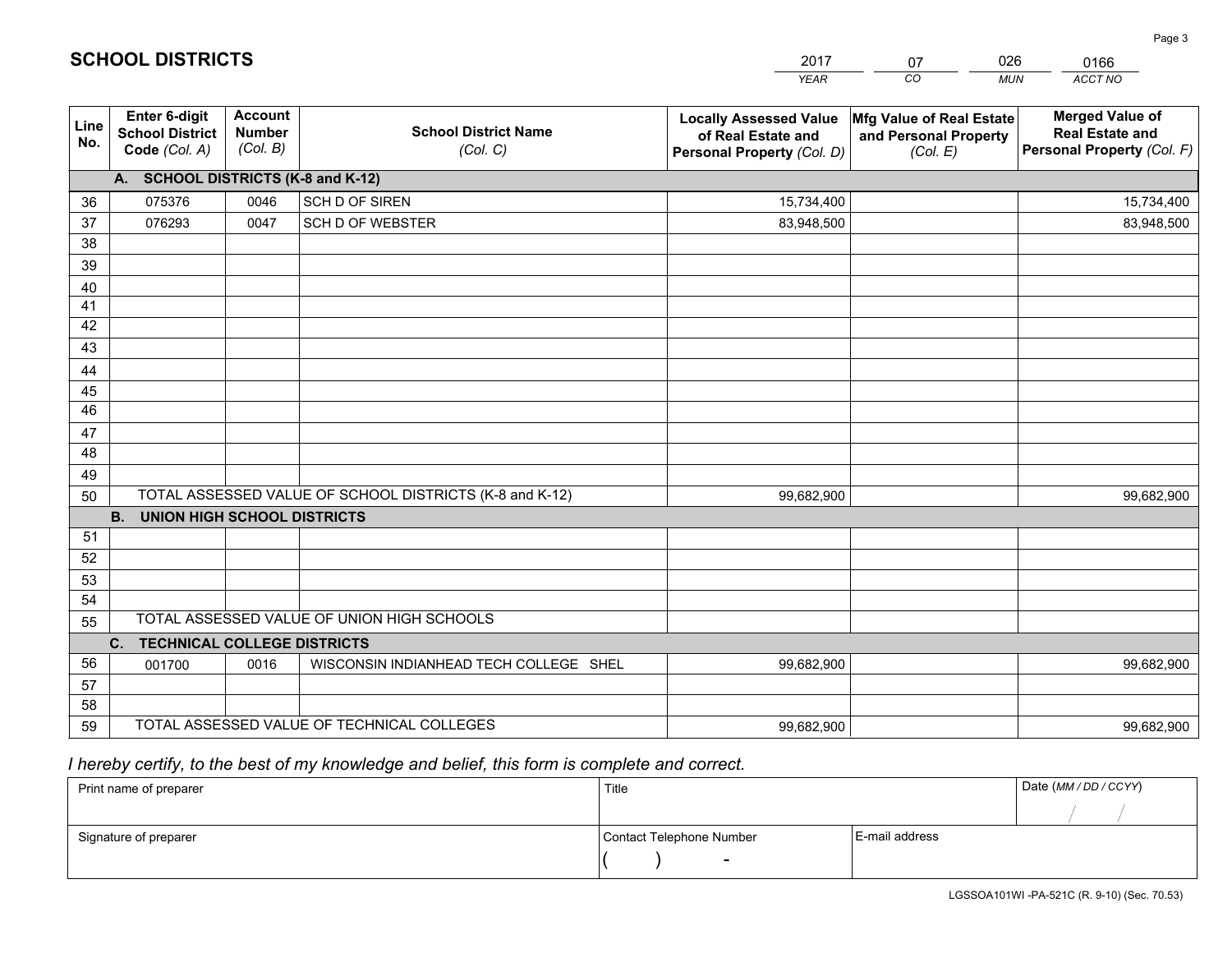## **HIGHLIGHTS**

- 1. Complete the Statement of Assessment after the Board of Review. Reflect any changes made there.
- 2. Use black ink to complete.
- 3. Line 16 must equal Line 50, Col D.
- 4. Line 55 must equal the total of K-8 schools listed on lines 36-49. Do not include K-12 schools in this comparision.
- 5. Line 59, Col. D must equal Line 16.
- 6. Special District, School District and Technical College District values must include both real estate and personal property. Examples of Special districts are: town sanitary districts, public inland lake protection and rehabilitation districts, and metropolitan sewerage districts.
- 7. DO NOT INCLUDE Manufacturing property values.DOR will print these values on the final SOA.
- 8. Accuracy of this form is very important. The values reported directly affect the equalized value DOR calculates for school and special districts.

### **Page 1:**

 If not prefilled, enter the tax year,county and municipal code,municipal type, municipal name and county name on the top of form.

Check the Amended box, if filing an amended / corrected SOA.

 Report the parcel count, acres and assessed value of taxable general property, total parcel count, (real and personal), total acres, and values from final figures set by the Board of Review.

- A. Real Estate land and improvements (buildings, etc.) is reported on lines 1 8, total line 9.
- B. Personal Property is reported on lines 11 14, Column D, total line 15.
- C. To complete this report, use the computer produced summary of the assessment roll that shows these amounts.
- D. Use whole numbers only.
- E. Add each line across and each column down to verify entries.

## **Page 2:**

- A. Report Special Items (not subject to general property tax).
- 1. Private Forest Croplands and Managed Forest Lands are reported on lines 18,19, 20 and 21. Be sure to report assessed values **NOT** taxes.
- 2. You should have copies of the orders of entry, orders of withdrawal, etc., to update your assessment roll.
	- 3. Show hundredths of acres (e.g. 39.75).
- 4. Tax exempt lands are reported on line 22.
- 5. Omitted property and sec. 70.43, Wis. Stats., corrections of errors by assessor are reported on line 23. Report real estate and personal property separately. These should be for **prior years**, not something found on the current assessment roll after the board of review.
- B. Special District (Lines 24-35) Include the value of both real and personal property.
- The Department of Revenue (DOR) preprints much of the information regarding names and codes for schools, special districts,etc. If a district is not listed, enter the name and value only, DOR will enter the proper code.

## **Page 3 School Districts:**

Include the value of both real and personal property.

Report School District (regular, elementary, union high school, and technical college).

- 1. Regular (K-12) and Elementary (K-8) school values are reported on lines 36-49, total on line 50.
- 2. Union High School (UHS) (use only if elementary schools are listed on lines 36-49) are reported on lines 51-54. UHS total value (line 55) must equal to the total **elementary school** values reported on lines 36-49. Do notinclude K-12 schools in this comparison.
- 3. Technical College values are reported on lines 56-58, total on line 59.
- 4. Use the computer summary that shows these amounts to complete this report.

### **This form is due the second Monday in June. File this report only after your Board of Review is complete.**

 *If you have questions: Return forms to:*

 Email: lgs@wisconsin.gov Wisconsin Department of RevenueCall:  $(608)$  266-2569 or  $(608)$  264-6892 Fax number: (608) 264-6887 PO Box 8971

Local Government Services Section 6-97 Madison WI 53708-8971

**NEBSTER, WI 54893 - 0165** WEBSTER, WI 54893 - 0165 TOWN OF SAND LAKE TOWN OF SAND LAKE PEGGY TOLBERT PEGGY TOLBERT **PO BOX 165** PO BOX 165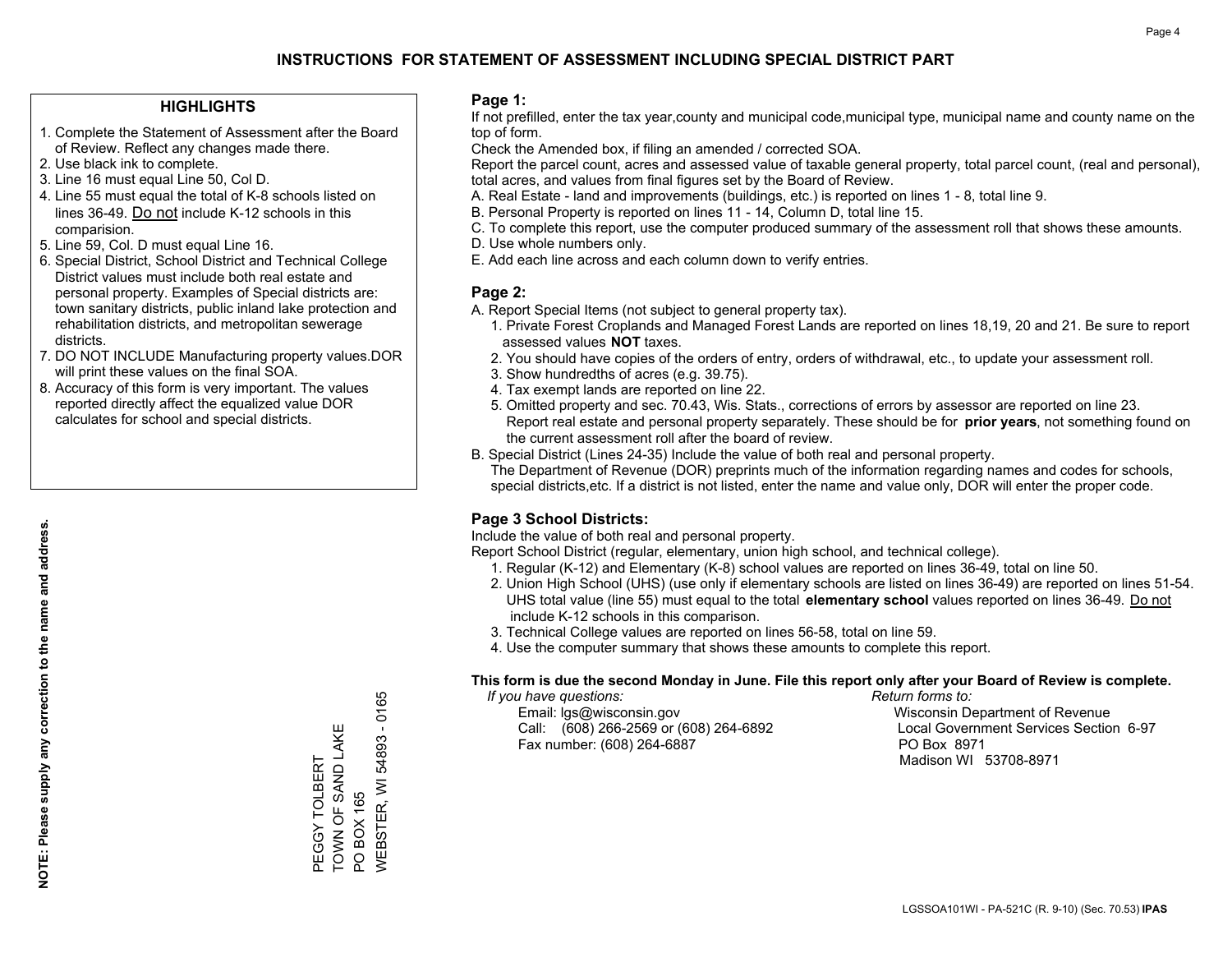**STATEMENT OF ASSESSMENT FOR 2017** 

| $^{\prime\prime}$ | אלח   | 0167    |
|-------------------|-------|---------|
| $\cdots$          | MI IN | ACCT NO |

|                | <b>FOR</b>                                                                                                                                                                                   | <b>TOWN OF</b><br>OF                                      | <b>SCOTT</b>             |        | <b>BURNETT COUNTY</b>                               |                         |                      | <b>WHEN COMPLETING THIS DOCUMENT</b><br>DO NOT WRITE OVER X's OR IN SHADED AREAS |
|----------------|----------------------------------------------------------------------------------------------------------------------------------------------------------------------------------------------|-----------------------------------------------------------|--------------------------|--------|-----------------------------------------------------|-------------------------|----------------------|----------------------------------------------------------------------------------|
|                |                                                                                                                                                                                              | Town - Village - City                                     | <b>Municipality Name</b> |        | <b>County Name</b>                                  |                         |                      |                                                                                  |
|                | <b>REAL ESTATE</b>                                                                                                                                                                           |                                                           | PARCEL COUNT             |        | NO. OF ACRES                                        | <b>VALUE OF</b>         | <b>VALUE OF</b>      | <b>TOTAL VALUE OF LAND</b>                                                       |
| Line<br>No.    |                                                                                                                                                                                              | (See Lines 18 - 22 for<br>other Real Estate)              |                          |        | <b>WHOLE</b><br>TOTAL LAND MPROVEMENTS NUMBERS ONLY | <b>LAND</b>             | <b>IMPROVEMENTS</b>  | AND IMPROVEMENTS                                                                 |
|                |                                                                                                                                                                                              |                                                           | Col. A                   | Col. B | Col. C                                              | Col. D                  | Col. E               | Col. F                                                                           |
| $\mathbf{1}$   |                                                                                                                                                                                              | <b>RESIDENTIAL - Class 1</b>                              | 1,451                    | 1,074  | 2,550                                               | 114,949,700             | 111,792,900          | 226,742,600                                                                      |
| $\overline{2}$ |                                                                                                                                                                                              | <b>COMMERCIAL - Class 2</b>                               | 35                       | 31     | 216                                                 | 2,513,500               | 4,345,500            | 6,859,000                                                                        |
| 3              |                                                                                                                                                                                              | <b>MANUFACTURING - Class 3</b>                            | $\Omega$                 | 0      | $\Omega$                                            | 0                       |                      | 0<br>0                                                                           |
| 4              |                                                                                                                                                                                              | <b>AGRICULTURAL - Class 4</b>                             | 113                      |        | 1,897                                               | 196,200                 |                      | 196,200                                                                          |
| 5              |                                                                                                                                                                                              | <b>UNDEVELOPED - Class 5</b>                              | 277                      |        | 3,025                                               | 671,800                 |                      | 671,800                                                                          |
| 6              |                                                                                                                                                                                              | AGRICULTURAL FOREST - Class 5m                            | 57                       |        | 799                                                 | 937,800                 |                      | 937,800                                                                          |
| 7              |                                                                                                                                                                                              | FOREST LANDS - Class 6                                    | 367                      |        | 6,380                                               | 13,681,100              |                      | 13,681,100                                                                       |
| 8              |                                                                                                                                                                                              | OTHER - Class 7                                           | 6                        | 6      | 10                                                  | 22,700                  | 295,500              | 318,200                                                                          |
| 9              |                                                                                                                                                                                              | TOTAL - ALL COLUMNS                                       | 2,306                    | 1,111  | 14,877                                              | 132,972,800             | 116,433,900          | 249,406,700                                                                      |
| 10             |                                                                                                                                                                                              | NUMBER OF PERSONAL PROPERTY ACCOUNTS IN ROLL              |                          |        | 24                                                  | <b>LOCALLY ASSESSED</b> | <b>MANUFACTURING</b> | <b>MERGED</b>                                                                    |
| 11             |                                                                                                                                                                                              | BOATS AND OTHER WATERCRAFT NOT EXEMPT - Code 1            |                          |        |                                                     | 2,600                   |                      | 2,600<br>0                                                                       |
| 12             |                                                                                                                                                                                              | MACHINERY, TOOLS AND PATTERNS - Code 2                    |                          |        |                                                     | 563,900                 |                      | $\mathbf 0$<br>563,900                                                           |
| 13             |                                                                                                                                                                                              | FURNITURE, FIXTURES AND EQUIPMENT - Code 3                |                          |        |                                                     | 102,600                 |                      | $\mathbf 0$<br>102,600                                                           |
| 14             |                                                                                                                                                                                              | ALL OTHER PERSONAL PROPERTY NOT EXEMPT - Codes 4A, 4B, 4C |                          |        |                                                     | 30,400                  |                      | $\mathbf 0$<br>30,400                                                            |
| 15             | TOTAL OF PERSONAL PROPERTY NOT EXEMPT (Total of Lines 11-14)                                                                                                                                 |                                                           |                          |        |                                                     |                         |                      | 0<br>699,500                                                                     |
| 16             | AGGREGATE ASSESSED VALUE OF ALL PROPERTY SUBJECT TO THE GENERAL PROPERTY TAX (Total of Lines 9F and 15F)<br>MUST EQUAL TOTAL VALUE OF THE SCHOOL DISTRICTS (K-12 PLUS K-8) - Line 50, Col. F |                                                           |                          |        |                                                     |                         | 250,106,200          |                                                                                  |
| 17             |                                                                                                                                                                                              | <b>BOARD OF REVIEW</b>                                    |                          |        | Name of Assessor                                    |                         |                      | Telephone #                                                                      |
|                | DATE OF FINAL ADJOURNMENT<br>NORDQUIST APPRAISAL<br>(715) 634-2283<br>05/15/2017                                                                                                             |                                                           |                          |        |                                                     |                         |                      |                                                                                  |

REMARKS

The Assessment Ratio to be used in calculating the estimated Fair Market Value on tax bills for this tax district is .972815517

This ratio should be used to convert assessed values to "Calculate Equalized Values" in Step 1 of the Lottery and Gaming Credit Calculations.<br>This ratio should be used in the "Computation of Tax Equivalent" schedule of the Commission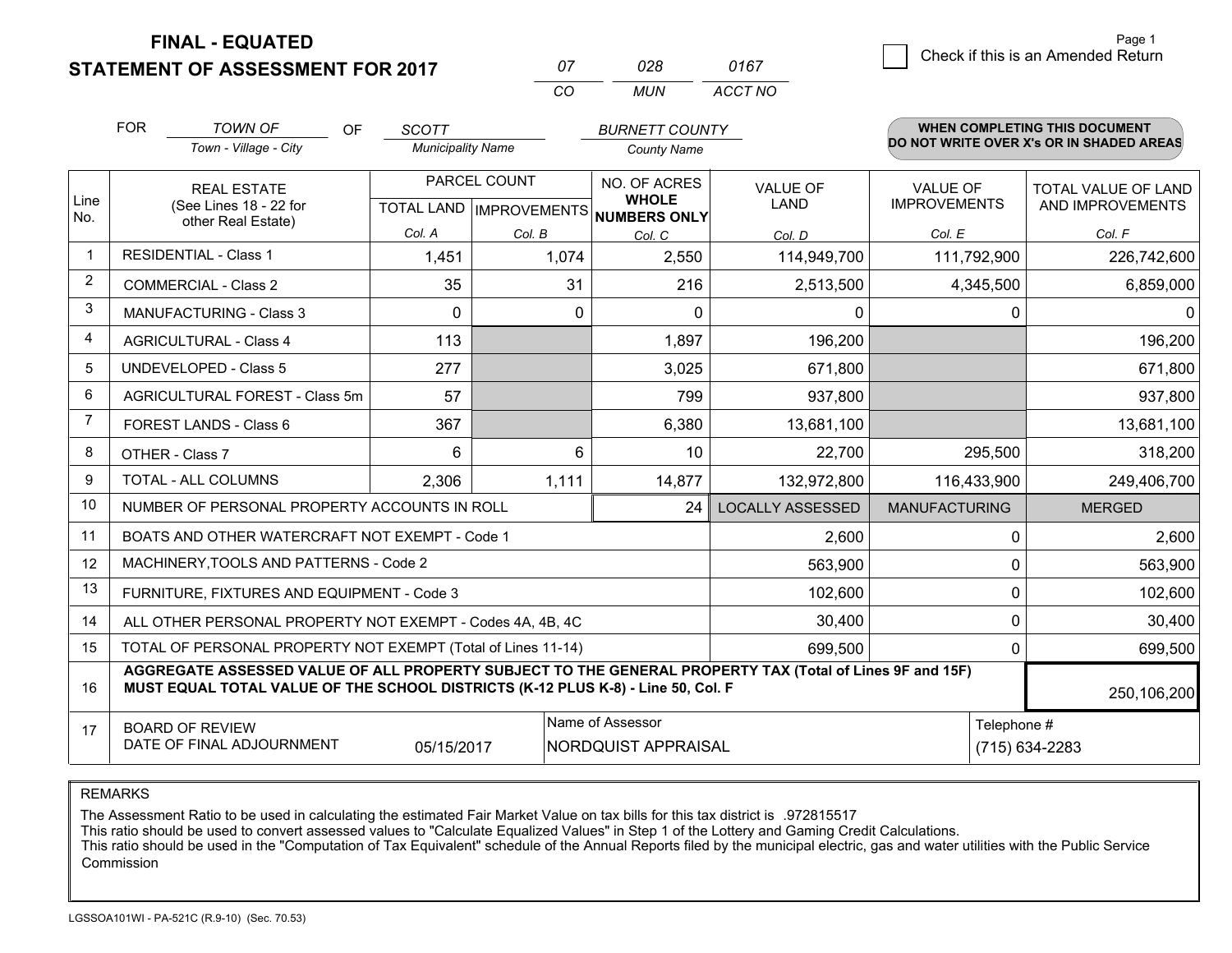*YEAR CO MUN ACCT NO* <sup>2017</sup> <sup>07</sup> <sup>028</sup> <sup>0167</sup> Page 2

Do not confuse FOREST LANDS (Line 7) with FOREST CROPS (in this section) - They are **NOT** the same

|    |                                                                                |                                                                                                      |  | Private Forest Crop - Reg Class @ 10¢ per acre                   |  | Private Forest Crop - Reg Class @ \$2.52 per acre                        |                  |                    |                                                                              |                                                                    |
|----|--------------------------------------------------------------------------------|------------------------------------------------------------------------------------------------------|--|------------------------------------------------------------------|--|--------------------------------------------------------------------------|------------------|--------------------|------------------------------------------------------------------------------|--------------------------------------------------------------------|
| 18 | (a) PARCELS                                                                    | (b) ACRES                                                                                            |  | (c) ASSESSED VALUE                                               |  | (d) PARCELS                                                              |                  | (e) ACRES          |                                                                              | (f) ASSESSED VALUE                                                 |
|    |                                                                                |                                                                                                      |  |                                                                  |  |                                                                          |                  |                    | Entered Before 2005 Managed Forest - Ferrous Mining CLOSED @ \$8.27 per acre |                                                                    |
| 19 |                                                                                | Private Forest Crop - Special Class @ 20¢ per acre<br>(c) ASSESSED VALUE<br>(b) ACRES<br>(a) PARCELS |  | (d) PARCELS                                                      |  | (e) ACRES                                                                |                  | (f) ASSESSED VALUE |                                                                              |                                                                    |
|    |                                                                                |                                                                                                      |  |                                                                  |  |                                                                          |                  |                    |                                                                              |                                                                    |
|    |                                                                                |                                                                                                      |  | Entered Before 2005 Managed Forest - OPEN @ \$.79 per acre       |  |                                                                          |                  |                    |                                                                              | Entered Before 2005 Managed Forest - CLOSED @ \$1.87 per acre      |
| 20 | (a) PARCELS                                                                    | (b) ACRES                                                                                            |  | (c) ASSESSED VALUE                                               |  | (d) PARCELS                                                              |                  | (e) ACRES          |                                                                              | (f) ASSESSED VALUE                                                 |
|    |                                                                                |                                                                                                      |  |                                                                  |  |                                                                          |                  |                    |                                                                              |                                                                    |
|    | 4                                                                              | 148.49                                                                                               |  | 205,300                                                          |  | 31                                                                       |                  | 1.058.26           |                                                                              | 3,192,100                                                          |
|    | Entered After 2004 Managed Forest - OPEN @<br>\$2.14 per acre                  |                                                                                                      |  | Entered After 2004 Managed Forest - CLOSED @ \$10.68 per acre    |  |                                                                          |                  |                    |                                                                              |                                                                    |
| 21 | (a) PARCELS                                                                    | (b) ACRES                                                                                            |  | (c) ASSESSED VALUE                                               |  | (d) PARCELS                                                              | (e) ACRES        |                    | (f) ASSESSED VALUE                                                           |                                                                    |
|    |                                                                                |                                                                                                      |  |                                                                  |  |                                                                          |                  |                    |                                                                              |                                                                    |
|    | 5                                                                              | 123                                                                                                  |  | 179,500                                                          |  | 40<br>1,136.99                                                           |                  |                    | 2,196,700                                                                    |                                                                    |
|    | (a) County Forest Cropland Acres                                               |                                                                                                      |  | (b) Federal Acres                                                |  | (d) County (NOT FOREST CROP) Acres<br>(e) Other Acres<br>(c) State Acres |                  |                    |                                                                              |                                                                    |
| 22 |                                                                                |                                                                                                      |  |                                                                  |  |                                                                          |                  |                    |                                                                              |                                                                    |
|    |                                                                                |                                                                                                      |  | .69                                                              |  | 246.99                                                                   |                  | 24.58              |                                                                              | 158.19                                                             |
|    |                                                                                |                                                                                                      |  | Assessed Value of Omitted Property From Prior Years (Sec. 70.44) |  |                                                                          |                  |                    |                                                                              | Assessed Value of Sec. 70.43 Corrections of Errors by Assessors    |
| 23 |                                                                                | (a) REAL ESTATE                                                                                      |  | (b) PERSONAL                                                     |  |                                                                          | (c1) REAL ESTATE |                    |                                                                              | (c2) PERSONAL                                                      |
|    |                                                                                |                                                                                                      |  |                                                                  |  |                                                                          |                  |                    |                                                                              |                                                                    |
|    | Manufacturing Equated Value of Omitted Property From Prior Years (Sec. 70.995) |                                                                                                      |  |                                                                  |  |                                                                          |                  |                    |                                                                              | Mfg. Equated Value of Sec.70.43 Corrections of Errors by Assessors |
|    |                                                                                | (d) REAL ESTATE                                                                                      |  | (e) PERSONAL                                                     |  |                                                                          | (f1) REAL ESTATE |                    |                                                                              | (f2) PERSONAL                                                      |
|    |                                                                                |                                                                                                      |  |                                                                  |  |                                                                          |                  |                    |                                                                              |                                                                    |
|    |                                                                                |                                                                                                      |  |                                                                  |  |                                                                          |                  |                    |                                                                              |                                                                    |

# **SPECIAL DISTRICTS**

| Line<br>No. | Enter 6-digit<br><b>Special District</b><br>Code (Col. A) | <b>Account</b><br><b>Number</b><br>(Col. B) | <b>Special District Name</b><br>(Col. C) | <b>Locally Assessed Value</b><br>of Real Estate and<br>Personal Property (Col. D) | Mfg Value of Real Estate<br>and Personal Property<br>(Col. E) | <b>Merged Value of</b><br><b>Real Estate and</b><br>Personal Property (Col. F) |
|-------------|-----------------------------------------------------------|---------------------------------------------|------------------------------------------|-----------------------------------------------------------------------------------|---------------------------------------------------------------|--------------------------------------------------------------------------------|
| 24          |                                                           |                                             |                                          |                                                                                   |                                                               |                                                                                |
| 25          |                                                           |                                             |                                          |                                                                                   |                                                               |                                                                                |
| 26          |                                                           |                                             |                                          |                                                                                   |                                                               |                                                                                |
| 27          |                                                           |                                             |                                          |                                                                                   |                                                               |                                                                                |
| 28          |                                                           |                                             |                                          |                                                                                   |                                                               |                                                                                |
| 29          |                                                           |                                             |                                          |                                                                                   |                                                               |                                                                                |
| 30          |                                                           |                                             |                                          |                                                                                   |                                                               |                                                                                |
| 31          |                                                           |                                             |                                          |                                                                                   |                                                               |                                                                                |
| 32          |                                                           |                                             |                                          |                                                                                   |                                                               |                                                                                |
| 33          |                                                           |                                             |                                          |                                                                                   |                                                               |                                                                                |
| 34          |                                                           |                                             |                                          |                                                                                   |                                                               |                                                                                |
| 35          |                                                           |                                             |                                          |                                                                                   |                                                               |                                                                                |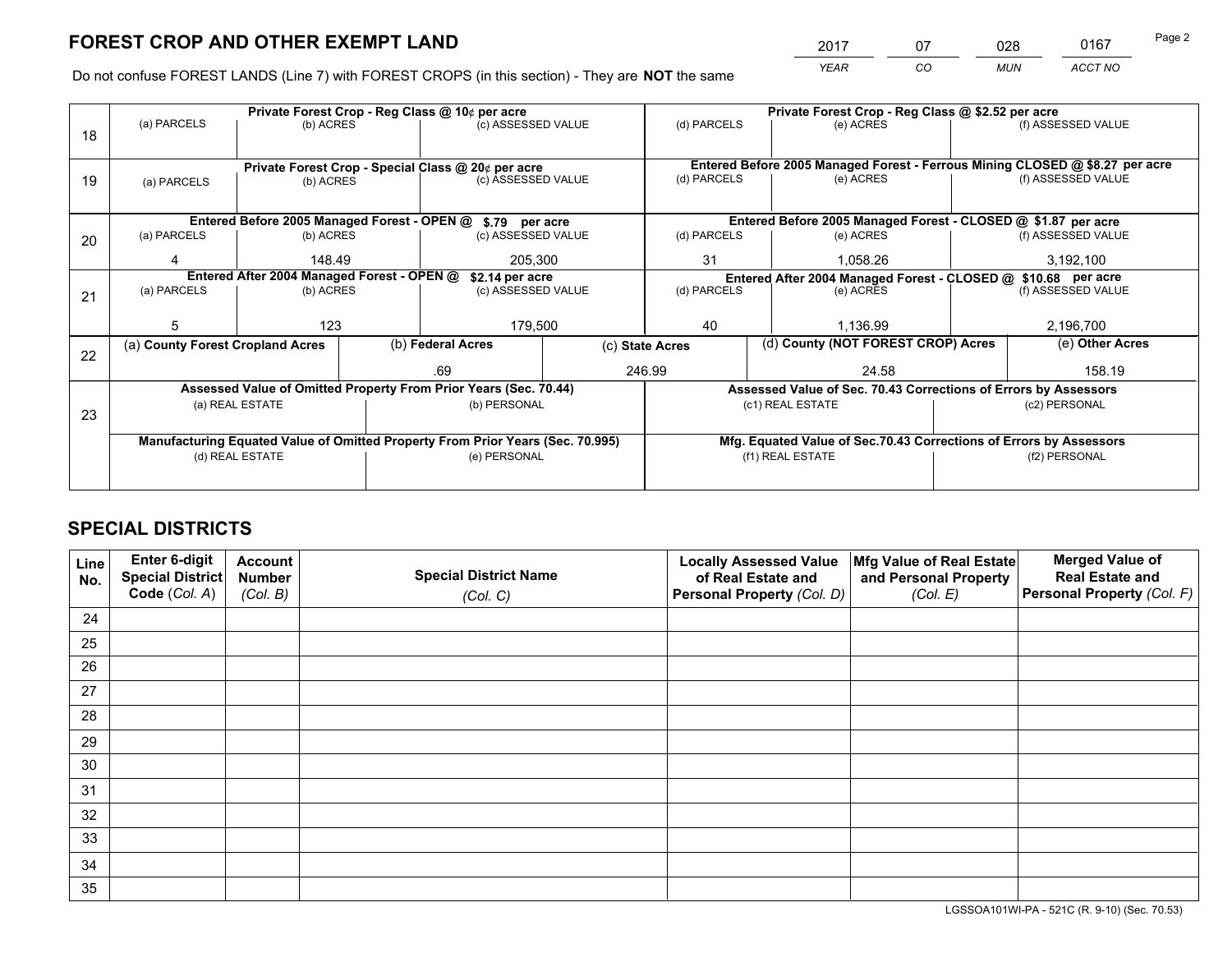|             |                                                          |                                             |                                                         | YEAR                                                                              | CO.<br><b>MUN</b>                                             | ACCT NO                                                                        |
|-------------|----------------------------------------------------------|---------------------------------------------|---------------------------------------------------------|-----------------------------------------------------------------------------------|---------------------------------------------------------------|--------------------------------------------------------------------------------|
| Line<br>No. | Enter 6-digit<br><b>School District</b><br>Code (Col. A) | <b>Account</b><br><b>Number</b><br>(Col. B) | <b>School District Name</b><br>(Col. C)                 | <b>Locally Assessed Value</b><br>of Real Estate and<br>Personal Property (Col. D) | Mfg Value of Real Estate<br>and Personal Property<br>(Col. E) | <b>Merged Value of</b><br><b>Real Estate and</b><br>Personal Property (Col. F) |
|             | A. SCHOOL DISTRICTS (K-8 and K-12)                       |                                             |                                                         |                                                                                   |                                                               |                                                                                |
| 36          | 076293                                                   | 0047                                        | <b>SCH D OF WEBSTER</b>                                 | 391,300                                                                           |                                                               | 391,300                                                                        |
| 37          | 655474                                                   | 0393                                        | SCH D OF SPOONER                                        | 249,714,900                                                                       |                                                               | 249,714,900                                                                    |
| 38          |                                                          |                                             |                                                         |                                                                                   |                                                               |                                                                                |
| 39          |                                                          |                                             |                                                         |                                                                                   |                                                               |                                                                                |
| 40          |                                                          |                                             |                                                         |                                                                                   |                                                               |                                                                                |
| 41          |                                                          |                                             |                                                         |                                                                                   |                                                               |                                                                                |
| 42          |                                                          |                                             |                                                         |                                                                                   |                                                               |                                                                                |
| 43          |                                                          |                                             |                                                         |                                                                                   |                                                               |                                                                                |
| 44          |                                                          |                                             |                                                         |                                                                                   |                                                               |                                                                                |
| 45          |                                                          |                                             |                                                         |                                                                                   |                                                               |                                                                                |
| 46          |                                                          |                                             |                                                         |                                                                                   |                                                               |                                                                                |
| 47          |                                                          |                                             |                                                         |                                                                                   |                                                               |                                                                                |
| 48          |                                                          |                                             |                                                         |                                                                                   |                                                               |                                                                                |
| 49          |                                                          |                                             |                                                         |                                                                                   |                                                               |                                                                                |
| 50          |                                                          |                                             | TOTAL ASSESSED VALUE OF SCHOOL DISTRICTS (K-8 and K-12) | 250,106,200                                                                       |                                                               | 250,106,200                                                                    |
|             | <b>B.</b><br><b>UNION HIGH SCHOOL DISTRICTS</b>          |                                             |                                                         |                                                                                   |                                                               |                                                                                |
| 51<br>52    |                                                          |                                             |                                                         |                                                                                   |                                                               |                                                                                |
|             |                                                          |                                             |                                                         |                                                                                   |                                                               |                                                                                |
| 53<br>54    |                                                          |                                             |                                                         |                                                                                   |                                                               |                                                                                |
| 55          |                                                          |                                             | TOTAL ASSESSED VALUE OF UNION HIGH SCHOOLS              |                                                                                   |                                                               |                                                                                |
|             | C.<br>TECHNICAL COLLEGE DISTRICTS                        |                                             |                                                         |                                                                                   |                                                               |                                                                                |
| 56          | 001700                                                   | 0016                                        | WISCONSIN INDIANHEAD TECH COLLEGE SHEL                  | 250,106,200                                                                       |                                                               | 250,106,200                                                                    |
| 57          |                                                          |                                             |                                                         |                                                                                   |                                                               |                                                                                |
| 58          |                                                          |                                             |                                                         |                                                                                   |                                                               |                                                                                |
| 59          |                                                          |                                             | TOTAL ASSESSED VALUE OF TECHNICAL COLLEGES              | 250,106,200                                                                       |                                                               | 250,106,200                                                                    |

07

028

 *I hereby certify, to the best of my knowledge and belief, this form is complete and correct.*

**SCHOOL DISTRICTS**

| Print name of preparer | Title                    |                | Date (MM / DD / CCYY) |
|------------------------|--------------------------|----------------|-----------------------|
|                        |                          |                |                       |
| Signature of preparer  | Contact Telephone Number | E-mail address |                       |
|                        | $\sim$                   |                |                       |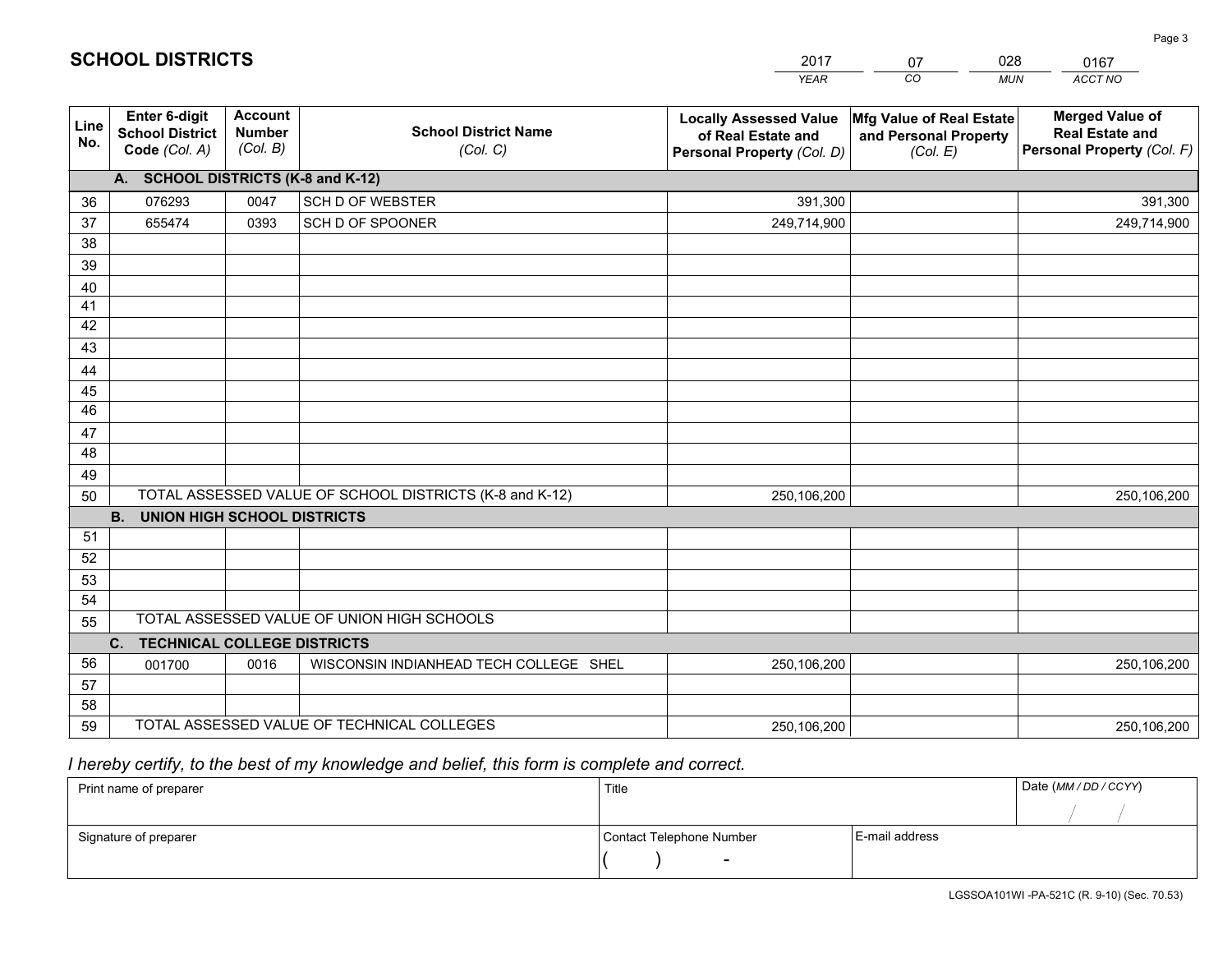## **HIGHLIGHTS**

- 1. Complete the Statement of Assessment after the Board of Review. Reflect any changes made there.
- 2. Use black ink to complete.
- 3. Line 16 must equal Line 50, Col D.
- 4. Line 55 must equal the total of K-8 schools listed on lines 36-49. Do not include K-12 schools in this comparision.
- 5. Line 59, Col. D must equal Line 16.
- 6. Special District, School District and Technical College District values must include both real estate and personal property. Examples of Special districts are: town sanitary districts, public inland lake protection and rehabilitation districts, and metropolitan sewerage districts.
- 7. DO NOT INCLUDE Manufacturing property values.DOR will print these values on the final SOA.
- 8. Accuracy of this form is very important. The values reported directly affect the equalized value DOR calculates for school and special districts.

### **Page 1:**

 If not prefilled, enter the tax year,county and municipal code,municipal type, municipal name and county name on the top of form.

Check the Amended box, if filing an amended / corrected SOA.

 Report the parcel count, acres and assessed value of taxable general property, total parcel count, (real and personal), total acres, and values from final figures set by the Board of Review.

- A. Real Estate land and improvements (buildings, etc.) is reported on lines 1 8, total line 9.
- B. Personal Property is reported on lines 11 14, Column D, total line 15.
- C. To complete this report, use the computer produced summary of the assessment roll that shows these amounts.
- D. Use whole numbers only.
- E. Add each line across and each column down to verify entries.

### **Page 2:**

- A. Report Special Items (not subject to general property tax).
- 1. Private Forest Croplands and Managed Forest Lands are reported on lines 18,19, 20 and 21. Be sure to report assessed values **NOT** taxes.
- 2. You should have copies of the orders of entry, orders of withdrawal, etc., to update your assessment roll.
	- 3. Show hundredths of acres (e.g. 39.75).
- 4. Tax exempt lands are reported on line 22.
- 5. Omitted property and sec. 70.43, Wis. Stats., corrections of errors by assessor are reported on line 23. Report real estate and personal property separately. These should be for **prior years**, not something found on the current assessment roll after the board of review.
- B. Special District (Lines 24-35) Include the value of both real and personal property.
- The Department of Revenue (DOR) preprints much of the information regarding names and codes for schools, special districts,etc. If a district is not listed, enter the name and value only, DOR will enter the proper code.

## **Page 3 School Districts:**

Include the value of both real and personal property.

Report School District (regular, elementary, union high school, and technical college).

- 1. Regular (K-12) and Elementary (K-8) school values are reported on lines 36-49, total on line 50.
- 2. Union High School (UHS) (use only if elementary schools are listed on lines 36-49) are reported on lines 51-54. UHS total value (line 55) must equal to the total **elementary school** values reported on lines 36-49. Do notinclude K-12 schools in this comparison.
- 3. Technical College values are reported on lines 56-58, total on line 59.
- 4. Use the computer summary that shows these amounts to complete this report.

### **This form is due the second Monday in June. File this report only after your Board of Review is complete.**

 *If you have questions: Return forms to:*

 Email: lgs@wisconsin.gov Wisconsin Department of RevenueCall:  $(608)$  266-2569 or  $(608)$  264-6892 Fax number: (608) 264-6887 PO Box 8971

Local Government Services Section 6-97 Madison WI 53708-8971

28390 COUNTY ROAD H SPOONER, WI 54801

SPOONER, WI 54801

 $\pm$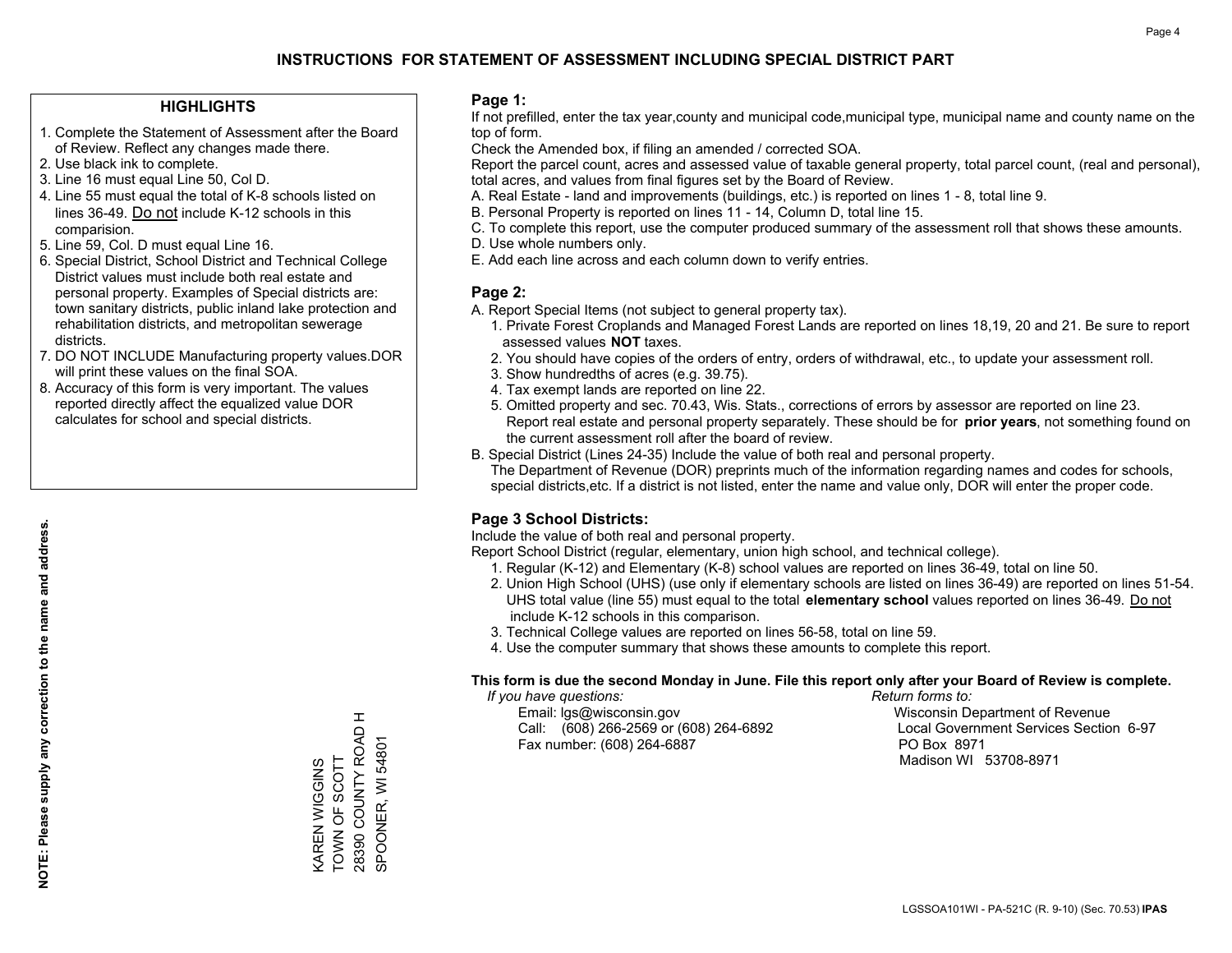$\overline{\mathcal{B}}$  Check if this is an Amended Return Page 1

WHEN COMPLETE THIS THIS DOCUMENT.

#### **STATEMENT OF ASSESSMENT FOR 2017** *<sup>07</sup> <sup>030</sup>*

*CO MUN ACCT NO*

*0168*

|                | <b>FOR</b>                                                                                                                  | <b>TOWN OF</b><br><b>OF</b>                                                                                                                                                                  | <b>SIREN</b>             |                                           | <b>BURNETT COUNTY</b>         |                                |                                        | WHEN COMPLETING THIS DOCUMENT            |
|----------------|-----------------------------------------------------------------------------------------------------------------------------|----------------------------------------------------------------------------------------------------------------------------------------------------------------------------------------------|--------------------------|-------------------------------------------|-------------------------------|--------------------------------|----------------------------------------|------------------------------------------|
|                |                                                                                                                             | Town - Village - City                                                                                                                                                                        | <b>Municipality Name</b> |                                           | <b>County Name</b>            |                                |                                        | DO NOT WRITE OVER X's OR IN SHADED AREAS |
| Line           |                                                                                                                             | <b>REAL ESTATE</b><br>(See Lines 18 - 22 for                                                                                                                                                 |                          | PARCEL COUNT<br>TOTAL LAND   IMPROVEMENTS | NO. OF ACRES<br><b>WHOLE</b>  | <b>VALUE OF</b><br><b>LAND</b> | <b>VALUE OF</b><br><b>IMPROVEMENTS</b> | TOTAL VALUE OF LAND<br>AND IMPROVEMENTS  |
| No.            |                                                                                                                             | other Real Estate)                                                                                                                                                                           | Col. A                   | Col. B                                    | <b>NUMBERS ONLY</b><br>Col. C | Col. D                         | Col. E                                 | Col. F                                   |
| $\mathbf{1}$   |                                                                                                                             | <b>RESIDENTIAL - Class 1</b>                                                                                                                                                                 | 1,157                    | 898                                       | 2,383                         | 55,880,600                     | 76,596,100                             | 132,476,700                              |
| $\overline{2}$ |                                                                                                                             | <b>COMMERCIAL - Class 2</b>                                                                                                                                                                  | 73                       | 44                                        | 225                           | 4,530,000                      | 9,990,700                              | 14,520,700                               |
| 3              |                                                                                                                             | <b>MANUFACTURING - Class 3</b>                                                                                                                                                               | 0                        | 0                                         | $\mathbf{0}$                  | 0                              | 0                                      | 0                                        |
| 4              |                                                                                                                             | <b>AGRICULTURAL - Class 4</b>                                                                                                                                                                | 122                      |                                           | 2,310                         | 253,100                        |                                        | 253,100                                  |
| 5              |                                                                                                                             | <b>UNDEVELOPED - Class 5</b>                                                                                                                                                                 | 361                      |                                           | 4,504                         | 1,719,300                      |                                        | 1,719,300                                |
| 6              |                                                                                                                             | AGRICULTURAL FOREST - Class 5m                                                                                                                                                               | 51                       |                                           | 635                           | 535,400                        |                                        | 535,400                                  |
| $\overline{7}$ |                                                                                                                             | FOREST LANDS - Class 6                                                                                                                                                                       | 421                      |                                           | 6,649                         | 10,974,800                     |                                        | 10,974,800                               |
| 8              |                                                                                                                             | OTHER - Class 7                                                                                                                                                                              | 14                       | 14                                        | 29                            | 98,000                         | 1,524,500                              | 1,622,500                                |
| 9              |                                                                                                                             | TOTAL - ALL COLUMNS                                                                                                                                                                          | 2,199                    | 956                                       | 16,735                        | 73,991,200                     | 88,111,300                             | 162,102,500                              |
| 10             |                                                                                                                             | NUMBER OF PERSONAL PROPERTY ACCOUNTS IN ROLL                                                                                                                                                 |                          |                                           | 72                            | <b>LOCALLY ASSESSED</b>        | <b>MANUFACTURING</b>                   | <b>MERGED</b>                            |
| 11             |                                                                                                                             | BOATS AND OTHER WATERCRAFT NOT EXEMPT - Code 1                                                                                                                                               |                          |                                           |                               | 2,800                          | 0                                      | 2,800                                    |
| 12             |                                                                                                                             | MACHINERY, TOOLS AND PATTERNS - Code 2                                                                                                                                                       |                          |                                           |                               | 263,600                        | 0                                      | 263,600                                  |
| 13             |                                                                                                                             | FURNITURE, FIXTURES AND EQUIPMENT - Code 3                                                                                                                                                   |                          |                                           |                               | 296,500                        | $\Omega$                               | 296,500                                  |
| 14             |                                                                                                                             | ALL OTHER PERSONAL PROPERTY NOT EXEMPT - Codes 4A, 4B, 4C                                                                                                                                    | $\Omega$                 | 588,300                                   |                               |                                |                                        |                                          |
| 15             | TOTAL OF PERSONAL PROPERTY NOT EXEMPT (Total of Lines 11-14)<br>1,151,200<br>0                                              |                                                                                                                                                                                              |                          |                                           |                               |                                |                                        | 1,151,200                                |
| 16             |                                                                                                                             | AGGREGATE ASSESSED VALUE OF ALL PROPERTY SUBJECT TO THE GENERAL PROPERTY TAX (Total of Lines 9F and 15F)<br>MUST EQUAL TOTAL VALUE OF THE SCHOOL DISTRICTS (K-12 PLUS K-8) - Line 50, Col. F |                          |                                           |                               |                                |                                        | 163,253,700                              |
| 17             | Name of Assessor<br><b>BOARD OF REVIEW</b><br>DATE OF FINAL ADJOURNMENT<br>06/06/2017<br>ASSOCIATED APPRAISAL- JERI ST JOHN |                                                                                                                                                                                              |                          |                                           |                               | Telephone #                    | (800) 721-4157                         |                                          |

REMARKS

The Assessment Ratio to be used in calculating the estimated Fair Market Value on tax bills for this tax district is .971692689<br>This ratio should be used to convert assessed values to "Calculate Equalized Values" in Step 1 Commission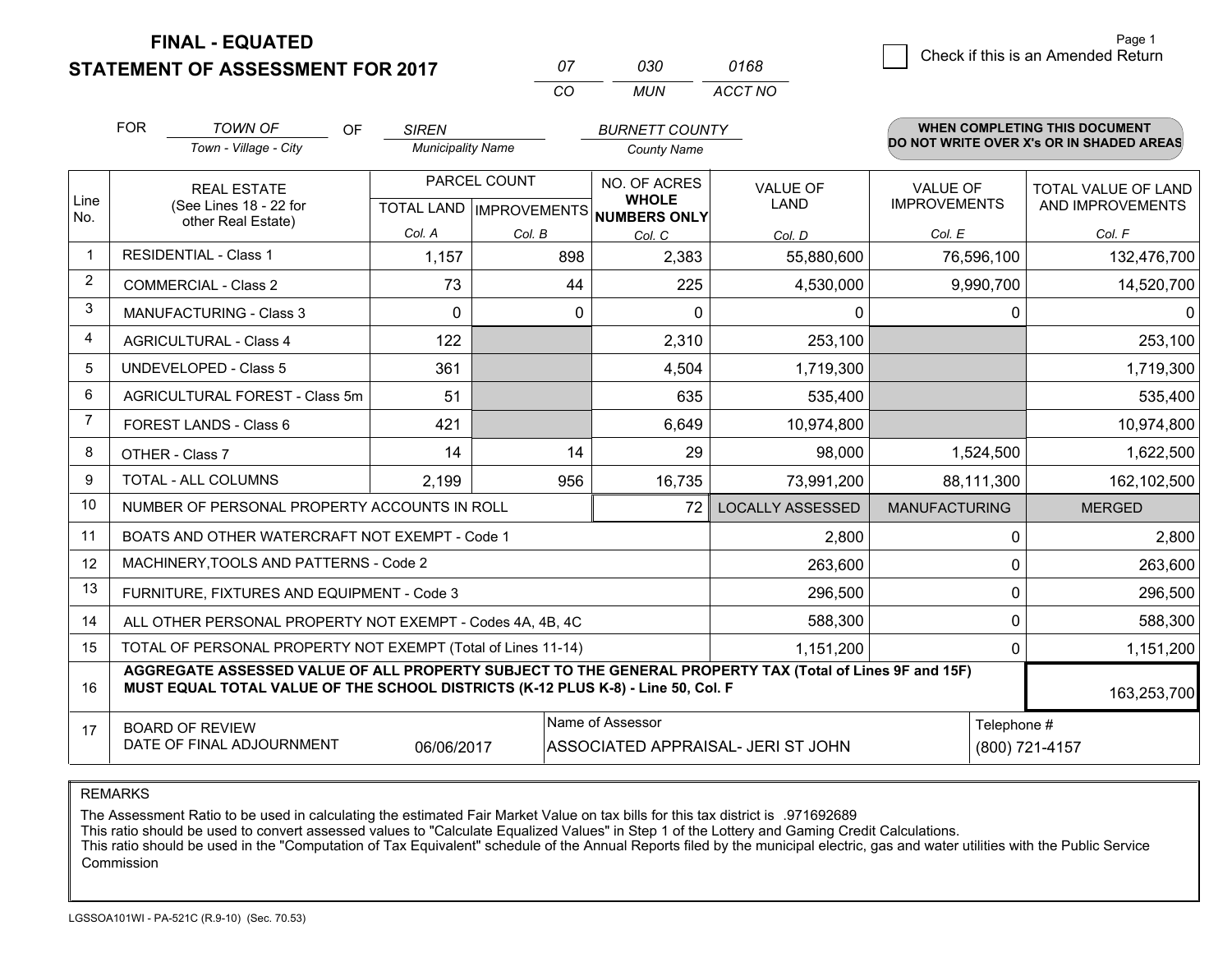*YEAR CO MUN ACCT NO* <sup>2017</sup> <sup>07</sup> <sup>030</sup> <sup>0168</sup> Page 2

Do not confuse FOREST LANDS (Line 7) with FOREST CROPS (in this section) - They are **NOT** the same

|    | Private Forest Crop - Reg Class @ 10¢ per acre                                 |                                                               |  |                                                                  |                                                               |                                                                    | Private Forest Crop - Reg Class @ \$2.52 per acre                            |               |                    |  |
|----|--------------------------------------------------------------------------------|---------------------------------------------------------------|--|------------------------------------------------------------------|---------------------------------------------------------------|--------------------------------------------------------------------|------------------------------------------------------------------------------|---------------|--------------------|--|
| 18 | (a) PARCELS                                                                    | (b) ACRES                                                     |  | (c) ASSESSED VALUE                                               |                                                               | (d) PARCELS                                                        | (e) ACRES                                                                    |               | (f) ASSESSED VALUE |  |
|    |                                                                                |                                                               |  |                                                                  |                                                               |                                                                    |                                                                              |               |                    |  |
|    |                                                                                |                                                               |  | Private Forest Crop - Special Class @ 20¢ per acre               |                                                               |                                                                    | Entered Before 2005 Managed Forest - Ferrous Mining CLOSED @ \$8.27 per acre |               |                    |  |
| 19 | (a) PARCELS                                                                    | (b) ACRES                                                     |  | (c) ASSESSED VALUE                                               |                                                               | (d) PARCELS                                                        | (e) ACRES                                                                    |               | (f) ASSESSED VALUE |  |
|    |                                                                                |                                                               |  |                                                                  |                                                               |                                                                    |                                                                              |               |                    |  |
|    |                                                                                |                                                               |  | Entered Before 2005 Managed Forest - OPEN @ \$.79 per acre       |                                                               |                                                                    | Entered Before 2005 Managed Forest - CLOSED @ \$1.87 per acre                |               |                    |  |
| 20 | (a) PARCELS                                                                    | (b) ACRES                                                     |  | (c) ASSESSED VALUE                                               |                                                               | (d) PARCELS                                                        | (e) ACRES                                                                    |               | (f) ASSESSED VALUE |  |
|    | 8                                                                              | 277                                                           |  | 527,100                                                          |                                                               | 4                                                                  | 157                                                                          |               | 287,100            |  |
|    |                                                                                | Entered After 2004 Managed Forest - OPEN @<br>\$2.14 per acre |  |                                                                  | Entered After 2004 Managed Forest - CLOSED @ \$10.68 per acre |                                                                    |                                                                              |               |                    |  |
| 21 | (a) PARCELS                                                                    | (b) ACRES                                                     |  | (c) ASSESSED VALUE                                               |                                                               | (d) PARCELS<br>(e) ACRES                                           |                                                                              |               | (f) ASSESSED VALUE |  |
|    |                                                                                |                                                               |  |                                                                  |                                                               |                                                                    |                                                                              |               |                    |  |
|    |                                                                                | 161.89                                                        |  | 269,200                                                          |                                                               | 12<br>288                                                          |                                                                              |               | 417,100            |  |
| 22 | (a) County Forest Cropland Acres                                               |                                                               |  | (b) Federal Acres                                                |                                                               | (d) County (NOT FOREST CROP) Acres<br>(c) State Acres              |                                                                              |               | (e) Other Acres    |  |
|    |                                                                                |                                                               |  | 205.28                                                           |                                                               | 465.49                                                             | 246.3                                                                        |               | 1.078.08           |  |
|    |                                                                                |                                                               |  | Assessed Value of Omitted Property From Prior Years (Sec. 70.44) |                                                               |                                                                    | Assessed Value of Sec. 70.43 Corrections of Errors by Assessors              |               |                    |  |
| 23 |                                                                                | (a) REAL ESTATE                                               |  | (b) PERSONAL                                                     |                                                               |                                                                    | (c1) REAL ESTATE                                                             |               | (c2) PERSONAL      |  |
|    |                                                                                |                                                               |  |                                                                  |                                                               |                                                                    |                                                                              |               |                    |  |
|    | Manufacturing Equated Value of Omitted Property From Prior Years (Sec. 70.995) |                                                               |  |                                                                  |                                                               | Mfg. Equated Value of Sec.70.43 Corrections of Errors by Assessors |                                                                              |               |                    |  |
|    | (d) REAL ESTATE                                                                |                                                               |  | (e) PERSONAL                                                     |                                                               | (f1) REAL ESTATE                                                   |                                                                              | (f2) PERSONAL |                    |  |
|    |                                                                                |                                                               |  |                                                                  |                                                               |                                                                    |                                                                              |               |                    |  |

# **SPECIAL DISTRICTS**

| Line<br>No. | <b>Enter 6-digit</b><br>Special District<br>Code (Col. A) | <b>Account</b><br><b>Number</b><br>(Col. B) | <b>Special District Name</b><br>(Col. C)  | <b>Locally Assessed Value</b><br>of Real Estate and<br>Personal Property (Col. D) | Mfg Value of Real Estate<br>and Personal Property<br>(Col. E) | <b>Merged Value of</b><br><b>Real Estate and</b><br>Personal Property (Col. F) |
|-------------|-----------------------------------------------------------|---------------------------------------------|-------------------------------------------|-----------------------------------------------------------------------------------|---------------------------------------------------------------|--------------------------------------------------------------------------------|
| 24          | 078020                                                    | 0045                                        | <b>CLAM LAKES REHABILITATION DISTRICT</b> | 37,530,600                                                                        |                                                               | 37,530,600                                                                     |
| 25          | 077030                                                    | 0530                                        | SIREN SANITARY DISTRICT #1                | 15,845,000                                                                        |                                                               | 15,845,000                                                                     |
| 26          |                                                           |                                             |                                           |                                                                                   |                                                               |                                                                                |
| 27          |                                                           |                                             |                                           |                                                                                   |                                                               |                                                                                |
| 28          |                                                           |                                             |                                           |                                                                                   |                                                               |                                                                                |
| 29          |                                                           |                                             |                                           |                                                                                   |                                                               |                                                                                |
| 30          |                                                           |                                             |                                           |                                                                                   |                                                               |                                                                                |
| 31          |                                                           |                                             |                                           |                                                                                   |                                                               |                                                                                |
| 32          |                                                           |                                             |                                           |                                                                                   |                                                               |                                                                                |
| 33          |                                                           |                                             |                                           |                                                                                   |                                                               |                                                                                |
| 34          |                                                           |                                             |                                           |                                                                                   |                                                               |                                                                                |
| 35          |                                                           |                                             |                                           |                                                                                   |                                                               |                                                                                |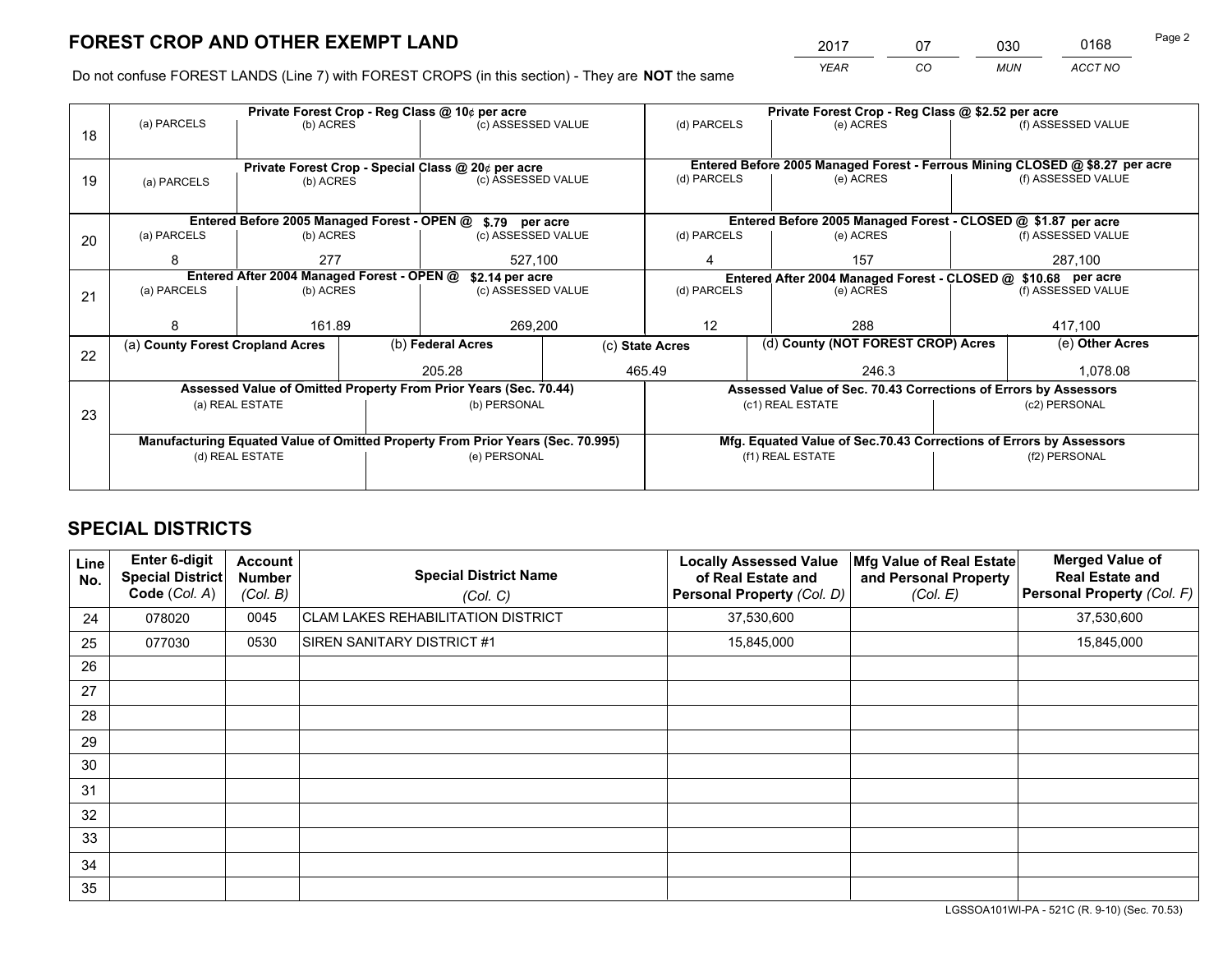|                                                                                                                        |                                                         | <b>YEAR</b>                                                                       | CO<br><b>MUN</b>                                              | ACCT NO                                                                        |
|------------------------------------------------------------------------------------------------------------------------|---------------------------------------------------------|-----------------------------------------------------------------------------------|---------------------------------------------------------------|--------------------------------------------------------------------------------|
| <b>Account</b><br>Enter 6-digit<br>Line<br><b>School District</b><br><b>Number</b><br>No.<br>(Col. B)<br>Code (Col. A) | <b>School District Name</b><br>(Col. C)                 | <b>Locally Assessed Value</b><br>of Real Estate and<br>Personal Property (Col. D) | Mfg Value of Real Estate<br>and Personal Property<br>(Col. E) | <b>Merged Value of</b><br><b>Real Estate and</b><br>Personal Property (Col. F) |
| A. SCHOOL DISTRICTS (K-8 and K-12)                                                                                     |                                                         |                                                                                   |                                                               |                                                                                |
| 075376<br>0046<br>36                                                                                                   | SCH D OF SIREN                                          | 163,253,700                                                                       |                                                               | 163,253,700                                                                    |
| 37                                                                                                                     |                                                         |                                                                                   |                                                               |                                                                                |
| 38                                                                                                                     |                                                         |                                                                                   |                                                               |                                                                                |
| 39                                                                                                                     |                                                         |                                                                                   |                                                               |                                                                                |
| 40                                                                                                                     |                                                         |                                                                                   |                                                               |                                                                                |
| 41                                                                                                                     |                                                         |                                                                                   |                                                               |                                                                                |
| 42<br>43                                                                                                               |                                                         |                                                                                   |                                                               |                                                                                |
|                                                                                                                        |                                                         |                                                                                   |                                                               |                                                                                |
| 44<br>45                                                                                                               |                                                         |                                                                                   |                                                               |                                                                                |
| 46                                                                                                                     |                                                         |                                                                                   |                                                               |                                                                                |
| 47                                                                                                                     |                                                         |                                                                                   |                                                               |                                                                                |
| 48                                                                                                                     |                                                         |                                                                                   |                                                               |                                                                                |
| 49                                                                                                                     |                                                         |                                                                                   |                                                               |                                                                                |
| 50                                                                                                                     | TOTAL ASSESSED VALUE OF SCHOOL DISTRICTS (K-8 and K-12) | 163,253,700                                                                       |                                                               | 163,253,700                                                                    |
| <b>B.</b><br><b>UNION HIGH SCHOOL DISTRICTS</b>                                                                        |                                                         |                                                                                   |                                                               |                                                                                |
| 51                                                                                                                     |                                                         |                                                                                   |                                                               |                                                                                |
| 52                                                                                                                     |                                                         |                                                                                   |                                                               |                                                                                |
| 53                                                                                                                     |                                                         |                                                                                   |                                                               |                                                                                |
| 54                                                                                                                     |                                                         |                                                                                   |                                                               |                                                                                |
| TOTAL ASSESSED VALUE OF UNION HIGH SCHOOLS<br>55                                                                       |                                                         |                                                                                   |                                                               |                                                                                |
| C. TECHNICAL COLLEGE DISTRICTS                                                                                         |                                                         |                                                                                   |                                                               |                                                                                |
| 56<br>001700<br>0016                                                                                                   | WISCONSIN INDIANHEAD TECH COLLEGE SHEL                  | 163,253,700                                                                       |                                                               | 163,253,700                                                                    |
| 57<br>58                                                                                                               |                                                         |                                                                                   |                                                               |                                                                                |
| TOTAL ASSESSED VALUE OF TECHNICAL COLLEGES<br>59                                                                       |                                                         | 163,253,700                                                                       |                                                               | 163,253,700                                                                    |

07

030

0168

# *I hereby certify, to the best of my knowledge and belief, this form is complete and correct.*

**SCHOOL DISTRICTS**

| Print name of preparer | Title                    |                | Date (MM / DD / CCYY) |
|------------------------|--------------------------|----------------|-----------------------|
|                        |                          |                |                       |
| Signature of preparer  | Contact Telephone Number | E-mail address |                       |
|                        | $\sim$                   |                |                       |

Page 3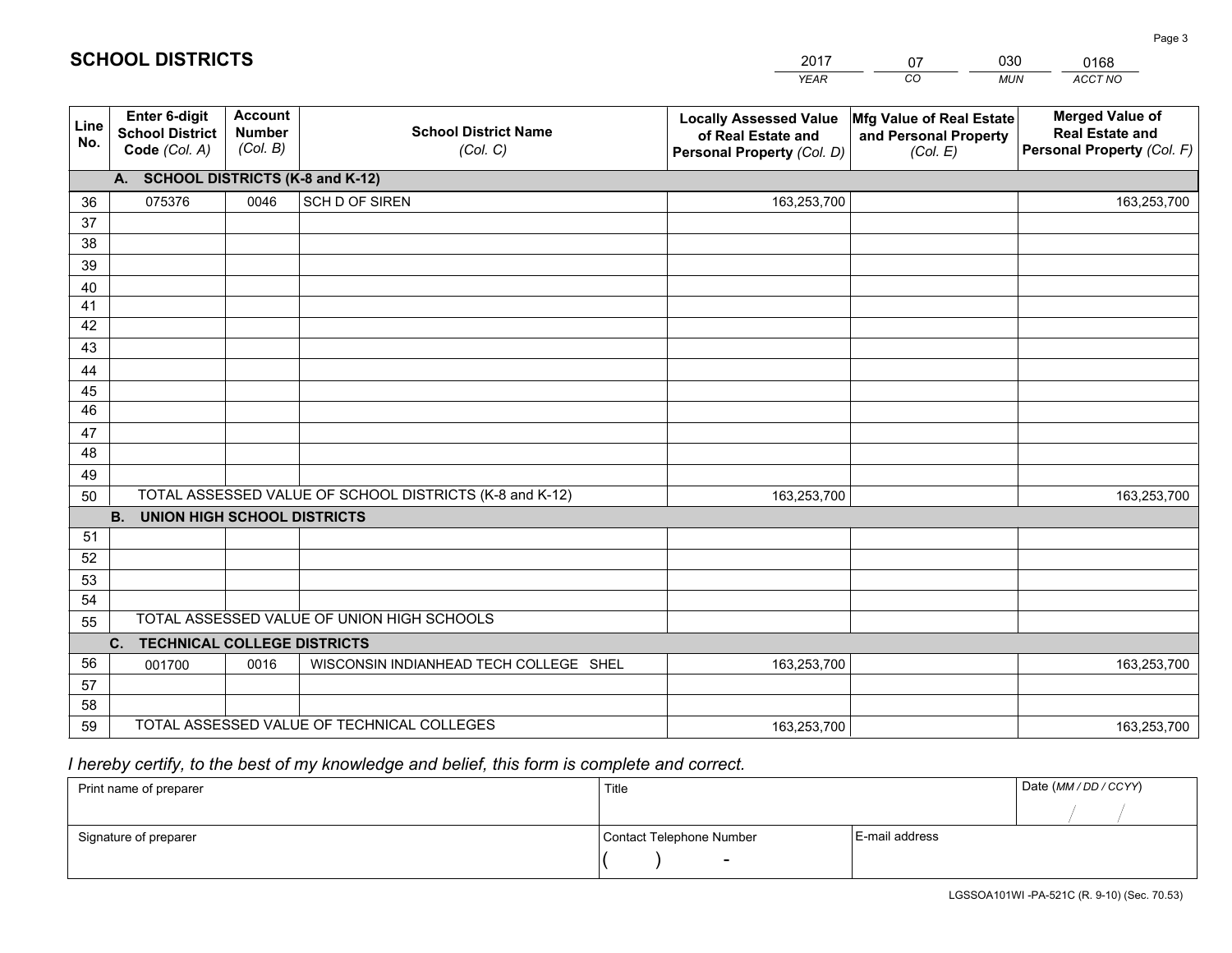## **HIGHLIGHTS**

- 1. Complete the Statement of Assessment after the Board of Review. Reflect any changes made there.
- 2. Use black ink to complete.
- 3. Line 16 must equal Line 50, Col D.
- 4. Line 55 must equal the total of K-8 schools listed on lines 36-49. Do not include K-12 schools in this comparision.
- 5. Line 59, Col. D must equal Line 16.
- 6. Special District, School District and Technical College District values must include both real estate and personal property. Examples of Special districts are: town sanitary districts, public inland lake protection and rehabilitation districts, and metropolitan sewerage districts.
- 7. DO NOT INCLUDE Manufacturing property values.DOR will print these values on the final SOA.

MARY HUNTER TOWN OF SIREN 23340 SODERBERG RD SIREN, WI 54872 - 9126

MARY HUNTER<br>TOWN OF SIREN

23340 SODERBERG RD SIREN, WI 54872 - 9126

 8. Accuracy of this form is very important. The values reported directly affect the equalized value DOR calculates for school and special districts.

### **Page 1:**

 If not prefilled, enter the tax year,county and municipal code,municipal type, municipal name and county name on the top of form.

Check the Amended box, if filing an amended / corrected SOA.

 Report the parcel count, acres and assessed value of taxable general property, total parcel count, (real and personal), total acres, and values from final figures set by the Board of Review.

- A. Real Estate land and improvements (buildings, etc.) is reported on lines 1 8, total line 9.
- B. Personal Property is reported on lines 11 14, Column D, total line 15.
- C. To complete this report, use the computer produced summary of the assessment roll that shows these amounts.
- D. Use whole numbers only.
- E. Add each line across and each column down to verify entries.

## **Page 2:**

- A. Report Special Items (not subject to general property tax).
- 1. Private Forest Croplands and Managed Forest Lands are reported on lines 18,19, 20 and 21. Be sure to report assessed values **NOT** taxes.
- 2. You should have copies of the orders of entry, orders of withdrawal, etc., to update your assessment roll.
	- 3. Show hundredths of acres (e.g. 39.75).
- 4. Tax exempt lands are reported on line 22.
- 5. Omitted property and sec. 70.43, Wis. Stats., corrections of errors by assessor are reported on line 23. Report real estate and personal property separately. These should be for **prior years**, not something found on the current assessment roll after the board of review.
- B. Special District (Lines 24-35) Include the value of both real and personal property.

 The Department of Revenue (DOR) preprints much of the information regarding names and codes for schools, special districts,etc. If a district is not listed, enter the name and value only, DOR will enter the proper code.

## **Page 3 School Districts:**

Include the value of both real and personal property.

Report School District (regular, elementary, union high school, and technical college).

- 1. Regular (K-12) and Elementary (K-8) school values are reported on lines 36-49, total on line 50.
- 2. Union High School (UHS) (use only if elementary schools are listed on lines 36-49) are reported on lines 51-54. UHS total value (line 55) must equal to the total **elementary school** values reported on lines 36-49. Do notinclude K-12 schools in this comparison.
- 3. Technical College values are reported on lines 56-58, total on line 59.
- 4. Use the computer summary that shows these amounts to complete this report.

### **This form is due the second Monday in June. File this report only after your Board of Review is complete.**

 *If you have questions: Return forms to:*

 Email: lgs@wisconsin.gov Wisconsin Department of RevenueCall:  $(608)$  266-2569 or  $(608)$  264-6892 Fax number: (608) 264-6887 PO Box 8971

Local Government Services Section 6-97 Madison WI 53708-8971

**NOTE: Please supply any correction to the name and address.** NOTE: Please supply any correction to the name and address.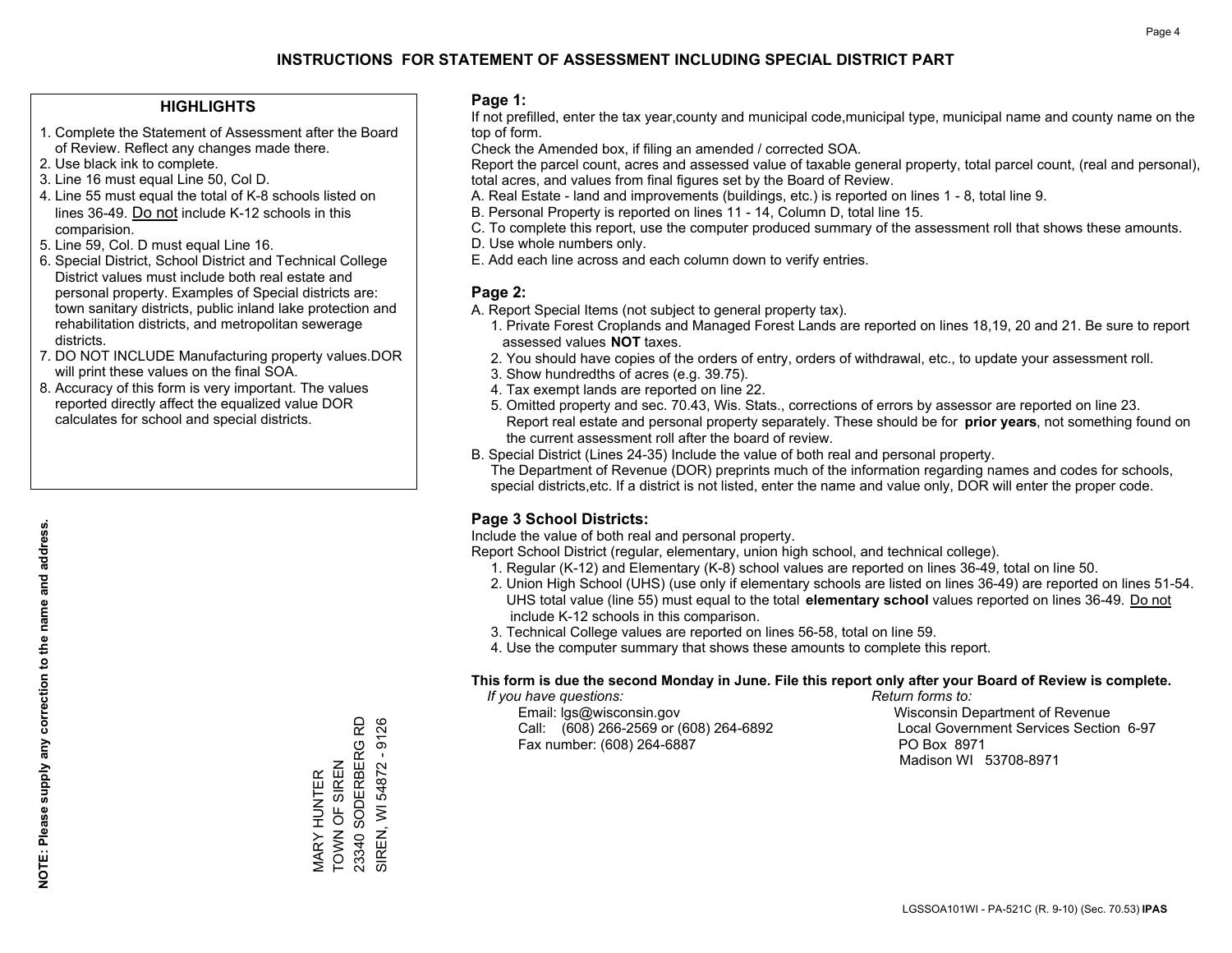**STATEMENT OF ASSESSMENT FOR 2017** 

| $^{\prime\prime}$ | กจว | 0169    |
|-------------------|-----|---------|
| $\cdots$          | MUN | ACCT NO |

|                | <b>FOR</b><br><b>TOWN OF</b><br>Town - Village - City                                                                                                                                        | OF | <b>SWISS</b><br><b>Municipality Name</b>                      |               | <b>BURNETT COUNTY</b><br><b>County Name</b> |                         |                                                  |             | <b>WHEN COMPLETING THIS DOCUMENT</b><br>DO NOT WRITE OVER X's OR IN SHADED AREAS |
|----------------|----------------------------------------------------------------------------------------------------------------------------------------------------------------------------------------------|----|---------------------------------------------------------------|---------------|---------------------------------------------|-------------------------|--------------------------------------------------|-------------|----------------------------------------------------------------------------------|
| Line<br>No.    | <b>REAL ESTATE</b><br>(See Lines 18 - 22 for<br>other Real Estate)                                                                                                                           |    | PARCEL COUNT<br>TOTAL LAND MPROVEMENTS NUMBERS ONLY<br>Col. A |               | NO. OF ACRES<br><b>WHOLE</b>                | <b>VALUE OF</b><br>LAND | <b>VALUE OF</b><br><b>IMPROVEMENTS</b><br>Col. E |             | <b>TOTAL VALUE OF LAND</b><br>AND IMPROVEMENTS                                   |
| -1             | <b>RESIDENTIAL - Class 1</b>                                                                                                                                                                 |    | 1,424                                                         | Col. B<br>953 | Col. C<br>4,073                             | Col. D<br>78,609,000    | 84,590,600                                       |             | Col. F<br>163,199,600                                                            |
| 2              | <b>COMMERCIAL - Class 2</b>                                                                                                                                                                  |    | 61                                                            | 38            | 156                                         | 1,260,400               | 3,981,900                                        |             | 5,242,300                                                                        |
| 3              | MANUFACTURING - Class 3                                                                                                                                                                      |    | $\Omega$                                                      |               | 0<br>$\Omega$                               | 0                       |                                                  | 0           | $\mathbf{0}$                                                                     |
| 4              | <b>AGRICULTURAL - Class 4</b>                                                                                                                                                                |    | 70                                                            |               | 1,662                                       | 205,400                 |                                                  |             | 205,400                                                                          |
| 5              | UNDEVELOPED - Class 5                                                                                                                                                                        |    | 149                                                           |               | 1,840                                       | 717,000                 |                                                  |             | 717,000                                                                          |
| 6              | AGRICULTURAL FOREST - Class 5m                                                                                                                                                               |    | 21                                                            |               | 350                                         | 361,600                 |                                                  |             | 361,600                                                                          |
| $\overline{7}$ | FOREST LANDS - Class 6                                                                                                                                                                       |    | 200                                                           |               | 3,924                                       | 7,447,900               |                                                  |             | 7,447,900                                                                        |
| 8              | OTHER - Class 7                                                                                                                                                                              |    | 13                                                            | 13            | 19                                          | 58,800                  |                                                  | 743,000     | 801,800                                                                          |
| 9              | TOTAL - ALL COLUMNS                                                                                                                                                                          |    | 1,938                                                         | 1,004         | 12,024                                      | 88,660,100              | 89,315,500                                       |             | 177,975,600                                                                      |
| 10             | NUMBER OF PERSONAL PROPERTY ACCOUNTS IN ROLL                                                                                                                                                 |    |                                                               |               | 37                                          | <b>LOCALLY ASSESSED</b> | <b>MANUFACTURING</b>                             |             | <b>MERGED</b>                                                                    |
| 11             | BOATS AND OTHER WATERCRAFT NOT EXEMPT - Code 1                                                                                                                                               |    |                                                               |               |                                             | 4,000                   |                                                  | 0           | 4,000                                                                            |
| 12             | MACHINERY, TOOLS AND PATTERNS - Code 2                                                                                                                                                       |    |                                                               |               |                                             | 133,600                 |                                                  | 0           | 133,600                                                                          |
| 13             | FURNITURE, FIXTURES AND EQUIPMENT - Code 3                                                                                                                                                   |    |                                                               |               |                                             | 529,900                 |                                                  | 0           | 529,900                                                                          |
| 14             | ALL OTHER PERSONAL PROPERTY NOT EXEMPT - Codes 4A, 4B, 4C                                                                                                                                    |    |                                                               | 581,500       |                                             | 0                       | 581,500                                          |             |                                                                                  |
| 15             | TOTAL OF PERSONAL PROPERTY NOT EXEMPT (Total of Lines 11-14)<br>1,249,000                                                                                                                    |    |                                                               |               |                                             |                         |                                                  | 0           | 1,249,000                                                                        |
| 16             | AGGREGATE ASSESSED VALUE OF ALL PROPERTY SUBJECT TO THE GENERAL PROPERTY TAX (Total of Lines 9F and 15F)<br>MUST EQUAL TOTAL VALUE OF THE SCHOOL DISTRICTS (K-12 PLUS K-8) - Line 50, Col. F |    |                                                               |               |                                             |                         |                                                  | 179,224,600 |                                                                                  |
| 17             | Name of Assessor<br><b>BOARD OF REVIEW</b><br>DATE OF FINAL ADJOURNMENT<br><b>ROBERT PARDUN</b><br>09/25/2017                                                                                |    |                                                               |               |                                             | Telephone #             | (715) 790-3498                                   |             |                                                                                  |

REMARKS

The Assessment Ratio to be used in calculating the estimated Fair Market Value on tax bills for this tax district is 1.053142305

This ratio should be used to convert assessed values to "Calculate Equalized Values" in Step 1 of the Lottery and Gaming Credit Calculations.<br>This ratio should be used in the "Computation of Tax Equivalent" schedule of the Commission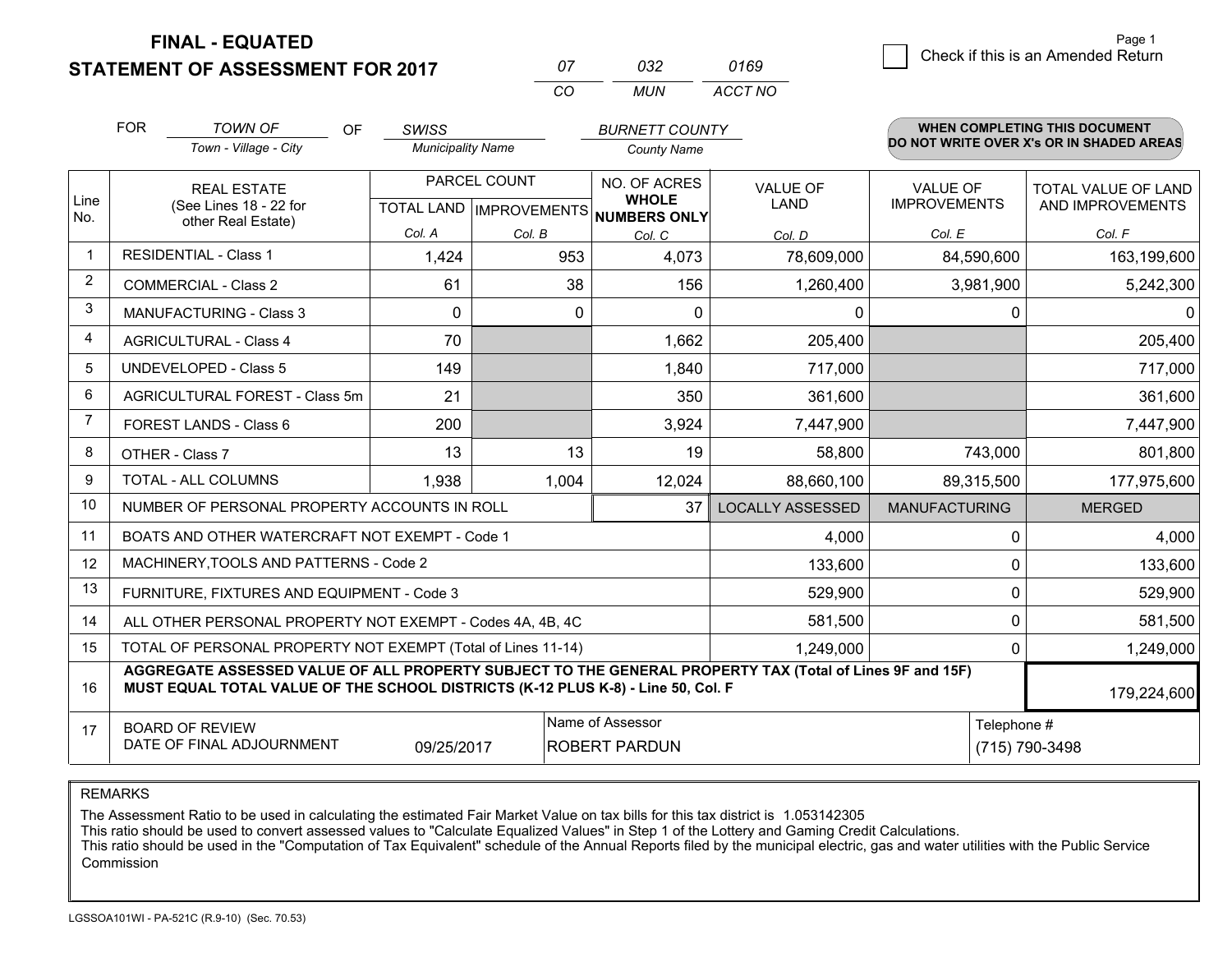*YEAR CO MUN ACCT NO* <sup>2017</sup> <sup>07</sup> <sup>032</sup> <sup>0169</sup>

Do not confuse FOREST LANDS (Line 7) with FOREST CROPS (in this section) - They are **NOT** the same

|    |                                                               |                                             |  | Private Forest Crop - Reg Class @ 10¢ per acre                                 |                                                                              | Private Forest Crop - Reg Class @ \$2.52 per acre             |                                                       |                                                                    |               |                    |
|----|---------------------------------------------------------------|---------------------------------------------|--|--------------------------------------------------------------------------------|------------------------------------------------------------------------------|---------------------------------------------------------------|-------------------------------------------------------|--------------------------------------------------------------------|---------------|--------------------|
| 18 | (a) PARCELS                                                   | (b) ACRES                                   |  | (c) ASSESSED VALUE                                                             |                                                                              | (d) PARCELS                                                   |                                                       | (e) ACRES                                                          |               | (f) ASSESSED VALUE |
|    |                                                               |                                             |  |                                                                                |                                                                              |                                                               |                                                       |                                                                    |               |                    |
|    | Private Forest Crop - Special Class @ 20¢ per acre            |                                             |  |                                                                                | Entered Before 2005 Managed Forest - Ferrous Mining CLOSED @ \$8.27 per acre |                                                               |                                                       |                                                                    |               |                    |
| 19 | (a) PARCELS                                                   | (b) ACRES                                   |  | (c) ASSESSED VALUE                                                             |                                                                              | (d) PARCELS                                                   |                                                       | (e) ACRES                                                          |               | (f) ASSESSED VALUE |
|    |                                                               |                                             |  |                                                                                |                                                                              |                                                               |                                                       |                                                                    |               |                    |
|    |                                                               | Entered Before 2005 Managed Forest - OPEN @ |  | \$.79 per acre                                                                 |                                                                              |                                                               |                                                       | Entered Before 2005 Managed Forest - CLOSED @ \$1.87 per acre      |               |                    |
| 20 | (a) PARCELS                                                   | (b) ACRES                                   |  | (c) ASSESSED VALUE                                                             |                                                                              | (d) PARCELS                                                   |                                                       | (e) ACRES                                                          |               | (f) ASSESSED VALUE |
|    |                                                               | 20                                          |  | 50.000                                                                         |                                                                              | 14<br>399.86                                                  |                                                       |                                                                    | 793.000       |                    |
|    | Entered After 2004 Managed Forest - OPEN @<br>\$2.14 per acre |                                             |  |                                                                                |                                                                              | Entered After 2004 Managed Forest - CLOSED @ \$10.68 per acre |                                                       |                                                                    |               |                    |
| 21 | (a) PARCELS                                                   | (b) ACRES                                   |  |                                                                                | (c) ASSESSED VALUE<br>(d) PARCELS                                            |                                                               |                                                       | (e) ACRES                                                          |               | (f) ASSESSED VALUE |
|    |                                                               |                                             |  |                                                                                |                                                                              |                                                               |                                                       |                                                                    |               |                    |
|    |                                                               | 80                                          |  | 140,400                                                                        |                                                                              | 12                                                            |                                                       | 342.72                                                             |               | 580,100            |
| 22 |                                                               | (a) County Forest Cropland Acres            |  |                                                                                | (b) Federal Acres                                                            |                                                               | (d) County (NOT FOREST CROP) Acres<br>(c) State Acres |                                                                    |               | (e) Other Acres    |
|    | 18,875.66                                                     |                                             |  | 1,637.98                                                                       |                                                                              | 1,036.76<br>1,990.54                                          |                                                       |                                                                    |               | 829.22             |
|    |                                                               |                                             |  | Assessed Value of Omitted Property From Prior Years (Sec. 70.44)               |                                                                              |                                                               |                                                       | Assessed Value of Sec. 70.43 Corrections of Errors by Assessors    |               |                    |
| 23 |                                                               | (a) REAL ESTATE                             |  | (b) PERSONAL                                                                   |                                                                              |                                                               | (c1) REAL ESTATE                                      |                                                                    | (c2) PERSONAL |                    |
|    |                                                               |                                             |  |                                                                                |                                                                              |                                                               |                                                       |                                                                    |               |                    |
|    |                                                               |                                             |  | Manufacturing Equated Value of Omitted Property From Prior Years (Sec. 70.995) |                                                                              |                                                               |                                                       | Mfg. Equated Value of Sec.70.43 Corrections of Errors by Assessors |               |                    |
|    |                                                               | (d) REAL ESTATE<br>(e) PERSONAL             |  |                                                                                | (f1) REAL ESTATE                                                             |                                                               |                                                       | (f2) PERSONAL                                                      |               |                    |
|    |                                                               |                                             |  |                                                                                |                                                                              |                                                               |                                                       |                                                                    |               |                    |

# **SPECIAL DISTRICTS**

| Line<br>No. | Enter 6-digit<br><b>Special District</b><br>Code (Col. A) | <b>Account</b><br><b>Number</b><br>(Col. B) | <b>Special District Name</b><br>(Col. C) | <b>Locally Assessed Value</b><br>of Real Estate and<br>Personal Property (Col. D) | Mfg Value of Real Estate<br>and Personal Property<br>(Col. E) | <b>Merged Value of</b><br><b>Real Estate and</b><br>Personal Property (Col. F) |
|-------------|-----------------------------------------------------------|---------------------------------------------|------------------------------------------|-----------------------------------------------------------------------------------|---------------------------------------------------------------|--------------------------------------------------------------------------------|
| 24          | 077040                                                    | 0548                                        | DANBURY SANITARY DISTRICT                | 8,782,200                                                                         |                                                               | 8,782,200                                                                      |
| 25          |                                                           |                                             |                                          |                                                                                   |                                                               |                                                                                |
| 26          |                                                           |                                             |                                          |                                                                                   |                                                               |                                                                                |
| 27          |                                                           |                                             |                                          |                                                                                   |                                                               |                                                                                |
| 28          |                                                           |                                             |                                          |                                                                                   |                                                               |                                                                                |
| 29          |                                                           |                                             |                                          |                                                                                   |                                                               |                                                                                |
| 30          |                                                           |                                             |                                          |                                                                                   |                                                               |                                                                                |
| 31          |                                                           |                                             |                                          |                                                                                   |                                                               |                                                                                |
| 32          |                                                           |                                             |                                          |                                                                                   |                                                               |                                                                                |
| 33          |                                                           |                                             |                                          |                                                                                   |                                                               |                                                                                |
| 34          |                                                           |                                             |                                          |                                                                                   |                                                               |                                                                                |
| 35          |                                                           |                                             |                                          |                                                                                   |                                                               |                                                                                |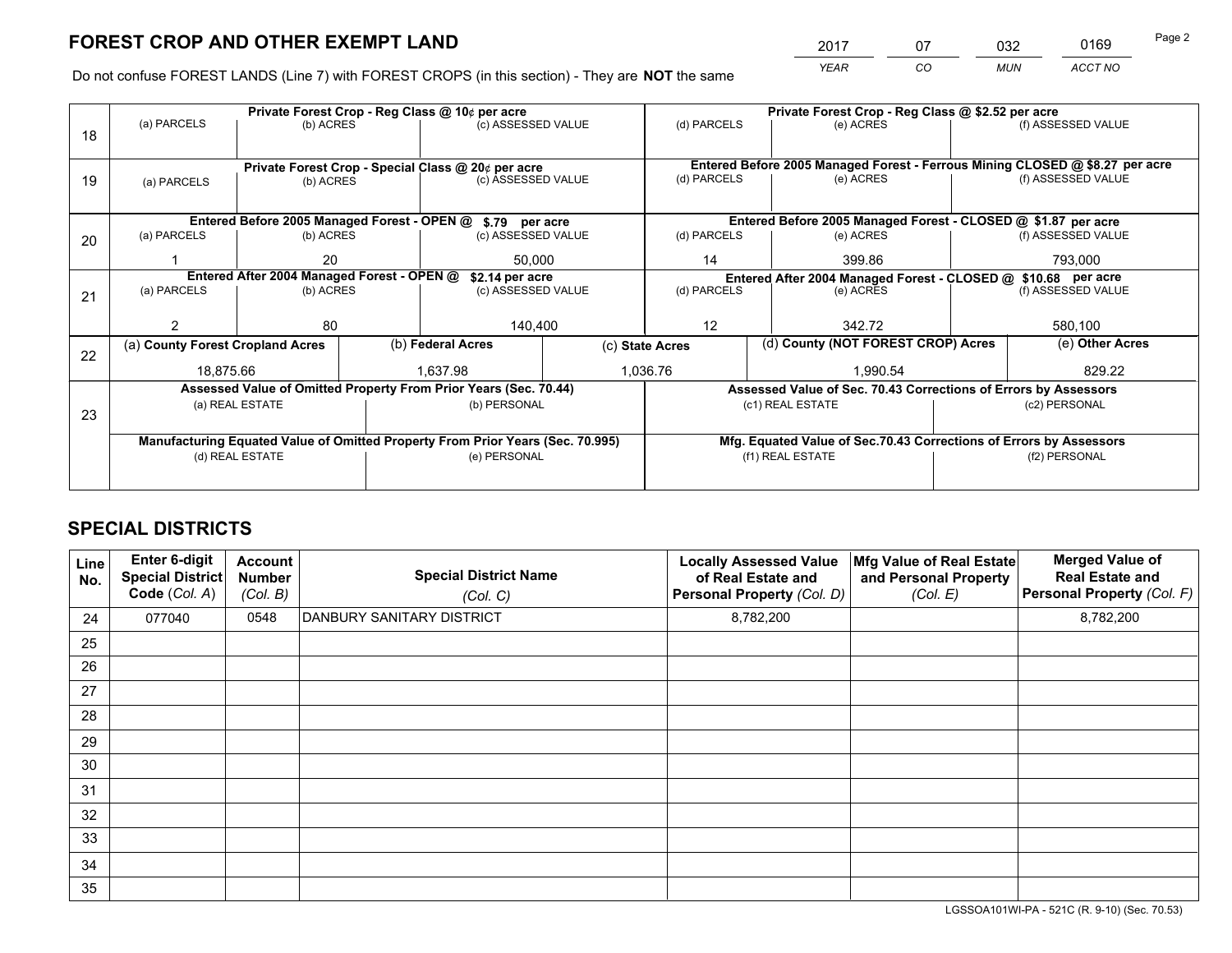|                 |                                                          |                                             |                                                         | <b>YEAR</b>                                                                       | CO<br><b>MUN</b>                                              | ACCT NO                                                                        |
|-----------------|----------------------------------------------------------|---------------------------------------------|---------------------------------------------------------|-----------------------------------------------------------------------------------|---------------------------------------------------------------|--------------------------------------------------------------------------------|
| Line<br>No.     | Enter 6-digit<br><b>School District</b><br>Code (Col. A) | <b>Account</b><br><b>Number</b><br>(Col. B) | <b>School District Name</b><br>(Col. C)                 | <b>Locally Assessed Value</b><br>of Real Estate and<br>Personal Property (Col. D) | Mfg Value of Real Estate<br>and Personal Property<br>(Col. E) | <b>Merged Value of</b><br><b>Real Estate and</b><br>Personal Property (Col. F) |
|                 | A. SCHOOL DISTRICTS (K-8 and K-12)                       |                                             |                                                         |                                                                                   |                                                               |                                                                                |
| 36              | 076293                                                   | 0047                                        | <b>SCH D OF WEBSTER</b>                                 | 179,224,600                                                                       |                                                               | 179,224,600                                                                    |
| 37              |                                                          |                                             |                                                         |                                                                                   |                                                               |                                                                                |
| 38              |                                                          |                                             |                                                         |                                                                                   |                                                               |                                                                                |
| 39              |                                                          |                                             |                                                         |                                                                                   |                                                               |                                                                                |
| 40              |                                                          |                                             |                                                         |                                                                                   |                                                               |                                                                                |
| 41<br>42        |                                                          |                                             |                                                         |                                                                                   |                                                               |                                                                                |
| 43              |                                                          |                                             |                                                         |                                                                                   |                                                               |                                                                                |
| 44              |                                                          |                                             |                                                         |                                                                                   |                                                               |                                                                                |
| 45              |                                                          |                                             |                                                         |                                                                                   |                                                               |                                                                                |
| $\overline{46}$ |                                                          |                                             |                                                         |                                                                                   |                                                               |                                                                                |
| 47              |                                                          |                                             |                                                         |                                                                                   |                                                               |                                                                                |
| 48              |                                                          |                                             |                                                         |                                                                                   |                                                               |                                                                                |
| 49              |                                                          |                                             |                                                         |                                                                                   |                                                               |                                                                                |
| 50              |                                                          |                                             | TOTAL ASSESSED VALUE OF SCHOOL DISTRICTS (K-8 and K-12) | 179,224,600                                                                       |                                                               | 179,224,600                                                                    |
|                 | <b>B.</b><br><b>UNION HIGH SCHOOL DISTRICTS</b>          |                                             |                                                         |                                                                                   |                                                               |                                                                                |
| 51              |                                                          |                                             |                                                         |                                                                                   |                                                               |                                                                                |
| 52              |                                                          |                                             |                                                         |                                                                                   |                                                               |                                                                                |
| 53              |                                                          |                                             |                                                         |                                                                                   |                                                               |                                                                                |
| 54              |                                                          |                                             |                                                         |                                                                                   |                                                               |                                                                                |
| 55              |                                                          |                                             | TOTAL ASSESSED VALUE OF UNION HIGH SCHOOLS              |                                                                                   |                                                               |                                                                                |
|                 | C. TECHNICAL COLLEGE DISTRICTS                           |                                             |                                                         |                                                                                   |                                                               |                                                                                |
| 56              | 001700                                                   | 0016                                        | WISCONSIN INDIANHEAD TECH COLLEGE SHEL                  | 179,224,600                                                                       |                                                               | 179,224,600                                                                    |
| 57<br>58        |                                                          |                                             |                                                         |                                                                                   |                                                               |                                                                                |
| 59              |                                                          |                                             | TOTAL ASSESSED VALUE OF TECHNICAL COLLEGES              | 179,224,600                                                                       |                                                               | 179,224,600                                                                    |
|                 |                                                          |                                             |                                                         |                                                                                   |                                                               |                                                                                |

07

032

# *I hereby certify, to the best of my knowledge and belief, this form is complete and correct.*

**SCHOOL DISTRICTS**

| Print name of preparer | Title                    |                | Date (MM / DD / CCYY) |
|------------------------|--------------------------|----------------|-----------------------|
|                        |                          |                |                       |
| Signature of preparer  | Contact Telephone Number | E-mail address |                       |
|                        | $\sim$                   |                |                       |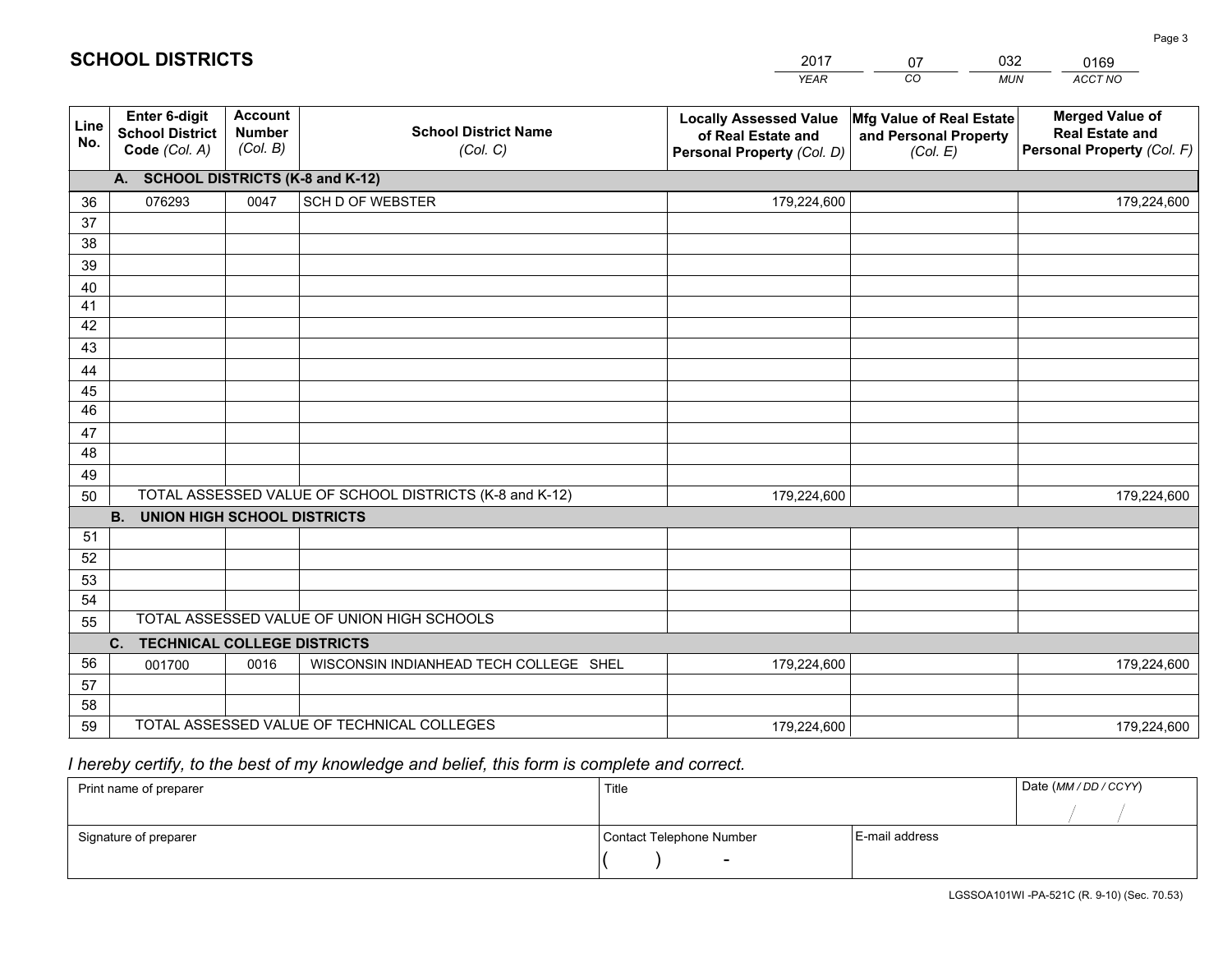## **HIGHLIGHTS**

- 1. Complete the Statement of Assessment after the Board of Review. Reflect any changes made there.
- 2. Use black ink to complete.
- 3. Line 16 must equal Line 50, Col D.
- 4. Line 55 must equal the total of K-8 schools listed on lines 36-49. Do not include K-12 schools in this comparision.
- 5. Line 59, Col. D must equal Line 16.
- 6. Special District, School District and Technical College District values must include both real estate and personal property. Examples of Special districts are: town sanitary districts, public inland lake protection and rehabilitation districts, and metropolitan sewerage districts.
- 7. DO NOT INCLUDE Manufacturing property values.DOR will print these values on the final SOA.
- 8. Accuracy of this form is very important. The values reported directly affect the equalized value DOR calculates for school and special districts.

### **Page 1:**

 If not prefilled, enter the tax year,county and municipal code,municipal type, municipal name and county name on the top of form.

Check the Amended box, if filing an amended / corrected SOA.

 Report the parcel count, acres and assessed value of taxable general property, total parcel count, (real and personal), total acres, and values from final figures set by the Board of Review.

- A. Real Estate land and improvements (buildings, etc.) is reported on lines 1 8, total line 9.
- B. Personal Property is reported on lines 11 14, Column D, total line 15.
- C. To complete this report, use the computer produced summary of the assessment roll that shows these amounts.
- D. Use whole numbers only.
- E. Add each line across and each column down to verify entries.

### **Page 2:**

- A. Report Special Items (not subject to general property tax).
- 1. Private Forest Croplands and Managed Forest Lands are reported on lines 18,19, 20 and 21. Be sure to report assessed values **NOT** taxes.
- 2. You should have copies of the orders of entry, orders of withdrawal, etc., to update your assessment roll.
	- 3. Show hundredths of acres (e.g. 39.75).
- 4. Tax exempt lands are reported on line 22.
- 5. Omitted property and sec. 70.43, Wis. Stats., corrections of errors by assessor are reported on line 23. Report real estate and personal property separately. These should be for **prior years**, not something found on the current assessment roll after the board of review.
- B. Special District (Lines 24-35) Include the value of both real and personal property.
- The Department of Revenue (DOR) preprints much of the information regarding names and codes for schools, special districts,etc. If a district is not listed, enter the name and value only, DOR will enter the proper code.

## **Page 3 School Districts:**

Include the value of both real and personal property.

Report School District (regular, elementary, union high school, and technical college).

- 1. Regular (K-12) and Elementary (K-8) school values are reported on lines 36-49, total on line 50.
- 2. Union High School (UHS) (use only if elementary schools are listed on lines 36-49) are reported on lines 51-54. UHS total value (line 55) must equal to the total **elementary school** values reported on lines 36-49. Do notinclude K-12 schools in this comparison.
- 3. Technical College values are reported on lines 56-58, total on line 59.
- 4. Use the computer summary that shows these amounts to complete this report.

### **This form is due the second Monday in June. File this report only after your Board of Review is complete.**

 *If you have questions: Return forms to:*

 Email: lgs@wisconsin.gov Wisconsin Department of RevenueCall:  $(608)$  266-2569 or  $(608)$  264-6892 Fax number: (608) 264-6887 PO Box 8971

Local Government Services Section 6-97 Madison WI 53708-8971

**NOTE: Please supply any correction to the name and address.**

NOTE: Please supply any correction to the name and address.

 $-0157$ DANBURY, WI 54830 - 0157 DANBURY, WI 54830 JUDITH DYKSTRA<br>TOWN OF SWISS JUDITH DYKSTRA TOWN OF SWISS PO BOX 157 PO BOX 157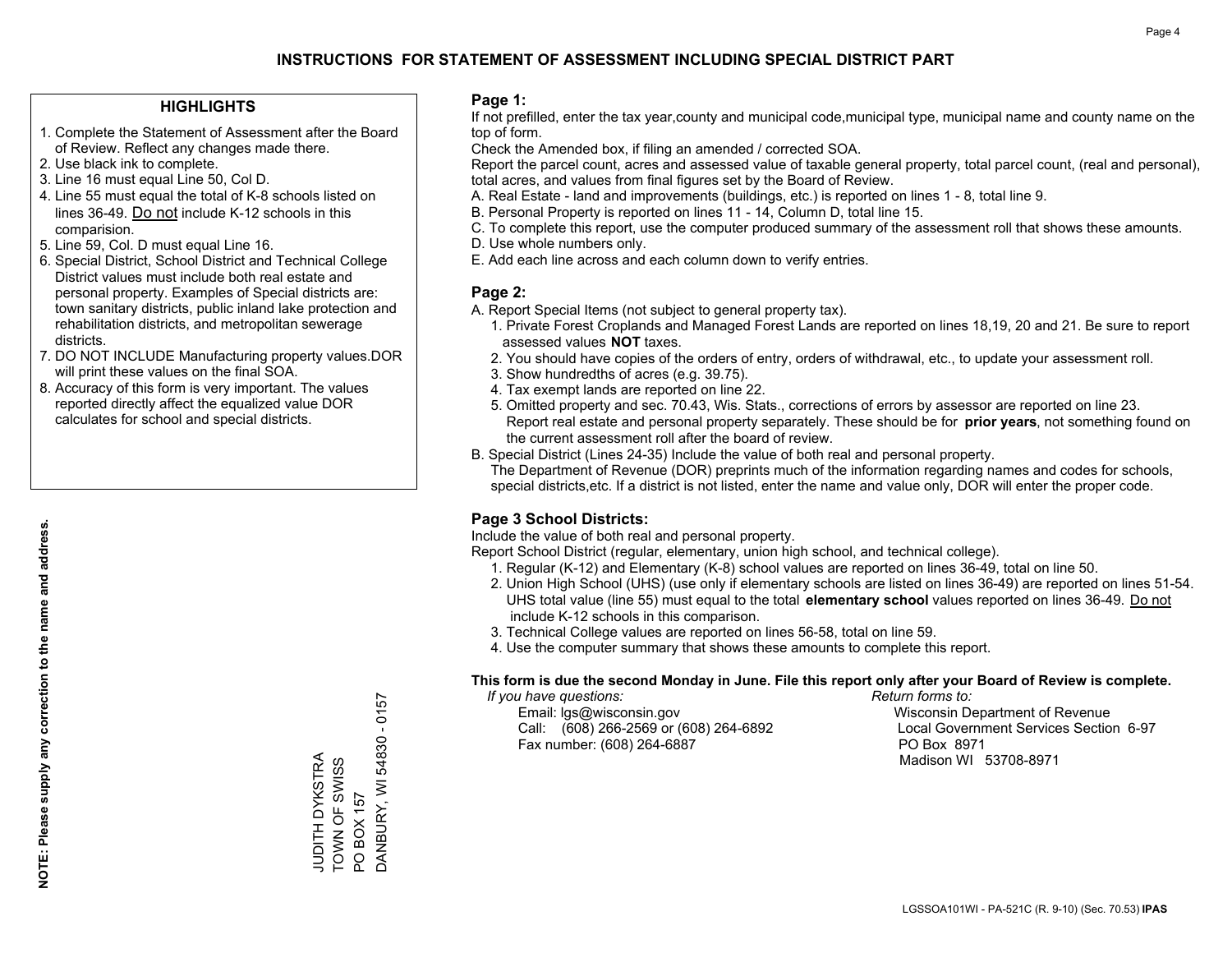**STATEMENT OF ASSESSMENT FOR 2017** 

| 07 | กว⊿   | 0170    |
|----|-------|---------|
| rη | MI IN | ACCT NO |

|              | <b>FOR</b>                                                                                                                                                                                   | <b>TOWN OF</b><br>OF                           | <b>TRADE LAKE</b>                                    |              | <b>BURNETT COUNTY</b>        |                         |                                        | <b>WHEN COMPLETING THIS DOCUMENT</b>     |
|--------------|----------------------------------------------------------------------------------------------------------------------------------------------------------------------------------------------|------------------------------------------------|------------------------------------------------------|--------------|------------------------------|-------------------------|----------------------------------------|------------------------------------------|
|              |                                                                                                                                                                                              | Town - Village - City                          | <b>Municipality Name</b>                             |              | <b>County Name</b>           |                         |                                        | DO NOT WRITE OVER X's OR IN SHADED AREAS |
| Line<br>No.  |                                                                                                                                                                                              | <b>REAL ESTATE</b><br>(See Lines 18 - 22 for   | PARCEL COUNT<br>TOTAL LAND IMPROVEMENTS NUMBERS ONLY |              | NO. OF ACRES<br><b>WHOLE</b> | VALUE OF<br><b>LAND</b> | <b>VALUE OF</b><br><b>IMPROVEMENTS</b> | TOTAL VALUE OF LAND<br>AND IMPROVEMENTS  |
|              |                                                                                                                                                                                              | other Real Estate)                             | Col. A                                               | Col. B       | Col. C                       | Col. D                  | Col. E                                 | Col. F                                   |
| $\mathbf{1}$ |                                                                                                                                                                                              | <b>RESIDENTIAL - Class 1</b>                   | 860                                                  | 698          | 2,014                        | 32,343,500              | 67,134,900                             | 99,478,400                               |
| 2            |                                                                                                                                                                                              | <b>COMMERCIAL - Class 2</b>                    | 12                                                   | 10           | 49                           | 1,211,000               | 1,575,100                              | 2,786,100                                |
| 3            |                                                                                                                                                                                              | <b>MANUFACTURING - Class 3</b>                 | 0                                                    | $\mathbf{0}$ | 0                            | 0                       |                                        | 0<br>$\mathbf{0}$                        |
| 4            |                                                                                                                                                                                              | <b>AGRICULTURAL - Class 4</b>                  | 473                                                  |              | 8,952                        | 1,072,500               |                                        | 1,072,500                                |
| 5            |                                                                                                                                                                                              | <b>UNDEVELOPED - Class 5</b>                   | 391                                                  |              | 3,196                        | 1,192,200               |                                        | 1,192,200                                |
| 6            |                                                                                                                                                                                              | AGRICULTURAL FOREST - Class 5m                 | 220                                                  |              | 2,866                        | 2,481,500               |                                        | 2,481,500                                |
| 7            |                                                                                                                                                                                              | FOREST LANDS - Class 6                         | 191                                                  |              | 2,955                        | 5,130,800               |                                        | 5,130,800                                |
| 8            |                                                                                                                                                                                              | OTHER - Class 7                                | 53                                                   | 52           | 119                          | 409,000                 | 3,591,400                              | 4,000,400                                |
| 9            |                                                                                                                                                                                              | TOTAL - ALL COLUMNS                            | 2,200                                                | 760          | 20,151                       | 43,840,500              | 72,301,400                             | 116,141,900                              |
| 10           |                                                                                                                                                                                              | NUMBER OF PERSONAL PROPERTY ACCOUNTS IN ROLL   |                                                      |              | 11                           | <b>LOCALLY ASSESSED</b> | <b>MANUFACTURING</b>                   | <b>MERGED</b>                            |
| 11           |                                                                                                                                                                                              | BOATS AND OTHER WATERCRAFT NOT EXEMPT - Code 1 |                                                      |              |                              | 6,000                   |                                        | 6,000<br>0                               |
| 12           |                                                                                                                                                                                              | MACHINERY, TOOLS AND PATTERNS - Code 2         |                                                      |              |                              | 900                     |                                        | 900<br>0                                 |
| 13           |                                                                                                                                                                                              | FURNITURE, FIXTURES AND EQUIPMENT - Code 3     |                                                      |              |                              | 33,300                  |                                        | 0<br>33,300                              |
| 14           | ALL OTHER PERSONAL PROPERTY NOT EXEMPT - Codes 4A, 4B, 4C                                                                                                                                    |                                                | 0<br>13,000                                          |              |                              |                         |                                        |                                          |
| 15           | TOTAL OF PERSONAL PROPERTY NOT EXEMPT (Total of Lines 11-14)<br>53,200                                                                                                                       |                                                |                                                      |              |                              |                         |                                        | 53,200<br>0                              |
| 16           | AGGREGATE ASSESSED VALUE OF ALL PROPERTY SUBJECT TO THE GENERAL PROPERTY TAX (Total of Lines 9F and 15F)<br>MUST EQUAL TOTAL VALUE OF THE SCHOOL DISTRICTS (K-12 PLUS K-8) - Line 50, Col. F |                                                |                                                      |              |                              |                         |                                        | 116,195,100                              |
| 17           | Name of Assessor<br>Telephone #<br><b>BOARD OF REVIEW</b><br>DATE OF FINAL ADJOURNMENT<br>10/14/2017<br><b>RONALD MEYER</b><br>(715) 232-9068                                                |                                                |                                                      |              |                              |                         |                                        |                                          |

REMARKS

The Assessment Ratio to be used in calculating the estimated Fair Market Value on tax bills for this tax district is 1.004426752<br>This ratio should be used to convert assessed values to "Calculate Equalized Values" in Step Commission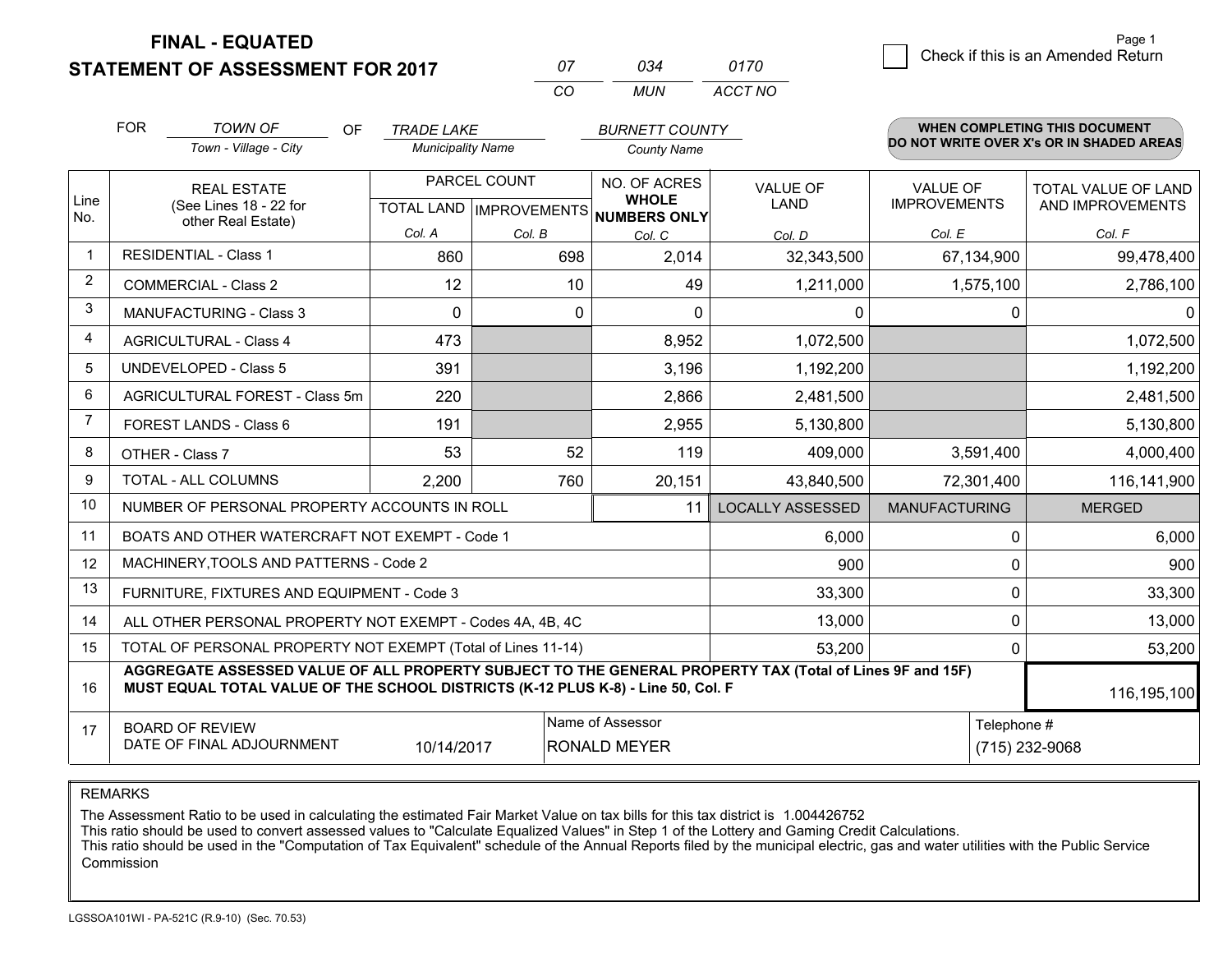*YEAR CO MUN ACCT NO* <sup>2017</sup> <sup>07</sup> <sup>034</sup> <sup>0170</sup>

Do not confuse FOREST LANDS (Line 7) with FOREST CROPS (in this section) - They are **NOT** the same

|    |                                            |                                             |                                                                                | Private Forest Crop - Reg Class @ 10¢ per acre                   |                    | Private Forest Crop - Reg Class @ \$2.52 per acre                  |                                                                 |  |                                                                              |  |
|----|--------------------------------------------|---------------------------------------------|--------------------------------------------------------------------------------|------------------------------------------------------------------|--------------------|--------------------------------------------------------------------|-----------------------------------------------------------------|--|------------------------------------------------------------------------------|--|
| 18 | (a) PARCELS                                | (b) ACRES                                   |                                                                                | (c) ASSESSED VALUE                                               |                    | (d) PARCELS                                                        | (e) ACRES                                                       |  | (f) ASSESSED VALUE                                                           |  |
|    |                                            |                                             |                                                                                |                                                                  |                    |                                                                    |                                                                 |  |                                                                              |  |
|    |                                            |                                             |                                                                                | Private Forest Crop - Special Class @ 20¢ per acre               |                    |                                                                    |                                                                 |  | Entered Before 2005 Managed Forest - Ferrous Mining CLOSED @ \$8.27 per acre |  |
| 19 | (a) PARCELS                                | (b) ACRES                                   |                                                                                | (c) ASSESSED VALUE                                               |                    | (d) PARCELS                                                        | (e) ACRES                                                       |  | (f) ASSESSED VALUE                                                           |  |
|    |                                            |                                             |                                                                                |                                                                  |                    |                                                                    |                                                                 |  |                                                                              |  |
|    |                                            | Entered Before 2005 Managed Forest - OPEN @ |                                                                                | \$.79 per acre                                                   |                    |                                                                    | Entered Before 2005 Managed Forest - CLOSED @ \$1.87 per acre   |  |                                                                              |  |
| 20 | (a) PARCELS                                | (b) ACRES                                   |                                                                                | (c) ASSESSED VALUE                                               |                    | (d) PARCELS                                                        | (e) ACRES                                                       |  | (f) ASSESSED VALUE                                                           |  |
|    |                                            | 29                                          |                                                                                | 45.000                                                           |                    | 5                                                                  | 134                                                             |  | 197.000                                                                      |  |
|    | Entered After 2004 Managed Forest - OPEN @ |                                             |                                                                                |                                                                  | \$2.14 per acre    |                                                                    | Entered After 2004 Managed Forest - CLOSED @ \$10.68 per acre   |  |                                                                              |  |
| 21 | (a) PARCELS                                | (b) ACRES                                   |                                                                                |                                                                  | (c) ASSESSED VALUE |                                                                    | (d) PARCELS<br>(e) ACRES                                        |  | (f) ASSESSED VALUE                                                           |  |
|    |                                            |                                             |                                                                                |                                                                  |                    |                                                                    |                                                                 |  |                                                                              |  |
|    |                                            | 124                                         |                                                                                | 195,000                                                          |                    | 6<br>158.9                                                         |                                                                 |  | 279,000                                                                      |  |
| 22 | (a) County Forest Cropland Acres           |                                             |                                                                                | (b) Federal Acres                                                | (c) State Acres    |                                                                    | (d) County (NOT FOREST CROP) Acres                              |  | (e) Other Acres                                                              |  |
|    |                                            |                                             |                                                                                |                                                                  |                    | 27.16<br>90.34                                                     |                                                                 |  | 184.29                                                                       |  |
|    |                                            |                                             |                                                                                | Assessed Value of Omitted Property From Prior Years (Sec. 70.44) |                    |                                                                    | Assessed Value of Sec. 70.43 Corrections of Errors by Assessors |  |                                                                              |  |
| 23 |                                            | (a) REAL ESTATE                             |                                                                                | (b) PERSONAL                                                     |                    |                                                                    | (c1) REAL ESTATE                                                |  | (c2) PERSONAL                                                                |  |
|    |                                            |                                             |                                                                                |                                                                  |                    |                                                                    |                                                                 |  |                                                                              |  |
|    |                                            |                                             | Manufacturing Equated Value of Omitted Property From Prior Years (Sec. 70.995) |                                                                  |                    | Mfg. Equated Value of Sec.70.43 Corrections of Errors by Assessors |                                                                 |  |                                                                              |  |
|    | (d) REAL ESTATE                            |                                             |                                                                                | (e) PERSONAL                                                     |                    |                                                                    | (f1) REAL ESTATE                                                |  | (f2) PERSONAL                                                                |  |
|    |                                            |                                             |                                                                                |                                                                  |                    |                                                                    |                                                                 |  |                                                                              |  |

# **SPECIAL DISTRICTS**

| Line<br>No. | Enter 6-digit<br><b>Special District</b> | <b>Account</b><br><b>Number</b> | <b>Special District Name</b> | <b>Locally Assessed Value</b><br>of Real Estate and | Mfg Value of Real Estate<br>and Personal Property | <b>Merged Value of</b><br><b>Real Estate and</b> |
|-------------|------------------------------------------|---------------------------------|------------------------------|-----------------------------------------------------|---------------------------------------------------|--------------------------------------------------|
|             | Code (Col. A)                            | (Col. B)                        | (Col. C)                     | Personal Property (Col. D)                          | (Col. E)                                          | Personal Property (Col. F)                       |
| 24          |                                          |                                 |                              |                                                     |                                                   |                                                  |
| 25          |                                          |                                 |                              |                                                     |                                                   |                                                  |
| 26          |                                          |                                 |                              |                                                     |                                                   |                                                  |
| 27          |                                          |                                 |                              |                                                     |                                                   |                                                  |
| 28          |                                          |                                 |                              |                                                     |                                                   |                                                  |
| 29          |                                          |                                 |                              |                                                     |                                                   |                                                  |
| 30          |                                          |                                 |                              |                                                     |                                                   |                                                  |
| 31          |                                          |                                 |                              |                                                     |                                                   |                                                  |
| 32          |                                          |                                 |                              |                                                     |                                                   |                                                  |
| 33          |                                          |                                 |                              |                                                     |                                                   |                                                  |
| 34          |                                          |                                 |                              |                                                     |                                                   |                                                  |
| 35          |                                          |                                 |                              |                                                     |                                                   |                                                  |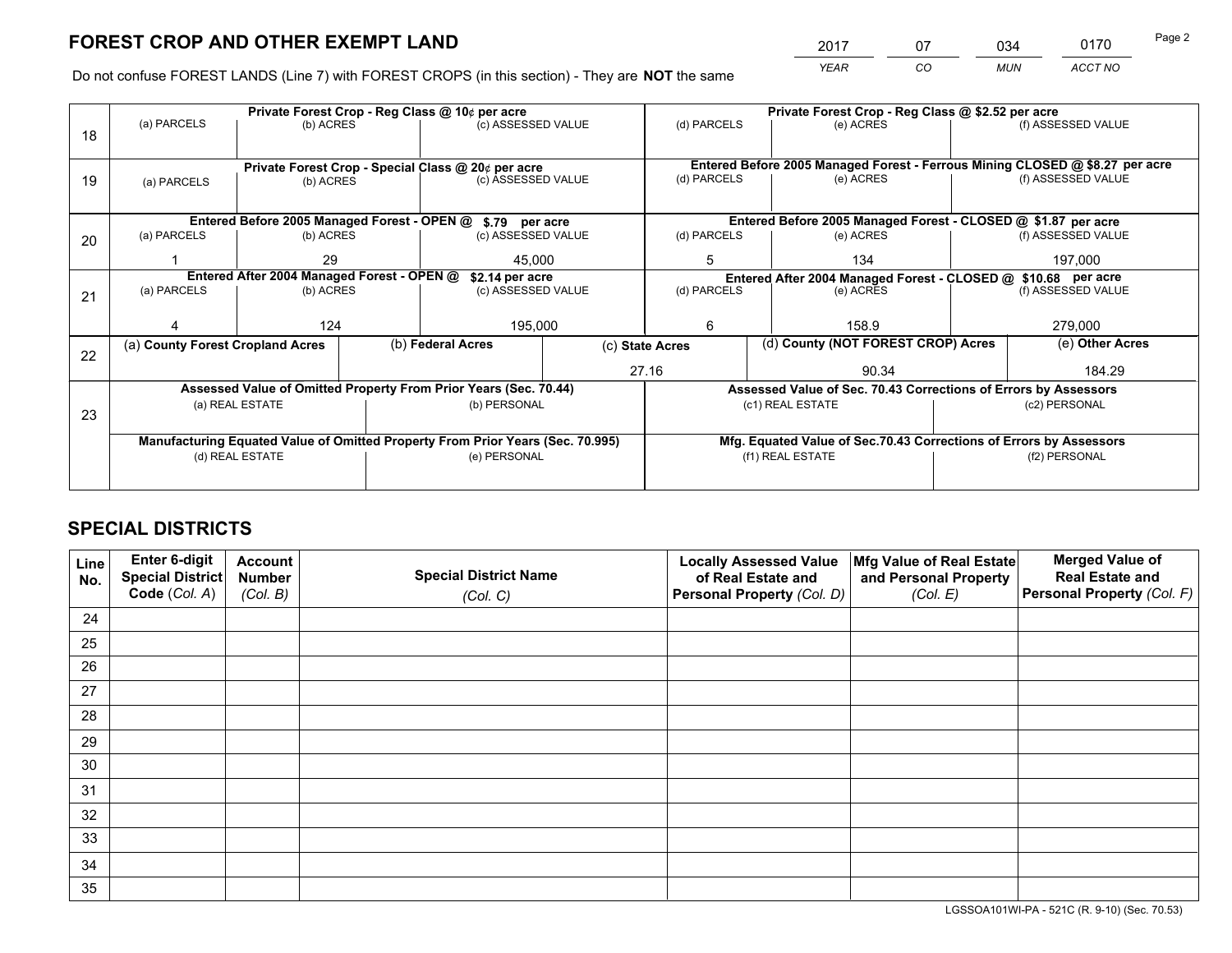|                 |                                                          |                                             |                                                         | <b>YEAR</b>                                                                       | CO<br><b>MUN</b>                                              | ACCT NO                                                                        |
|-----------------|----------------------------------------------------------|---------------------------------------------|---------------------------------------------------------|-----------------------------------------------------------------------------------|---------------------------------------------------------------|--------------------------------------------------------------------------------|
| Line<br>No.     | Enter 6-digit<br><b>School District</b><br>Code (Col. A) | <b>Account</b><br><b>Number</b><br>(Col. B) | <b>School District Name</b><br>(Col. C)                 | <b>Locally Assessed Value</b><br>of Real Estate and<br>Personal Property (Col. D) | Mfg Value of Real Estate<br>and Personal Property<br>(Col. E) | <b>Merged Value of</b><br><b>Real Estate and</b><br>Personal Property (Col. F) |
|                 | A. SCHOOL DISTRICTS (K-8 and K-12)                       |                                             |                                                         |                                                                                   |                                                               |                                                                                |
| 36              | 072233                                                   | 0045                                        | SCH D OF GRANTSBURG                                     | 45,836,500                                                                        |                                                               | 45,836,500                                                                     |
| 37              | 481939                                                   | 0290                                        | SCH D OF FREDERIC                                       | 70,358,600                                                                        |                                                               | 70,358,600                                                                     |
| 38              |                                                          |                                             |                                                         |                                                                                   |                                                               |                                                                                |
| 39              |                                                          |                                             |                                                         |                                                                                   |                                                               |                                                                                |
| 40              |                                                          |                                             |                                                         |                                                                                   |                                                               |                                                                                |
| 41              |                                                          |                                             |                                                         |                                                                                   |                                                               |                                                                                |
| 42              |                                                          |                                             |                                                         |                                                                                   |                                                               |                                                                                |
| 43              |                                                          |                                             |                                                         |                                                                                   |                                                               |                                                                                |
| 44              |                                                          |                                             |                                                         |                                                                                   |                                                               |                                                                                |
| 45              |                                                          |                                             |                                                         |                                                                                   |                                                               |                                                                                |
| $\overline{46}$ |                                                          |                                             |                                                         |                                                                                   |                                                               |                                                                                |
| 47<br>48        |                                                          |                                             |                                                         |                                                                                   |                                                               |                                                                                |
|                 |                                                          |                                             |                                                         |                                                                                   |                                                               |                                                                                |
| 49              |                                                          |                                             | TOTAL ASSESSED VALUE OF SCHOOL DISTRICTS (K-8 and K-12) | 116,195,100                                                                       |                                                               |                                                                                |
| 50              | <b>B.</b><br><b>UNION HIGH SCHOOL DISTRICTS</b>          |                                             |                                                         |                                                                                   |                                                               | 116,195,100                                                                    |
| 51              |                                                          |                                             |                                                         |                                                                                   |                                                               |                                                                                |
| 52              |                                                          |                                             |                                                         |                                                                                   |                                                               |                                                                                |
| 53              |                                                          |                                             |                                                         |                                                                                   |                                                               |                                                                                |
| 54              |                                                          |                                             |                                                         |                                                                                   |                                                               |                                                                                |
| 55              |                                                          |                                             | TOTAL ASSESSED VALUE OF UNION HIGH SCHOOLS              |                                                                                   |                                                               |                                                                                |
|                 | C.<br><b>TECHNICAL COLLEGE DISTRICTS</b>                 |                                             |                                                         |                                                                                   |                                                               |                                                                                |
| 56              | 001700                                                   | 0016                                        | WISCONSIN INDIANHEAD TECH COLLEGE SHEL                  | 116,195,100                                                                       |                                                               | 116,195,100                                                                    |
| 57              |                                                          |                                             |                                                         |                                                                                   |                                                               |                                                                                |
| 58              |                                                          |                                             |                                                         |                                                                                   |                                                               |                                                                                |
| 59              |                                                          |                                             | TOTAL ASSESSED VALUE OF TECHNICAL COLLEGES              | 116,195,100                                                                       |                                                               | 116,195,100                                                                    |

 *I hereby certify, to the best of my knowledge and belief, this form is complete and correct.*

| Print name of preparer | Title                    |                | Date (MM / DD / CCYY) |
|------------------------|--------------------------|----------------|-----------------------|
|                        |                          |                |                       |
| Signature of preparer  | Contact Telephone Number | E-mail address |                       |
|                        | $\sim$                   |                |                       |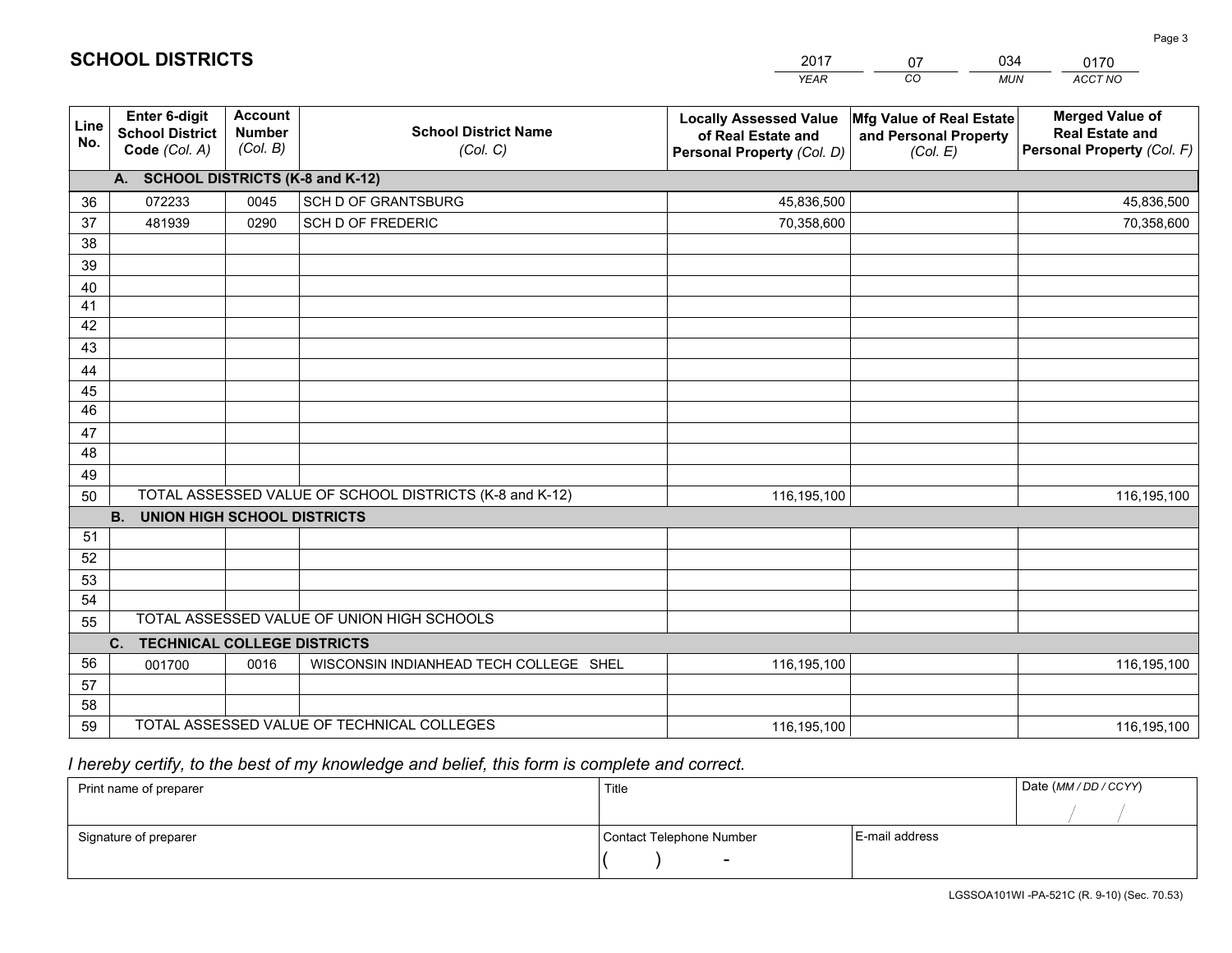## **HIGHLIGHTS**

- 1. Complete the Statement of Assessment after the Board of Review. Reflect any changes made there.
- 2. Use black ink to complete.
- 3. Line 16 must equal Line 50, Col D.
- 4. Line 55 must equal the total of K-8 schools listed on lines 36-49. Do not include K-12 schools in this comparision.
- 5. Line 59, Col. D must equal Line 16.
- 6. Special District, School District and Technical College District values must include both real estate and personal property. Examples of Special districts are: town sanitary districts, public inland lake protection and rehabilitation districts, and metropolitan sewerage districts.
- 7. DO NOT INCLUDE Manufacturing property values.DOR will print these values on the final SOA.
- 8. Accuracy of this form is very important. The values reported directly affect the equalized value DOR calculates for school and special districts.

### **Page 1:**

 If not prefilled, enter the tax year,county and municipal code,municipal type, municipal name and county name on the top of form.

Check the Amended box, if filing an amended / corrected SOA.

 Report the parcel count, acres and assessed value of taxable general property, total parcel count, (real and personal), total acres, and values from final figures set by the Board of Review.

- A. Real Estate land and improvements (buildings, etc.) is reported on lines 1 8, total line 9.
- B. Personal Property is reported on lines 11 14, Column D, total line 15.
- C. To complete this report, use the computer produced summary of the assessment roll that shows these amounts.
- D. Use whole numbers only.
- E. Add each line across and each column down to verify entries.

## **Page 2:**

- A. Report Special Items (not subject to general property tax).
- 1. Private Forest Croplands and Managed Forest Lands are reported on lines 18,19, 20 and 21. Be sure to report assessed values **NOT** taxes.
- 2. You should have copies of the orders of entry, orders of withdrawal, etc., to update your assessment roll.
	- 3. Show hundredths of acres (e.g. 39.75).
- 4. Tax exempt lands are reported on line 22.
- 5. Omitted property and sec. 70.43, Wis. Stats., corrections of errors by assessor are reported on line 23. Report real estate and personal property separately. These should be for **prior years**, not something found on the current assessment roll after the board of review.
- B. Special District (Lines 24-35) Include the value of both real and personal property.

 The Department of Revenue (DOR) preprints much of the information regarding names and codes for schools, special districts,etc. If a district is not listed, enter the name and value only, DOR will enter the proper code.

## **Page 3 School Districts:**

Include the value of both real and personal property.

Report School District (regular, elementary, union high school, and technical college).

- 1. Regular (K-12) and Elementary (K-8) school values are reported on lines 36-49, total on line 50.
- 2. Union High School (UHS) (use only if elementary schools are listed on lines 36-49) are reported on lines 51-54. UHS total value (line 55) must equal to the total **elementary school** values reported on lines 36-49. Do notinclude K-12 schools in this comparison.
- 3. Technical College values are reported on lines 56-58, total on line 59.
- 4. Use the computer summary that shows these amounts to complete this report.

### **This form is due the second Monday in June. File this report only after your Board of Review is complete.**

 *If you have questions: Return forms to:*

 Email: lgs@wisconsin.gov Wisconsin Department of RevenueCall:  $(608)$  266-2569 or  $(608)$  264-6892 Fax number: (608) 264-6887 PO Box 8971

Local Government Services Section 6-97 Madison WI 53708-8971

GRANTSBURG, WI 54840 GRANTSBURG, WI 54840 TOWN OF TRADE LAKE TOWN OF TRADE LAKE DEBORAH CHRISTIAN DEBORAH CHRISTIAN 13361 STATE RD 48 13361 STATE RD 48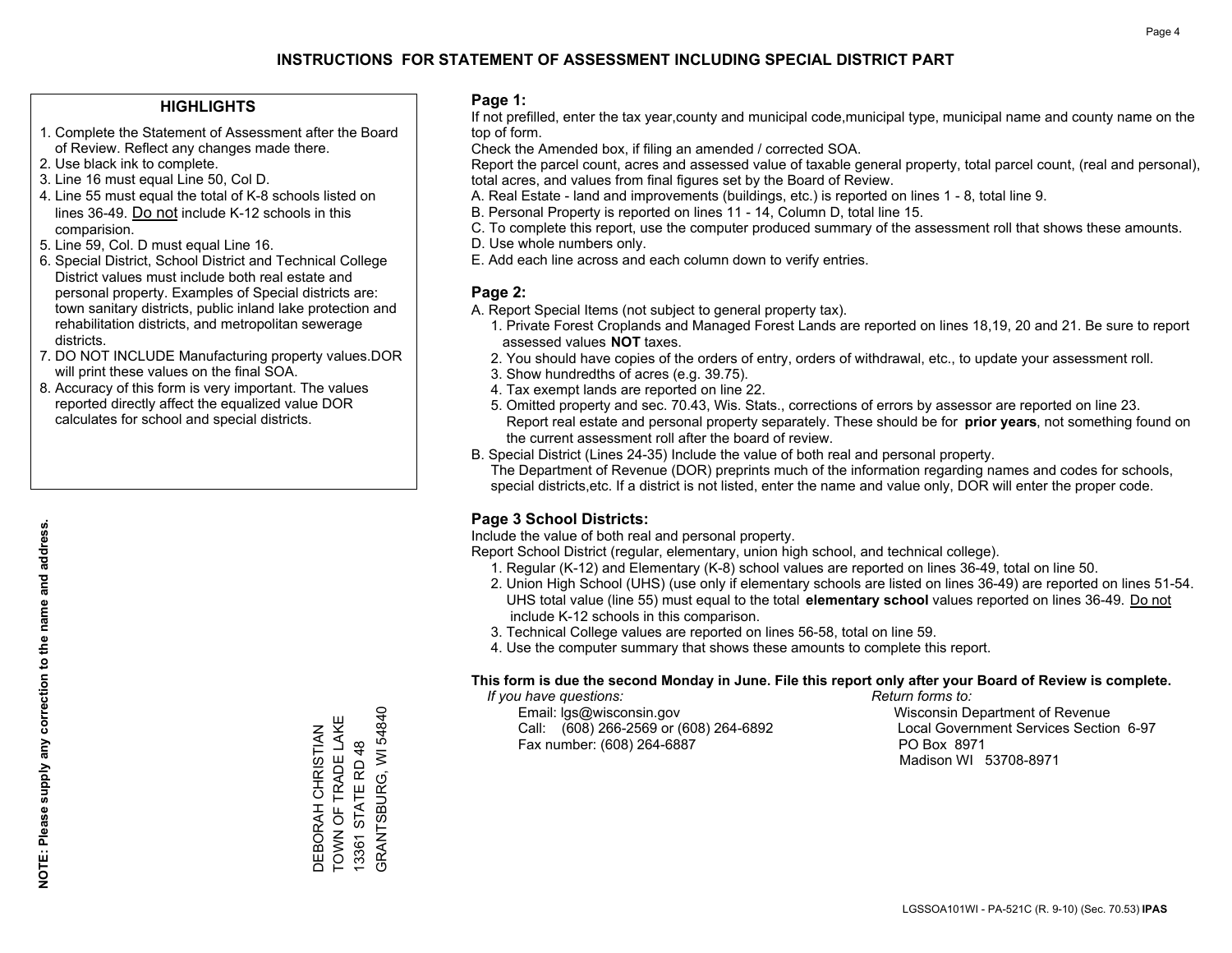**STATEMENT OF ASSESSMENT FOR 2017** 

| Ω7       | การค | 0171    |
|----------|------|---------|
| $\alpha$ | MUN  | ACCT NO |

|             | <b>FOR</b>                                                                                                                                                                                                 | <b>TOWN OF</b><br><b>OF</b>                    | <b>UNION</b>                                             |        | <b>BURNETT COUNTY</b>        |                         |                                        | <b>WHEN COMPLETING THIS DOCUMENT</b>     |
|-------------|------------------------------------------------------------------------------------------------------------------------------------------------------------------------------------------------------------|------------------------------------------------|----------------------------------------------------------|--------|------------------------------|-------------------------|----------------------------------------|------------------------------------------|
|             |                                                                                                                                                                                                            | Town - Village - City                          | <b>Municipality Name</b>                                 |        | <b>County Name</b>           |                         |                                        | DO NOT WRITE OVER X's OR IN SHADED AREAS |
| Line<br>No. | <b>REAL ESTATE</b><br>(See Lines 18 - 22 for<br>other Real Estate)                                                                                                                                         |                                                | PARCEL COUNT<br>TOTAL LAND   IMPROVEMENTS   NUMBERS ONLY |        | NO. OF ACRES<br><b>WHOLE</b> | VALUE OF<br><b>LAND</b> | <b>VALUE OF</b><br><b>IMPROVEMENTS</b> | TOTAL VALUE OF LAND<br>AND IMPROVEMENTS  |
|             |                                                                                                                                                                                                            |                                                | Col. A                                                   | Col. B | Col. C                       | Col. D                  | Col. E                                 | Col. F                                   |
| $\mathbf 1$ |                                                                                                                                                                                                            | <b>RESIDENTIAL - Class 1</b>                   | 679                                                      | 535    | 1,342                        | 40,169,300              | 49,899,400                             | 90,068,700                               |
| 2           |                                                                                                                                                                                                            | <b>COMMERCIAL - Class 2</b>                    | 7                                                        | 5      | 87                           | 493,400                 | 712,100                                | 1,205,500                                |
| 3           |                                                                                                                                                                                                            | <b>MANUFACTURING - Class 3</b>                 | 0                                                        | 0      | $\Omega$                     | 0                       |                                        | 0<br>0                                   |
| 4           |                                                                                                                                                                                                            | <b>AGRICULTURAL - Class 4</b>                  | 17                                                       |        | 331                          | 49,600                  |                                        | 49,600                                   |
| 5           |                                                                                                                                                                                                            | <b>UNDEVELOPED - Class 5</b>                   | 92                                                       |        | 780                          | 289,600                 |                                        | 289,600                                  |
| 6           |                                                                                                                                                                                                            | AGRICULTURAL FOREST - Class 5m                 | 13                                                       |        | 160                          | 121,100                 |                                        | 121,100                                  |
| 7           |                                                                                                                                                                                                            | FOREST LANDS - Class 6                         | 219                                                      |        | 3,564                        | 5,999,100               |                                        | 5,999,100                                |
| 8           |                                                                                                                                                                                                            | OTHER - Class 7                                | 5                                                        | 5      | 6                            | 20,000                  | 267,100                                | 287,100                                  |
| 9           |                                                                                                                                                                                                            | TOTAL - ALL COLUMNS                            | 1,032                                                    | 545    | 6,270                        | 47,142,100              | 50,878,600                             | 98,020,700                               |
| 10          | NUMBER OF PERSONAL PROPERTY ACCOUNTS IN ROLL<br>24                                                                                                                                                         |                                                |                                                          |        |                              | <b>LOCALLY ASSESSED</b> | <b>MANUFACTURING</b>                   | <b>MERGED</b>                            |
| 11          |                                                                                                                                                                                                            | BOATS AND OTHER WATERCRAFT NOT EXEMPT - Code 1 |                                                          | 3,700  |                              | 3,700<br>0              |                                        |                                          |
| 12          |                                                                                                                                                                                                            | MACHINERY, TOOLS AND PATTERNS - Code 2         |                                                          | 4,100  |                              | 4,100<br>0              |                                        |                                          |
| 13          | FURNITURE, FIXTURES AND EQUIPMENT - Code 3                                                                                                                                                                 |                                                |                                                          |        |                              |                         |                                        | 0<br>48,600                              |
| 14          | 118,600<br>ALL OTHER PERSONAL PROPERTY NOT EXEMPT - Codes 4A, 4B, 4C                                                                                                                                       |                                                |                                                          |        |                              |                         |                                        | $\Omega$<br>118,600                      |
| 15          | TOTAL OF PERSONAL PROPERTY NOT EXEMPT (Total of Lines 11-14)<br>175,000                                                                                                                                    |                                                |                                                          |        |                              |                         | 175,000<br>0                           |                                          |
| 16          | AGGREGATE ASSESSED VALUE OF ALL PROPERTY SUBJECT TO THE GENERAL PROPERTY TAX (Total of Lines 9F and 15F)<br>MUST EQUAL TOTAL VALUE OF THE SCHOOL DISTRICTS (K-12 PLUS K-8) - Line 50, Col. F<br>98,195,700 |                                                |                                                          |        |                              |                         |                                        |                                          |
| 17          | Name of Assessor<br>Telephone #<br><b>BOARD OF REVIEW</b><br>DATE OF FINAL ADJOURNMENT<br><b>ROBERT PARDUN</b><br>05/19/2017                                                                               |                                                |                                                          |        |                              | (715) 790-3498          |                                        |                                          |

REMARKS

The Assessment Ratio to be used in calculating the estimated Fair Market Value on tax bills for this tax district is 1.006898892<br>This ratio should be used to convert assessed values to "Calculate Equalized Values" in Step Commission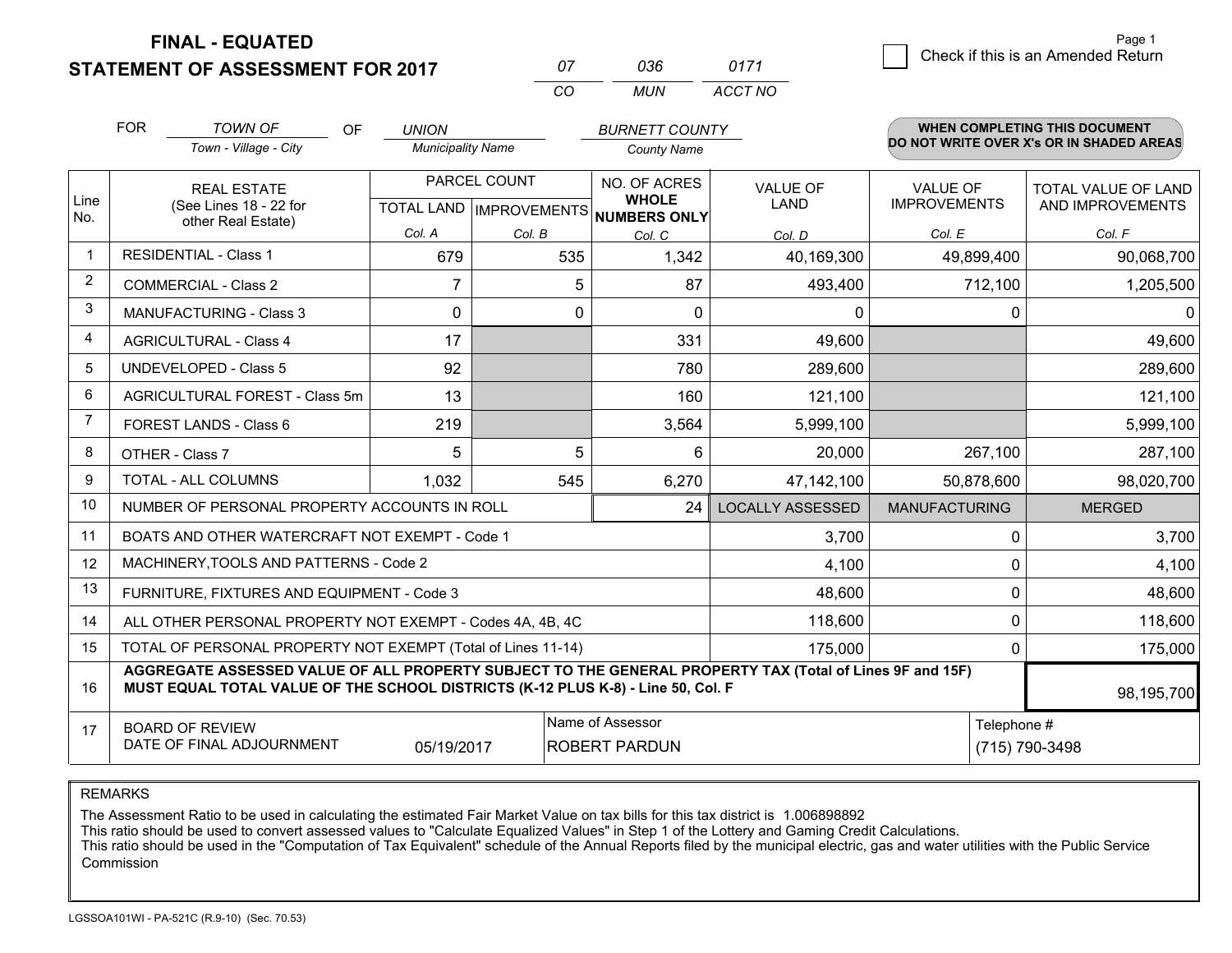*YEAR CO MUN ACCT NO* <sup>2017</sup> <sup>07</sup> <sup>036</sup> <sup>0171</sup> Page 2

Do not confuse FOREST LANDS (Line 7) with FOREST CROPS (in this section) - They are **NOT** the same

|    | Private Forest Crop - Reg Class @ 10¢ per acre                                 |           |  |                                                            |                                                               | Private Forest Crop - Reg Class @ \$2.52 per acre                  |                                                                              |  |                    |  |
|----|--------------------------------------------------------------------------------|-----------|--|------------------------------------------------------------|---------------------------------------------------------------|--------------------------------------------------------------------|------------------------------------------------------------------------------|--|--------------------|--|
| 18 | (a) PARCELS                                                                    | (b) ACRES |  | (c) ASSESSED VALUE                                         |                                                               | (d) PARCELS                                                        | (e) ACRES                                                                    |  | (f) ASSESSED VALUE |  |
|    |                                                                                |           |  |                                                            |                                                               |                                                                    |                                                                              |  |                    |  |
|    |                                                                                |           |  | Private Forest Crop - Special Class @ 20¢ per acre         |                                                               |                                                                    | Entered Before 2005 Managed Forest - Ferrous Mining CLOSED @ \$8.27 per acre |  |                    |  |
| 19 | (a) PARCELS                                                                    | (b) ACRES |  | (c) ASSESSED VALUE                                         |                                                               | (d) PARCELS                                                        | (e) ACRES                                                                    |  | (f) ASSESSED VALUE |  |
|    |                                                                                |           |  |                                                            |                                                               |                                                                    |                                                                              |  |                    |  |
|    |                                                                                |           |  | Entered Before 2005 Managed Forest - OPEN @ \$.79 per acre |                                                               |                                                                    | Entered Before 2005 Managed Forest - CLOSED @ \$1.87 per acre                |  |                    |  |
| 20 | (a) PARCELS                                                                    | (b) ACRES |  | (c) ASSESSED VALUE                                         |                                                               | (d) PARCELS                                                        | (e) ACRES                                                                    |  | (f) ASSESSED VALUE |  |
|    |                                                                                | 115.04    |  | 176.600                                                    |                                                               | 15                                                                 | 443.68                                                                       |  | 668,900            |  |
|    | Entered After 2004 Managed Forest - OPEN @<br>\$2.14 per acre                  |           |  |                                                            | Entered After 2004 Managed Forest - CLOSED @ \$10.68 per acre |                                                                    |                                                                              |  |                    |  |
| 21 | (a) PARCELS                                                                    | (b) ACRES |  | (c) ASSESSED VALUE                                         | (d) PARCELS                                                   |                                                                    | (e) ACRES                                                                    |  | (f) ASSESSED VALUE |  |
|    |                                                                                |           |  |                                                            |                                                               |                                                                    |                                                                              |  |                    |  |
|    |                                                                                | 79.26     |  | 123,800                                                    |                                                               | 2<br>78.8                                                          |                                                                              |  | 119,800            |  |
| 22 | (a) County Forest Cropland Acres                                               |           |  | (b) Federal Acres                                          | (c) State Acres                                               |                                                                    | (d) County (NOT FOREST CROP) Acres                                           |  | (e) Other Acres    |  |
|    | 9,819.71                                                                       |           |  | 635.34                                                     |                                                               | 4,808.95<br>104.45                                                 |                                                                              |  | 132.42             |  |
|    | Assessed Value of Omitted Property From Prior Years (Sec. 70.44)               |           |  |                                                            |                                                               | Assessed Value of Sec. 70.43 Corrections of Errors by Assessors    |                                                                              |  |                    |  |
| 23 | (a) REAL ESTATE                                                                |           |  | (b) PERSONAL                                               |                                                               | (c1) REAL ESTATE                                                   |                                                                              |  | (c2) PERSONAL      |  |
|    |                                                                                |           |  |                                                            |                                                               |                                                                    |                                                                              |  |                    |  |
|    | Manufacturing Equated Value of Omitted Property From Prior Years (Sec. 70.995) |           |  |                                                            |                                                               | Mfg. Equated Value of Sec.70.43 Corrections of Errors by Assessors |                                                                              |  |                    |  |
|    | (d) REAL ESTATE                                                                |           |  | (e) PERSONAL                                               |                                                               | (f1) REAL ESTATE                                                   |                                                                              |  | (f2) PERSONAL      |  |
|    |                                                                                |           |  |                                                            |                                                               |                                                                    |                                                                              |  |                    |  |

# **SPECIAL DISTRICTS**

| Line<br>No. | Enter 6-digit<br><b>Special District</b><br>Code (Col. A) | <b>Account</b><br><b>Number</b><br>(Col. B) | <b>Special District Name</b><br>(Col. C) | <b>Locally Assessed Value</b><br>of Real Estate and<br>Personal Property (Col. D) | Mfg Value of Real Estate<br>and Personal Property<br>(Col. E) | <b>Merged Value of</b><br><b>Real Estate and</b><br>Personal Property (Col. F) |
|-------------|-----------------------------------------------------------|---------------------------------------------|------------------------------------------|-----------------------------------------------------------------------------------|---------------------------------------------------------------|--------------------------------------------------------------------------------|
| 24          |                                                           |                                             |                                          |                                                                                   |                                                               |                                                                                |
| 25          |                                                           |                                             |                                          |                                                                                   |                                                               |                                                                                |
| 26          |                                                           |                                             |                                          |                                                                                   |                                                               |                                                                                |
| 27          |                                                           |                                             |                                          |                                                                                   |                                                               |                                                                                |
| 28          |                                                           |                                             |                                          |                                                                                   |                                                               |                                                                                |
| 29          |                                                           |                                             |                                          |                                                                                   |                                                               |                                                                                |
| 30          |                                                           |                                             |                                          |                                                                                   |                                                               |                                                                                |
| 31          |                                                           |                                             |                                          |                                                                                   |                                                               |                                                                                |
| 32          |                                                           |                                             |                                          |                                                                                   |                                                               |                                                                                |
| 33          |                                                           |                                             |                                          |                                                                                   |                                                               |                                                                                |
| 34          |                                                           |                                             |                                          |                                                                                   |                                                               |                                                                                |
| 35          |                                                           |                                             |                                          |                                                                                   |                                                               |                                                                                |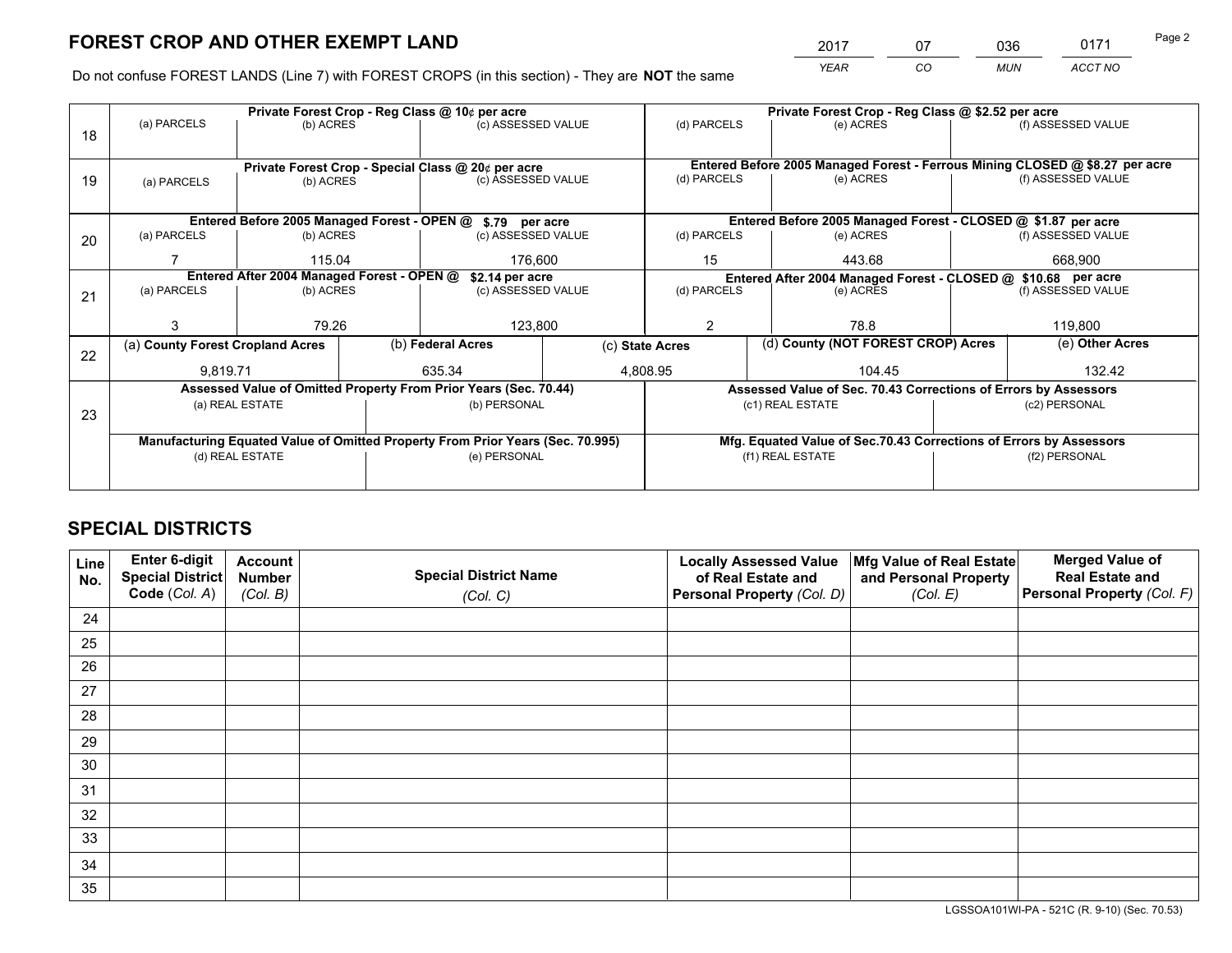|             |                                                          |                                             |                                                         | <b>YEAR</b>                                                                       | CO<br><b>MUN</b>                                              | ACCT NO                                                                        |
|-------------|----------------------------------------------------------|---------------------------------------------|---------------------------------------------------------|-----------------------------------------------------------------------------------|---------------------------------------------------------------|--------------------------------------------------------------------------------|
| Line<br>No. | Enter 6-digit<br><b>School District</b><br>Code (Col. A) | <b>Account</b><br><b>Number</b><br>(Col. B) | <b>School District Name</b><br>(Col. C)                 | <b>Locally Assessed Value</b><br>of Real Estate and<br>Personal Property (Col. D) | Mfg Value of Real Estate<br>and Personal Property<br>(Col. E) | <b>Merged Value of</b><br><b>Real Estate and</b><br>Personal Property (Col. F) |
|             | A. SCHOOL DISTRICTS (K-8 and K-12)                       |                                             |                                                         |                                                                                   |                                                               |                                                                                |
| 36          | 076293                                                   | 0047                                        | <b>SCH D OF WEBSTER</b>                                 | 98,195,700                                                                        |                                                               | 98,195,700                                                                     |
| 37          |                                                          |                                             |                                                         |                                                                                   |                                                               |                                                                                |
| 38          |                                                          |                                             |                                                         |                                                                                   |                                                               |                                                                                |
| 39          |                                                          |                                             |                                                         |                                                                                   |                                                               |                                                                                |
| 40          |                                                          |                                             |                                                         |                                                                                   |                                                               |                                                                                |
| 41          |                                                          |                                             |                                                         |                                                                                   |                                                               |                                                                                |
| 42          |                                                          |                                             |                                                         |                                                                                   |                                                               |                                                                                |
| 43          |                                                          |                                             |                                                         |                                                                                   |                                                               |                                                                                |
| 44<br>45    |                                                          |                                             |                                                         |                                                                                   |                                                               |                                                                                |
| 46          |                                                          |                                             |                                                         |                                                                                   |                                                               |                                                                                |
| 47          |                                                          |                                             |                                                         |                                                                                   |                                                               |                                                                                |
| 48          |                                                          |                                             |                                                         |                                                                                   |                                                               |                                                                                |
| 49          |                                                          |                                             |                                                         |                                                                                   |                                                               |                                                                                |
| 50          |                                                          |                                             | TOTAL ASSESSED VALUE OF SCHOOL DISTRICTS (K-8 and K-12) | 98,195,700                                                                        |                                                               | 98,195,700                                                                     |
|             | <b>B.</b><br><b>UNION HIGH SCHOOL DISTRICTS</b>          |                                             |                                                         |                                                                                   |                                                               |                                                                                |
| 51          |                                                          |                                             |                                                         |                                                                                   |                                                               |                                                                                |
| 52          |                                                          |                                             |                                                         |                                                                                   |                                                               |                                                                                |
| 53          |                                                          |                                             |                                                         |                                                                                   |                                                               |                                                                                |
| 54          |                                                          |                                             |                                                         |                                                                                   |                                                               |                                                                                |
| 55          |                                                          |                                             | TOTAL ASSESSED VALUE OF UNION HIGH SCHOOLS              |                                                                                   |                                                               |                                                                                |
|             | C.<br><b>TECHNICAL COLLEGE DISTRICTS</b>                 |                                             |                                                         |                                                                                   |                                                               |                                                                                |
| 56          | 001700                                                   | 0016                                        | WISCONSIN INDIANHEAD TECH COLLEGE SHEL                  | 98,195,700                                                                        |                                                               | 98,195,700                                                                     |
| 57          |                                                          |                                             |                                                         |                                                                                   |                                                               |                                                                                |
| 58          |                                                          |                                             |                                                         |                                                                                   |                                                               |                                                                                |
| 59          |                                                          |                                             | TOTAL ASSESSED VALUE OF TECHNICAL COLLEGES              | 98,195,700                                                                        |                                                               | 98,195,700                                                                     |

07

036

 *I hereby certify, to the best of my knowledge and belief, this form is complete and correct.*

**SCHOOL DISTRICTS**

| Print name of preparer | Title                    |                | Date (MM / DD / CCYY) |
|------------------------|--------------------------|----------------|-----------------------|
|                        |                          |                |                       |
| Signature of preparer  | Contact Telephone Number | E-mail address |                       |
|                        | $\overline{\phantom{0}}$ |                |                       |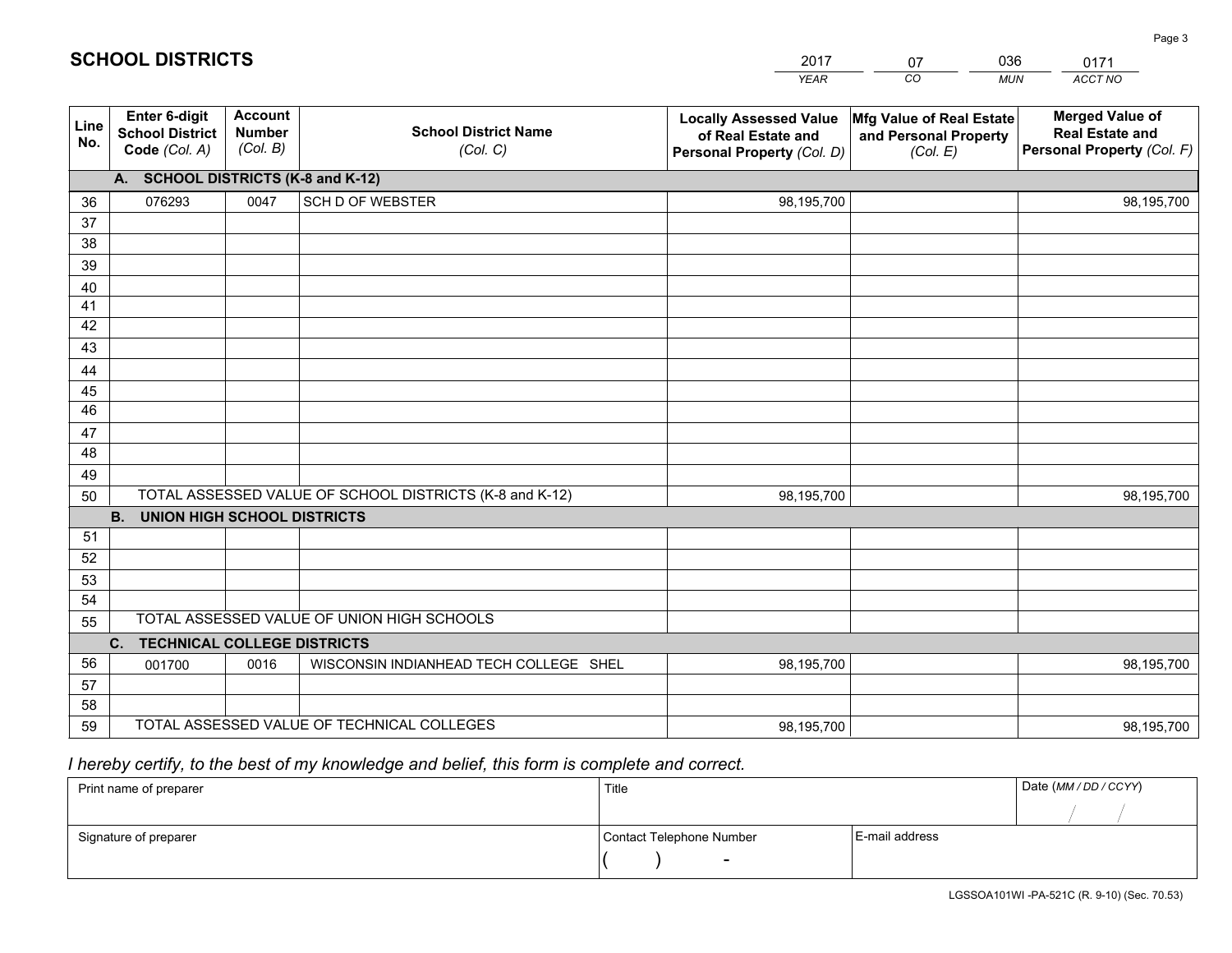## **HIGHLIGHTS**

- 1. Complete the Statement of Assessment after the Board of Review. Reflect any changes made there.
- 2. Use black ink to complete.
- 3. Line 16 must equal Line 50, Col D.
- 4. Line 55 must equal the total of K-8 schools listed on lines 36-49. Do not include K-12 schools in this comparision.
- 5. Line 59, Col. D must equal Line 16.
- 6. Special District, School District and Technical College District values must include both real estate and personal property. Examples of Special districts are: town sanitary districts, public inland lake protection and rehabilitation districts, and metropolitan sewerage districts.
- 7. DO NOT INCLUDE Manufacturing property values.DOR will print these values on the final SOA.

KIM JOHNSON TOWN OF UNION 8302 COUNTY ROAD U DANBURY, WI 54830 - 9351

KIM JOHNSON<br>TOWN OF UNION

DANBURY, WI 54830 - 9351 8302 COUNTY ROAD U

 8. Accuracy of this form is very important. The values reported directly affect the equalized value DOR calculates for school and special districts.

### **Page 1:**

 If not prefilled, enter the tax year,county and municipal code,municipal type, municipal name and county name on the top of form.

Check the Amended box, if filing an amended / corrected SOA.

 Report the parcel count, acres and assessed value of taxable general property, total parcel count, (real and personal), total acres, and values from final figures set by the Board of Review.

- A. Real Estate land and improvements (buildings, etc.) is reported on lines 1 8, total line 9.
- B. Personal Property is reported on lines 11 14, Column D, total line 15.
- C. To complete this report, use the computer produced summary of the assessment roll that shows these amounts.
- D. Use whole numbers only.
- E. Add each line across and each column down to verify entries.

## **Page 2:**

- A. Report Special Items (not subject to general property tax).
- 1. Private Forest Croplands and Managed Forest Lands are reported on lines 18,19, 20 and 21. Be sure to report assessed values **NOT** taxes.
- 2. You should have copies of the orders of entry, orders of withdrawal, etc., to update your assessment roll.
	- 3. Show hundredths of acres (e.g. 39.75).
- 4. Tax exempt lands are reported on line 22.
- 5. Omitted property and sec. 70.43, Wis. Stats., corrections of errors by assessor are reported on line 23. Report real estate and personal property separately. These should be for **prior years**, not something found on the current assessment roll after the board of review.
- B. Special District (Lines 24-35) Include the value of both real and personal property.

 The Department of Revenue (DOR) preprints much of the information regarding names and codes for schools, special districts,etc. If a district is not listed, enter the name and value only, DOR will enter the proper code.

## **Page 3 School Districts:**

Include the value of both real and personal property.

Report School District (regular, elementary, union high school, and technical college).

- 1. Regular (K-12) and Elementary (K-8) school values are reported on lines 36-49, total on line 50.
- 2. Union High School (UHS) (use only if elementary schools are listed on lines 36-49) are reported on lines 51-54. UHS total value (line 55) must equal to the total **elementary school** values reported on lines 36-49. Do notinclude K-12 schools in this comparison.
- 3. Technical College values are reported on lines 56-58, total on line 59.
- 4. Use the computer summary that shows these amounts to complete this report.

### **This form is due the second Monday in June. File this report only after your Board of Review is complete.**

 *If you have questions: Return forms to:*

 Email: lgs@wisconsin.gov Wisconsin Department of RevenueCall:  $(608)$  266-2569 or  $(608)$  264-6892 Fax number: (608) 264-6887 PO Box 8971

Local Government Services Section 6-97 Madison WI 53708-8971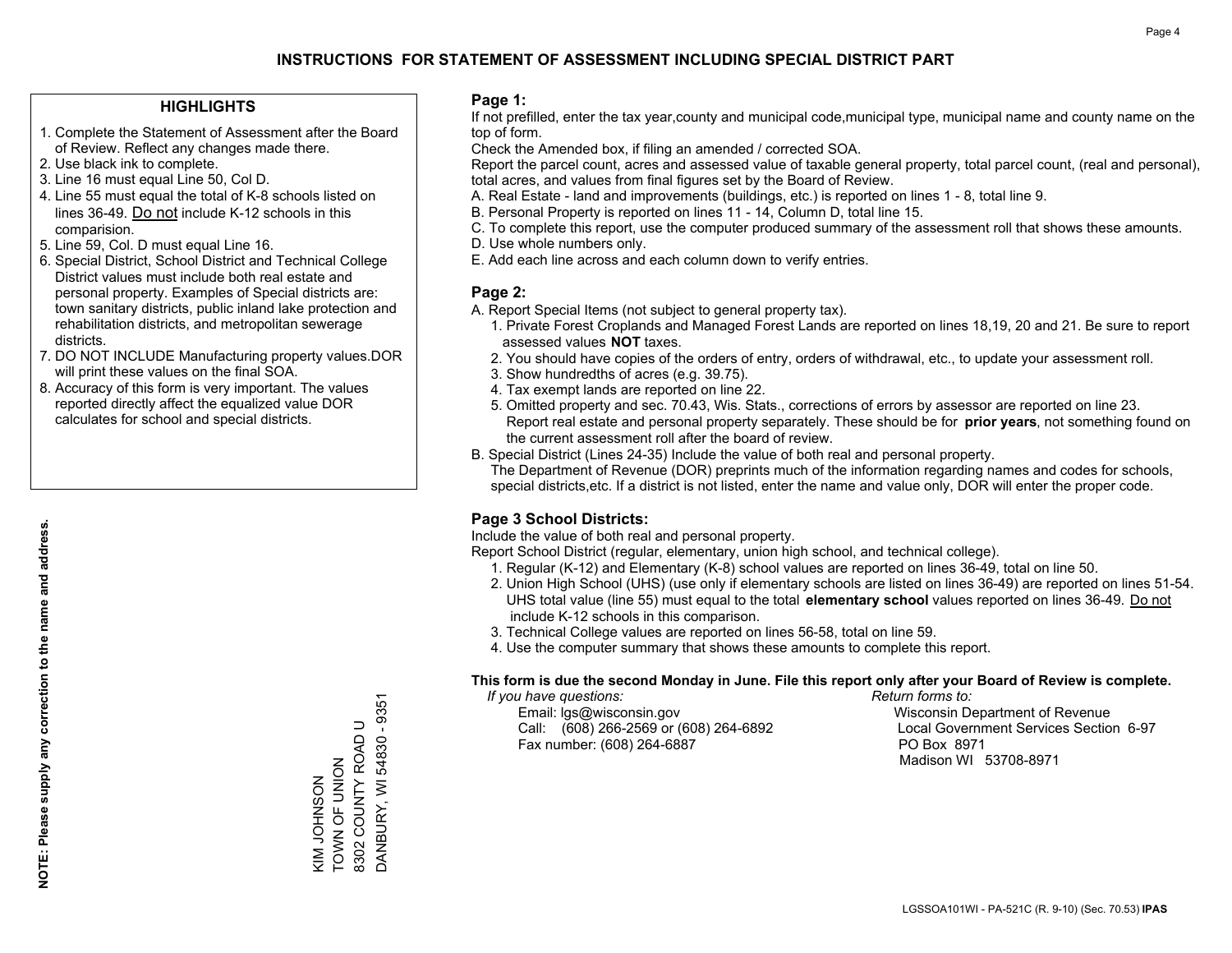**FINAL - EQUATED**

**STATEMENT OF ASSESSMENT FOR 2017** 

| $\mathcal{L}$ | กวล | 0172    |
|---------------|-----|---------|
| $\cdots$      | MUN | ACCT NO |

|                | <b>FOR</b>                                                                                                                                                                                   | <b>TOWN OF</b><br>OF                                                                                                                           | <b>WEBB LAKE</b>                          |          | <b>BURNETT COUNTY</b>        |                                |                                 | <b>WHEN COMPLETING THIS DOCUMENT</b>     |
|----------------|----------------------------------------------------------------------------------------------------------------------------------------------------------------------------------------------|------------------------------------------------------------------------------------------------------------------------------------------------|-------------------------------------------|----------|------------------------------|--------------------------------|---------------------------------|------------------------------------------|
|                |                                                                                                                                                                                              | Town - Village - City                                                                                                                          | <b>Municipality Name</b>                  |          | <b>County Name</b>           |                                |                                 | DO NOT WRITE OVER X's OR IN SHADED AREAS |
| Line           |                                                                                                                                                                                              | <b>REAL ESTATE</b><br>(See Lines 18 - 22 for                                                                                                   | PARCEL COUNT<br>TOTAL LAND   IMPROVEMENTS |          | NO. OF ACRES<br><b>WHOLE</b> | <b>VALUE OF</b><br><b>LAND</b> | VALUE OF<br><b>IMPROVEMENTS</b> | TOTAL VALUE OF LAND<br>AND IMPROVEMENTS  |
| No.            |                                                                                                                                                                                              | other Real Estate)                                                                                                                             | Col. A                                    | Col. B   | NUMBERS ONLY<br>Col. C       | Col. D                         | Col. E                          | Col. F                                   |
| $\mathbf 1$    | <b>RESIDENTIAL - Class 1</b>                                                                                                                                                                 |                                                                                                                                                | 1,595                                     | 1,024    | 3,095                        | 114,802,700                    | 111,880,400                     | 226,683,100                              |
| $\overline{2}$ |                                                                                                                                                                                              | <b>COMMERCIAL - Class 2</b>                                                                                                                    | 33                                        | 27       | 72                           | 1,257,200                      | 2,828,700                       | 4,085,900                                |
| 3              |                                                                                                                                                                                              | MANUFACTURING - Class 3                                                                                                                        | $\Omega$                                  | $\Omega$ | $\Omega$                     | 0                              | 0                               | $\mathbf{0}$                             |
| 4              |                                                                                                                                                                                              | <b>AGRICULTURAL - Class 4</b>                                                                                                                  | 0                                         |          | $\Omega$                     | 0                              |                                 | $\Omega$                                 |
| 5              |                                                                                                                                                                                              | <b>UNDEVELOPED - Class 5</b>                                                                                                                   | 115                                       |          | 1,326                        | 200,800                        |                                 | 200,800                                  |
| 6              |                                                                                                                                                                                              | AGRICULTURAL FOREST - Class 5m                                                                                                                 | $\Omega$                                  |          | $\Omega$                     | 0                              |                                 | $\mathbf{0}$                             |
| 7              |                                                                                                                                                                                              | FOREST LANDS - Class 6                                                                                                                         | 176                                       |          | 3,610                        | 8,338,900                      |                                 | 8,338,900                                |
| 8              |                                                                                                                                                                                              | OTHER - Class 7                                                                                                                                | $\Omega$                                  | $\Omega$ | $\Omega$                     | $\Omega$                       | $\Omega$                        | $\Omega$                                 |
| 9              |                                                                                                                                                                                              | TOTAL - ALL COLUMNS                                                                                                                            | 1,919                                     | 1,051    | 8,103                        | 124,599,600                    | 114,709,100                     | 239,308,700                              |
| 10             |                                                                                                                                                                                              | NUMBER OF PERSONAL PROPERTY ACCOUNTS IN ROLL                                                                                                   |                                           |          | 24                           | <b>LOCALLY ASSESSED</b>        | <b>MANUFACTURING</b>            | <b>MERGED</b>                            |
| 11             |                                                                                                                                                                                              | BOATS AND OTHER WATERCRAFT NOT EXEMPT - Code 1                                                                                                 |                                           |          |                              | 12,500                         | 0                               | 12,500                                   |
| 12             |                                                                                                                                                                                              | MACHINERY, TOOLS AND PATTERNS - Code 2                                                                                                         |                                           |          |                              | 14,900                         | 0                               | 14,900                                   |
| 13             |                                                                                                                                                                                              | FURNITURE, FIXTURES AND EQUIPMENT - Code 3                                                                                                     |                                           |          |                              | 133,700                        | $\mathbf 0$                     | 133,700                                  |
| 14             |                                                                                                                                                                                              | ALL OTHER PERSONAL PROPERTY NOT EXEMPT - Codes 4A, 4B, 4C                                                                                      |                                           |          |                              | 228,600                        | $\Omega$                        | 228,600                                  |
| 15             |                                                                                                                                                                                              | TOTAL OF PERSONAL PROPERTY NOT EXEMPT (Total of Lines 11-14)                                                                                   |                                           |          |                              | 389,700                        | $\Omega$                        | 389,700                                  |
| 16             | AGGREGATE ASSESSED VALUE OF ALL PROPERTY SUBJECT TO THE GENERAL PROPERTY TAX (Total of Lines 9F and 15F)<br>MUST EQUAL TOTAL VALUE OF THE SCHOOL DISTRICTS (K-12 PLUS K-8) - Line 50, Col. F |                                                                                                                                                |                                           |          |                              |                                | 239,698,400                     |                                          |
| 17             |                                                                                                                                                                                              | Name of Assessor<br>Telephone #<br><b>BOARD OF REVIEW</b><br>DATE OF FINAL ADJOURNMENT<br>09/22/2017<br><b>ROBERT PARDUN</b><br>(715) 790-3498 |                                           |          |                              |                                |                                 |                                          |

REMARKS

The Assessment Ratio to be used in calculating the estimated Fair Market Value on tax bills for this tax district is 1.053844933<br>This ratio should be used to convert assessed values to "Calculate Equalized Values" in Step Commission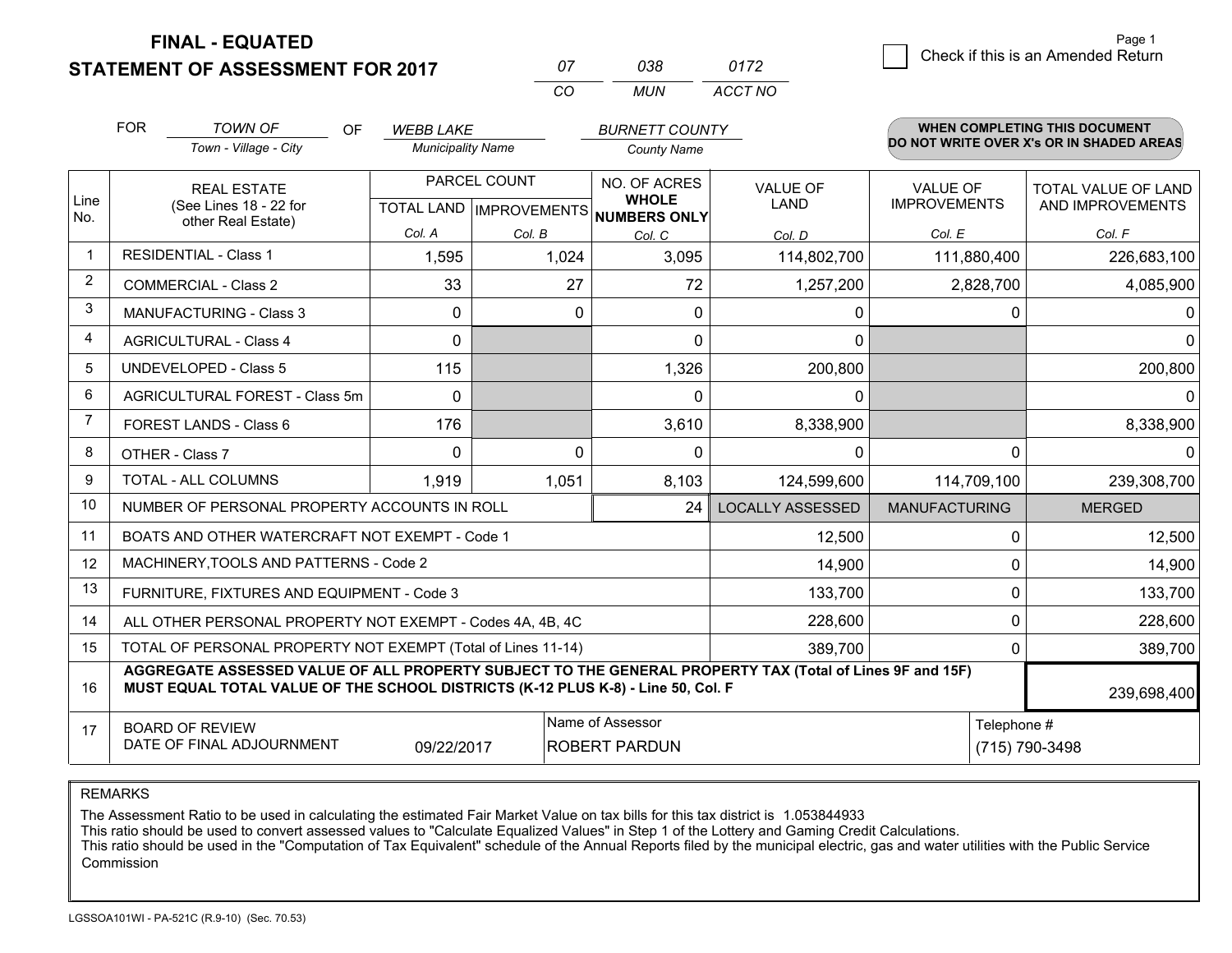*YEAR CO MUN ACCT NO* <sup>2017</sup> <sup>07</sup> <sup>038</sup> <sup>0172</sup> Page 2

Do not confuse FOREST LANDS (Line 7) with FOREST CROPS (in this section) - They are **NOT** the same

|                                            |                   |                                                                                    |                                                  |                                                               | Private Forest Crop - Reg Class @ \$2.52 per acre                                                                                                                                                                                                                                                                                                                                                                 |                          |                  |                                                                                                                                                                                                                                              |  |
|--------------------------------------------|-------------------|------------------------------------------------------------------------------------|--------------------------------------------------|---------------------------------------------------------------|-------------------------------------------------------------------------------------------------------------------------------------------------------------------------------------------------------------------------------------------------------------------------------------------------------------------------------------------------------------------------------------------------------------------|--------------------------|------------------|----------------------------------------------------------------------------------------------------------------------------------------------------------------------------------------------------------------------------------------------|--|
|                                            |                   |                                                                                    |                                                  |                                                               | (d) PARCELS                                                                                                                                                                                                                                                                                                                                                                                                       | (e) ACRES                |                  | (f) ASSESSED VALUE                                                                                                                                                                                                                           |  |
|                                            |                   |                                                                                    |                                                  |                                                               |                                                                                                                                                                                                                                                                                                                                                                                                                   |                          |                  |                                                                                                                                                                                                                                              |  |
|                                            |                   |                                                                                    |                                                  |                                                               | Entered Before 2005 Managed Forest - Ferrous Mining CLOSED @ \$8.27 per acre                                                                                                                                                                                                                                                                                                                                      |                          |                  |                                                                                                                                                                                                                                              |  |
| (a) PARCELS                                |                   |                                                                                    |                                                  |                                                               | (d) PARCELS                                                                                                                                                                                                                                                                                                                                                                                                       | (e) ACRES                |                  | (f) ASSESSED VALUE                                                                                                                                                                                                                           |  |
|                                            |                   |                                                                                    |                                                  |                                                               |                                                                                                                                                                                                                                                                                                                                                                                                                   |                          |                  |                                                                                                                                                                                                                                              |  |
|                                            |                   |                                                                                    |                                                  |                                                               |                                                                                                                                                                                                                                                                                                                                                                                                                   |                          |                  |                                                                                                                                                                                                                                              |  |
| (a) PARCELS                                |                   |                                                                                    |                                                  |                                                               | (d) PARCELS                                                                                                                                                                                                                                                                                                                                                                                                       | (e) ACRES                |                  | (f) ASSESSED VALUE                                                                                                                                                                                                                           |  |
| 10 <sup>1</sup>                            | 389.25<br>747,800 |                                                                                    |                                                  | 8                                                             | 288.33                                                                                                                                                                                                                                                                                                                                                                                                            |                          | 602,800          |                                                                                                                                                                                                                                              |  |
| Entered After 2004 Managed Forest - OPEN @ |                   |                                                                                    |                                                  | Entered After 2004 Managed Forest - CLOSED @ \$10.68 per acre |                                                                                                                                                                                                                                                                                                                                                                                                                   |                          |                  |                                                                                                                                                                                                                                              |  |
| (a) PARCELS                                |                   |                                                                                    |                                                  |                                                               | (d) PARCELS                                                                                                                                                                                                                                                                                                                                                                                                       | (e) ACRES                |                  | (f) ASSESSED VALUE                                                                                                                                                                                                                           |  |
|                                            |                   |                                                                                    |                                                  |                                                               |                                                                                                                                                                                                                                                                                                                                                                                                                   |                          |                  |                                                                                                                                                                                                                                              |  |
| 10 <sup>1</sup>                            | 399.5             |                                                                                    | 896,700                                          |                                                               | 11                                                                                                                                                                                                                                                                                                                                                                                                                | 381.33                   |                  | 985,100                                                                                                                                                                                                                                      |  |
|                                            |                   |                                                                                    | (b) Federal Acres                                |                                                               |                                                                                                                                                                                                                                                                                                                                                                                                                   |                          |                  | (e) Other Acres                                                                                                                                                                                                                              |  |
|                                            |                   |                                                                                    | 572.3                                            |                                                               | 208.89                                                                                                                                                                                                                                                                                                                                                                                                            |                          |                  | 89.18                                                                                                                                                                                                                                        |  |
|                                            |                   |                                                                                    |                                                  |                                                               |                                                                                                                                                                                                                                                                                                                                                                                                                   |                          |                  |                                                                                                                                                                                                                                              |  |
|                                            |                   |                                                                                    |                                                  |                                                               |                                                                                                                                                                                                                                                                                                                                                                                                                   |                          |                  | (c2) PERSONAL                                                                                                                                                                                                                                |  |
|                                            |                   |                                                                                    |                                                  |                                                               |                                                                                                                                                                                                                                                                                                                                                                                                                   |                          |                  |                                                                                                                                                                                                                                              |  |
|                                            |                   |                                                                                    |                                                  |                                                               |                                                                                                                                                                                                                                                                                                                                                                                                                   |                          |                  |                                                                                                                                                                                                                                              |  |
|                                            |                   |                                                                                    |                                                  |                                                               | (f1) REAL ESTATE                                                                                                                                                                                                                                                                                                                                                                                                  |                          |                  | (f2) PERSONAL                                                                                                                                                                                                                                |  |
|                                            |                   |                                                                                    |                                                  |                                                               |                                                                                                                                                                                                                                                                                                                                                                                                                   |                          |                  |                                                                                                                                                                                                                                              |  |
|                                            | (a) PARCELS       | (a) County Forest Cropland Acres<br>9.431.21<br>(a) REAL ESTATE<br>(d) REAL ESTATE | (b) ACRES<br>(b) ACRES<br>(b) ACRES<br>(b) ACRES | Private Forest Crop - Reg Class @ 10¢ per acre                | (c) ASSESSED VALUE<br>Private Forest Crop - Special Class @ 20¢ per acre<br>(c) ASSESSED VALUE<br>Entered Before 2005 Managed Forest - OPEN @ \$.79 per acre<br>(c) ASSESSED VALUE<br>\$2.14 per acre<br>(c) ASSESSED VALUE<br>Assessed Value of Omitted Property From Prior Years (Sec. 70.44)<br>(b) PERSONAL<br>Manufacturing Equated Value of Omitted Property From Prior Years (Sec. 70.995)<br>(e) PERSONAL | (c) State Acres<br>53.64 | (c1) REAL ESTATE | Entered Before 2005 Managed Forest - CLOSED @ \$1.87 per acre<br>(d) County (NOT FOREST CROP) Acres<br>Assessed Value of Sec. 70.43 Corrections of Errors by Assessors<br>Mfg. Equated Value of Sec.70.43 Corrections of Errors by Assessors |  |

## **SPECIAL DISTRICTS**

| Line<br>No. | Enter 6-digit<br>Special District<br>Code (Col. A) | <b>Account</b><br><b>Number</b><br>(Col. B) | <b>Special District Name</b><br>(Col. C) | <b>Locally Assessed Value</b><br>of Real Estate and<br>Personal Property (Col. D) | Mfg Value of Real Estate<br>and Personal Property<br>(Col. E) | <b>Merged Value of</b><br><b>Real Estate and</b><br>Personal Property (Col. F) |
|-------------|----------------------------------------------------|---------------------------------------------|------------------------------------------|-----------------------------------------------------------------------------------|---------------------------------------------------------------|--------------------------------------------------------------------------------|
| 24          |                                                    |                                             |                                          |                                                                                   |                                                               |                                                                                |
| 25          |                                                    |                                             |                                          |                                                                                   |                                                               |                                                                                |
| 26          |                                                    |                                             |                                          |                                                                                   |                                                               |                                                                                |
| 27          |                                                    |                                             |                                          |                                                                                   |                                                               |                                                                                |
| 28          |                                                    |                                             |                                          |                                                                                   |                                                               |                                                                                |
| 29          |                                                    |                                             |                                          |                                                                                   |                                                               |                                                                                |
| 30          |                                                    |                                             |                                          |                                                                                   |                                                               |                                                                                |
| 31          |                                                    |                                             |                                          |                                                                                   |                                                               |                                                                                |
| 32          |                                                    |                                             |                                          |                                                                                   |                                                               |                                                                                |
| 33          |                                                    |                                             |                                          |                                                                                   |                                                               |                                                                                |
| 34          |                                                    |                                             |                                          |                                                                                   |                                                               |                                                                                |
| 35          |                                                    |                                             |                                          |                                                                                   |                                                               |                                                                                |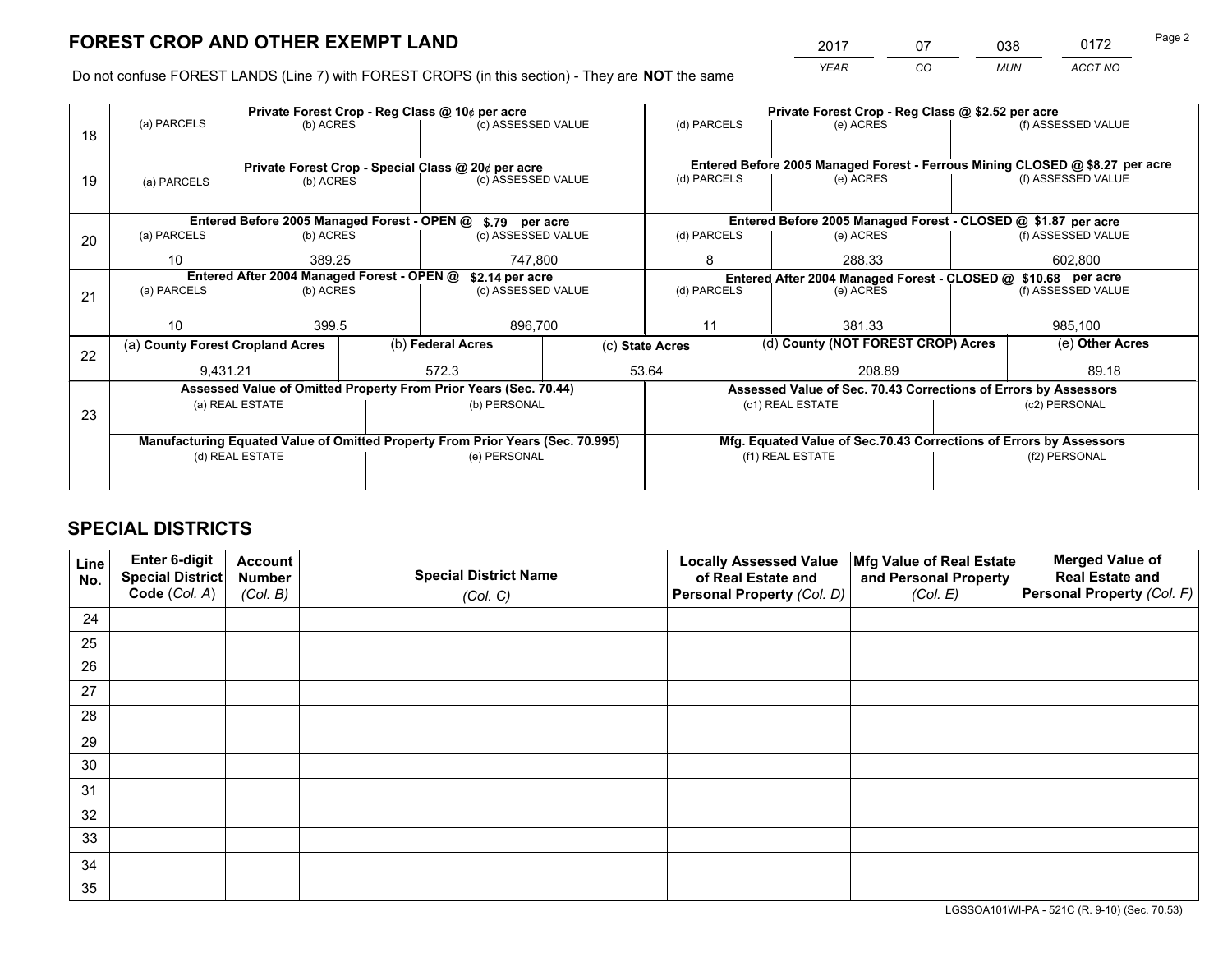|             |                                                                 |                                             |                                                         | <b>YEAR</b>                                                                       | CO<br><b>MUN</b>                                              | ACCT NO                                                                        |
|-------------|-----------------------------------------------------------------|---------------------------------------------|---------------------------------------------------------|-----------------------------------------------------------------------------------|---------------------------------------------------------------|--------------------------------------------------------------------------------|
| Line<br>No. | <b>Enter 6-digit</b><br><b>School District</b><br>Code (Col. A) | <b>Account</b><br><b>Number</b><br>(Col. B) | <b>School District Name</b><br>(Col. C)                 | <b>Locally Assessed Value</b><br>of Real Estate and<br>Personal Property (Col. D) | Mfg Value of Real Estate<br>and Personal Property<br>(Col. E) | <b>Merged Value of</b><br><b>Real Estate and</b><br>Personal Property (Col. F) |
|             | A. SCHOOL DISTRICTS (K-8 and K-12)                              |                                             |                                                         |                                                                                   |                                                               |                                                                                |
| 36          | 076293                                                          | 0047                                        | <b>SCH D OF WEBSTER</b>                                 | 239,698,400                                                                       |                                                               | 239,698,400                                                                    |
| 37          |                                                                 |                                             |                                                         |                                                                                   |                                                               |                                                                                |
| 38          |                                                                 |                                             |                                                         |                                                                                   |                                                               |                                                                                |
| 39          |                                                                 |                                             |                                                         |                                                                                   |                                                               |                                                                                |
| 40          |                                                                 |                                             |                                                         |                                                                                   |                                                               |                                                                                |
| 41          |                                                                 |                                             |                                                         |                                                                                   |                                                               |                                                                                |
| 42          |                                                                 |                                             |                                                         |                                                                                   |                                                               |                                                                                |
| 43          |                                                                 |                                             |                                                         |                                                                                   |                                                               |                                                                                |
| 44<br>45    |                                                                 |                                             |                                                         |                                                                                   |                                                               |                                                                                |
| 46          |                                                                 |                                             |                                                         |                                                                                   |                                                               |                                                                                |
| 47          |                                                                 |                                             |                                                         |                                                                                   |                                                               |                                                                                |
| 48          |                                                                 |                                             |                                                         |                                                                                   |                                                               |                                                                                |
| 49          |                                                                 |                                             |                                                         |                                                                                   |                                                               |                                                                                |
| 50          |                                                                 |                                             | TOTAL ASSESSED VALUE OF SCHOOL DISTRICTS (K-8 and K-12) | 239,698,400                                                                       |                                                               | 239,698,400                                                                    |
|             | <b>B.</b><br><b>UNION HIGH SCHOOL DISTRICTS</b>                 |                                             |                                                         |                                                                                   |                                                               |                                                                                |
| 51          |                                                                 |                                             |                                                         |                                                                                   |                                                               |                                                                                |
| 52          |                                                                 |                                             |                                                         |                                                                                   |                                                               |                                                                                |
| 53          |                                                                 |                                             |                                                         |                                                                                   |                                                               |                                                                                |
| 54          |                                                                 |                                             |                                                         |                                                                                   |                                                               |                                                                                |
| 55          |                                                                 |                                             | TOTAL ASSESSED VALUE OF UNION HIGH SCHOOLS              |                                                                                   |                                                               |                                                                                |
|             | C.<br><b>TECHNICAL COLLEGE DISTRICTS</b>                        |                                             |                                                         |                                                                                   |                                                               |                                                                                |
| 56          | 001700                                                          | 0016                                        | WISCONSIN INDIANHEAD TECH COLLEGE SHEL                  | 239,698,400                                                                       |                                                               | 239,698,400                                                                    |
| 57          |                                                                 |                                             |                                                         |                                                                                   |                                                               |                                                                                |
| 58          |                                                                 |                                             |                                                         |                                                                                   |                                                               |                                                                                |
| 59          |                                                                 |                                             | TOTAL ASSESSED VALUE OF TECHNICAL COLLEGES              | 239,698,400                                                                       |                                                               | 239,698,400                                                                    |

2017

07

038

# *I hereby certify, to the best of my knowledge and belief, this form is complete and correct.*

**SCHOOL DISTRICTS**

| Print name of preparer | Title                    | Date (MM / DD / CCYY) |  |
|------------------------|--------------------------|-----------------------|--|
|                        |                          |                       |  |
| Signature of preparer  | Contact Telephone Number | E-mail address        |  |
|                        | $\overline{\phantom{0}}$ |                       |  |

0172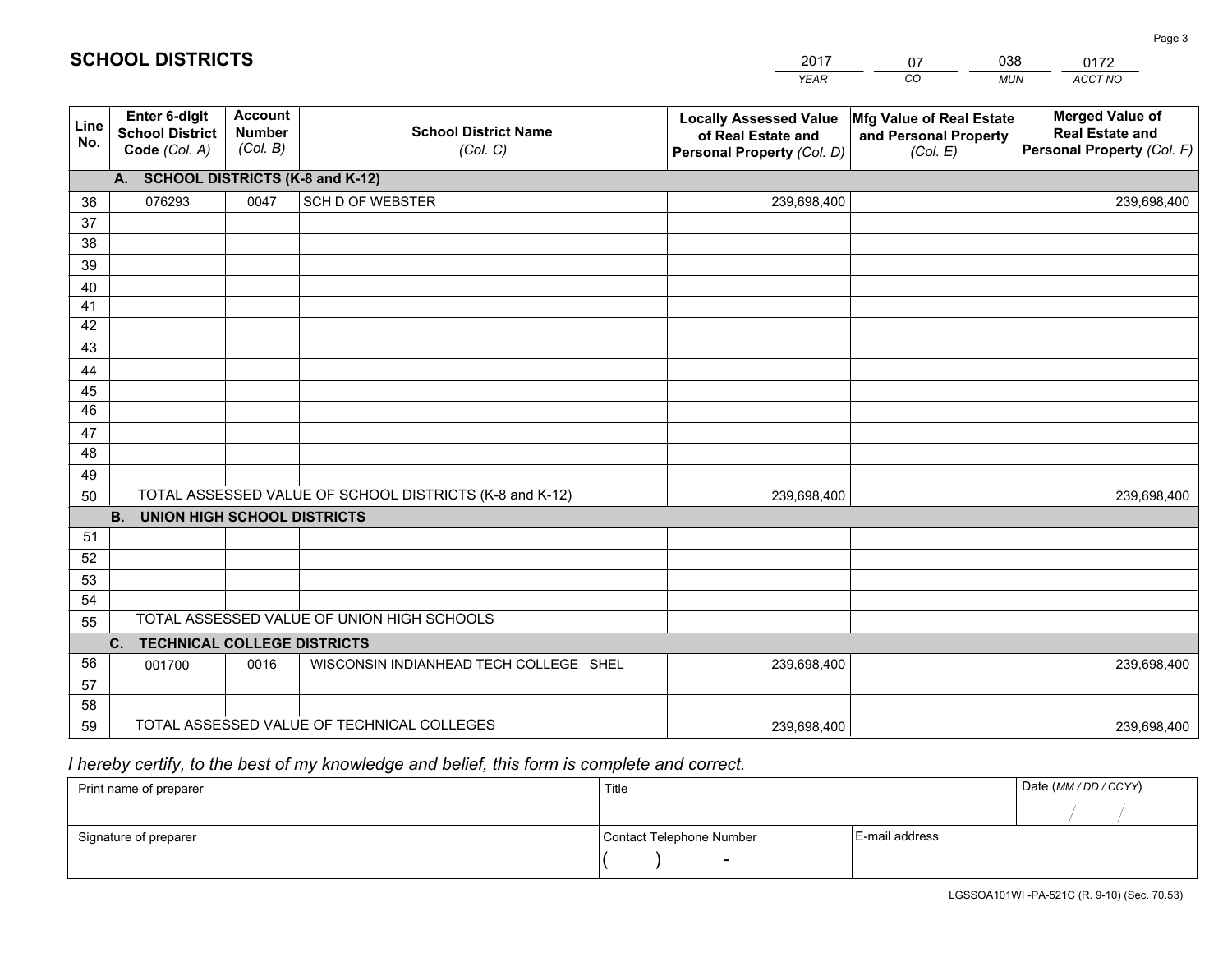### **HIGHLIGHTS**

- 1. Complete the Statement of Assessment after the Board of Review. Reflect any changes made there.
- 2. Use black ink to complete.
- 3. Line 16 must equal Line 50, Col D.
- 4. Line 55 must equal the total of K-8 schools listed on lines 36-49. Do not include K-12 schools in this comparision.
- 5. Line 59, Col. D must equal Line 16.
- 6. Special District, School District and Technical College District values must include both real estate and personal property. Examples of Special districts are: town sanitary districts, public inland lake protection and rehabilitation districts, and metropolitan sewerage districts.
- 7. DO NOT INCLUDE Manufacturing property values.DOR will print these values on the final SOA.
- 8. Accuracy of this form is very important. The values reported directly affect the equalized value DOR calculates for school and special districts.

### **Page 1:**

 If not prefilled, enter the tax year,county and municipal code,municipal type, municipal name and county name on the top of form.

Check the Amended box, if filing an amended / corrected SOA.

 Report the parcel count, acres and assessed value of taxable general property, total parcel count, (real and personal), total acres, and values from final figures set by the Board of Review.

- A. Real Estate land and improvements (buildings, etc.) is reported on lines 1 8, total line 9.
- B. Personal Property is reported on lines 11 14, Column D, total line 15.
- C. To complete this report, use the computer produced summary of the assessment roll that shows these amounts.
- D. Use whole numbers only.
- E. Add each line across and each column down to verify entries.

### **Page 2:**

- A. Report Special Items (not subject to general property tax).
- 1. Private Forest Croplands and Managed Forest Lands are reported on lines 18,19, 20 and 21. Be sure to report assessed values **NOT** taxes.
- 2. You should have copies of the orders of entry, orders of withdrawal, etc., to update your assessment roll.
	- 3. Show hundredths of acres (e.g. 39.75).
- 4. Tax exempt lands are reported on line 22.
- 5. Omitted property and sec. 70.43, Wis. Stats., corrections of errors by assessor are reported on line 23. Report real estate and personal property separately. These should be for **prior years**, not something found on the current assessment roll after the board of review.
- B. Special District (Lines 24-35) Include the value of both real and personal property.
- The Department of Revenue (DOR) preprints much of the information regarding names and codes for schools, special districts,etc. If a district is not listed, enter the name and value only, DOR will enter the proper code.

### **Page 3 School Districts:**

Include the value of both real and personal property.

Report School District (regular, elementary, union high school, and technical college).

- 1. Regular (K-12) and Elementary (K-8) school values are reported on lines 36-49, total on line 50.
- 2. Union High School (UHS) (use only if elementary schools are listed on lines 36-49) are reported on lines 51-54. UHS total value (line 55) must equal to the total **elementary school** values reported on lines 36-49. Do notinclude K-12 schools in this comparison.
- 3. Technical College values are reported on lines 56-58, total on line 59.
- 4. Use the computer summary that shows these amounts to complete this report.

### **This form is due the second Monday in June. File this report only after your Board of Review is complete.**

 *If you have questions: Return forms to:*

 Email: lgs@wisconsin.gov Wisconsin Department of RevenueCall:  $(608)$  266-2569 or  $(608)$  264-6892 Fax number: (608) 264-6887 PO Box 8971

Local Government Services Section 6-97 Madison WI 53708-8971

LGSSOA101WI - PA-521C (R. 9-10) (Sec. 70.53) **IPAS**

TOWN OF WEBB LAKE TOWN OF WEBB LAKE WEBB LAKE, WI 54830 WEBB LAKE, WI 54830 2363 ESCAPE DR 2363 ESCAPE DR GAIL KEUP GAIL KEUP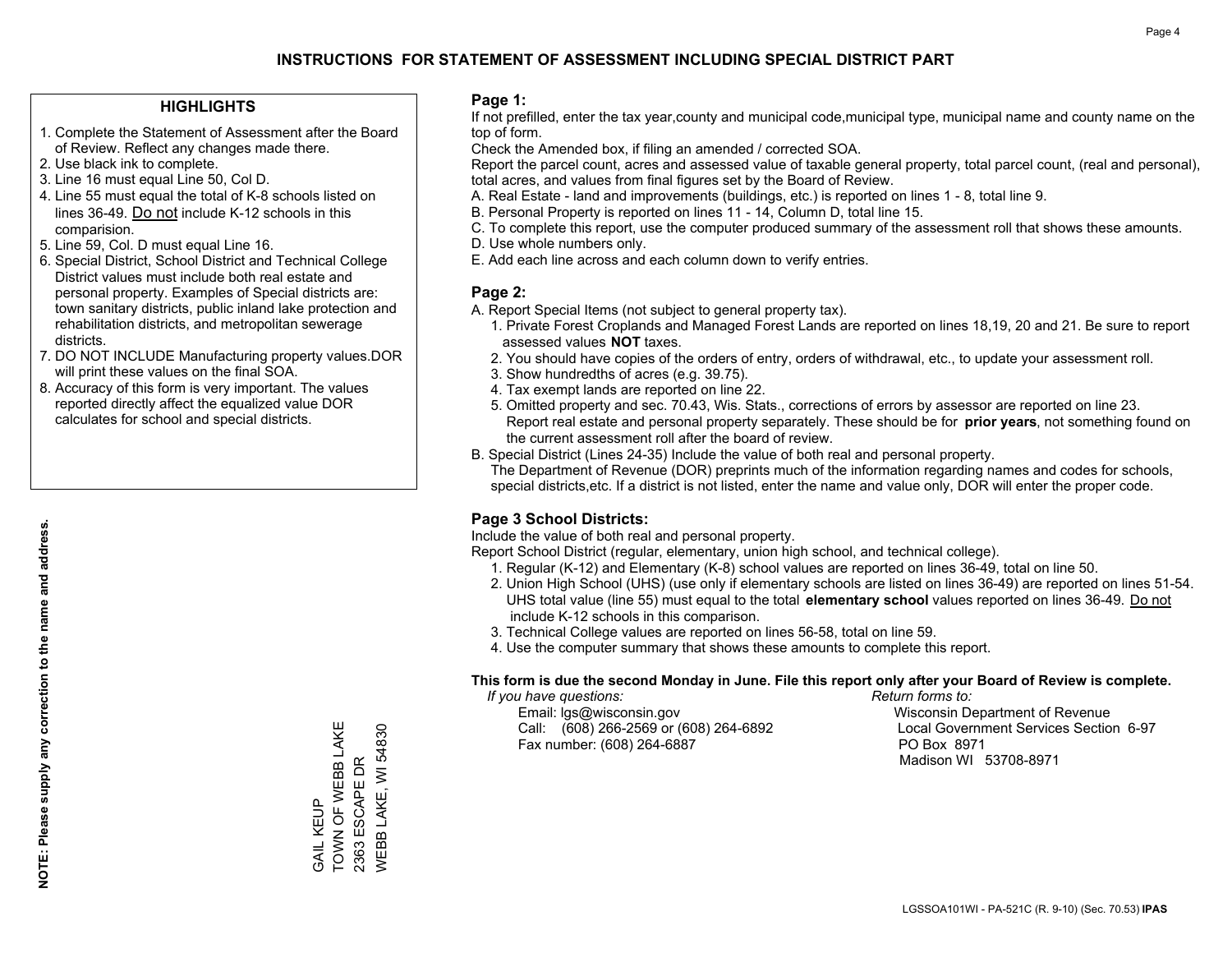**STATEMENT OF ASSESSMENT FOR 2017** 

**FINAL - EQUATED**

| Ω7 | 040  | 0173    |
|----|------|---------|
| rη | MUN. | ACCT NO |

|             | <b>FOR</b>                                                                                                                                                                                   | <b>TOWN OF</b><br><b>OF</b>                                                               | <b>WEST MARSHLAND</b>    |                                                     | <b>BURNETT COUNTY</b>          |                                        |                                         | <b>WHEN COMPLETING THIS DOCUMENT</b>     |
|-------------|----------------------------------------------------------------------------------------------------------------------------------------------------------------------------------------------|-------------------------------------------------------------------------------------------|--------------------------|-----------------------------------------------------|--------------------------------|----------------------------------------|-----------------------------------------|------------------------------------------|
|             |                                                                                                                                                                                              | Town - Village - City                                                                     | <b>Municipality Name</b> |                                                     | <b>County Name</b>             |                                        |                                         | DO NOT WRITE OVER X's OR IN SHADED AREAS |
| Line<br>No. |                                                                                                                                                                                              | PARCEL COUNT<br><b>REAL ESTATE</b><br>(See Lines 18 - 22 for<br>TOTAL LAND   IMPROVEMENTS |                          | NO. OF ACRES<br><b>WHOLE</b><br><b>NUMBERS ONLY</b> | <b>VALUE OF</b><br><b>LAND</b> | <b>VALUE OF</b><br><b>IMPROVEMENTS</b> | TOTAL VALUE OF LAND<br>AND IMPROVEMENTS |                                          |
|             |                                                                                                                                                                                              | other Real Estate)                                                                        | Col. A                   | Col. B                                              | Col. C                         | Col. D                                 | Col. E                                  | Col. F                                   |
| $\mathbf 1$ |                                                                                                                                                                                              | <b>RESIDENTIAL - Class 1</b>                                                              | 290                      | 272                                                 | 615                            | 2,683,600                              | 15,658,300                              | 18,341,900                               |
| 2           |                                                                                                                                                                                              | <b>COMMERCIAL - Class 2</b>                                                               | $\Omega$                 | $\Omega$                                            | $\Omega$                       | 0                                      | 0                                       | $\Omega$                                 |
| 3           |                                                                                                                                                                                              | MANUFACTURING - Class 3                                                                   | $\Omega$                 | $\Omega$                                            | $\Omega$                       | 0                                      | $\Omega$                                | $\overline{0}$                           |
| 4           |                                                                                                                                                                                              | <b>AGRICULTURAL - Class 4</b>                                                             | 45                       |                                                     | 767                            | 93,900                                 |                                         | 93,900                                   |
| 5           |                                                                                                                                                                                              | <b>UNDEVELOPED - Class 5</b>                                                              | 85                       |                                                     | 596                            | 241,100                                |                                         | 241,100                                  |
| 6           |                                                                                                                                                                                              | AGRICULTURAL FOREST - Class 5m                                                            | 17                       |                                                     | 217                            | 156,900                                |                                         | 156,900                                  |
| 7           |                                                                                                                                                                                              | FOREST LANDS - Class 6                                                                    | 335                      |                                                     | 6,374                          | 9,957,200                              |                                         | 9,957,200                                |
| 8           |                                                                                                                                                                                              | OTHER - Class 7                                                                           | 4                        | 4                                                   | 6                              | 18,000                                 | 184,400                                 | 202,400                                  |
| 9           |                                                                                                                                                                                              | TOTAL - ALL COLUMNS                                                                       | 776                      | 276                                                 | 8,575                          | 13,150,700                             | 15,842,700                              | 28,993,400                               |
| 10          |                                                                                                                                                                                              | NUMBER OF PERSONAL PROPERTY ACCOUNTS IN ROLL                                              |                          |                                                     | 10 <sup>1</sup>                | <b>LOCALLY ASSESSED</b>                | <b>MANUFACTURING</b>                    | <b>MERGED</b>                            |
| 11          |                                                                                                                                                                                              | BOATS AND OTHER WATERCRAFT NOT EXEMPT - Code 1                                            |                          |                                                     |                                | 0                                      | 0                                       | $\overline{0}$                           |
| 12          |                                                                                                                                                                                              | MACHINERY, TOOLS AND PATTERNS - Code 2                                                    |                          |                                                     |                                | 3,800                                  | 0                                       | 3,800                                    |
| 13          |                                                                                                                                                                                              | FURNITURE, FIXTURES AND EQUIPMENT - Code 3                                                |                          |                                                     |                                | 0                                      | 0                                       | $\Omega$                                 |
| 14          |                                                                                                                                                                                              | ALL OTHER PERSONAL PROPERTY NOT EXEMPT - Codes 4A, 4B, 4C                                 |                          |                                                     |                                | 99,900                                 | 0                                       | 99,900                                   |
| 15          | TOTAL OF PERSONAL PROPERTY NOT EXEMPT (Total of Lines 11-14)<br>103,700                                                                                                                      |                                                                                           |                          |                                                     |                                |                                        |                                         | 103,700                                  |
| 16          | AGGREGATE ASSESSED VALUE OF ALL PROPERTY SUBJECT TO THE GENERAL PROPERTY TAX (Total of Lines 9F and 15F)<br>MUST EQUAL TOTAL VALUE OF THE SCHOOL DISTRICTS (K-12 PLUS K-8) - Line 50, Col. F |                                                                                           |                          |                                                     |                                |                                        | 29,097,100                              |                                          |
| 17          | Name of Assessor<br>Telephone #<br><b>BOARD OF REVIEW</b><br>DATE OF FINAL ADJOURNMENT<br>05/12/2017<br><b>ROBERT PARDUN</b><br>(715) 790-3498                                               |                                                                                           |                          |                                                     |                                |                                        |                                         |                                          |

REMARKS

The Assessment Ratio to be used in calculating the estimated Fair Market Value on tax bills for this tax district is 1.007367324

This ratio should be used to convert assessed values to "Calculate Equalized Values" in Step 1 of the Lottery and Gaming Credit Calculations.<br>This ratio should be used in the "Computation of Tax Equivalent" schedule of the Commission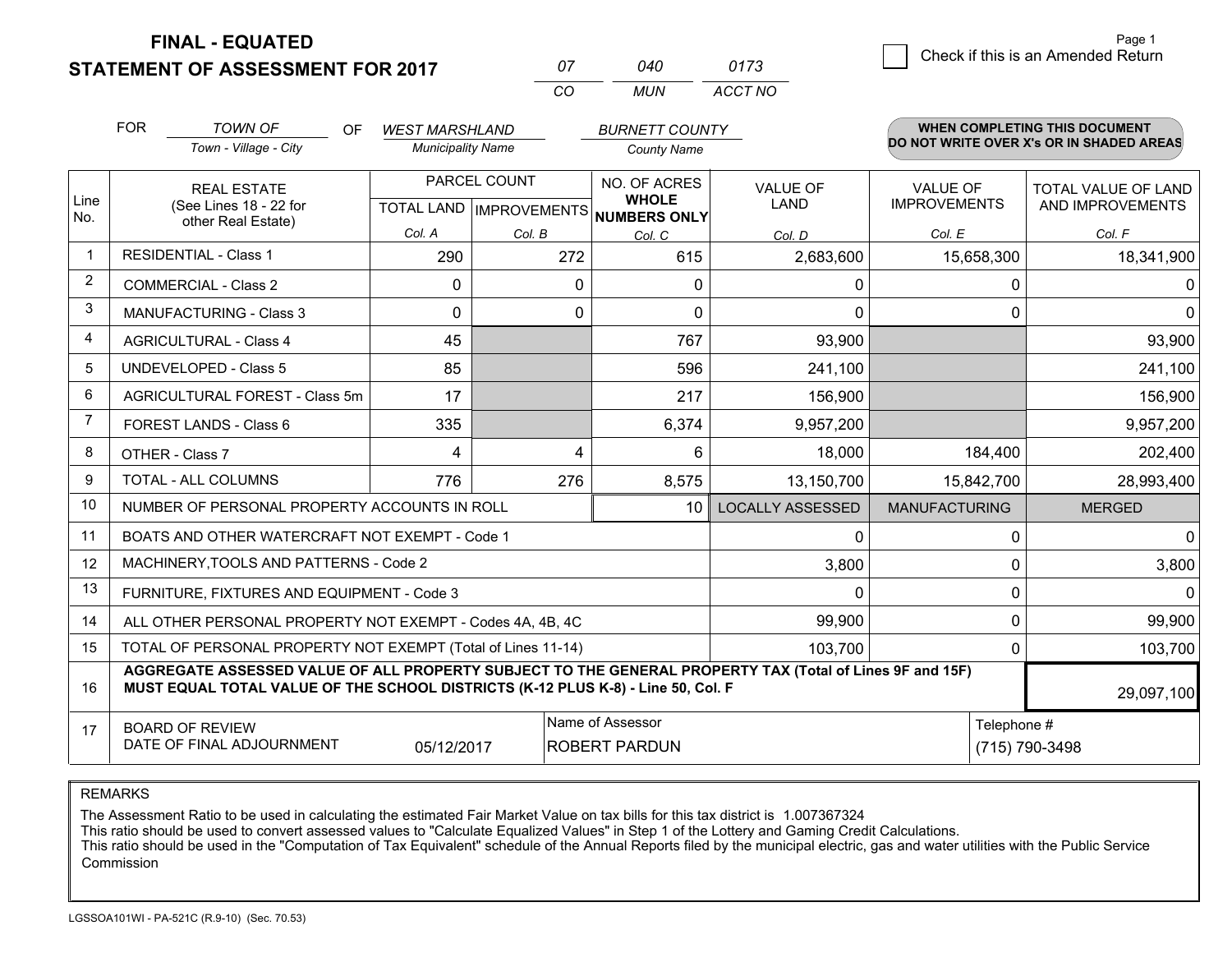*YEAR CO MUN ACCT NO* <sup>2017</sup> <sup>07</sup> <sup>040</sup> <sup>0173</sup>

Do not confuse FOREST LANDS (Line 7) with FOREST CROPS (in this section) - They are **NOT** the same

|    |                                                                                |                 |  | Private Forest Crop - Reg Class @ 10¢ per acre                   |                 | Private Forest Crop - Reg Class @ \$2.52 per acre             |                                                                              |                                                                    |               |                    |
|----|--------------------------------------------------------------------------------|-----------------|--|------------------------------------------------------------------|-----------------|---------------------------------------------------------------|------------------------------------------------------------------------------|--------------------------------------------------------------------|---------------|--------------------|
| 18 | (a) PARCELS                                                                    | (b) ACRES       |  | (c) ASSESSED VALUE                                               |                 | (d) PARCELS                                                   |                                                                              | (e) ACRES                                                          |               | (f) ASSESSED VALUE |
|    |                                                                                |                 |  |                                                                  |                 |                                                               |                                                                              | 40.2                                                               |               | 56,300             |
|    |                                                                                |                 |  | Private Forest Crop - Special Class @ 20¢ per acre               |                 |                                                               | Entered Before 2005 Managed Forest - Ferrous Mining CLOSED @ \$8.27 per acre |                                                                    |               |                    |
| 19 | (a) PARCELS                                                                    | (b) ACRES       |  | (c) ASSESSED VALUE                                               |                 | (d) PARCELS                                                   |                                                                              | (e) ACRES                                                          |               | (f) ASSESSED VALUE |
|    |                                                                                |                 |  |                                                                  |                 |                                                               |                                                                              |                                                                    |               |                    |
|    |                                                                                |                 |  | Entered Before 2005 Managed Forest - OPEN @ \$.79 per acre       |                 |                                                               |                                                                              | Entered Before 2005 Managed Forest - CLOSED @ \$1.87 per acre      |               |                    |
| 20 | (a) PARCELS                                                                    | (b) ACRES       |  | (c) ASSESSED VALUE                                               |                 | (d) PARCELS                                                   |                                                                              | (e) ACRES                                                          |               | (f) ASSESSED VALUE |
|    | 2                                                                              | 74.9            |  | 104.800                                                          |                 | 22                                                            | 686.24                                                                       |                                                                    | 988,500       |                    |
|    | Entered After 2004 Managed Forest - OPEN @<br>\$2.14 per acre                  |                 |  |                                                                  |                 | Entered After 2004 Managed Forest - CLOSED @ \$10.68 per acre |                                                                              |                                                                    |               |                    |
| 21 | (a) PARCELS                                                                    | (b) ACRES       |  | (c) ASSESSED VALUE                                               |                 | (d) PARCELS<br>(e) ACRES                                      |                                                                              | (f) ASSESSED VALUE                                                 |               |                    |
|    |                                                                                |                 |  |                                                                  |                 |                                                               |                                                                              |                                                                    |               |                    |
|    |                                                                                | 255.7           |  | 351,100                                                          |                 | 20                                                            |                                                                              | 659.29                                                             |               | 913,000            |
| 22 | (a) County Forest Cropland Acres                                               |                 |  | (b) Federal Acres                                                | (c) State Acres |                                                               |                                                                              | (d) County (NOT FOREST CROP) Acres                                 |               | (e) Other Acres    |
|    | 2,664.4                                                                        |                 |  | 496.02                                                           |                 | 32,777.8                                                      | 15.08                                                                        |                                                                    |               | 5.3                |
|    |                                                                                |                 |  | Assessed Value of Omitted Property From Prior Years (Sec. 70.44) |                 |                                                               |                                                                              | Assessed Value of Sec. 70.43 Corrections of Errors by Assessors    |               |                    |
|    |                                                                                | (a) REAL ESTATE |  | (b) PERSONAL                                                     |                 |                                                               |                                                                              | (c1) REAL ESTATE                                                   |               | (c2) PERSONAL      |
| 23 |                                                                                |                 |  |                                                                  |                 |                                                               |                                                                              |                                                                    |               |                    |
|    | Manufacturing Equated Value of Omitted Property From Prior Years (Sec. 70.995) |                 |  |                                                                  |                 |                                                               |                                                                              | Mfg. Equated Value of Sec.70.43 Corrections of Errors by Assessors |               |                    |
|    | (d) REAL ESTATE                                                                |                 |  | (e) PERSONAL                                                     |                 | (f1) REAL ESTATE                                              |                                                                              |                                                                    | (f2) PERSONAL |                    |
|    |                                                                                |                 |  |                                                                  |                 |                                                               |                                                                              |                                                                    |               |                    |

## **SPECIAL DISTRICTS**

| Line<br>No. | Enter 6-digit<br>Special District<br>Code (Col. A) | <b>Account</b><br><b>Number</b><br>(Col. B) | <b>Special District Name</b><br>(Col. C) | <b>Locally Assessed Value</b><br>of Real Estate and<br>Personal Property (Col. D) | Mfg Value of Real Estate<br>and Personal Property<br>(Col. E) | <b>Merged Value of</b><br><b>Real Estate and</b><br>Personal Property (Col. F) |
|-------------|----------------------------------------------------|---------------------------------------------|------------------------------------------|-----------------------------------------------------------------------------------|---------------------------------------------------------------|--------------------------------------------------------------------------------|
| 24          |                                                    |                                             |                                          |                                                                                   |                                                               |                                                                                |
| 25          |                                                    |                                             |                                          |                                                                                   |                                                               |                                                                                |
| 26          |                                                    |                                             |                                          |                                                                                   |                                                               |                                                                                |
| 27          |                                                    |                                             |                                          |                                                                                   |                                                               |                                                                                |
| 28          |                                                    |                                             |                                          |                                                                                   |                                                               |                                                                                |
| 29          |                                                    |                                             |                                          |                                                                                   |                                                               |                                                                                |
| 30          |                                                    |                                             |                                          |                                                                                   |                                                               |                                                                                |
| 31          |                                                    |                                             |                                          |                                                                                   |                                                               |                                                                                |
| 32          |                                                    |                                             |                                          |                                                                                   |                                                               |                                                                                |
| 33          |                                                    |                                             |                                          |                                                                                   |                                                               |                                                                                |
| 34          |                                                    |                                             |                                          |                                                                                   |                                                               |                                                                                |
| 35          |                                                    |                                             |                                          |                                                                                   |                                                               |                                                                                |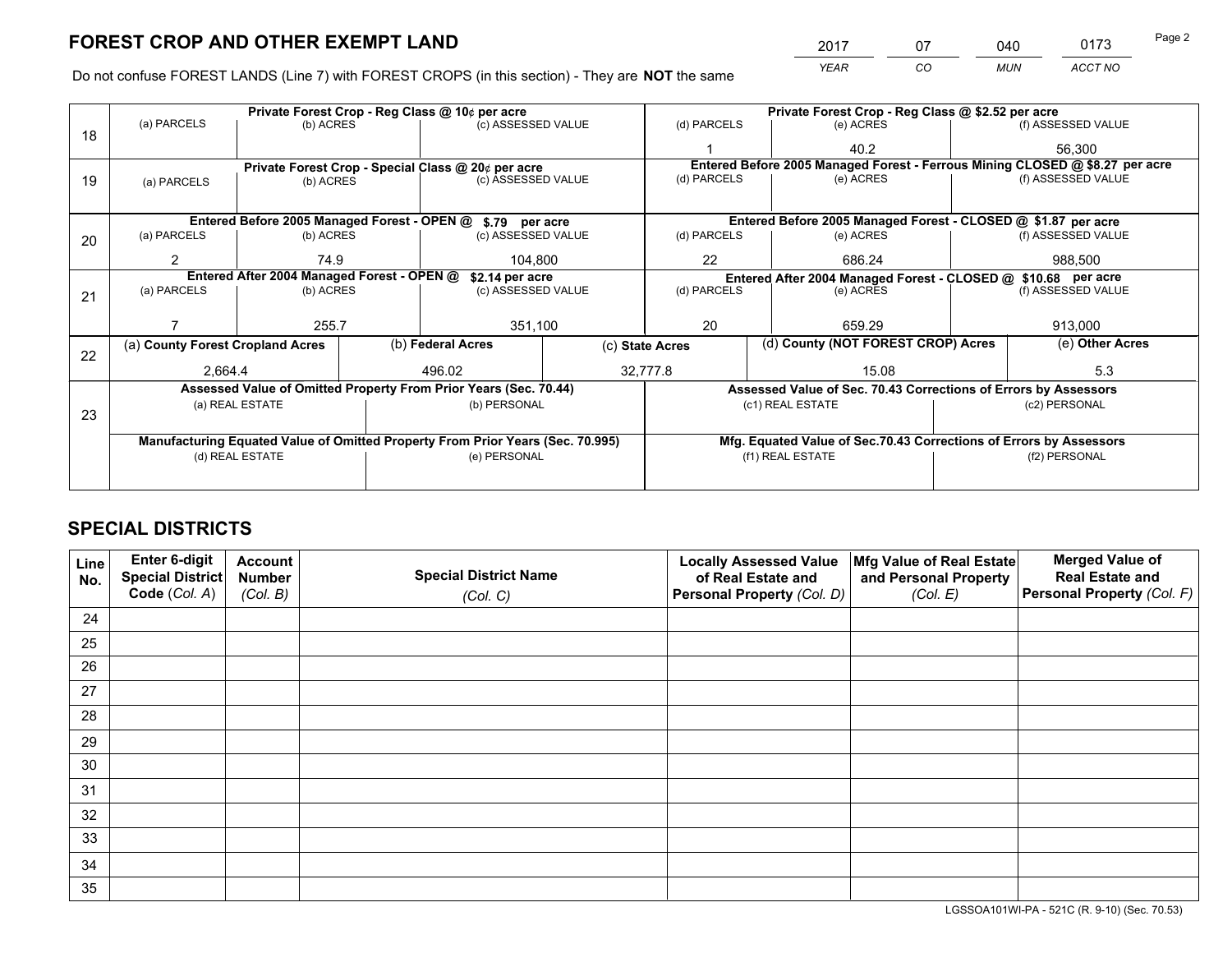|             |                                                          |                                             |                                                         | <b>YEAR</b>                                                                       | CO<br><b>MUN</b>                                              | ACCT NO                                                                        |
|-------------|----------------------------------------------------------|---------------------------------------------|---------------------------------------------------------|-----------------------------------------------------------------------------------|---------------------------------------------------------------|--------------------------------------------------------------------------------|
| Line<br>No. | Enter 6-digit<br><b>School District</b><br>Code (Col. A) | <b>Account</b><br><b>Number</b><br>(Col. B) | <b>School District Name</b><br>(Col. C)                 | <b>Locally Assessed Value</b><br>of Real Estate and<br>Personal Property (Col. D) | Mfg Value of Real Estate<br>and Personal Property<br>(Col. E) | <b>Merged Value of</b><br><b>Real Estate and</b><br>Personal Property (Col. F) |
|             | A. SCHOOL DISTRICTS (K-8 and K-12)                       |                                             |                                                         |                                                                                   |                                                               |                                                                                |
| 36          | 072233                                                   | 0045                                        | SCH D OF GRANTSBURG                                     | 29,097,100                                                                        |                                                               | 29,097,100                                                                     |
| 37          |                                                          |                                             |                                                         |                                                                                   |                                                               |                                                                                |
| 38          |                                                          |                                             |                                                         |                                                                                   |                                                               |                                                                                |
| 39          |                                                          |                                             |                                                         |                                                                                   |                                                               |                                                                                |
| 40          |                                                          |                                             |                                                         |                                                                                   |                                                               |                                                                                |
| 41          |                                                          |                                             |                                                         |                                                                                   |                                                               |                                                                                |
| 42          |                                                          |                                             |                                                         |                                                                                   |                                                               |                                                                                |
| 43          |                                                          |                                             |                                                         |                                                                                   |                                                               |                                                                                |
| 44<br>45    |                                                          |                                             |                                                         |                                                                                   |                                                               |                                                                                |
| 46          |                                                          |                                             |                                                         |                                                                                   |                                                               |                                                                                |
| 47          |                                                          |                                             |                                                         |                                                                                   |                                                               |                                                                                |
| 48          |                                                          |                                             |                                                         |                                                                                   |                                                               |                                                                                |
| 49          |                                                          |                                             |                                                         |                                                                                   |                                                               |                                                                                |
| 50          |                                                          |                                             | TOTAL ASSESSED VALUE OF SCHOOL DISTRICTS (K-8 and K-12) | 29,097,100                                                                        |                                                               | 29,097,100                                                                     |
|             | <b>B.</b><br><b>UNION HIGH SCHOOL DISTRICTS</b>          |                                             |                                                         |                                                                                   |                                                               |                                                                                |
| 51          |                                                          |                                             |                                                         |                                                                                   |                                                               |                                                                                |
| 52          |                                                          |                                             |                                                         |                                                                                   |                                                               |                                                                                |
| 53          |                                                          |                                             |                                                         |                                                                                   |                                                               |                                                                                |
| 54          |                                                          |                                             |                                                         |                                                                                   |                                                               |                                                                                |
| 55          |                                                          |                                             | TOTAL ASSESSED VALUE OF UNION HIGH SCHOOLS              |                                                                                   |                                                               |                                                                                |
|             | C. TECHNICAL COLLEGE DISTRICTS                           |                                             |                                                         |                                                                                   |                                                               |                                                                                |
| 56          | 001700                                                   | 0016                                        | WISCONSIN INDIANHEAD TECH COLLEGE SHEL                  | 29,097,100                                                                        |                                                               | 29,097,100                                                                     |
| 57          |                                                          |                                             |                                                         |                                                                                   |                                                               |                                                                                |
| 58          |                                                          |                                             |                                                         |                                                                                   |                                                               |                                                                                |
| 59          |                                                          |                                             | TOTAL ASSESSED VALUE OF TECHNICAL COLLEGES              | 29,097,100                                                                        |                                                               | 29,097,100                                                                     |

2017

07

040

# *I hereby certify, to the best of my knowledge and belief, this form is complete and correct.*

**SCHOOL DISTRICTS**

| Print name of preparer | Title                    |                | Date (MM / DD / CCYY) |
|------------------------|--------------------------|----------------|-----------------------|
|                        |                          |                |                       |
| Signature of preparer  | Contact Telephone Number | E-mail address |                       |
|                        | $\sim$                   |                |                       |

0173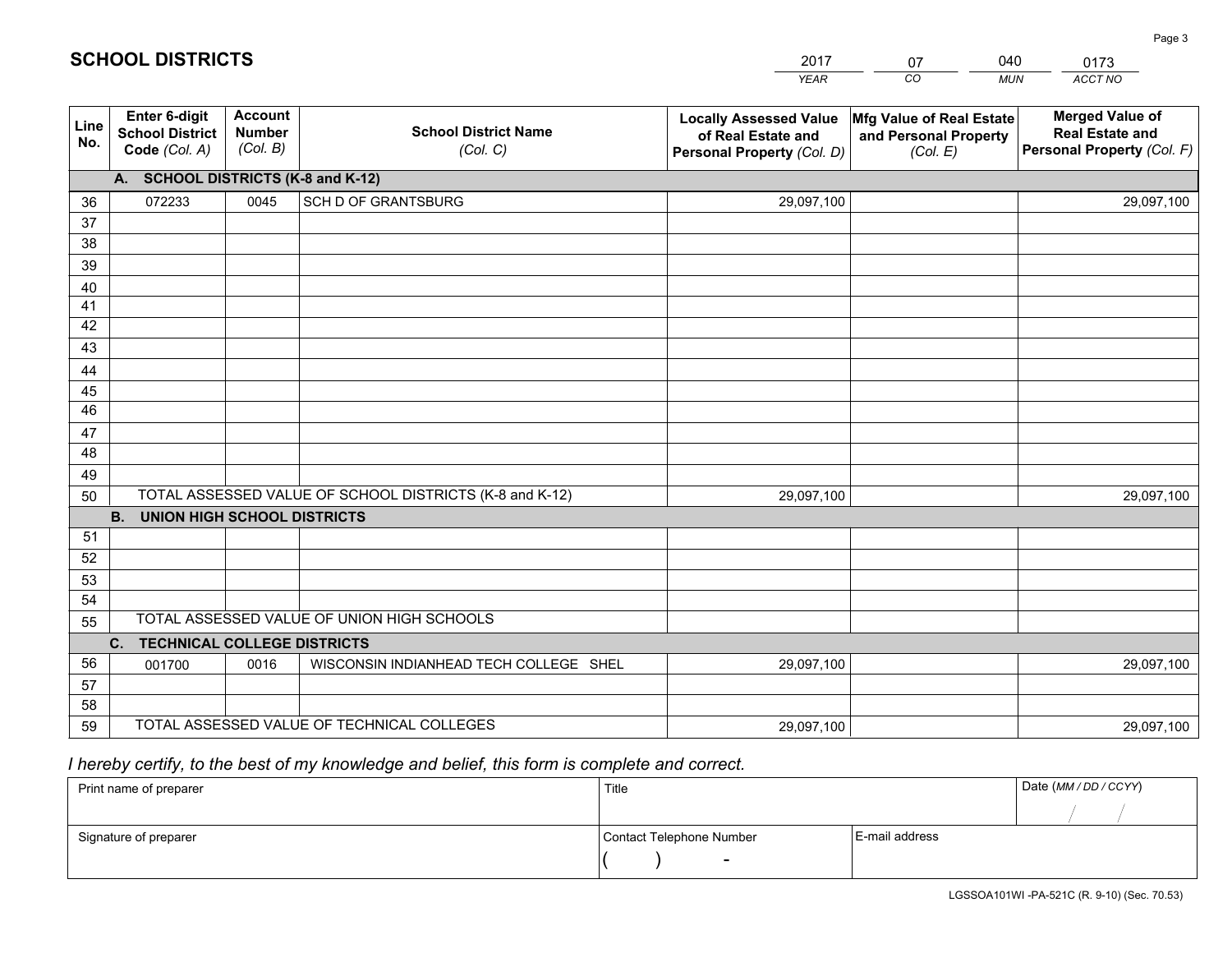### **HIGHLIGHTS**

- 1. Complete the Statement of Assessment after the Board of Review. Reflect any changes made there.
- 2. Use black ink to complete.
- 3. Line 16 must equal Line 50, Col D.
- 4. Line 55 must equal the total of K-8 schools listed on lines 36-49. Do not include K-12 schools in this comparision.
- 5. Line 59, Col. D must equal Line 16.
- 6. Special District, School District and Technical College District values must include both real estate and personal property. Examples of Special districts are: town sanitary districts, public inland lake protection and rehabilitation districts, and metropolitan sewerage districts.
- 7. DO NOT INCLUDE Manufacturing property values.DOR will print these values on the final SOA.
- 8. Accuracy of this form is very important. The values reported directly affect the equalized value DOR calculates for school and special districts.

### **Page 1:**

 If not prefilled, enter the tax year,county and municipal code,municipal type, municipal name and county name on the top of form.

Check the Amended box, if filing an amended / corrected SOA.

 Report the parcel count, acres and assessed value of taxable general property, total parcel count, (real and personal), total acres, and values from final figures set by the Board of Review.

- A. Real Estate land and improvements (buildings, etc.) is reported on lines 1 8, total line 9.
- B. Personal Property is reported on lines 11 14, Column D, total line 15.
- C. To complete this report, use the computer produced summary of the assessment roll that shows these amounts.
- D. Use whole numbers only.
- E. Add each line across and each column down to verify entries.

### **Page 2:**

- A. Report Special Items (not subject to general property tax).
- 1. Private Forest Croplands and Managed Forest Lands are reported on lines 18,19, 20 and 21. Be sure to report assessed values **NOT** taxes.
- 2. You should have copies of the orders of entry, orders of withdrawal, etc., to update your assessment roll.
	- 3. Show hundredths of acres (e.g. 39.75).
- 4. Tax exempt lands are reported on line 22.
- 5. Omitted property and sec. 70.43, Wis. Stats., corrections of errors by assessor are reported on line 23. Report real estate and personal property separately. These should be for **prior years**, not something found on the current assessment roll after the board of review.
- B. Special District (Lines 24-35) Include the value of both real and personal property.

 The Department of Revenue (DOR) preprints much of the information regarding names and codes for schools, special districts,etc. If a district is not listed, enter the name and value only, DOR will enter the proper code.

### **Page 3 School Districts:**

Include the value of both real and personal property.

Report School District (regular, elementary, union high school, and technical college).

- 1. Regular (K-12) and Elementary (K-8) school values are reported on lines 36-49, total on line 50.
- 2. Union High School (UHS) (use only if elementary schools are listed on lines 36-49) are reported on lines 51-54. UHS total value (line 55) must equal to the total **elementary school** values reported on lines 36-49. Do notinclude K-12 schools in this comparison.
- 3. Technical College values are reported on lines 56-58, total on line 59.
- 4. Use the computer summary that shows these amounts to complete this report.

### **This form is due the second Monday in June. File this report only after your Board of Review is complete.**

 *If you have questions: Return forms to:*

 Email: lgs@wisconsin.gov Wisconsin Department of RevenueCall:  $(608)$  266-2569 or  $(608)$  264-6892 Fax number: (608) 264-6887 PO Box 8971

Local Government Services Section 6-97 Madison WI 53708-8971

TOWN OF WEST MARSHLAND KERRI HARTER<br>TOWN OF WEST MARSHLAND GRANTSBURG, WI 54840 GRANTSBURG, WI 54840 KERRI HARTER PO BOX 612 PO BOX 612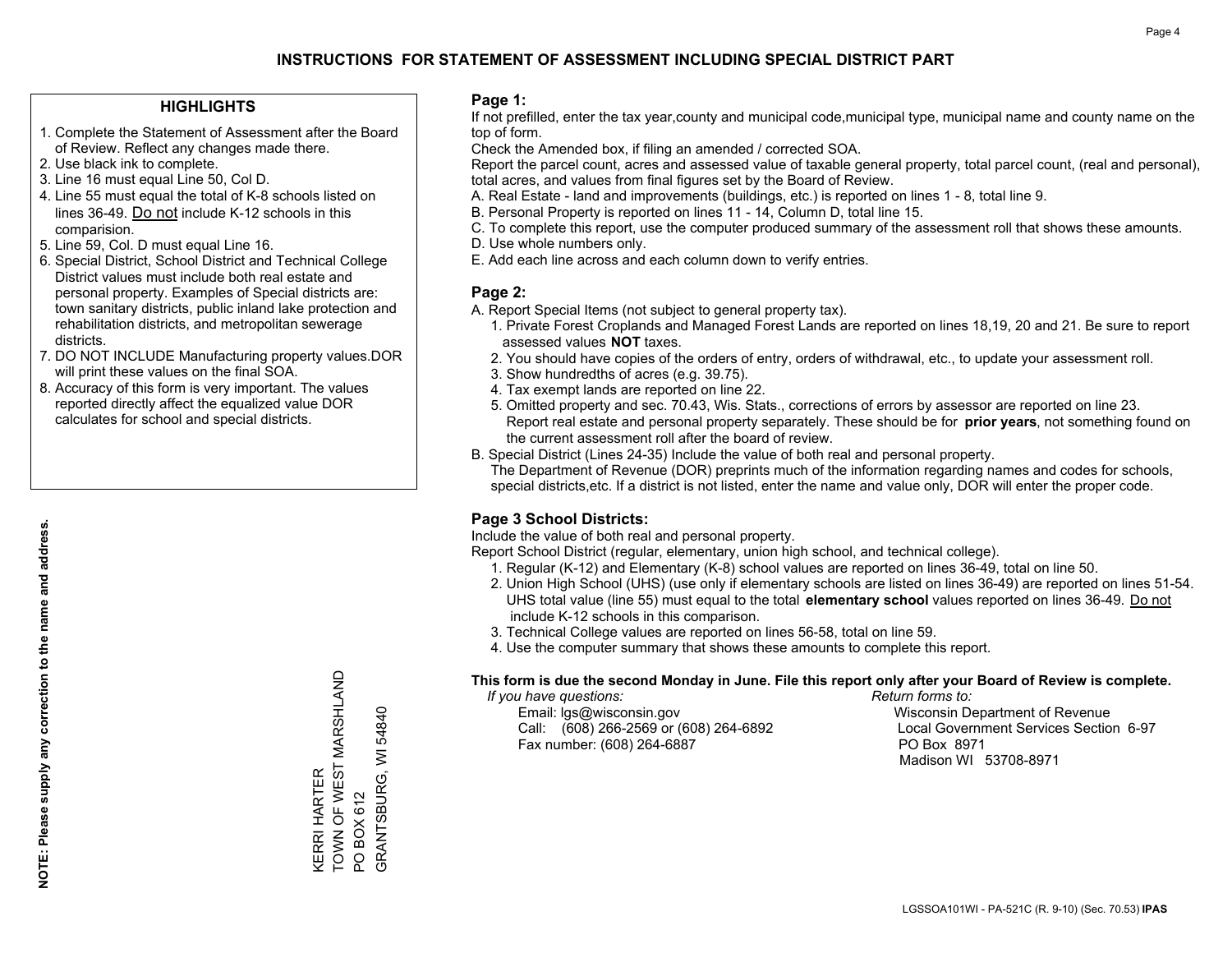**STATEMENT OF ASSESSMENT FOR 2017 FINAL - EQUATED**

| 07 | N42 | 0174    |
|----|-----|---------|
| Γn | MUN | ACCT NO |

|                | <b>FOR</b> | <b>TOWN OF</b><br>OF                                                                                                                                                                         | <b>WOOD RIVER</b>        |              | <b>BURNETT COUNTY</b>                    |                         |                      | WHEN COMPLETING THIS DOCUMENT<br>DO NOT WRITE OVER X's OR IN SHADED AREAS |
|----------------|------------|----------------------------------------------------------------------------------------------------------------------------------------------------------------------------------------------|--------------------------|--------------|------------------------------------------|-------------------------|----------------------|---------------------------------------------------------------------------|
|                |            | Town - Village - City                                                                                                                                                                        | <b>Municipality Name</b> |              | <b>County Name</b>                       |                         |                      |                                                                           |
| Line           |            | <b>REAL ESTATE</b>                                                                                                                                                                           |                          | PARCEL COUNT | NO. OF ACRES<br><b>WHOLE</b>             | <b>VALUE OF</b>         | <b>VALUE OF</b>      | TOTAL VALUE OF LAND                                                       |
| No.            |            | (See Lines 18 - 22 for<br>other Real Estate)                                                                                                                                                 |                          |              | TOTAL LAND   IMPROVEMENTS   NUMBERS ONLY | <b>LAND</b>             | <b>IMPROVEMENTS</b>  | AND IMPROVEMENTS                                                          |
|                |            |                                                                                                                                                                                              | Col. A                   | Col. B       | Col. C                                   | Col. D                  | Col. E               | Col. F                                                                    |
|                |            | <b>RESIDENTIAL - Class 1</b>                                                                                                                                                                 | 661                      | 574          | 1,444                                    | 27,441,500              | 60,587,200           | 88,028,700                                                                |
| 2              |            | <b>COMMERCIAL - Class 2</b>                                                                                                                                                                  | 21                       | 15           | 31                                       | 529,600                 | 1,685,800            | 2,215,400                                                                 |
| 3              |            | <b>MANUFACTURING - Class 3</b>                                                                                                                                                               | $\overline{7}$           | 2            | 183                                      | 407,200                 | 4,537,600            | 4,944,800                                                                 |
| 4              |            | <b>AGRICULTURAL - Class 4</b>                                                                                                                                                                | 465                      |              | 9,505                                    | 1,270,200               |                      | 1,270,200                                                                 |
| 5              |            | UNDEVELOPED - Class 5                                                                                                                                                                        | 353                      |              | 3,767                                    | 1,186,000               |                      | 1,186,000                                                                 |
| 6              |            | AGRICULTURAL FOREST - Class 5m                                                                                                                                                               | 171                      |              | 2,359                                    | 1,880,400               |                      | 1,880,400                                                                 |
| $\overline{7}$ |            | FOREST LANDS - Class 6                                                                                                                                                                       | 188                      |              | 3,236                                    | 5,853,800               |                      | 5,853,800                                                                 |
| 8              |            | OTHER - Class 7                                                                                                                                                                              | 68                       | 67           | 141                                      | 501,500                 | 5,514,000            | 6,015,500                                                                 |
| 9              |            | TOTAL - ALL COLUMNS                                                                                                                                                                          | 1,934                    | 658          | 20,666                                   | 39,070,200              | 72,324,600           | 111,394,800                                                               |
| 10             |            | NUMBER OF PERSONAL PROPERTY ACCOUNTS IN ROLL                                                                                                                                                 |                          |              | 18                                       | <b>LOCALLY ASSESSED</b> | <b>MANUFACTURING</b> | <b>MERGED</b>                                                             |
| 11             |            | BOATS AND OTHER WATERCRAFT NOT EXEMPT - Code 1                                                                                                                                               |                          |              |                                          | 0                       |                      | $\Omega$<br>$\mathbf{0}$                                                  |
| 12             |            | MACHINERY, TOOLS AND PATTERNS - Code 2                                                                                                                                                       |                          |              |                                          | 59,400                  | 932,500              | 991,900                                                                   |
| 13             |            | FURNITURE, FIXTURES AND EQUIPMENT - Code 3                                                                                                                                                   |                          |              |                                          | 90,300                  | 222,300              | 312,600                                                                   |
| 14             |            | ALL OTHER PERSONAL PROPERTY NOT EXEMPT - Codes 4A, 4B, 4C                                                                                                                                    |                          |              |                                          | 65,000                  | 63,900               | 128,900                                                                   |
| 15             |            | TOTAL OF PERSONAL PROPERTY NOT EXEMPT (Total of Lines 11-14)                                                                                                                                 |                          | 214,700      | 1,218,700                                | 1,433,400               |                      |                                                                           |
| 16             |            | AGGREGATE ASSESSED VALUE OF ALL PROPERTY SUBJECT TO THE GENERAL PROPERTY TAX (Total of Lines 9F and 15F)<br>MUST EQUAL TOTAL VALUE OF THE SCHOOL DISTRICTS (K-12 PLUS K-8) - Line 50, Col. F |                          |              |                                          |                         |                      | 112,828,200                                                               |
| 17             |            | <b>BOARD OF REVIEW</b>                                                                                                                                                                       |                          |              | Name of Assessor                         |                         |                      | Telephone #                                                               |
|                |            | DATE OF FINAL ADJOURNMENT                                                                                                                                                                    | 10/03/2017               |              | <b>RONALD MEYER</b>                      |                         |                      | (715) 232-9068                                                            |

REMARKS

The Assessment Ratio to be used in calculating the estimated Fair Market Value on tax bills for this tax district is 1.001040789

This ratio should be used to convert assessed values to "Calculate Equalized Values" in Step 1 of the Lottery and Gaming Credit Calculations.<br>This ratio should be used in the "Computation of Tax Equivalent" schedule of the Commission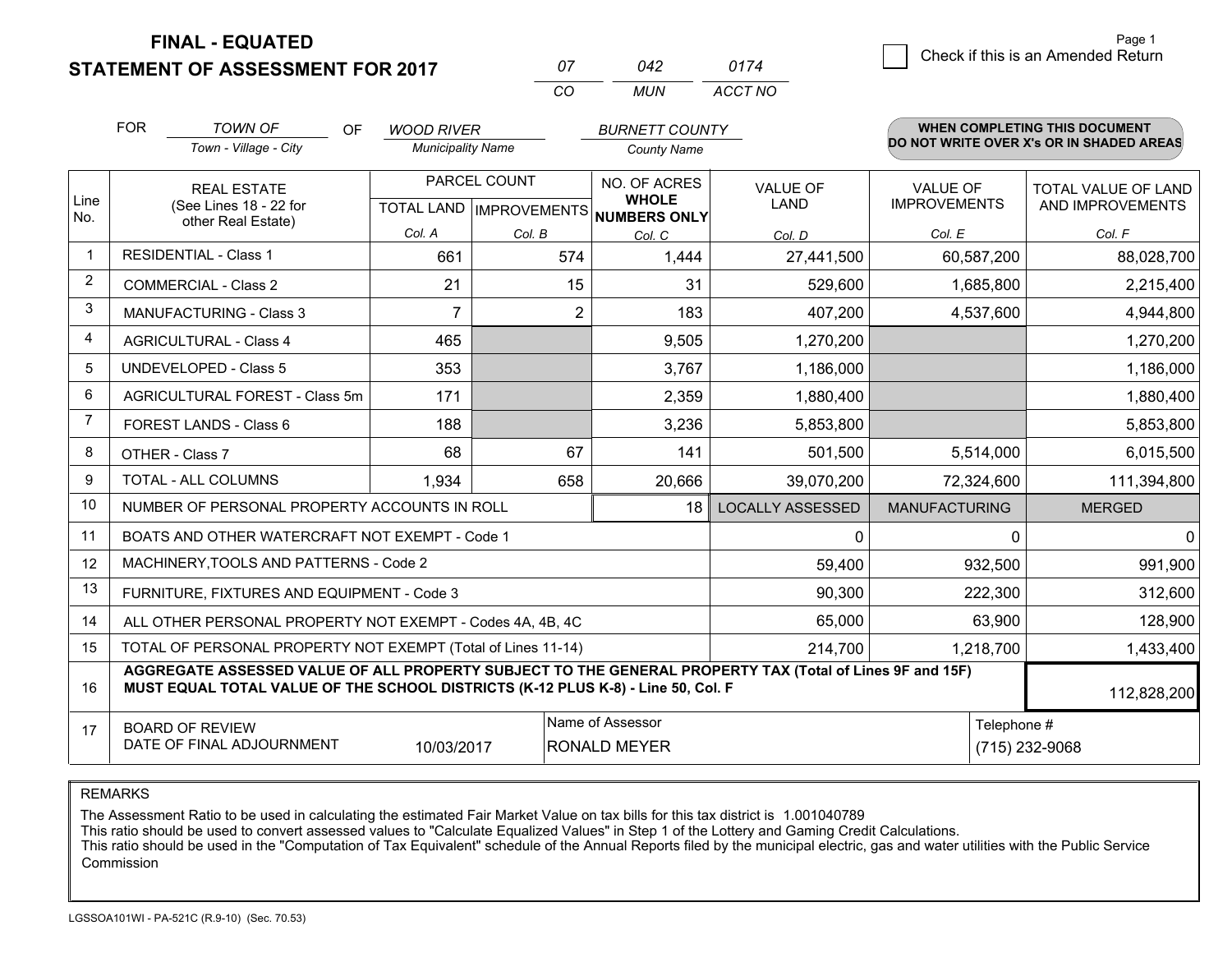*YEAR CO MUN ACCT NO* <sup>2017</sup> <sup>07</sup> <sup>042</sup> <sup>0174</sup>

Do not confuse FOREST LANDS (Line 7) with FOREST CROPS (in this section) - They are **NOT** the same

|    | Private Forest Crop - Reg Class @ 10¢ per acre                |                                             |  |                                                                                |  | Private Forest Crop - Reg Class @ \$2.52 per acre             |                                                                    |  |                                                                              |  |
|----|---------------------------------------------------------------|---------------------------------------------|--|--------------------------------------------------------------------------------|--|---------------------------------------------------------------|--------------------------------------------------------------------|--|------------------------------------------------------------------------------|--|
| 18 | (a) PARCELS                                                   | (b) ACRES                                   |  | (c) ASSESSED VALUE                                                             |  | (d) PARCELS                                                   | (e) ACRES                                                          |  | (f) ASSESSED VALUE                                                           |  |
|    |                                                               |                                             |  |                                                                                |  |                                                               |                                                                    |  |                                                                              |  |
|    |                                                               |                                             |  | Private Forest Crop - Special Class @ 20¢ per acre                             |  |                                                               |                                                                    |  | Entered Before 2005 Managed Forest - Ferrous Mining CLOSED @ \$8.27 per acre |  |
| 19 | (a) PARCELS                                                   | (b) ACRES                                   |  | (c) ASSESSED VALUE                                                             |  | (d) PARCELS                                                   | (e) ACRES                                                          |  | (f) ASSESSED VALUE                                                           |  |
|    |                                                               |                                             |  |                                                                                |  |                                                               |                                                                    |  |                                                                              |  |
|    |                                                               | Entered Before 2005 Managed Forest - OPEN @ |  | \$.79 per acre                                                                 |  |                                                               | Entered Before 2005 Managed Forest - CLOSED @ \$1.87 per acre      |  |                                                                              |  |
| 20 | (a) PARCELS                                                   | (b) ACRES                                   |  | (c) ASSESSED VALUE                                                             |  | (d) PARCELS                                                   | (e) ACRES                                                          |  | (f) ASSESSED VALUE                                                           |  |
|    |                                                               |                                             |  |                                                                                |  |                                                               | 135                                                                |  | 240,000                                                                      |  |
|    | Entered After 2004 Managed Forest - OPEN @<br>\$2.14 per acre |                                             |  |                                                                                |  | Entered After 2004 Managed Forest - CLOSED @ \$10.68 per acre |                                                                    |  |                                                                              |  |
| 21 | (a) PARCELS                                                   | (b) ACRES                                   |  | (c) ASSESSED VALUE                                                             |  | (d) PARCELS<br>(e) ACRES                                      |                                                                    |  | (f) ASSESSED VALUE                                                           |  |
|    |                                                               |                                             |  |                                                                                |  |                                                               |                                                                    |  |                                                                              |  |
|    |                                                               |                                             |  |                                                                                |  | 4                                                             | 91.41                                                              |  | 211,000                                                                      |  |
|    | (a) County Forest Cropland Acres                              |                                             |  | (b) Federal Acres                                                              |  | (c) State Acres                                               | (d) County (NOT FOREST CROP) Acres                                 |  | (e) Other Acres                                                              |  |
| 22 |                                                               |                                             |  | 83                                                                             |  | 914.92                                                        | 25.73                                                              |  | 204.51                                                                       |  |
|    |                                                               |                                             |  |                                                                                |  |                                                               |                                                                    |  |                                                                              |  |
|    |                                                               |                                             |  | Assessed Value of Omitted Property From Prior Years (Sec. 70.44)               |  |                                                               | Assessed Value of Sec. 70.43 Corrections of Errors by Assessors    |  |                                                                              |  |
| 23 |                                                               | (a) REAL ESTATE                             |  | (b) PERSONAL                                                                   |  |                                                               | (c1) REAL ESTATE                                                   |  | (c2) PERSONAL                                                                |  |
|    |                                                               |                                             |  |                                                                                |  |                                                               |                                                                    |  |                                                                              |  |
|    |                                                               |                                             |  | Manufacturing Equated Value of Omitted Property From Prior Years (Sec. 70.995) |  |                                                               | Mfg. Equated Value of Sec.70.43 Corrections of Errors by Assessors |  |                                                                              |  |
|    |                                                               | (d) REAL ESTATE                             |  | (e) PERSONAL                                                                   |  |                                                               | (f1) REAL ESTATE                                                   |  | (f2) PERSONAL                                                                |  |
|    |                                                               |                                             |  |                                                                                |  |                                                               |                                                                    |  |                                                                              |  |

## **SPECIAL DISTRICTS**

| Line<br>No. | Enter 6-digit<br><b>Special District</b> | <b>Account</b><br><b>Number</b> | <b>Special District Name</b> | <b>Locally Assessed Value</b><br>of Real Estate and | Mfg Value of Real Estate<br>and Personal Property | <b>Merged Value of</b><br><b>Real Estate and</b> |
|-------------|------------------------------------------|---------------------------------|------------------------------|-----------------------------------------------------|---------------------------------------------------|--------------------------------------------------|
|             | Code (Col. A)                            | (Col. B)                        | (Col. C)                     | Personal Property (Col. D)                          | (Col. E)                                          | Personal Property (Col. F)                       |
| 24          |                                          |                                 |                              |                                                     |                                                   |                                                  |
| 25          |                                          |                                 |                              |                                                     |                                                   |                                                  |
| 26          |                                          |                                 |                              |                                                     |                                                   |                                                  |
| 27          |                                          |                                 |                              |                                                     |                                                   |                                                  |
| 28          |                                          |                                 |                              |                                                     |                                                   |                                                  |
| 29          |                                          |                                 |                              |                                                     |                                                   |                                                  |
| 30          |                                          |                                 |                              |                                                     |                                                   |                                                  |
| 31          |                                          |                                 |                              |                                                     |                                                   |                                                  |
| 32          |                                          |                                 |                              |                                                     |                                                   |                                                  |
| 33          |                                          |                                 |                              |                                                     |                                                   |                                                  |
| 34          |                                          |                                 |                              |                                                     |                                                   |                                                  |
| 35          |                                          |                                 |                              |                                                     |                                                   |                                                  |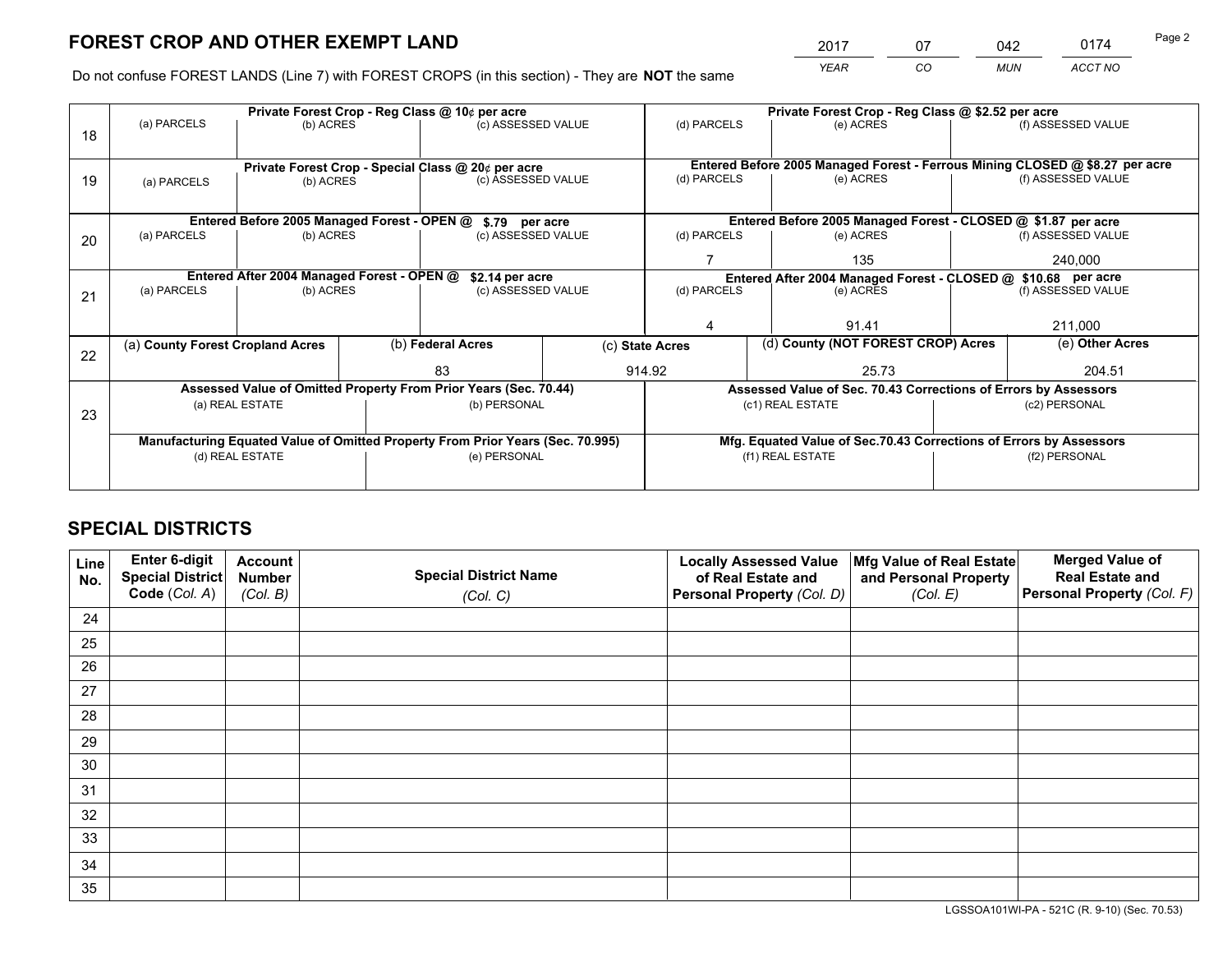#### *YEAR CO MUN ACCT NO*  **Line No.Enter 6-digit School District Code** *(Col. A)***Account Number** *(Col. B)***School District Name***(Col. C)***Locally Assessed Valueof Real Estate and Personal Property** *(Col. D)***Mfg Value of Real Estate and Personal Property***(Col. E)***Merged Value of Real Estate and Personal Property** *(Col. F)***A. SCHOOL DISTRICTS (K-8 and K-12)**36 37 3839 40 41 424344 45 4647 48 49 50 TOTAL ASSESSED VALUE OF SCHOOL DISTRICTS (K-8 and K-12) **B. UNION HIGH SCHOOL DISTRICTS**51 52 53 54 55**C. TECHNICAL COLLEGE DISTRICTS**0 0016 WISCONSIN INDIANHEAD TECH COLLEGE SHEL 106,664,700 5657 58 59 TOTAL ASSESSED VALUE OF TECHNICAL COLLEGESTOTAL ASSESSED VALUE OF UNION HIGH SCHOOLS072233 0045 SCH D OF GRANTSBURG 106,664,700 106,664,700001700 106,664,700 6,163,500 112,828,200 6,163,500 112,828,200 6,163,500 112,828,2006,163,500 112,828,200

2017

07

042

### *I hereby certify, to the best of my knowledge and belief, this form is complete and correct.*

**SCHOOL DISTRICTS**

| Print name of preparer | Title                    |                | Date (MM / DD / CCYY) |
|------------------------|--------------------------|----------------|-----------------------|
|                        |                          |                |                       |
| Signature of preparer  | Contact Telephone Number | E-mail address |                       |
|                        | $\sim$                   |                |                       |

0174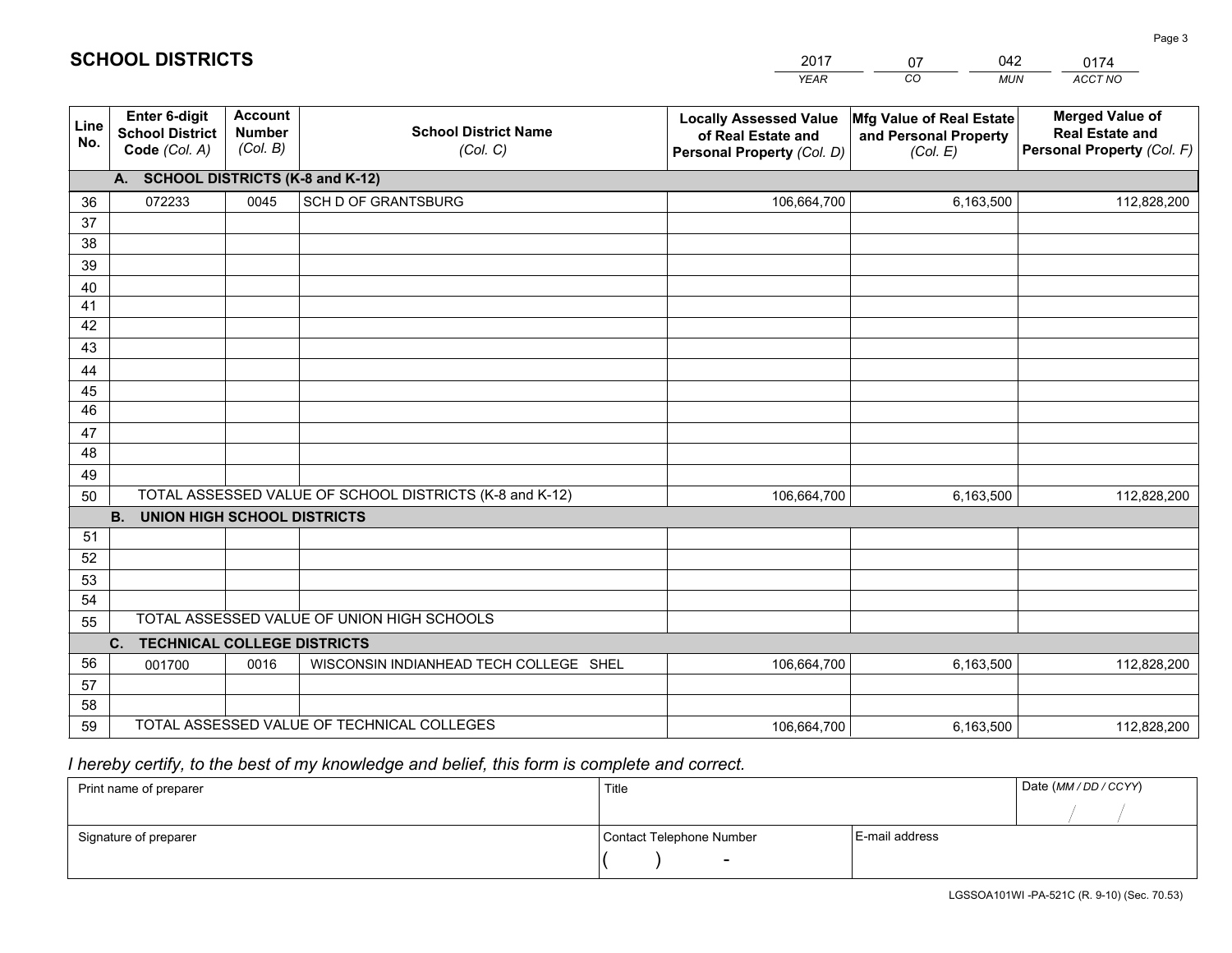### **HIGHLIGHTS**

- 1. Complete the Statement of Assessment after the Board of Review. Reflect any changes made there.
- 2. Use black ink to complete.
- 3. Line 16 must equal Line 50, Col D.
- 4. Line 55 must equal the total of K-8 schools listed on lines 36-49. Do not include K-12 schools in this comparision.
- 5. Line 59, Col. D must equal Line 16.
- 6. Special District, School District and Technical College District values must include both real estate and personal property. Examples of Special districts are: town sanitary districts, public inland lake protection and rehabilitation districts, and metropolitan sewerage districts.
- 7. DO NOT INCLUDE Manufacturing property values.DOR will print these values on the final SOA.
- 8. Accuracy of this form is very important. The values reported directly affect the equalized value DOR calculates for school and special districts.

### **Page 1:**

 If not prefilled, enter the tax year,county and municipal code,municipal type, municipal name and county name on the top of form.

Check the Amended box, if filing an amended / corrected SOA.

 Report the parcel count, acres and assessed value of taxable general property, total parcel count, (real and personal), total acres, and values from final figures set by the Board of Review.

- A. Real Estate land and improvements (buildings, etc.) is reported on lines 1 8, total line 9.
- B. Personal Property is reported on lines 11 14, Column D, total line 15.
- C. To complete this report, use the computer produced summary of the assessment roll that shows these amounts.
- D. Use whole numbers only.
- E. Add each line across and each column down to verify entries.

### **Page 2:**

- A. Report Special Items (not subject to general property tax).
- 1. Private Forest Croplands and Managed Forest Lands are reported on lines 18,19, 20 and 21. Be sure to report assessed values **NOT** taxes.
- 2. You should have copies of the orders of entry, orders of withdrawal, etc., to update your assessment roll.
	- 3. Show hundredths of acres (e.g. 39.75).
- 4. Tax exempt lands are reported on line 22.
- 5. Omitted property and sec. 70.43, Wis. Stats., corrections of errors by assessor are reported on line 23. Report real estate and personal property separately. These should be for **prior years**, not something found on the current assessment roll after the board of review.
- B. Special District (Lines 24-35) Include the value of both real and personal property.
- The Department of Revenue (DOR) preprints much of the information regarding names and codes for schools, special districts,etc. If a district is not listed, enter the name and value only, DOR will enter the proper code.

### **Page 3 School Districts:**

Include the value of both real and personal property.

Report School District (regular, elementary, union high school, and technical college).

- 1. Regular (K-12) and Elementary (K-8) school values are reported on lines 36-49, total on line 50.
- 2. Union High School (UHS) (use only if elementary schools are listed on lines 36-49) are reported on lines 51-54. UHS total value (line 55) must equal to the total **elementary school** values reported on lines 36-49. Do notinclude K-12 schools in this comparison.
- 3. Technical College values are reported on lines 56-58, total on line 59.
- 4. Use the computer summary that shows these amounts to complete this report.

### **This form is due the second Monday in June. File this report only after your Board of Review is complete.**

 *If you have questions: Return forms to:*

 Email: lgs@wisconsin.gov Wisconsin Department of RevenueCall:  $(608)$  266-2569 or  $(608)$  264-6892 Fax number: (608) 264-6887 PO Box 8971

Local Government Services Section 6-97 Madison WI 53708-8971

GRANTSBURG, WI 54840 - 7112 GRANTSBURG, WI 54840 - 7112 TOWN OF WOOD RIVER RAYLENE SWANSON<br>TOWN OF WOOD RIVER 24788 RYLANDER RD 24788 RYLANDER RD RAYLENE SWANSON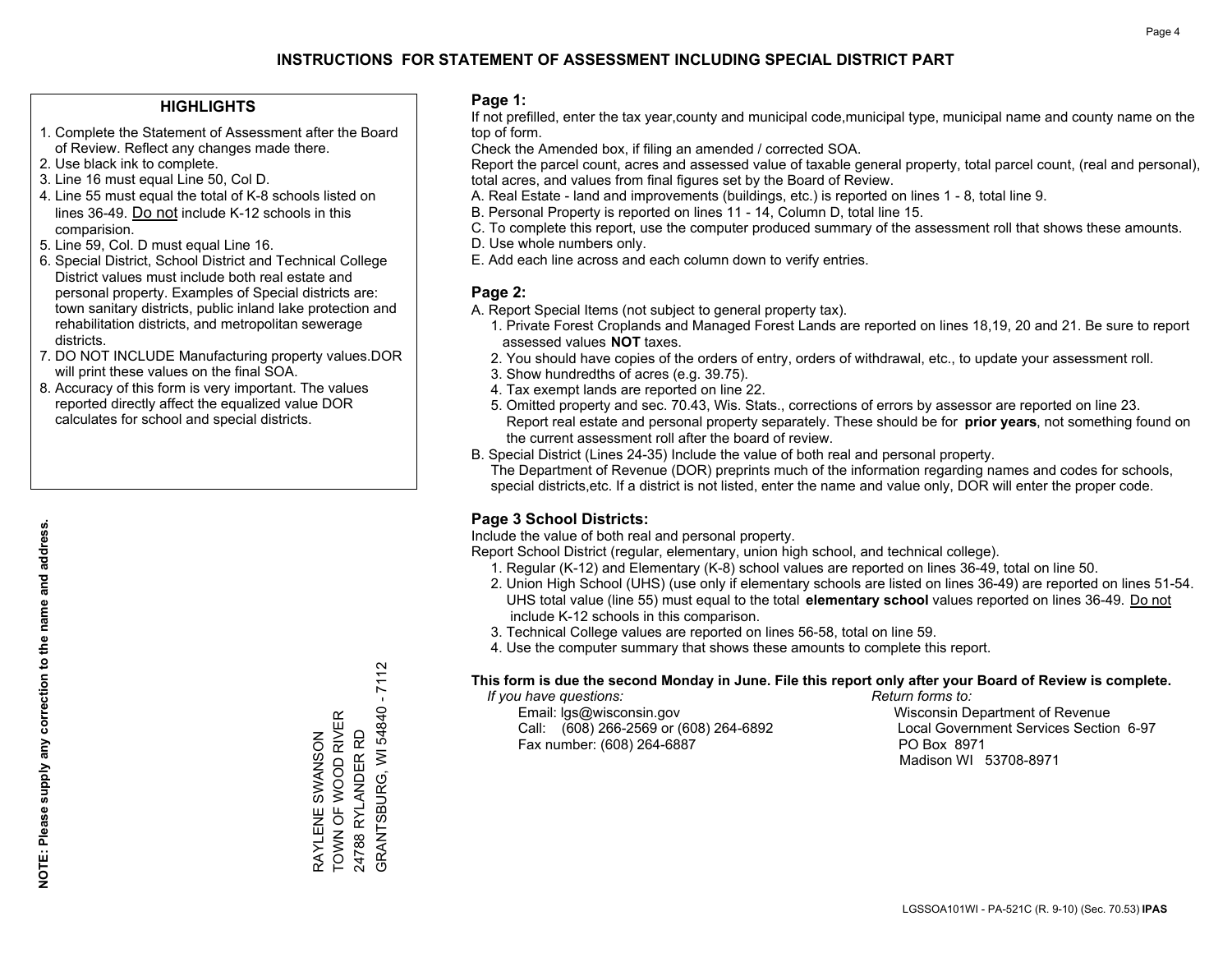**STATEMENT OF ASSESSMENT FOR 2017** 

**FINAL - EQUATED**

| $^{\prime\prime}$ | 131   | 0175    |
|-------------------|-------|---------|
| $\cdots$          | MI IN | ACCT NO |

|             | <b>FOR</b>                                                                                                                                                                                   | <b>VILLAGE OF</b><br><b>OF</b>                            | <b>GRANTSBURG</b>        |                                           | <b>BURNETT COUNTY</b>                        |                                |                                        | <b>WHEN COMPLETING THIS DOCUMENT</b>           |
|-------------|----------------------------------------------------------------------------------------------------------------------------------------------------------------------------------------------|-----------------------------------------------------------|--------------------------|-------------------------------------------|----------------------------------------------|--------------------------------|----------------------------------------|------------------------------------------------|
|             |                                                                                                                                                                                              | Town - Village - City                                     | <b>Municipality Name</b> |                                           | <b>County Name</b>                           |                                |                                        | DO NOT WRITE OVER X's OR IN SHADED AREAS       |
| Line<br>No. |                                                                                                                                                                                              | <b>REAL ESTATE</b><br>(See Lines 18 - 22 for              |                          | PARCEL COUNT<br>TOTAL LAND   IMPROVEMENTS | NO. OF ACRES<br><b>WHOLE</b><br>NUMBERS ONLY | <b>VALUE OF</b><br><b>LAND</b> | <b>VALUE OF</b><br><b>IMPROVEMENTS</b> | <b>TOTAL VALUE OF LAND</b><br>AND IMPROVEMENTS |
|             |                                                                                                                                                                                              | other Real Estate)                                        | Col. A                   | Col. B                                    | Col. C                                       | Col. D                         | Col. E                                 | Col. F                                         |
|             |                                                                                                                                                                                              | <b>RESIDENTIAL - Class 1</b>                              | 623                      | 496                                       | 399                                          | 7,387,700                      | 38,404,500                             | 45,792,200                                     |
| 2           |                                                                                                                                                                                              | <b>COMMERCIAL - Class 2</b>                               | 110                      | 66                                        | 133                                          | 2,020,400                      | 9,955,600                              | 11,976,000                                     |
| 3           |                                                                                                                                                                                              | MANUFACTURING - Class 3                                   | 10                       | 9                                         | 28                                           | 247,900                        | 4,441,400                              | 4,689,300                                      |
| 4           |                                                                                                                                                                                              | <b>AGRICULTURAL - Class 4</b>                             | 5                        |                                           | 140                                          | 16,000                         |                                        | 16,000                                         |
| 5           |                                                                                                                                                                                              | <b>UNDEVELOPED - Class 5</b>                              | 9                        |                                           | 35                                           | 6,400                          |                                        | 6,400                                          |
| 6           |                                                                                                                                                                                              | AGRICULTURAL FOREST - Class 5m                            | $\Omega$                 |                                           | $\Omega$                                     | $\mathbf{0}$                   |                                        | $\Omega$                                       |
| 7           |                                                                                                                                                                                              | FOREST LANDS - Class 6                                    | $\overline{2}$           |                                           | 18                                           | 15,500                         |                                        | 15,500                                         |
| 8           |                                                                                                                                                                                              | OTHER - Class 7                                           | 1                        | 1                                         |                                              | 10,000                         | 87,200                                 | 97,200                                         |
| 9           |                                                                                                                                                                                              | TOTAL - ALL COLUMNS                                       | 760                      | 572                                       | 754                                          | 9,703,900                      | 52,888,700                             | 62,592,600                                     |
| 10          |                                                                                                                                                                                              | NUMBER OF PERSONAL PROPERTY ACCOUNTS IN ROLL              |                          |                                           | 109                                          | <b>LOCALLY ASSESSED</b>        | <b>MANUFACTURING</b>                   | <b>MERGED</b>                                  |
| 11          |                                                                                                                                                                                              | BOATS AND OTHER WATERCRAFT NOT EXEMPT - Code 1            |                          |                                           |                                              | 0                              | 0                                      | $\mathbf{0}$                                   |
| 12          |                                                                                                                                                                                              | MACHINERY, TOOLS AND PATTERNS - Code 2                    |                          |                                           |                                              | 372,400                        | 98,900                                 | 471,300                                        |
| 13          |                                                                                                                                                                                              | FURNITURE, FIXTURES AND EQUIPMENT - Code 3                |                          |                                           |                                              | 1,011,100                      | 136,100                                | 1,147,200                                      |
| 14          |                                                                                                                                                                                              | ALL OTHER PERSONAL PROPERTY NOT EXEMPT - Codes 4A, 4B, 4C |                          |                                           |                                              | 311,500                        | 332,200                                | 643,700                                        |
| 15          | TOTAL OF PERSONAL PROPERTY NOT EXEMPT (Total of Lines 11-14)<br>1,695,000                                                                                                                    |                                                           |                          |                                           |                                              |                                | 567,200                                | 2,262,200                                      |
| 16          | AGGREGATE ASSESSED VALUE OF ALL PROPERTY SUBJECT TO THE GENERAL PROPERTY TAX (Total of Lines 9F and 15F)<br>MUST EQUAL TOTAL VALUE OF THE SCHOOL DISTRICTS (K-12 PLUS K-8) - Line 50, Col. F |                                                           |                          |                                           |                                              |                                | 64,854,800                             |                                                |
| 17          | Name of Assessor<br>Telephone #<br><b>BOARD OF REVIEW</b><br>DATE OF FINAL ADJOURNMENT<br>05/15/2017<br><b>BOWMAR APPRAISAL</b><br>(715) 835-1141                                            |                                                           |                          |                                           |                                              |                                |                                        |                                                |

REMARKS

The Assessment Ratio to be used in calculating the estimated Fair Market Value on tax bills for this tax district is 1.032468241<br>This ratio should be used to convert assessed values to "Calculate Equalized Values" in Step Commission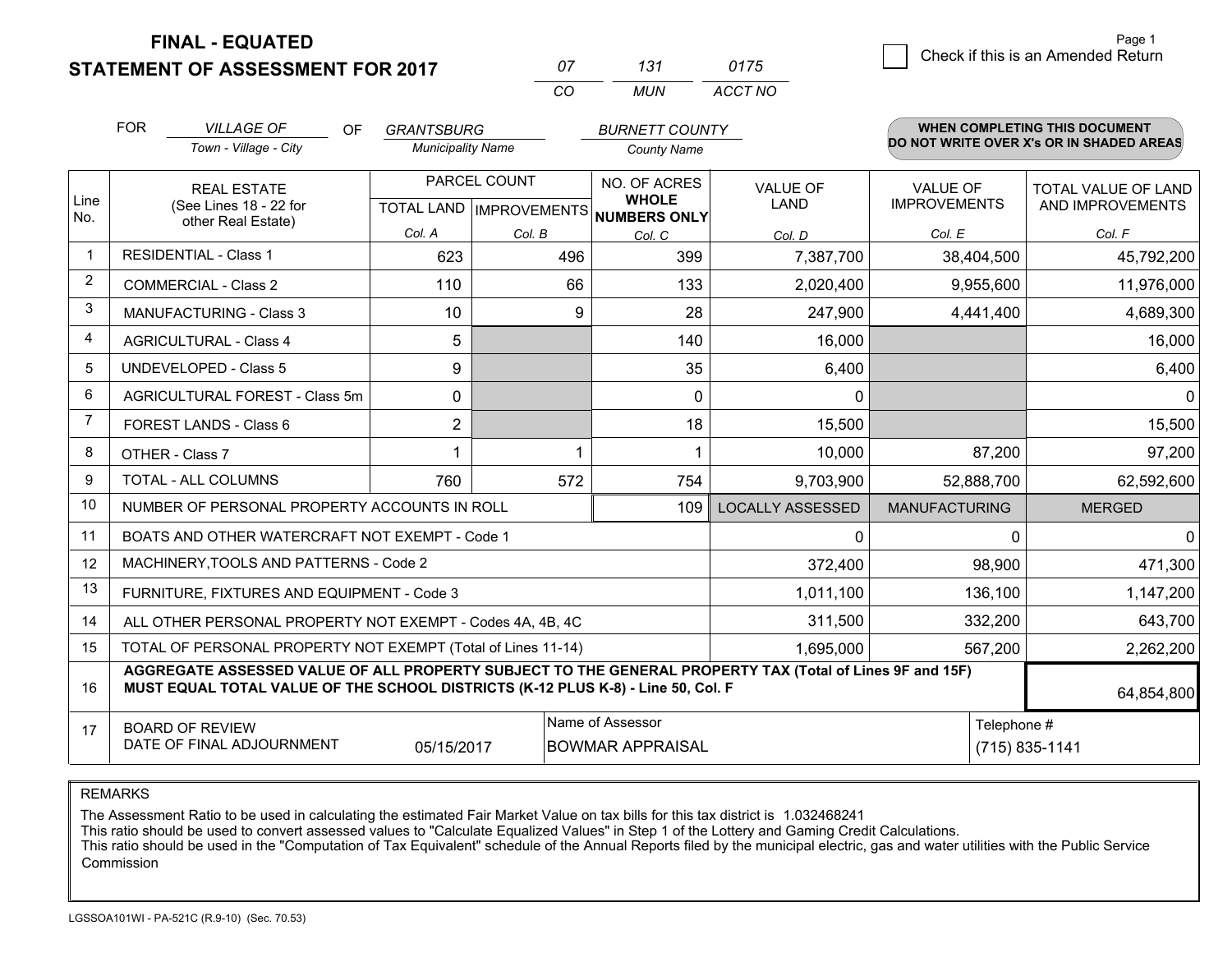*YEAR CO MUN ACCT NO* <sup>2017</sup> <sup>07</sup> <sup>131</sup> <sup>0175</sup>

Do not confuse FOREST LANDS (Line 7) with FOREST CROPS (in this section) - They are **NOT** the same

|    |                                                                                |                                             |  | Private Forest Crop - Reg Class @ 10¢ per acre                   |                                                                              | Private Forest Crop - Reg Class @ \$2.52 per acre             |                                                               |                                                                    |                                                                 |  |
|----|--------------------------------------------------------------------------------|---------------------------------------------|--|------------------------------------------------------------------|------------------------------------------------------------------------------|---------------------------------------------------------------|---------------------------------------------------------------|--------------------------------------------------------------------|-----------------------------------------------------------------|--|
| 18 | (a) PARCELS                                                                    | (b) ACRES                                   |  | (c) ASSESSED VALUE                                               |                                                                              | (d) PARCELS                                                   | (e) ACRES                                                     |                                                                    | (f) ASSESSED VALUE                                              |  |
|    | Private Forest Crop - Special Class @ 20¢ per acre                             |                                             |  |                                                                  | Entered Before 2005 Managed Forest - Ferrous Mining CLOSED @ \$8.27 per acre |                                                               |                                                               |                                                                    |                                                                 |  |
| 19 | (a) PARCELS                                                                    | (b) ACRES                                   |  | (c) ASSESSED VALUE                                               |                                                                              | (d) PARCELS                                                   | (e) ACRES                                                     |                                                                    | (f) ASSESSED VALUE                                              |  |
|    |                                                                                | Entered Before 2005 Managed Forest - OPEN @ |  | \$.79 per acre                                                   |                                                                              |                                                               | Entered Before 2005 Managed Forest - CLOSED @ \$1.87 per acre |                                                                    |                                                                 |  |
|    | (a) PARCELS                                                                    | (b) ACRES                                   |  | (c) ASSESSED VALUE                                               |                                                                              | (d) PARCELS                                                   | (e) ACRES                                                     |                                                                    | (f) ASSESSED VALUE                                              |  |
| 20 |                                                                                |                                             |  |                                                                  |                                                                              |                                                               |                                                               |                                                                    |                                                                 |  |
|    | Entered After 2004 Managed Forest - OPEN @                                     |                                             |  | \$2.14 per acre                                                  |                                                                              | Entered After 2004 Managed Forest - CLOSED @ \$10.68 per acre |                                                               |                                                                    |                                                                 |  |
| 21 | (a) PARCELS                                                                    | (b) ACRES                                   |  | (c) ASSESSED VALUE                                               |                                                                              | (d) PARCELS<br>(e) ACRES                                      |                                                               |                                                                    | (f) ASSESSED VALUE                                              |  |
|    |                                                                                |                                             |  |                                                                  |                                                                              |                                                               |                                                               |                                                                    |                                                                 |  |
| 22 | (a) County Forest Cropland Acres                                               |                                             |  | (b) Federal Acres                                                |                                                                              | (c) State Acres                                               | (d) County (NOT FOREST CROP) Acres                            |                                                                    | (e) Other Acres                                                 |  |
|    |                                                                                |                                             |  |                                                                  |                                                                              | 52.06<br>.52                                                  |                                                               | 604.09                                                             |                                                                 |  |
|    |                                                                                |                                             |  | Assessed Value of Omitted Property From Prior Years (Sec. 70.44) |                                                                              |                                                               |                                                               |                                                                    | Assessed Value of Sec. 70.43 Corrections of Errors by Assessors |  |
| 23 |                                                                                | (a) REAL ESTATE                             |  | (b) PERSONAL                                                     |                                                                              | (c1) REAL ESTATE                                              |                                                               | (c2) PERSONAL                                                      |                                                                 |  |
|    |                                                                                |                                             |  |                                                                  |                                                                              |                                                               |                                                               |                                                                    |                                                                 |  |
|    | Manufacturing Equated Value of Omitted Property From Prior Years (Sec. 70.995) |                                             |  |                                                                  |                                                                              |                                                               |                                                               | Mfg. Equated Value of Sec.70.43 Corrections of Errors by Assessors |                                                                 |  |
|    |                                                                                | (d) REAL ESTATE                             |  | (e) PERSONAL                                                     |                                                                              |                                                               | (f1) REAL ESTATE                                              |                                                                    | (f2) PERSONAL                                                   |  |
|    |                                                                                |                                             |  |                                                                  |                                                                              |                                                               |                                                               |                                                                    |                                                                 |  |

## **SPECIAL DISTRICTS**

| Line<br>No. | Enter 6-digit<br>Special District<br>Code (Col. A) | <b>Account</b><br><b>Number</b><br>(Col. B) | <b>Special District Name</b><br>(Col. C) | <b>Locally Assessed Value</b><br>of Real Estate and<br>Personal Property (Col. D) | Mfg Value of Real Estate<br>and Personal Property<br>(Col. E) | <b>Merged Value of</b><br><b>Real Estate and</b><br>Personal Property (Col. F) |
|-------------|----------------------------------------------------|---------------------------------------------|------------------------------------------|-----------------------------------------------------------------------------------|---------------------------------------------------------------|--------------------------------------------------------------------------------|
| 24          |                                                    |                                             |                                          |                                                                                   |                                                               |                                                                                |
| 25          |                                                    |                                             |                                          |                                                                                   |                                                               |                                                                                |
| 26          |                                                    |                                             |                                          |                                                                                   |                                                               |                                                                                |
| 27          |                                                    |                                             |                                          |                                                                                   |                                                               |                                                                                |
| 28          |                                                    |                                             |                                          |                                                                                   |                                                               |                                                                                |
| 29          |                                                    |                                             |                                          |                                                                                   |                                                               |                                                                                |
| 30          |                                                    |                                             |                                          |                                                                                   |                                                               |                                                                                |
| 31          |                                                    |                                             |                                          |                                                                                   |                                                               |                                                                                |
| 32          |                                                    |                                             |                                          |                                                                                   |                                                               |                                                                                |
| 33          |                                                    |                                             |                                          |                                                                                   |                                                               |                                                                                |
| 34          |                                                    |                                             |                                          |                                                                                   |                                                               |                                                                                |
| 35          |                                                    |                                             |                                          |                                                                                   |                                                               |                                                                                |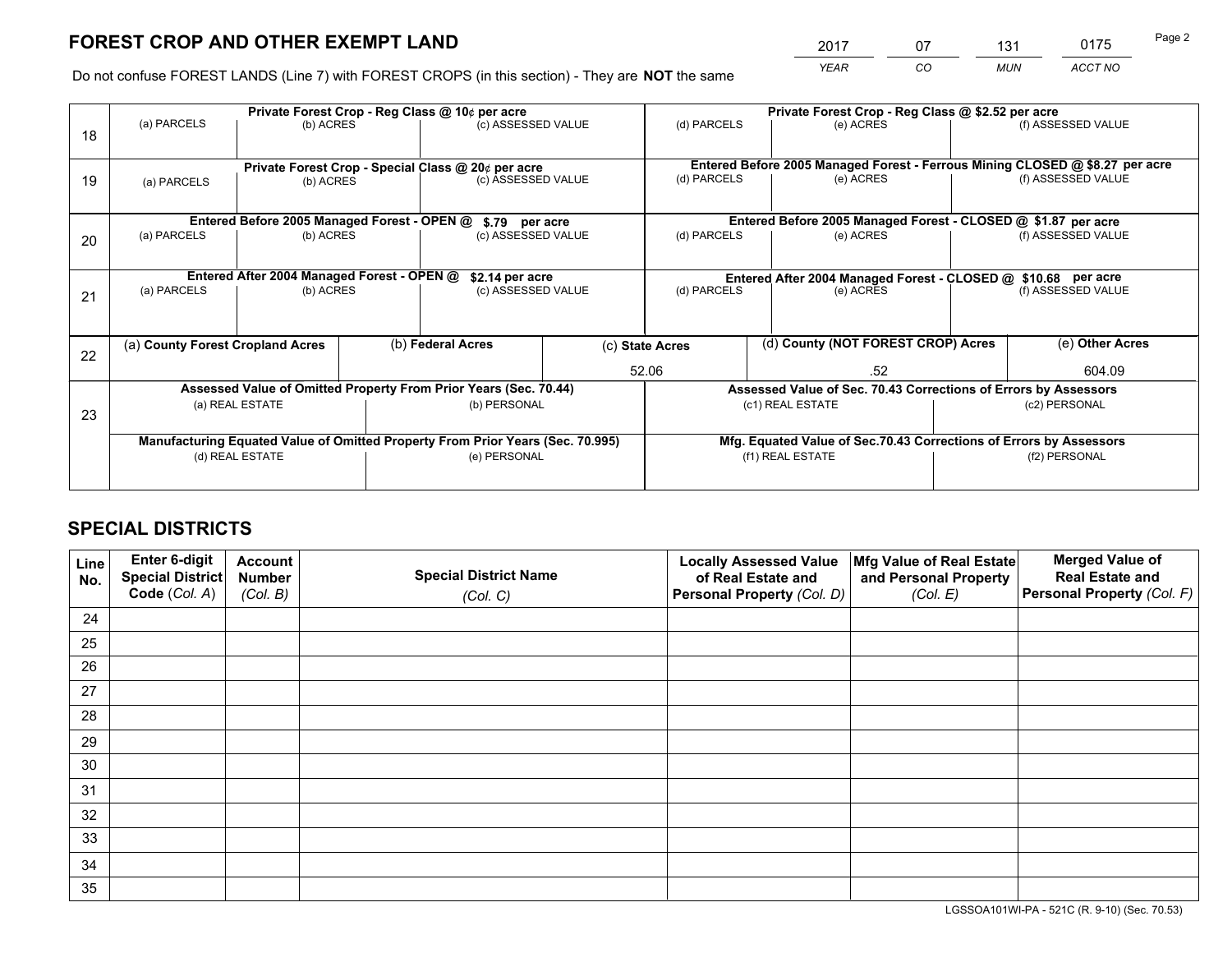|             |                                                                 |                                             |                                                         | <b>YEAR</b>                                                                       | CO<br><b>MUN</b>                                              | ACCT NO                                                                        |
|-------------|-----------------------------------------------------------------|---------------------------------------------|---------------------------------------------------------|-----------------------------------------------------------------------------------|---------------------------------------------------------------|--------------------------------------------------------------------------------|
| Line<br>No. | <b>Enter 6-digit</b><br><b>School District</b><br>Code (Col. A) | <b>Account</b><br><b>Number</b><br>(Col. B) | <b>School District Name</b><br>(Col. C)                 | <b>Locally Assessed Value</b><br>of Real Estate and<br>Personal Property (Col. D) | Mfg Value of Real Estate<br>and Personal Property<br>(Col. E) | <b>Merged Value of</b><br><b>Real Estate and</b><br>Personal Property (Col. F) |
|             | A. SCHOOL DISTRICTS (K-8 and K-12)                              |                                             |                                                         |                                                                                   |                                                               |                                                                                |
| 36          | 072233                                                          | 0045                                        | <b>SCH D OF GRANTSBURG</b>                              | 59,598,300                                                                        | 5,256,500                                                     | 64,854,800                                                                     |
| 37          |                                                                 |                                             |                                                         |                                                                                   |                                                               |                                                                                |
| 38          |                                                                 |                                             |                                                         |                                                                                   |                                                               |                                                                                |
| 39          |                                                                 |                                             |                                                         |                                                                                   |                                                               |                                                                                |
| 40          |                                                                 |                                             |                                                         |                                                                                   |                                                               |                                                                                |
| 41<br>42    |                                                                 |                                             |                                                         |                                                                                   |                                                               |                                                                                |
| 43          |                                                                 |                                             |                                                         |                                                                                   |                                                               |                                                                                |
|             |                                                                 |                                             |                                                         |                                                                                   |                                                               |                                                                                |
| 44<br>45    |                                                                 |                                             |                                                         |                                                                                   |                                                               |                                                                                |
| 46          |                                                                 |                                             |                                                         |                                                                                   |                                                               |                                                                                |
| 47          |                                                                 |                                             |                                                         |                                                                                   |                                                               |                                                                                |
| 48          |                                                                 |                                             |                                                         |                                                                                   |                                                               |                                                                                |
| 49          |                                                                 |                                             |                                                         |                                                                                   |                                                               |                                                                                |
| 50          |                                                                 |                                             | TOTAL ASSESSED VALUE OF SCHOOL DISTRICTS (K-8 and K-12) | 59,598,300                                                                        | 5,256,500                                                     | 64,854,800                                                                     |
|             | <b>B.</b><br>UNION HIGH SCHOOL DISTRICTS                        |                                             |                                                         |                                                                                   |                                                               |                                                                                |
| 51          |                                                                 |                                             |                                                         |                                                                                   |                                                               |                                                                                |
| 52          |                                                                 |                                             |                                                         |                                                                                   |                                                               |                                                                                |
| 53          |                                                                 |                                             |                                                         |                                                                                   |                                                               |                                                                                |
| 54          |                                                                 |                                             |                                                         |                                                                                   |                                                               |                                                                                |
| 55          |                                                                 |                                             | TOTAL ASSESSED VALUE OF UNION HIGH SCHOOLS              |                                                                                   |                                                               |                                                                                |
|             | C.<br><b>TECHNICAL COLLEGE DISTRICTS</b>                        |                                             |                                                         |                                                                                   |                                                               |                                                                                |
| 56          | 001700                                                          | 0016                                        | WISCONSIN INDIANHEAD TECH COLLEGE SHEL                  | 59,598,300                                                                        | 5,256,500                                                     | 64,854,800                                                                     |
| 57<br>58    |                                                                 |                                             |                                                         |                                                                                   |                                                               |                                                                                |
| 59          |                                                                 |                                             | TOTAL ASSESSED VALUE OF TECHNICAL COLLEGES              | 59,598,300                                                                        | 5,256,500                                                     | 64,854,800                                                                     |
|             |                                                                 |                                             |                                                         |                                                                                   |                                                               |                                                                                |

 *I hereby certify, to the best of my knowledge and belief, this form is complete and correct.*

| Print name of preparer | Title                    |                | Date (MM / DD / CCYY) |
|------------------------|--------------------------|----------------|-----------------------|
|                        |                          |                |                       |
| Signature of preparer  | Contact Telephone Number | E-mail address |                       |
|                        | $\sim$                   |                |                       |

| <b>SCHOOL DISTRICTS</b> |  |
|-------------------------|--|
|-------------------------|--|

| 2017        | 07 | 131        | 0175    |
|-------------|----|------------|---------|
| <b>YFAR</b> | cо | <b>MUN</b> | ACCT NO |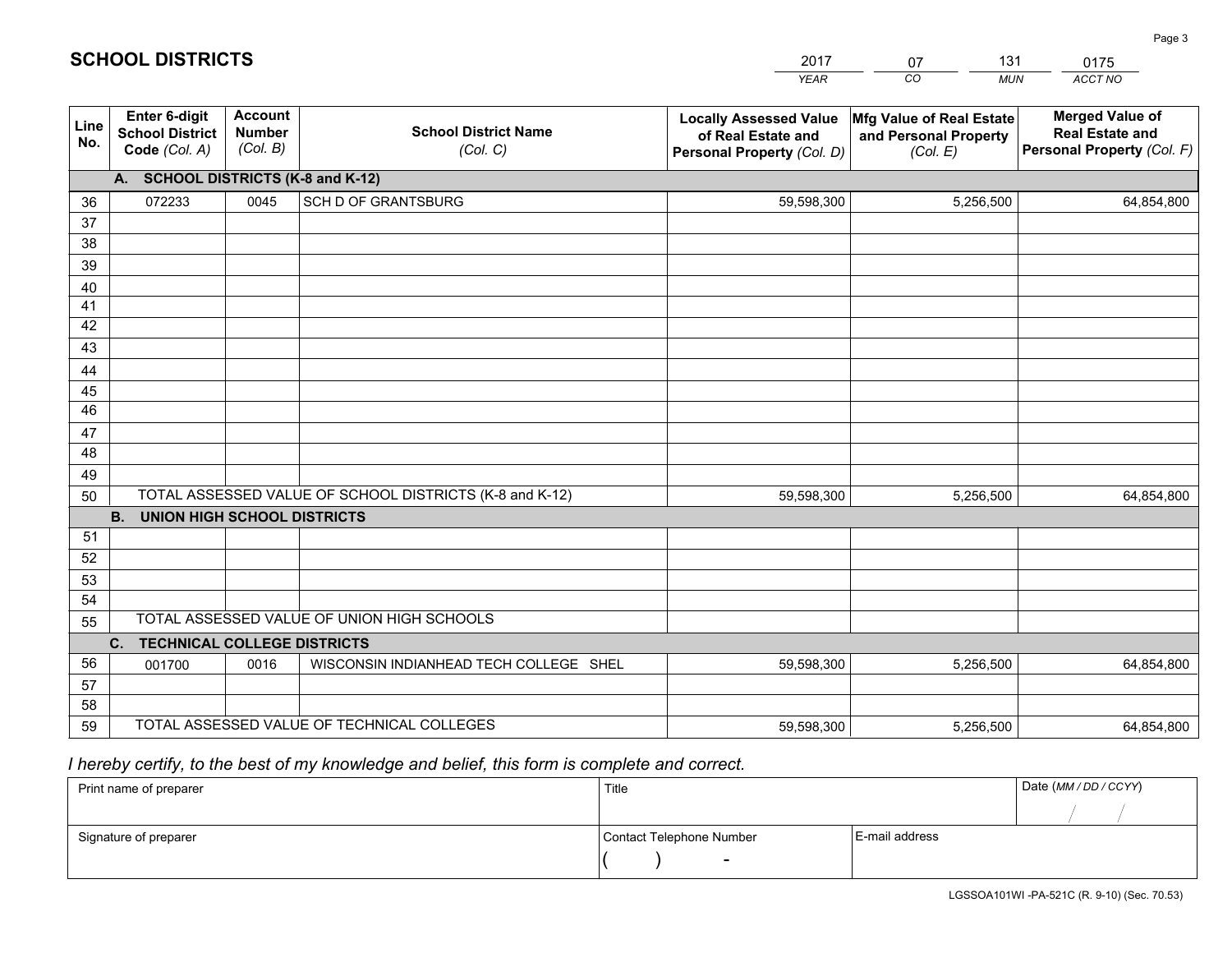### **HIGHLIGHTS**

- 1. Complete the Statement of Assessment after the Board of Review. Reflect any changes made there.
- 2. Use black ink to complete.
- 3. Line 16 must equal Line 50, Col D.
- 4. Line 55 must equal the total of K-8 schools listed on lines 36-49. Do not include K-12 schools in this comparision.
- 5. Line 59, Col. D must equal Line 16.
- 6. Special District, School District and Technical College District values must include both real estate and personal property. Examples of Special districts are: town sanitary districts, public inland lake protection and rehabilitation districts, and metropolitan sewerage districts.
- 7. DO NOT INCLUDE Manufacturing property values.DOR will print these values on the final SOA.
- 8. Accuracy of this form is very important. The values reported directly affect the equalized value DOR calculates for school and special districts.

### **Page 1:**

 If not prefilled, enter the tax year,county and municipal code,municipal type, municipal name and county name on the top of form.

Check the Amended box, if filing an amended / corrected SOA.

 Report the parcel count, acres and assessed value of taxable general property, total parcel count, (real and personal), total acres, and values from final figures set by the Board of Review.

- A. Real Estate land and improvements (buildings, etc.) is reported on lines 1 8, total line 9.
- B. Personal Property is reported on lines 11 14, Column D, total line 15.
- C. To complete this report, use the computer produced summary of the assessment roll that shows these amounts.
- D. Use whole numbers only.
- E. Add each line across and each column down to verify entries.

### **Page 2:**

- A. Report Special Items (not subject to general property tax).
- 1. Private Forest Croplands and Managed Forest Lands are reported on lines 18,19, 20 and 21. Be sure to report assessed values **NOT** taxes.
- 2. You should have copies of the orders of entry, orders of withdrawal, etc., to update your assessment roll.
	- 3. Show hundredths of acres (e.g. 39.75).
- 4. Tax exempt lands are reported on line 22.
- 5. Omitted property and sec. 70.43, Wis. Stats., corrections of errors by assessor are reported on line 23. Report real estate and personal property separately. These should be for **prior years**, not something found on the current assessment roll after the board of review.
- B. Special District (Lines 24-35) Include the value of both real and personal property.
- The Department of Revenue (DOR) preprints much of the information regarding names and codes for schools, special districts,etc. If a district is not listed, enter the name and value only, DOR will enter the proper code.

### **Page 3 School Districts:**

Include the value of both real and personal property.

Report School District (regular, elementary, union high school, and technical college).

- 1. Regular (K-12) and Elementary (K-8) school values are reported on lines 36-49, total on line 50.
- 2. Union High School (UHS) (use only if elementary schools are listed on lines 36-49) are reported on lines 51-54. UHS total value (line 55) must equal to the total **elementary school** values reported on lines 36-49. Do notinclude K-12 schools in this comparison.
- 3. Technical College values are reported on lines 56-58, total on line 59.
- 4. Use the computer summary that shows these amounts to complete this report.

### **This form is due the second Monday in June. File this report only after your Board of Review is complete.**

 *If you have questions: Return forms to:*

 Email: lgs@wisconsin.gov Wisconsin Department of RevenueCall:  $(608)$  266-2569 or  $(608)$  264-6892 Fax number: (608) 264-6887 PO Box 8971

Local Government Services Section 6-97 Madison WI 53708-8971

GRANTSBURG, WI 54840 - 7944 GRANTSBURG, WI 54840 - 7944 VILLAGE OF GRANTSBURG PATRICE BJORKLUND<br>VILLAGE OF GRANTSBURG PATRICE BJORKLUND 316 S BRAD ST 316 S BRAD ST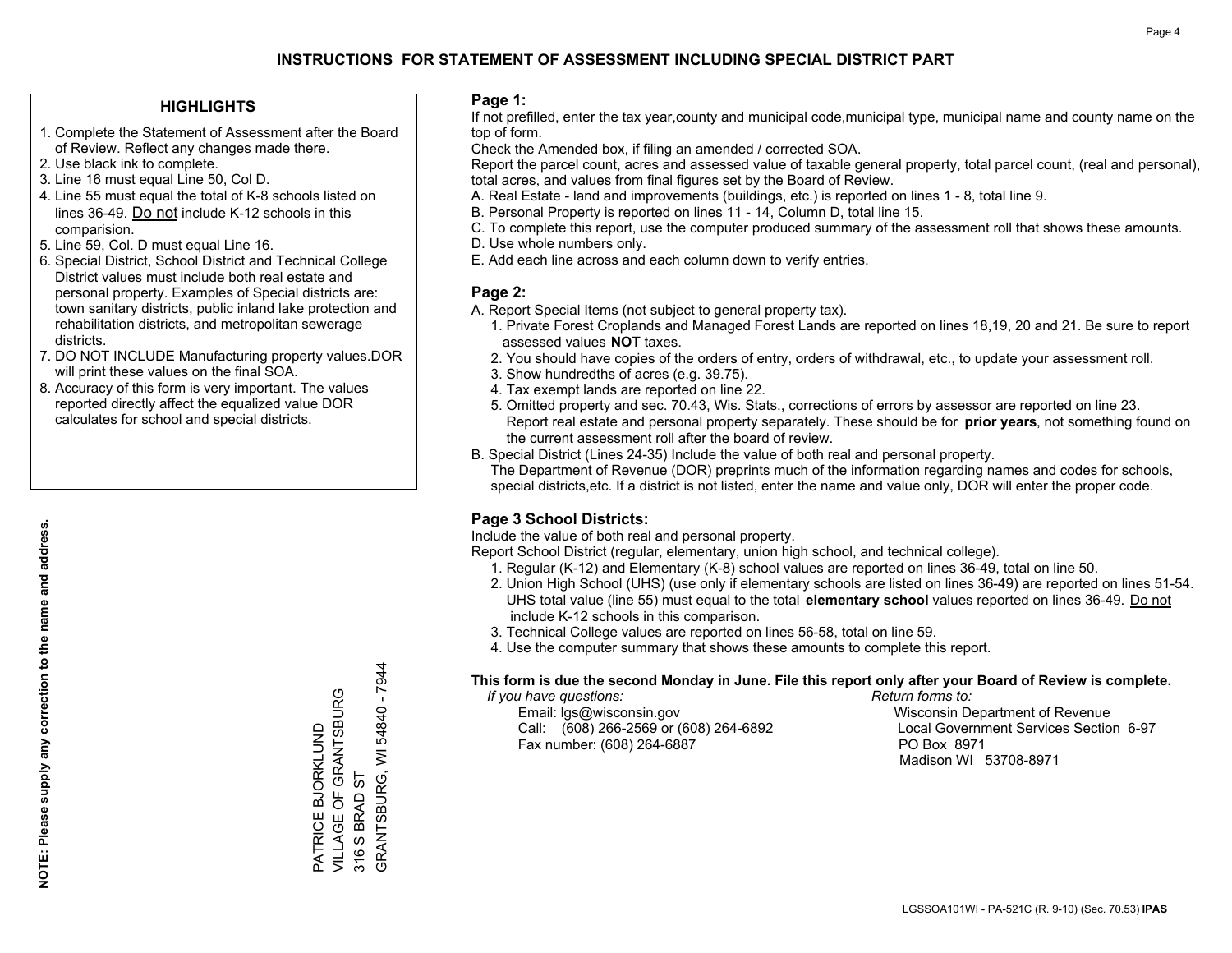**STATEMENT OF ASSESSMENT FOR 2017** 

**FINAL - EQUATED**

| 07 | 181 | 0176    |
|----|-----|---------|
| ΓO | MUN | ACCT NO |

|                | <b>FOR</b><br><b>VILLAGE OF</b><br>OF<br><b>SIREN</b>                                                                                                                                        |                                                              | <b>BURNETT COUNTY</b>                                |          |                              | <b>WHEN COMPLETING THIS DOCUMENT</b> |                                 |                                          |
|----------------|----------------------------------------------------------------------------------------------------------------------------------------------------------------------------------------------|--------------------------------------------------------------|------------------------------------------------------|----------|------------------------------|--------------------------------------|---------------------------------|------------------------------------------|
|                |                                                                                                                                                                                              | Town - Village - City                                        | <b>Municipality Name</b>                             |          | <b>County Name</b>           |                                      |                                 | DO NOT WRITE OVER X's OR IN SHADED AREAS |
| Line<br>No.    | <b>REAL ESTATE</b><br>(See Lines 18 - 22 for                                                                                                                                                 |                                                              | PARCEL COUNT<br>TOTAL LAND IMPROVEMENTS NUMBERS ONLY |          | NO. OF ACRES<br><b>WHOLE</b> | <b>VALUE OF</b><br><b>LAND</b>       | VALUE OF<br><b>IMPROVEMENTS</b> | TOTAL VALUE OF LAND<br>AND IMPROVEMENTS  |
|                |                                                                                                                                                                                              | other Real Estate)                                           | Col. A                                               | Col. B   | Col. C                       | Col. D                               | Col. E                          | Col. F                                   |
|                | <b>RESIDENTIAL - Class 1</b>                                                                                                                                                                 |                                                              | 503                                                  | 357      | 325                          | 12,952,700                           | 25,522,700                      | 38,475,400                               |
| $\overline{2}$ |                                                                                                                                                                                              | <b>COMMERCIAL - Class 2</b>                                  | 157                                                  | 106      | 113                          | 6,416,200                            | 17,452,400                      | 23,868,600                               |
| 3              |                                                                                                                                                                                              | <b>MANUFACTURING - Class 3</b>                               | $\overline{2}$                                       | 2        | 12                           | 96,100                               | 2,631,000                       | 2,727,100                                |
| 4              |                                                                                                                                                                                              | <b>AGRICULTURAL - Class 4</b>                                | 0                                                    |          | $\mathbf{0}$                 | 0                                    |                                 | $\Omega$                                 |
| 5              |                                                                                                                                                                                              | UNDEVELOPED - Class 5                                        | $\Omega$                                             |          | $\mathbf{0}$                 | 0                                    |                                 | $\mathbf 0$                              |
| 6              |                                                                                                                                                                                              | AGRICULTURAL FOREST - Class 5m                               | $\Omega$                                             |          | $\mathbf{0}$                 | $\mathbf{0}$                         |                                 | $\mathbf 0$                              |
| 7              |                                                                                                                                                                                              | FOREST LANDS - Class 6                                       | 0                                                    |          | $\mathbf 0$                  | 0                                    |                                 | $\mathbf 0$                              |
| 8              |                                                                                                                                                                                              | OTHER - Class 7                                              | $\Omega$                                             | $\Omega$ | $\Omega$                     | $\Omega$                             | $\Omega$                        | $\Omega$                                 |
| 9              |                                                                                                                                                                                              | TOTAL - ALL COLUMNS                                          | 662                                                  | 465      | 450                          | 19,465,000                           | 45,606,100                      | 65,071,100                               |
| 10             |                                                                                                                                                                                              | NUMBER OF PERSONAL PROPERTY ACCOUNTS IN ROLL                 |                                                      |          | 101                          | <b>LOCALLY ASSESSED</b>              | <b>MANUFACTURING</b>            | <b>MERGED</b>                            |
| 11             |                                                                                                                                                                                              | BOATS AND OTHER WATERCRAFT NOT EXEMPT - Code 1               |                                                      |          |                              | 0                                    | $\Omega$                        | $\Omega$                                 |
| 12             |                                                                                                                                                                                              | MACHINERY, TOOLS AND PATTERNS - Code 2                       |                                                      |          |                              | 395,800                              | 133,500                         | 529,300                                  |
| 13             |                                                                                                                                                                                              | FURNITURE, FIXTURES AND EQUIPMENT - Code 3                   |                                                      |          |                              | 983,000                              | 29,900                          | 1,012,900                                |
| 14             |                                                                                                                                                                                              | ALL OTHER PERSONAL PROPERTY NOT EXEMPT - Codes 4A, 4B, 4C    |                                                      |          |                              | 255,800                              | 60,100                          | 315,900                                  |
| 15             |                                                                                                                                                                                              | TOTAL OF PERSONAL PROPERTY NOT EXEMPT (Total of Lines 11-14) |                                                      |          | 1,634,600                    | 223,500                              | 1,858,100                       |                                          |
| 16             | AGGREGATE ASSESSED VALUE OF ALL PROPERTY SUBJECT TO THE GENERAL PROPERTY TAX (Total of Lines 9F and 15F)<br>MUST EQUAL TOTAL VALUE OF THE SCHOOL DISTRICTS (K-12 PLUS K-8) - Line 50, Col. F |                                                              |                                                      |          |                              |                                      |                                 | 66,929,200                               |
| 17             | Name of Assessor<br><b>BOARD OF REVIEW</b><br>DATE OF FINAL ADJOURNMENT<br>05/17/2017<br>ASSOCIATED APPRAISAL - MARK HAFFERMAN                                                               |                                                              |                                                      |          |                              |                                      | Telephone #                     | (888) 457-4720                           |

REMARKS

The Assessment Ratio to be used in calculating the estimated Fair Market Value on tax bills for this tax district is .962269429

This ratio should be used to convert assessed values to "Calculate Equalized Values" in Step 1 of the Lottery and Gaming Credit Calculations.<br>This ratio should be used in the "Computation of Tax Equivalent" schedule of the Commission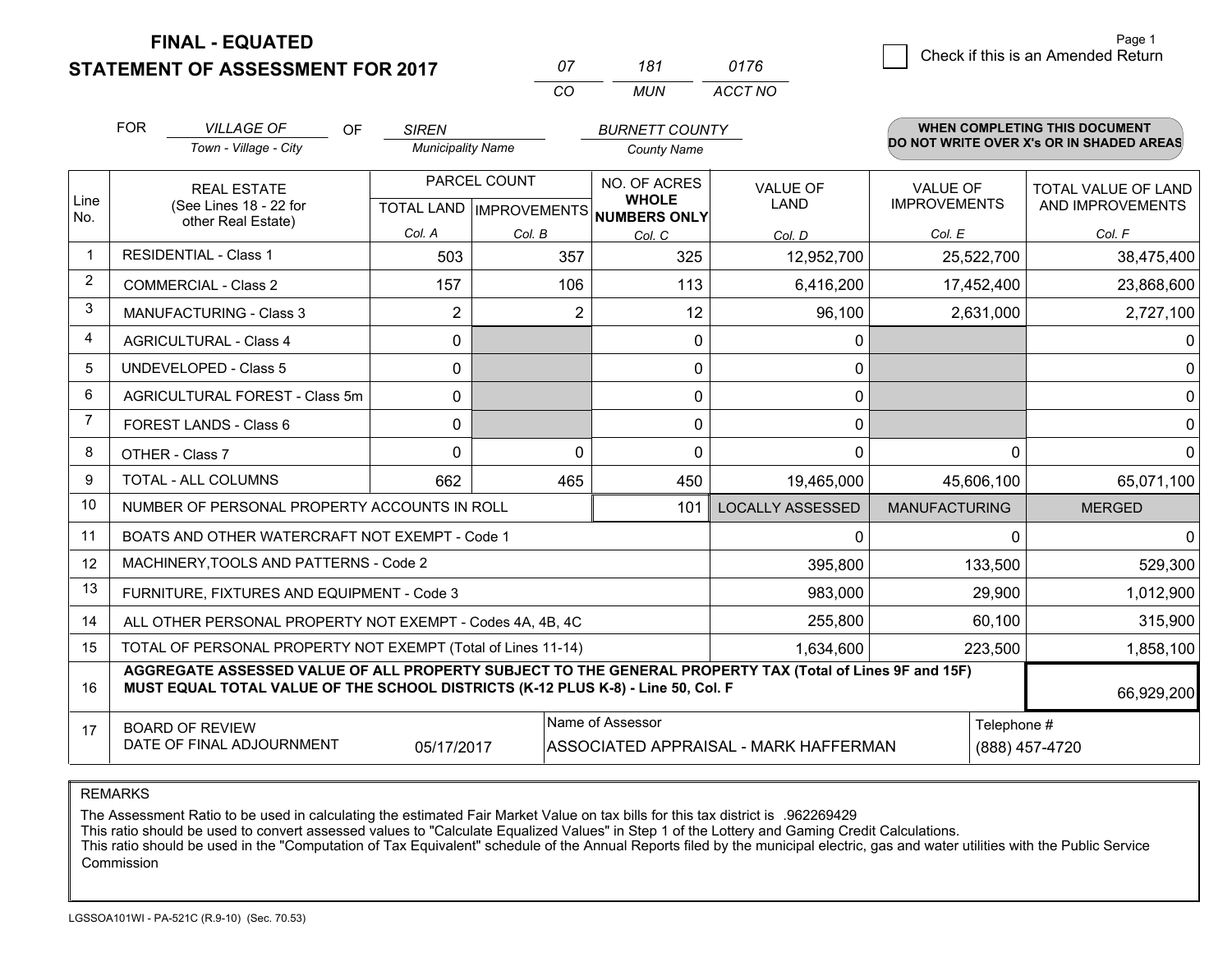*YEAR CO MUN ACCT NO* <sup>2017</sup> <sup>07</sup> <sup>181</sup> <sup>0176</sup>

Do not confuse FOREST LANDS (Line 7) with FOREST CROPS (in this section) - They are **NOT** the same

|    |                                                                                |                                             |  | Private Forest Crop - Reg Class @ 10¢ per acre                   |  |                                                                              | Private Forest Crop - Reg Class @ \$2.52 per acre                  |                    |                    |  |
|----|--------------------------------------------------------------------------------|---------------------------------------------|--|------------------------------------------------------------------|--|------------------------------------------------------------------------------|--------------------------------------------------------------------|--------------------|--------------------|--|
| 18 | (a) PARCELS                                                                    | (b) ACRES                                   |  | (c) ASSESSED VALUE                                               |  | (d) PARCELS                                                                  | (e) ACRES                                                          |                    | (f) ASSESSED VALUE |  |
|    |                                                                                |                                             |  |                                                                  |  |                                                                              |                                                                    |                    |                    |  |
|    | Private Forest Crop - Special Class @ 20¢ per acre                             |                                             |  |                                                                  |  | Entered Before 2005 Managed Forest - Ferrous Mining CLOSED @ \$8.27 per acre |                                                                    |                    |                    |  |
| 19 | (a) PARCELS                                                                    | (b) ACRES                                   |  | (c) ASSESSED VALUE                                               |  | (d) PARCELS                                                                  | (e) ACRES                                                          |                    | (f) ASSESSED VALUE |  |
|    |                                                                                |                                             |  |                                                                  |  |                                                                              |                                                                    |                    |                    |  |
|    |                                                                                | Entered Before 2005 Managed Forest - OPEN @ |  | \$.79 per acre                                                   |  |                                                                              | Entered Before 2005 Managed Forest - CLOSED @ \$1.87 per acre      |                    |                    |  |
| 20 | (a) PARCELS                                                                    | (b) ACRES                                   |  | (c) ASSESSED VALUE                                               |  | (d) PARCELS                                                                  | (e) ACRES                                                          |                    | (f) ASSESSED VALUE |  |
|    |                                                                                |                                             |  |                                                                  |  |                                                                              |                                                                    |                    |                    |  |
|    |                                                                                | Entered After 2004 Managed Forest - OPEN @  |  | \$2.14 per acre                                                  |  |                                                                              | Entered After 2004 Managed Forest - CLOSED @ \$10.68 per acre      |                    |                    |  |
| 21 | (a) PARCELS                                                                    | (b) ACRES                                   |  | (c) ASSESSED VALUE                                               |  | (d) PARCELS<br>(e) ACRES                                                     |                                                                    | (f) ASSESSED VALUE |                    |  |
|    |                                                                                |                                             |  |                                                                  |  |                                                                              |                                                                    |                    |                    |  |
|    |                                                                                |                                             |  |                                                                  |  |                                                                              |                                                                    |                    |                    |  |
| 22 | (a) County Forest Cropland Acres                                               |                                             |  | (b) Federal Acres                                                |  | (c) State Acres                                                              | (d) County (NOT FOREST CROP) Acres                                 |                    | (e) Other Acres    |  |
|    |                                                                                |                                             |  |                                                                  |  | 17.38                                                                        | 4.42                                                               |                    | 208.53             |  |
|    |                                                                                |                                             |  | Assessed Value of Omitted Property From Prior Years (Sec. 70.44) |  |                                                                              | Assessed Value of Sec. 70.43 Corrections of Errors by Assessors    |                    |                    |  |
| 23 |                                                                                | (a) REAL ESTATE                             |  | (b) PERSONAL                                                     |  |                                                                              | (c1) REAL ESTATE                                                   |                    | (c2) PERSONAL      |  |
|    |                                                                                |                                             |  |                                                                  |  |                                                                              |                                                                    |                    |                    |  |
|    | Manufacturing Equated Value of Omitted Property From Prior Years (Sec. 70.995) |                                             |  |                                                                  |  |                                                                              | Mfg. Equated Value of Sec.70.43 Corrections of Errors by Assessors |                    |                    |  |
|    | (d) REAL ESTATE                                                                |                                             |  | (e) PERSONAL                                                     |  |                                                                              | (f1) REAL ESTATE                                                   |                    | (f2) PERSONAL      |  |
|    |                                                                                |                                             |  |                                                                  |  |                                                                              |                                                                    |                    |                    |  |

## **SPECIAL DISTRICTS**

| Line<br>No. | Enter 6-digit<br>Special District<br>Code (Col. A) | <b>Account</b><br><b>Number</b> | <b>Special District Name</b> | <b>Locally Assessed Value</b><br>of Real Estate and | Mfg Value of Real Estate<br>and Personal Property | <b>Merged Value of</b><br><b>Real Estate and</b><br>Personal Property (Col. F) |
|-------------|----------------------------------------------------|---------------------------------|------------------------------|-----------------------------------------------------|---------------------------------------------------|--------------------------------------------------------------------------------|
|             |                                                    | (Col. B)                        | (Col. C)                     | Personal Property (Col. D)                          | (Col. E)                                          |                                                                                |
| 24          |                                                    |                                 |                              |                                                     |                                                   |                                                                                |
| 25          |                                                    |                                 |                              |                                                     |                                                   |                                                                                |
| 26          |                                                    |                                 |                              |                                                     |                                                   |                                                                                |
| 27          |                                                    |                                 |                              |                                                     |                                                   |                                                                                |
| 28          |                                                    |                                 |                              |                                                     |                                                   |                                                                                |
| 29          |                                                    |                                 |                              |                                                     |                                                   |                                                                                |
| 30          |                                                    |                                 |                              |                                                     |                                                   |                                                                                |
| 31          |                                                    |                                 |                              |                                                     |                                                   |                                                                                |
| 32          |                                                    |                                 |                              |                                                     |                                                   |                                                                                |
| 33          |                                                    |                                 |                              |                                                     |                                                   |                                                                                |
| 34          |                                                    |                                 |                              |                                                     |                                                   |                                                                                |
| 35          |                                                    |                                 |                              |                                                     |                                                   |                                                                                |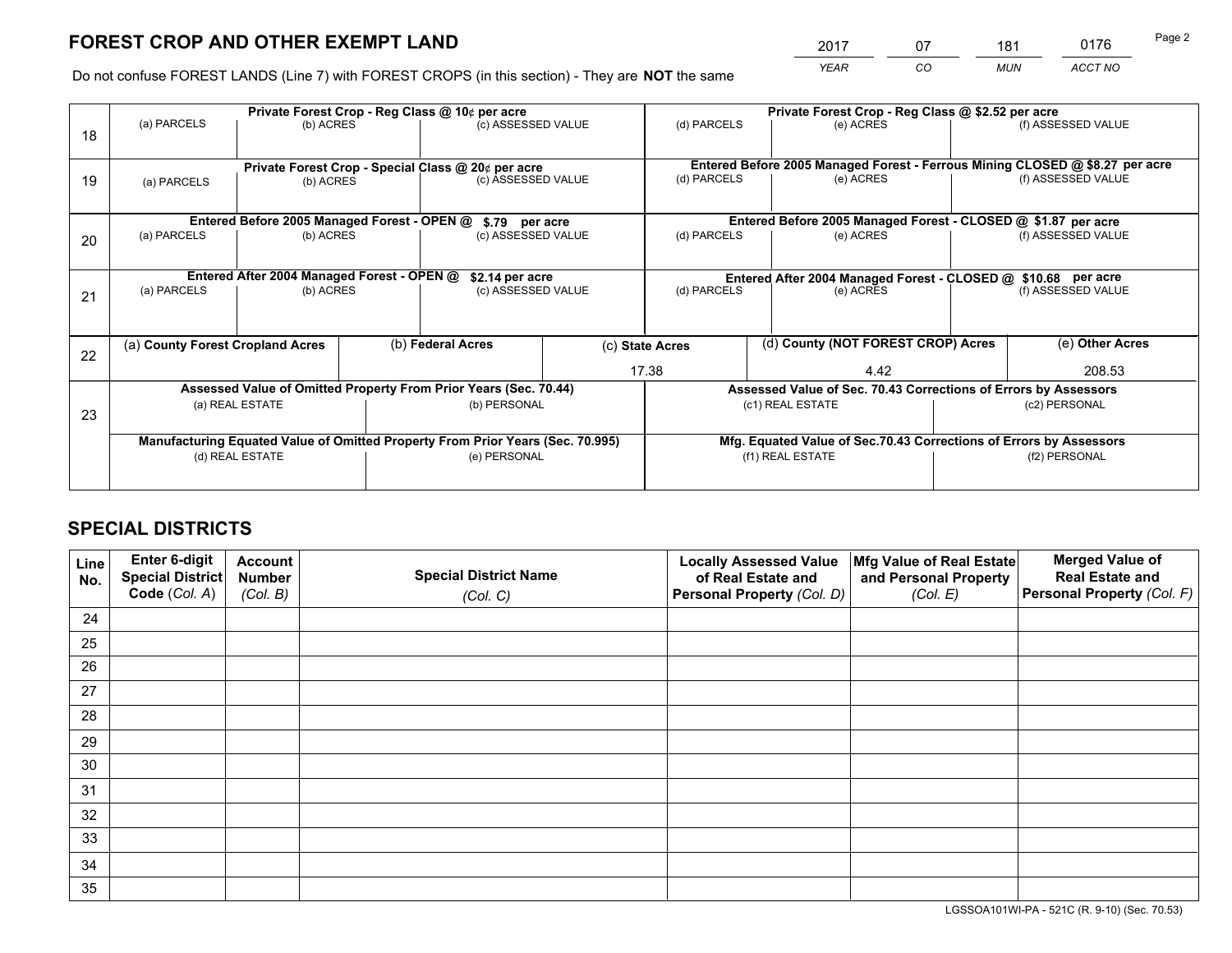|             |                                                          |                                             |                                                         | <b>YEAR</b>                                                                       | CO<br><b>MUN</b>                                              | ACCT NO                                                                        |
|-------------|----------------------------------------------------------|---------------------------------------------|---------------------------------------------------------|-----------------------------------------------------------------------------------|---------------------------------------------------------------|--------------------------------------------------------------------------------|
| Line<br>No. | Enter 6-digit<br><b>School District</b><br>Code (Col. A) | <b>Account</b><br><b>Number</b><br>(Col. B) | <b>School District Name</b><br>(Col. C)                 | <b>Locally Assessed Value</b><br>of Real Estate and<br>Personal Property (Col. D) | Mfg Value of Real Estate<br>and Personal Property<br>(Col. E) | <b>Merged Value of</b><br><b>Real Estate and</b><br>Personal Property (Col. F) |
|             | A. SCHOOL DISTRICTS (K-8 and K-12)                       |                                             |                                                         |                                                                                   |                                                               |                                                                                |
| 36          | 075376                                                   | 0046                                        | SCH D OF SIREN                                          | 63,978,600                                                                        | 2,950,600                                                     | 66,929,200                                                                     |
| 37          |                                                          |                                             |                                                         |                                                                                   |                                                               |                                                                                |
| 38          |                                                          |                                             |                                                         |                                                                                   |                                                               |                                                                                |
| 39          |                                                          |                                             |                                                         |                                                                                   |                                                               |                                                                                |
| 40          |                                                          |                                             |                                                         |                                                                                   |                                                               |                                                                                |
| 41<br>42    |                                                          |                                             |                                                         |                                                                                   |                                                               |                                                                                |
| 43          |                                                          |                                             |                                                         |                                                                                   |                                                               |                                                                                |
| 44          |                                                          |                                             |                                                         |                                                                                   |                                                               |                                                                                |
| 45          |                                                          |                                             |                                                         |                                                                                   |                                                               |                                                                                |
| 46          |                                                          |                                             |                                                         |                                                                                   |                                                               |                                                                                |
| 47          |                                                          |                                             |                                                         |                                                                                   |                                                               |                                                                                |
| 48          |                                                          |                                             |                                                         |                                                                                   |                                                               |                                                                                |
| 49          |                                                          |                                             |                                                         |                                                                                   |                                                               |                                                                                |
| 50          |                                                          |                                             | TOTAL ASSESSED VALUE OF SCHOOL DISTRICTS (K-8 and K-12) | 63,978,600                                                                        | 2,950,600                                                     | 66,929,200                                                                     |
|             | <b>B.</b><br><b>UNION HIGH SCHOOL DISTRICTS</b>          |                                             |                                                         |                                                                                   |                                                               |                                                                                |
| 51          |                                                          |                                             |                                                         |                                                                                   |                                                               |                                                                                |
| 52          |                                                          |                                             |                                                         |                                                                                   |                                                               |                                                                                |
| 53<br>54    |                                                          |                                             |                                                         |                                                                                   |                                                               |                                                                                |
| 55          |                                                          |                                             | TOTAL ASSESSED VALUE OF UNION HIGH SCHOOLS              |                                                                                   |                                                               |                                                                                |
|             | C.<br><b>TECHNICAL COLLEGE DISTRICTS</b>                 |                                             |                                                         |                                                                                   |                                                               |                                                                                |
| 56          | 001700                                                   | 0016                                        | WISCONSIN INDIANHEAD TECH COLLEGE SHEL                  | 63,978,600                                                                        | 2,950,600                                                     | 66,929,200                                                                     |
| 57          |                                                          |                                             |                                                         |                                                                                   |                                                               |                                                                                |
| 58          |                                                          |                                             |                                                         |                                                                                   |                                                               |                                                                                |
| 59          |                                                          |                                             | TOTAL ASSESSED VALUE OF TECHNICAL COLLEGES              | 63,978,600                                                                        | 2,950,600                                                     | 66,929,200                                                                     |

2017

07

181

0176

Page 3

 *I hereby certify, to the best of my knowledge and belief, this form is complete and correct.*

**SCHOOL DISTRICTS**

| Print name of preparer | Title                    |                | Date (MM / DD / CCYY) |
|------------------------|--------------------------|----------------|-----------------------|
|                        |                          |                |                       |
| Signature of preparer  | Contact Telephone Number | E-mail address |                       |
|                        |                          |                |                       |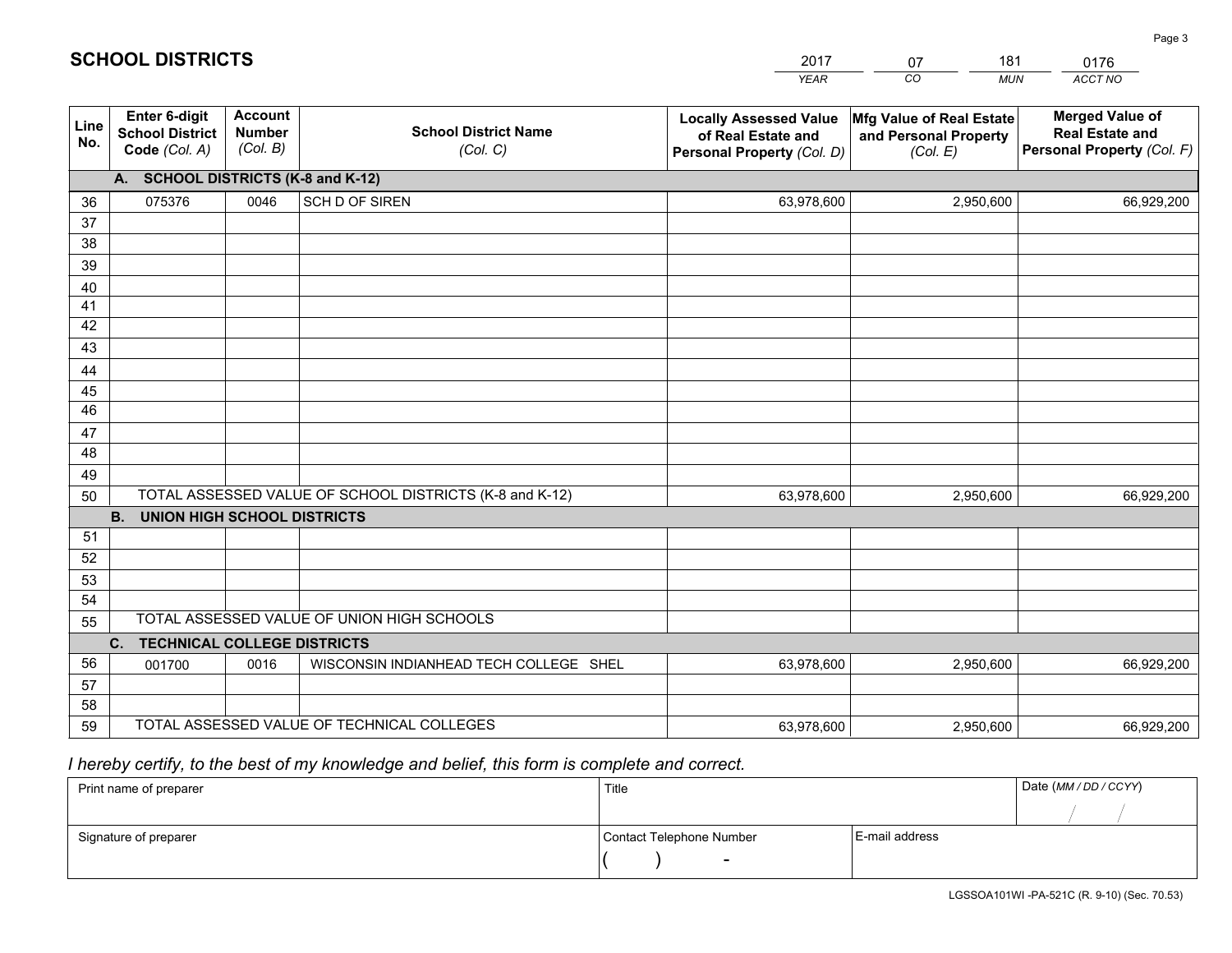### **HIGHLIGHTS**

- 1. Complete the Statement of Assessment after the Board of Review. Reflect any changes made there.
- 2. Use black ink to complete.
- 3. Line 16 must equal Line 50, Col D.
- 4. Line 55 must equal the total of K-8 schools listed on lines 36-49. Do not include K-12 schools in this comparision.
- 5. Line 59, Col. D must equal Line 16.
- 6. Special District, School District and Technical College District values must include both real estate and personal property. Examples of Special districts are: town sanitary districts, public inland lake protection and rehabilitation districts, and metropolitan sewerage districts.
- 7. DO NOT INCLUDE Manufacturing property values.DOR will print these values on the final SOA.
- 8. Accuracy of this form is very important. The values reported directly affect the equalized value DOR calculates for school and special districts.

### **Page 1:**

 If not prefilled, enter the tax year,county and municipal code,municipal type, municipal name and county name on the top of form.

Check the Amended box, if filing an amended / corrected SOA.

 Report the parcel count, acres and assessed value of taxable general property, total parcel count, (real and personal), total acres, and values from final figures set by the Board of Review.

- A. Real Estate land and improvements (buildings, etc.) is reported on lines 1 8, total line 9.
- B. Personal Property is reported on lines 11 14, Column D, total line 15.
- C. To complete this report, use the computer produced summary of the assessment roll that shows these amounts.
- D. Use whole numbers only.
- E. Add each line across and each column down to verify entries.

### **Page 2:**

- A. Report Special Items (not subject to general property tax).
- 1. Private Forest Croplands and Managed Forest Lands are reported on lines 18,19, 20 and 21. Be sure to report assessed values **NOT** taxes.
- 2. You should have copies of the orders of entry, orders of withdrawal, etc., to update your assessment roll.
	- 3. Show hundredths of acres (e.g. 39.75).
- 4. Tax exempt lands are reported on line 22.
- 5. Omitted property and sec. 70.43, Wis. Stats., corrections of errors by assessor are reported on line 23. Report real estate and personal property separately. These should be for **prior years**, not something found on the current assessment roll after the board of review.
- B. Special District (Lines 24-35) Include the value of both real and personal property.
- The Department of Revenue (DOR) preprints much of the information regarding names and codes for schools, special districts,etc. If a district is not listed, enter the name and value only, DOR will enter the proper code.

### **Page 3 School Districts:**

Include the value of both real and personal property.

Report School District (regular, elementary, union high school, and technical college).

- 1. Regular (K-12) and Elementary (K-8) school values are reported on lines 36-49, total on line 50.
- 2. Union High School (UHS) (use only if elementary schools are listed on lines 36-49) are reported on lines 51-54. UHS total value (line 55) must equal to the total **elementary school** values reported on lines 36-49. Do notinclude K-12 schools in this comparison.
- 3. Technical College values are reported on lines 56-58, total on line 59.
- 4. Use the computer summary that shows these amounts to complete this report.

### **This form is due the second Monday in June. File this report only after your Board of Review is complete.**

 *If you have questions: Return forms to:*

 Email: lgs@wisconsin.gov Wisconsin Department of RevenueCall:  $(608)$  266-2569 or  $(608)$  264-6892 Fax number: (608) 264-6887 PO Box 8971

Local Government Services Section 6-97 Madison WI 53708-8971

 $-0023$ SIREN, WI 54872 - 0023 VILLAGE OF SIREN VILLAGE OF SIREN SIREN, WI 54872 ANN PETERSON ANN PETERSON **BOX 23** PO BOX 23  $\overline{S}$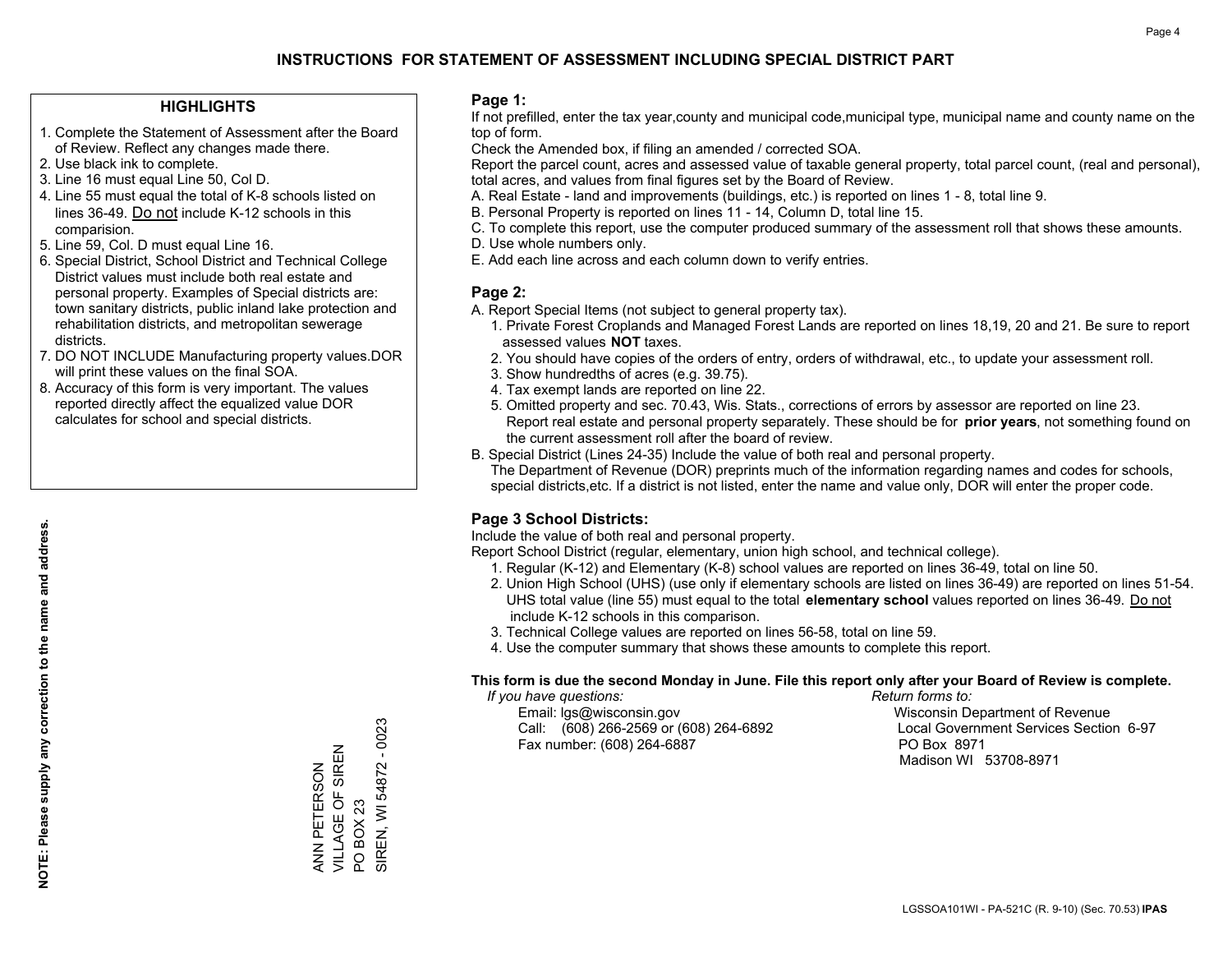**STATEMENT OF ASSESSMENT FOR 2017** 

**FINAL - EQUATED**

| 07 | 191  | 0177    |
|----|------|---------|
| Γn | MUN. | ACCT NO |

|             | <b>FOR</b><br><b>VILLAGE OF</b><br>OF<br><b>WEBSTER</b>                                                                                                                                      |                                                              | <b>BURNETT COUNTY</b>    |                                                      |                    | WHEN COMPLETING THIS DOCUMENT  |                                 |                                          |
|-------------|----------------------------------------------------------------------------------------------------------------------------------------------------------------------------------------------|--------------------------------------------------------------|--------------------------|------------------------------------------------------|--------------------|--------------------------------|---------------------------------|------------------------------------------|
|             |                                                                                                                                                                                              | Town - Village - City                                        | <b>Municipality Name</b> |                                                      | <b>County Name</b> |                                |                                 | DO NOT WRITE OVER X's OR IN SHADED AREAS |
| Line<br>No. | <b>REAL ESTATE</b><br>(See Lines 18 - 22 for<br>other Real Estate)                                                                                                                           |                                                              |                          | PARCEL COUNT<br>TOTAL LAND IMPROVEMENTS NUMBERS ONLY |                    | <b>VALUE OF</b><br><b>LAND</b> | VALUE OF<br><b>IMPROVEMENTS</b> | TOTAL VALUE OF LAND<br>AND IMPROVEMENTS  |
|             |                                                                                                                                                                                              |                                                              | Col. A                   | Col. B                                               | Col. C             | Col. D                         | Col. E                          | Col. F                                   |
|             | <b>RESIDENTIAL - Class 1</b>                                                                                                                                                                 |                                                              | 378                      | 287                                                  | 276                | 3,173,200                      | 16,552,500                      | 19,725,700                               |
| 2           |                                                                                                                                                                                              | <b>COMMERCIAL - Class 2</b>                                  | 96                       | 73                                                   | 64                 | 1,578,600                      | 6,869,800                       | 8,448,400                                |
| 3           |                                                                                                                                                                                              | <b>MANUFACTURING - Class 3</b>                               | $\overline{2}$           | 2                                                    | 16                 | 98,200                         | 1,076,500                       | 1,174,700                                |
| 4           |                                                                                                                                                                                              | <b>AGRICULTURAL - Class 4</b>                                | 0                        |                                                      | $\mathbf{0}$       | $\mathbf{0}$                   |                                 | $\Omega$                                 |
| 5           |                                                                                                                                                                                              | UNDEVELOPED - Class 5                                        | 28                       |                                                      | 60                 | 22,000                         |                                 | 22,000                                   |
| 6           |                                                                                                                                                                                              | AGRICULTURAL FOREST - Class 5m                               | $\Omega$                 |                                                      | $\Omega$           | $\mathbf{0}$                   |                                 | $\Omega$                                 |
| 7           |                                                                                                                                                                                              | FOREST LANDS - Class 6                                       | 24                       |                                                      | 193                | 231,700                        |                                 | 231,700                                  |
| 8           |                                                                                                                                                                                              | OTHER - Class 7                                              | $\Omega$                 | $\Omega$                                             | $\Omega$           | $\Omega$                       | $\Omega$                        | $\Omega$                                 |
| 9           |                                                                                                                                                                                              | TOTAL - ALL COLUMNS                                          | 528                      | 362                                                  | 609                | 5,103,700                      | 24,498,800                      | 29,602,500                               |
| 10          |                                                                                                                                                                                              | NUMBER OF PERSONAL PROPERTY ACCOUNTS IN ROLL                 |                          |                                                      | 56                 | <b>LOCALLY ASSESSED</b>        | <b>MANUFACTURING</b>            | <b>MERGED</b>                            |
| 11          |                                                                                                                                                                                              | BOATS AND OTHER WATERCRAFT NOT EXEMPT - Code 1               |                          |                                                      |                    | 0                              | $\Omega$                        | $\mathbf 0$                              |
| 12          |                                                                                                                                                                                              | MACHINERY, TOOLS AND PATTERNS - Code 2                       |                          |                                                      |                    | 517,400                        | 305,100                         | 822,500                                  |
| 13          |                                                                                                                                                                                              | FURNITURE, FIXTURES AND EQUIPMENT - Code 3                   |                          |                                                      |                    | 381,800                        | 150,200                         | 532,000                                  |
| 14          |                                                                                                                                                                                              | ALL OTHER PERSONAL PROPERTY NOT EXEMPT - Codes 4A, 4B, 4C    |                          |                                                      |                    | 61,900                         | 19,900                          | 81,800                                   |
| 15          |                                                                                                                                                                                              | TOTAL OF PERSONAL PROPERTY NOT EXEMPT (Total of Lines 11-14) |                          |                                                      | 961,100            | 475,200                        | 1,436,300                       |                                          |
| 16          | AGGREGATE ASSESSED VALUE OF ALL PROPERTY SUBJECT TO THE GENERAL PROPERTY TAX (Total of Lines 9F and 15F)<br>MUST EQUAL TOTAL VALUE OF THE SCHOOL DISTRICTS (K-12 PLUS K-8) - Line 50, Col. F |                                                              |                          |                                                      |                    |                                |                                 | 31,038,800                               |
| 17          | Name of Assessor<br><b>BOARD OF REVIEW</b><br>DATE OF FINAL ADJOURNMENT<br><b>STEVE NORDQUIST</b><br>09/20/2017                                                                              |                                                              |                          |                                                      |                    | Telephone #                    | (715) 934-2902                  |                                          |

REMARKS

The Assessment Ratio to be used in calculating the estimated Fair Market Value on tax bills for this tax district is .962636261

This ratio should be used to convert assessed values to "Calculate Equalized Values" in Step 1 of the Lottery and Gaming Credit Calculations.<br>This ratio should be used in the "Computation of Tax Equivalent" schedule of the Commission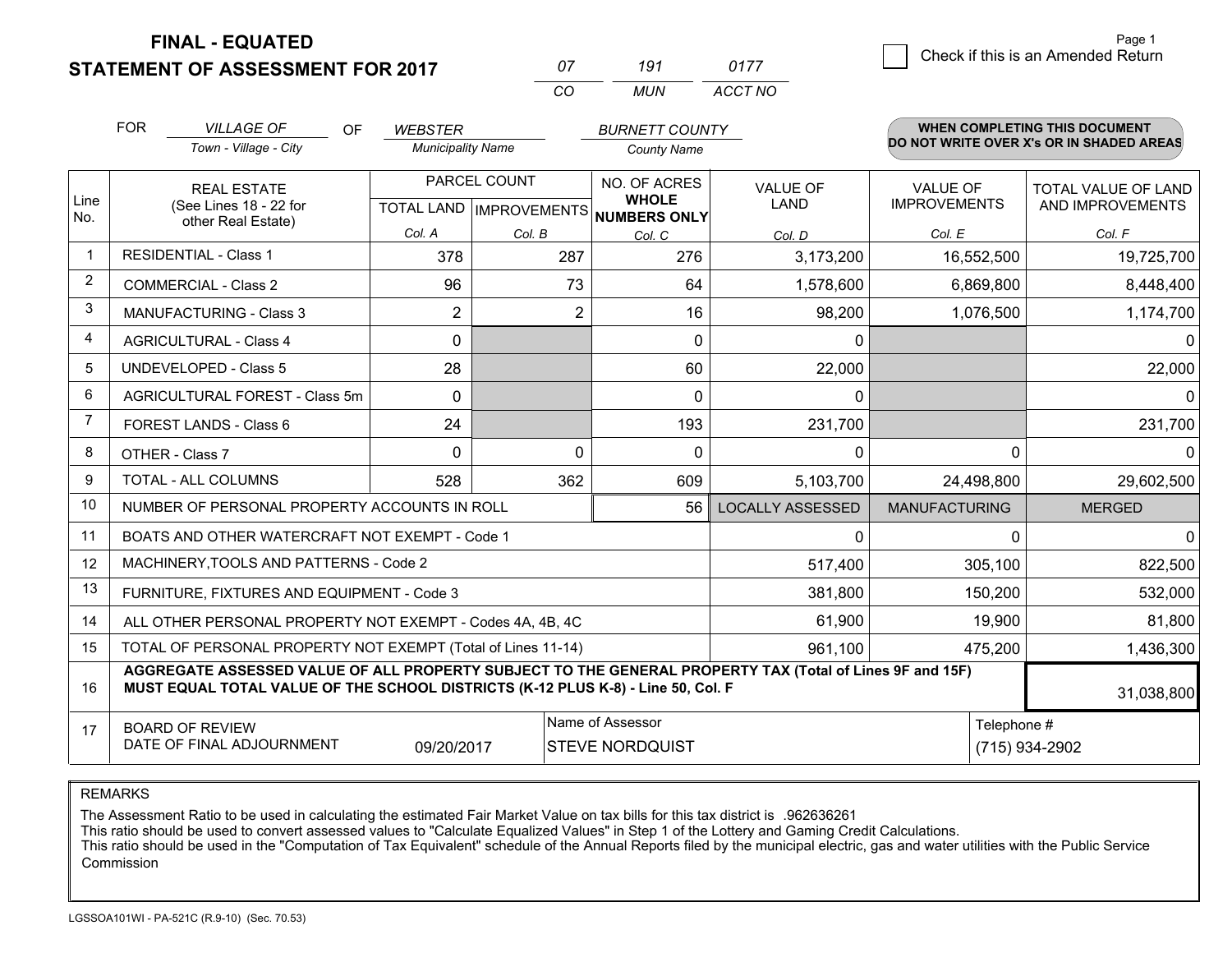*YEAR CO MUN ACCT NO* <sup>2017</sup> <sup>07</sup> <sup>191</sup> <sup>0177</sup>

Do not confuse FOREST LANDS (Line 7) with FOREST CROPS (in this section) - They are **NOT** the same

|    |                                                                                |                                             |  | Private Forest Crop - Reg Class @ 10¢ per acre                   |                                                                                  |                          | Private Forest Crop - Reg Class @ \$2.52 per acre                            |                    |                    |  |
|----|--------------------------------------------------------------------------------|---------------------------------------------|--|------------------------------------------------------------------|----------------------------------------------------------------------------------|--------------------------|------------------------------------------------------------------------------|--------------------|--------------------|--|
| 18 | (a) PARCELS                                                                    | (b) ACRES                                   |  | (c) ASSESSED VALUE                                               |                                                                                  | (d) PARCELS              | (e) ACRES                                                                    |                    | (f) ASSESSED VALUE |  |
|    |                                                                                |                                             |  |                                                                  |                                                                                  |                          |                                                                              |                    |                    |  |
|    |                                                                                |                                             |  | Private Forest Crop - Special Class @ 20¢ per acre               |                                                                                  |                          | Entered Before 2005 Managed Forest - Ferrous Mining CLOSED @ \$8.27 per acre |                    |                    |  |
| 19 | (a) PARCELS                                                                    | (b) ACRES                                   |  | (c) ASSESSED VALUE                                               |                                                                                  | (d) PARCELS              | (e) ACRES                                                                    |                    | (f) ASSESSED VALUE |  |
|    |                                                                                |                                             |  |                                                                  |                                                                                  |                          |                                                                              |                    |                    |  |
|    |                                                                                | Entered Before 2005 Managed Forest - OPEN @ |  | \$.79 per acre                                                   |                                                                                  |                          | Entered Before 2005 Managed Forest - CLOSED @ \$1.87 per acre                |                    |                    |  |
| 20 | (a) PARCELS                                                                    | (b) ACRES                                   |  | (c) ASSESSED VALUE                                               |                                                                                  | (d) PARCELS              | (e) ACRES                                                                    |                    | (f) ASSESSED VALUE |  |
|    |                                                                                |                                             |  |                                                                  |                                                                                  |                          |                                                                              |                    |                    |  |
|    |                                                                                | Entered After 2004 Managed Forest - OPEN @  |  |                                                                  | \$2.14 per acre<br>Entered After 2004 Managed Forest - CLOSED @ \$10.68 per acre |                          |                                                                              |                    |                    |  |
| 21 | (a) PARCELS                                                                    | (b) ACRES                                   |  | (c) ASSESSED VALUE                                               |                                                                                  | (d) PARCELS<br>(e) ACRES |                                                                              | (f) ASSESSED VALUE |                    |  |
|    |                                                                                |                                             |  |                                                                  |                                                                                  |                          |                                                                              |                    |                    |  |
|    |                                                                                |                                             |  |                                                                  |                                                                                  |                          |                                                                              |                    |                    |  |
| 22 | (a) County Forest Cropland Acres                                               |                                             |  | (b) Federal Acres                                                |                                                                                  | (c) State Acres          | (d) County (NOT FOREST CROP) Acres                                           |                    | (e) Other Acres    |  |
|    |                                                                                |                                             |  |                                                                  |                                                                                  | 36.6                     | 7.88                                                                         |                    | 414.63             |  |
|    |                                                                                |                                             |  | Assessed Value of Omitted Property From Prior Years (Sec. 70.44) |                                                                                  |                          | Assessed Value of Sec. 70.43 Corrections of Errors by Assessors              |                    |                    |  |
| 23 |                                                                                | (a) REAL ESTATE                             |  | (b) PERSONAL                                                     |                                                                                  |                          | (c1) REAL ESTATE                                                             |                    | (c2) PERSONAL      |  |
|    |                                                                                |                                             |  |                                                                  |                                                                                  |                          |                                                                              |                    |                    |  |
|    | Manufacturing Equated Value of Omitted Property From Prior Years (Sec. 70.995) |                                             |  |                                                                  |                                                                                  |                          | Mfg. Equated Value of Sec.70.43 Corrections of Errors by Assessors           |                    |                    |  |
|    | (d) REAL ESTATE                                                                |                                             |  | (e) PERSONAL                                                     |                                                                                  | (f1) REAL ESTATE         |                                                                              |                    | (f2) PERSONAL      |  |
|    |                                                                                |                                             |  |                                                                  |                                                                                  |                          |                                                                              |                    |                    |  |

## **SPECIAL DISTRICTS**

| Line<br>No. | Enter 6-digit<br>Special District<br>Code (Col. A) | <b>Account</b><br><b>Number</b> | <b>Special District Name</b> | <b>Locally Assessed Value</b><br>of Real Estate and | Mfg Value of Real Estate<br>and Personal Property | <b>Merged Value of</b><br><b>Real Estate and</b><br>Personal Property (Col. F) |
|-------------|----------------------------------------------------|---------------------------------|------------------------------|-----------------------------------------------------|---------------------------------------------------|--------------------------------------------------------------------------------|
|             |                                                    | (Col. B)                        | (Col. C)                     | Personal Property (Col. D)                          | (Col. E)                                          |                                                                                |
| 24          |                                                    |                                 |                              |                                                     |                                                   |                                                                                |
| 25          |                                                    |                                 |                              |                                                     |                                                   |                                                                                |
| 26          |                                                    |                                 |                              |                                                     |                                                   |                                                                                |
| 27          |                                                    |                                 |                              |                                                     |                                                   |                                                                                |
| 28          |                                                    |                                 |                              |                                                     |                                                   |                                                                                |
| 29          |                                                    |                                 |                              |                                                     |                                                   |                                                                                |
| 30          |                                                    |                                 |                              |                                                     |                                                   |                                                                                |
| 31          |                                                    |                                 |                              |                                                     |                                                   |                                                                                |
| 32          |                                                    |                                 |                              |                                                     |                                                   |                                                                                |
| 33          |                                                    |                                 |                              |                                                     |                                                   |                                                                                |
| 34          |                                                    |                                 |                              |                                                     |                                                   |                                                                                |
| 35          |                                                    |                                 |                              |                                                     |                                                   |                                                                                |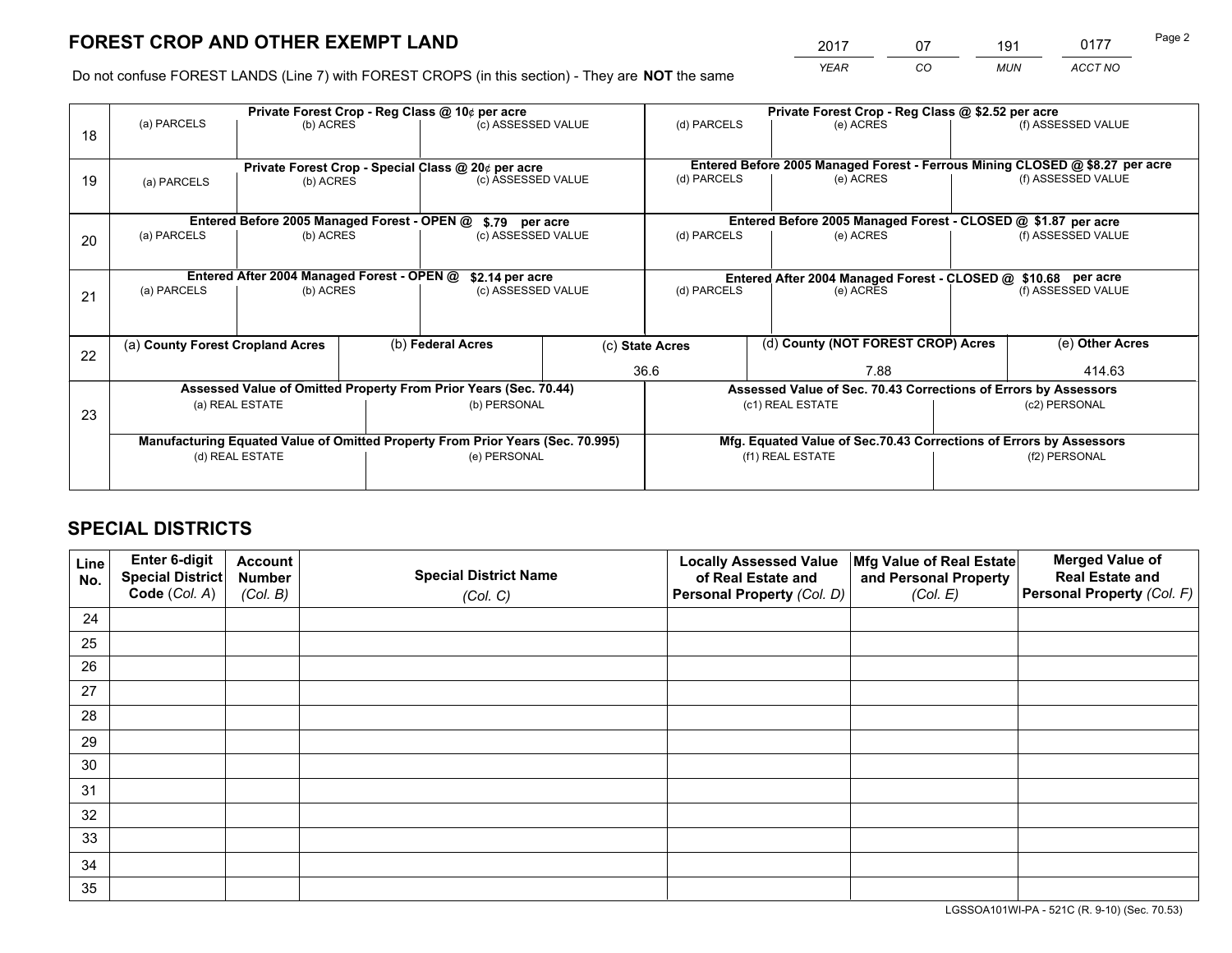| <b>Account</b><br><b>Merged Value of</b><br>Enter 6-digit<br><b>Locally Assessed Value</b><br>Mfg Value of Real Estate<br>Line<br><b>School District Name</b><br><b>Number</b><br><b>School District</b><br><b>Real Estate and</b><br>of Real Estate and<br>and Personal Property<br>No.<br>(Col. B)<br>Personal Property (Col. F)<br>Code (Col. A)<br>(Col. C)<br>Personal Property (Col. D)<br>(Col. E)<br>A. SCHOOL DISTRICTS (K-8 and K-12)<br><b>SCH D OF WEBSTER</b><br>076293<br>0047<br>29,388,900<br>1,649,900<br>36<br>31,038,800<br>37<br>38<br>39<br>40<br>41<br>42<br>43<br>44<br>45<br>46<br>47<br>48<br>49<br>TOTAL ASSESSED VALUE OF SCHOOL DISTRICTS (K-8 and K-12)<br>50<br>29,388,900<br>1,649,900<br>31,038,800<br><b>B.</b><br>UNION HIGH SCHOOL DISTRICTS<br>51<br>52<br>53<br>54<br>TOTAL ASSESSED VALUE OF UNION HIGH SCHOOLS<br>55<br>C.<br><b>TECHNICAL COLLEGE DISTRICTS</b><br>56<br>WISCONSIN INDIANHEAD TECH COLLEGE SHEL<br>0016<br>29,388,900<br>1,649,900<br>001700<br>31,038,800<br>57<br>58<br>TOTAL ASSESSED VALUE OF TECHNICAL COLLEGES<br>59<br>29,388,900<br>1,649,900<br>31,038,800 |  |  |  | YEAR | CO.<br><b>MUN</b> | ACCT NO |  |  |
|-----------------------------------------------------------------------------------------------------------------------------------------------------------------------------------------------------------------------------------------------------------------------------------------------------------------------------------------------------------------------------------------------------------------------------------------------------------------------------------------------------------------------------------------------------------------------------------------------------------------------------------------------------------------------------------------------------------------------------------------------------------------------------------------------------------------------------------------------------------------------------------------------------------------------------------------------------------------------------------------------------------------------------------------------------------------------------------------------------------------------------|--|--|--|------|-------------------|---------|--|--|
|                                                                                                                                                                                                                                                                                                                                                                                                                                                                                                                                                                                                                                                                                                                                                                                                                                                                                                                                                                                                                                                                                                                             |  |  |  |      |                   |         |  |  |
|                                                                                                                                                                                                                                                                                                                                                                                                                                                                                                                                                                                                                                                                                                                                                                                                                                                                                                                                                                                                                                                                                                                             |  |  |  |      |                   |         |  |  |
|                                                                                                                                                                                                                                                                                                                                                                                                                                                                                                                                                                                                                                                                                                                                                                                                                                                                                                                                                                                                                                                                                                                             |  |  |  |      |                   |         |  |  |
|                                                                                                                                                                                                                                                                                                                                                                                                                                                                                                                                                                                                                                                                                                                                                                                                                                                                                                                                                                                                                                                                                                                             |  |  |  |      |                   |         |  |  |
|                                                                                                                                                                                                                                                                                                                                                                                                                                                                                                                                                                                                                                                                                                                                                                                                                                                                                                                                                                                                                                                                                                                             |  |  |  |      |                   |         |  |  |
|                                                                                                                                                                                                                                                                                                                                                                                                                                                                                                                                                                                                                                                                                                                                                                                                                                                                                                                                                                                                                                                                                                                             |  |  |  |      |                   |         |  |  |
|                                                                                                                                                                                                                                                                                                                                                                                                                                                                                                                                                                                                                                                                                                                                                                                                                                                                                                                                                                                                                                                                                                                             |  |  |  |      |                   |         |  |  |
|                                                                                                                                                                                                                                                                                                                                                                                                                                                                                                                                                                                                                                                                                                                                                                                                                                                                                                                                                                                                                                                                                                                             |  |  |  |      |                   |         |  |  |
|                                                                                                                                                                                                                                                                                                                                                                                                                                                                                                                                                                                                                                                                                                                                                                                                                                                                                                                                                                                                                                                                                                                             |  |  |  |      |                   |         |  |  |
|                                                                                                                                                                                                                                                                                                                                                                                                                                                                                                                                                                                                                                                                                                                                                                                                                                                                                                                                                                                                                                                                                                                             |  |  |  |      |                   |         |  |  |
|                                                                                                                                                                                                                                                                                                                                                                                                                                                                                                                                                                                                                                                                                                                                                                                                                                                                                                                                                                                                                                                                                                                             |  |  |  |      |                   |         |  |  |
|                                                                                                                                                                                                                                                                                                                                                                                                                                                                                                                                                                                                                                                                                                                                                                                                                                                                                                                                                                                                                                                                                                                             |  |  |  |      |                   |         |  |  |
|                                                                                                                                                                                                                                                                                                                                                                                                                                                                                                                                                                                                                                                                                                                                                                                                                                                                                                                                                                                                                                                                                                                             |  |  |  |      |                   |         |  |  |
|                                                                                                                                                                                                                                                                                                                                                                                                                                                                                                                                                                                                                                                                                                                                                                                                                                                                                                                                                                                                                                                                                                                             |  |  |  |      |                   |         |  |  |
|                                                                                                                                                                                                                                                                                                                                                                                                                                                                                                                                                                                                                                                                                                                                                                                                                                                                                                                                                                                                                                                                                                                             |  |  |  |      |                   |         |  |  |
|                                                                                                                                                                                                                                                                                                                                                                                                                                                                                                                                                                                                                                                                                                                                                                                                                                                                                                                                                                                                                                                                                                                             |  |  |  |      |                   |         |  |  |
|                                                                                                                                                                                                                                                                                                                                                                                                                                                                                                                                                                                                                                                                                                                                                                                                                                                                                                                                                                                                                                                                                                                             |  |  |  |      |                   |         |  |  |
|                                                                                                                                                                                                                                                                                                                                                                                                                                                                                                                                                                                                                                                                                                                                                                                                                                                                                                                                                                                                                                                                                                                             |  |  |  |      |                   |         |  |  |
|                                                                                                                                                                                                                                                                                                                                                                                                                                                                                                                                                                                                                                                                                                                                                                                                                                                                                                                                                                                                                                                                                                                             |  |  |  |      |                   |         |  |  |
|                                                                                                                                                                                                                                                                                                                                                                                                                                                                                                                                                                                                                                                                                                                                                                                                                                                                                                                                                                                                                                                                                                                             |  |  |  |      |                   |         |  |  |
|                                                                                                                                                                                                                                                                                                                                                                                                                                                                                                                                                                                                                                                                                                                                                                                                                                                                                                                                                                                                                                                                                                                             |  |  |  |      |                   |         |  |  |
|                                                                                                                                                                                                                                                                                                                                                                                                                                                                                                                                                                                                                                                                                                                                                                                                                                                                                                                                                                                                                                                                                                                             |  |  |  |      |                   |         |  |  |
|                                                                                                                                                                                                                                                                                                                                                                                                                                                                                                                                                                                                                                                                                                                                                                                                                                                                                                                                                                                                                                                                                                                             |  |  |  |      |                   |         |  |  |
|                                                                                                                                                                                                                                                                                                                                                                                                                                                                                                                                                                                                                                                                                                                                                                                                                                                                                                                                                                                                                                                                                                                             |  |  |  |      |                   |         |  |  |
|                                                                                                                                                                                                                                                                                                                                                                                                                                                                                                                                                                                                                                                                                                                                                                                                                                                                                                                                                                                                                                                                                                                             |  |  |  |      |                   |         |  |  |
|                                                                                                                                                                                                                                                                                                                                                                                                                                                                                                                                                                                                                                                                                                                                                                                                                                                                                                                                                                                                                                                                                                                             |  |  |  |      |                   |         |  |  |

2017

07

191

 *I hereby certify, to the best of my knowledge and belief, this form is complete and correct.*

**SCHOOL DISTRICTS**

| Print name of preparer | Title                    |                | Date (MM / DD / CCYY) |
|------------------------|--------------------------|----------------|-----------------------|
|                        |                          |                |                       |
| Signature of preparer  | Contact Telephone Number | E-mail address |                       |
|                        | $\sim$                   |                |                       |

0177